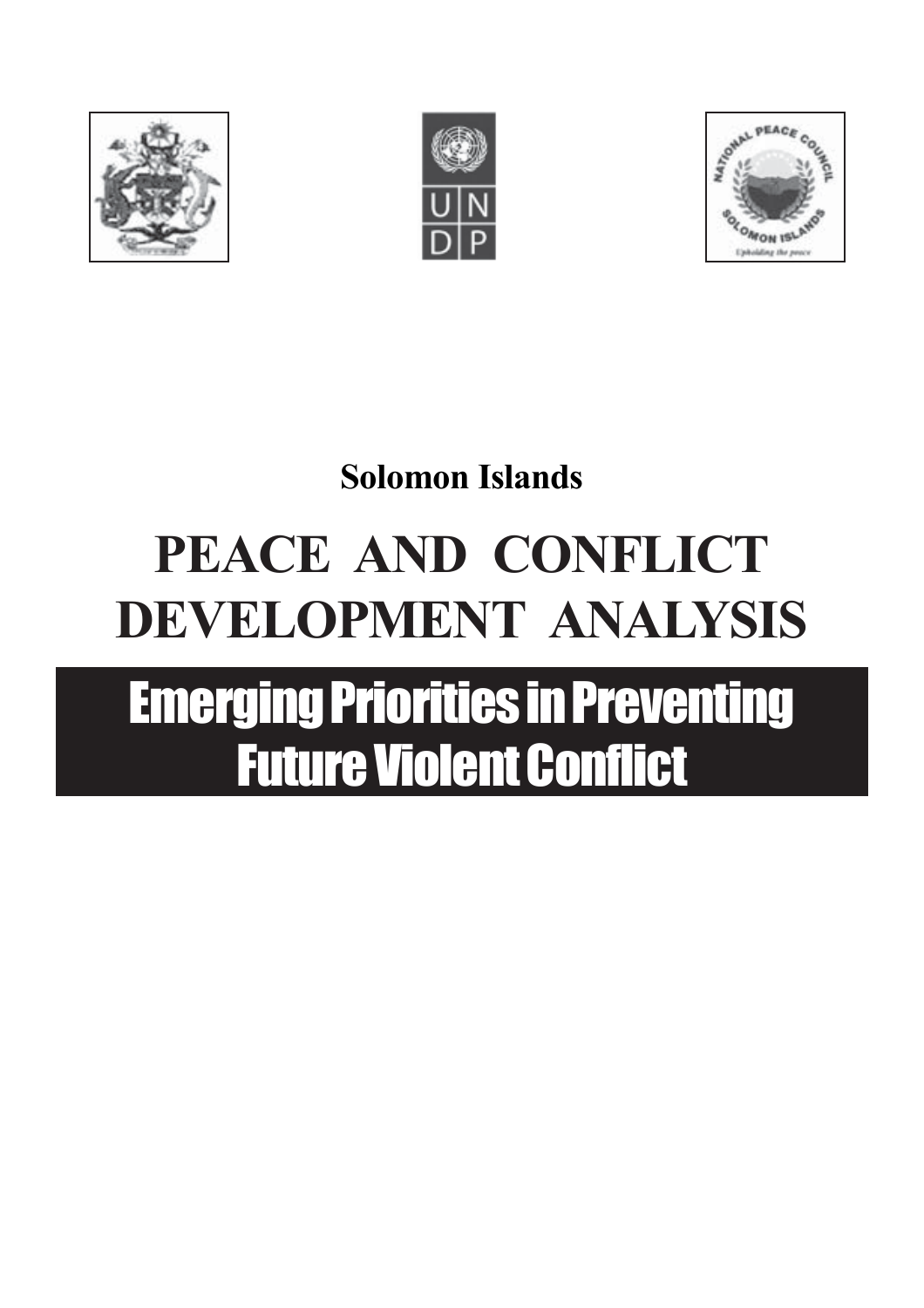## **i**

## **Emerging Priorities in Preventing Future Violent Conflict**

*An independent study commissioned by the United Nations Development Programme (UNDP) with the support of the Department of National Unity, Reconciliation and Peace and the National Peace Council (NPC)*

> Copyright C 2004 UNDP Published by the United Nations Development Programme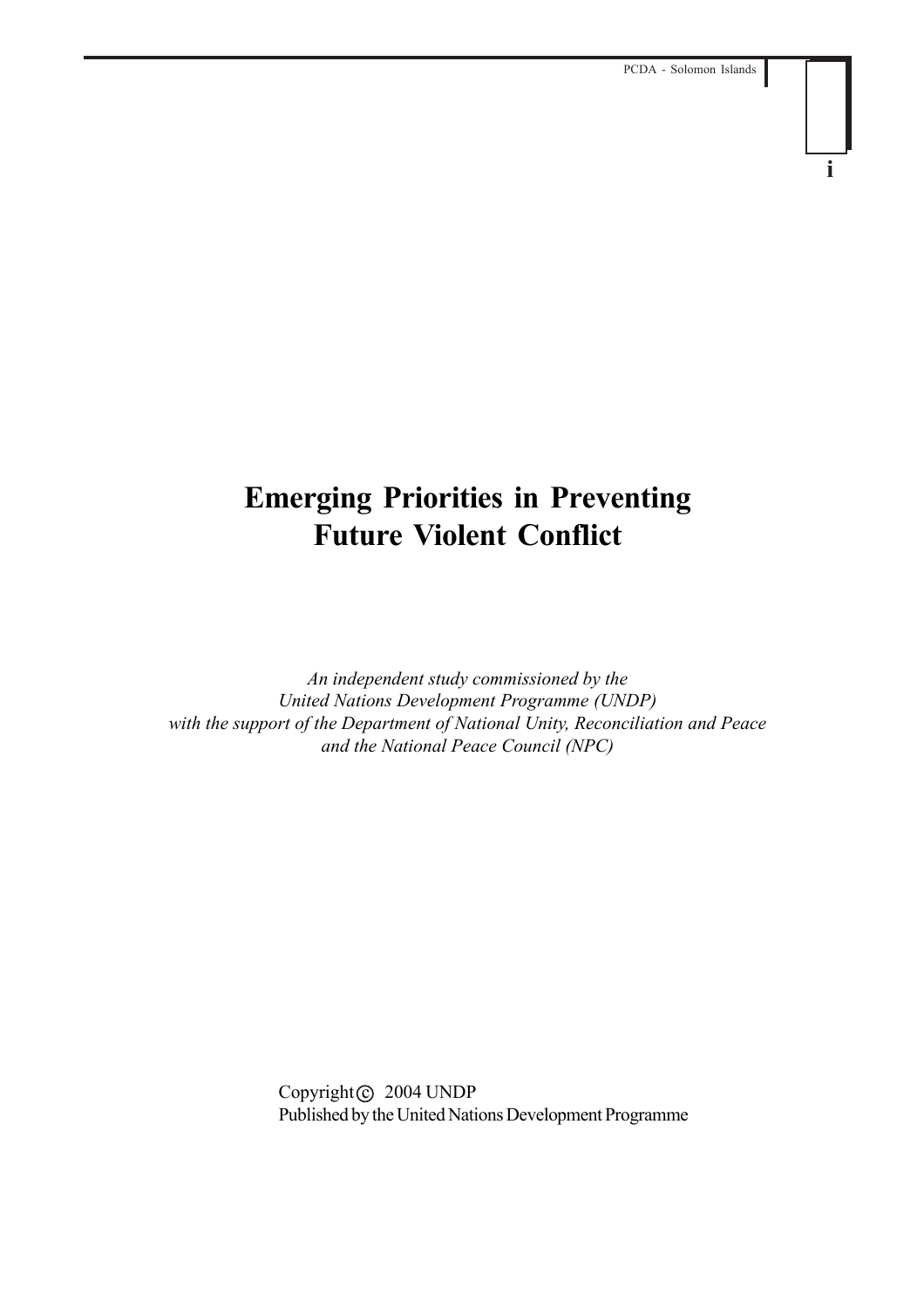## **ACKNOWLEDGEMENTS**

*This initiative to better understand the patterns of violent conflict in Solomon Islands and to prevent a return to the violence of the recent past was supported by the UNDP Regional Facility for Conflict Prevention and Post-Conflict Recovery located in Suva, Fiji.*

*This report was prepared by consultants Kenneth Bush (Team Leader) and Sue Le Mesurier during a 17-Day Mission in February-March 2004, and a UNDP mission team consisting of Mia Kelly and Kieren McGovern. Steve Darvill of AusAID, Robert Scharf of UNDP Fiji and many others served as resource persons throughout the exercise. The National Peace Council, and the Community Peace and Restoration Fund provided guidance and logistical support.*

*The UNDP sub-Office in Honiara led by Nick Hartmann provided institutional backstopping for the duration of the field mission. This report would be empty if not for the generous participation of a large and diverse group of people and organizations (see Appendices) in and around Honiara, as well as in Malaita, rural Guadalcanal and Western Provinces. We would like to heartily thank all of those who contributed their time, ideas, and energy to the preparation of this report.*

**ii**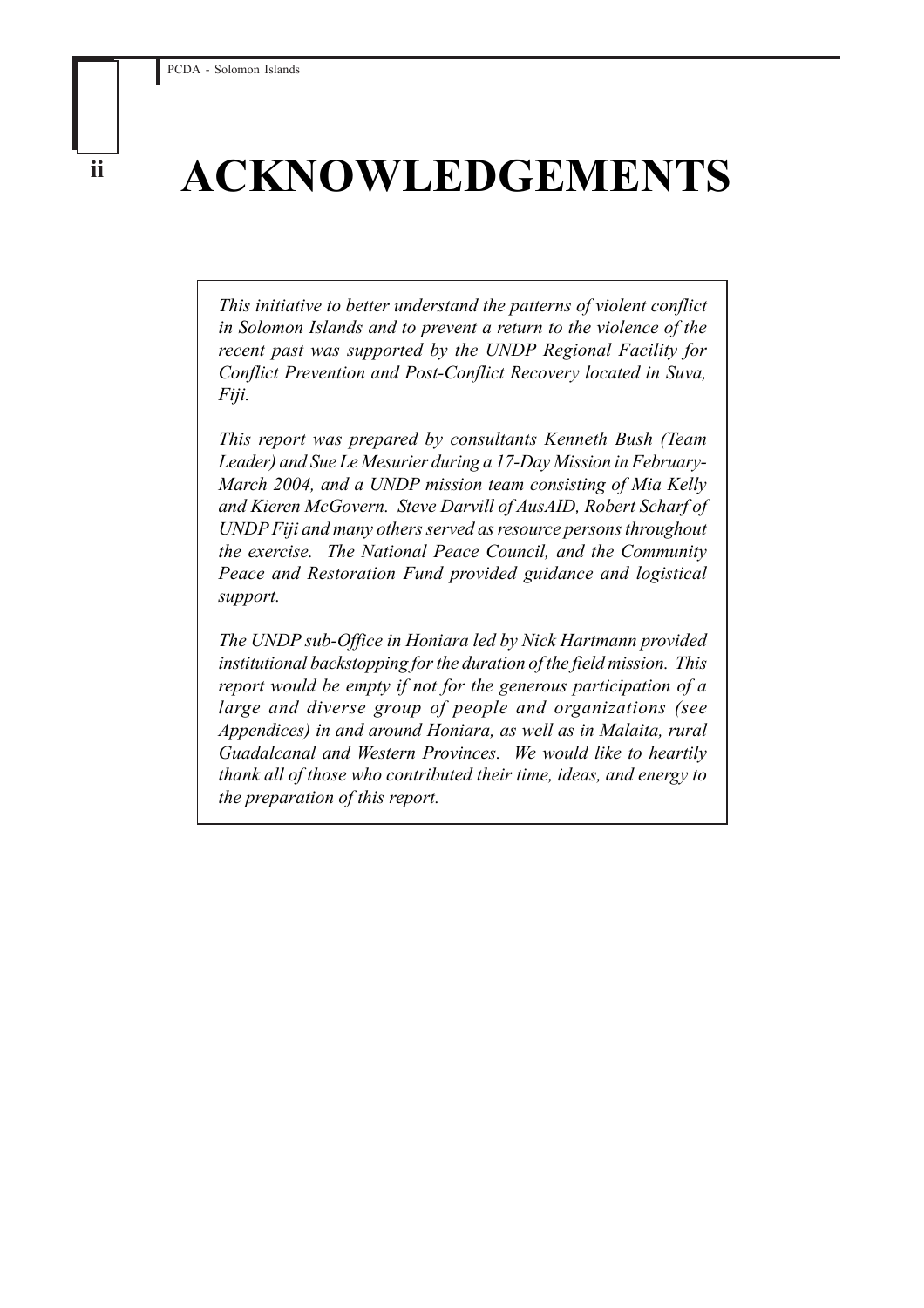## **CONTENTS**

| <b>ACKNOWLEDGEMENT</b>                                                                                                                                                                                                                                                                                                                                                                                    | ii                                                    |
|-----------------------------------------------------------------------------------------------------------------------------------------------------------------------------------------------------------------------------------------------------------------------------------------------------------------------------------------------------------------------------------------------------------|-------------------------------------------------------|
| <b>PREFACE</b>                                                                                                                                                                                                                                                                                                                                                                                            | $\mathbf{N}$                                          |
| <b>ABBREVIATIONS</b>                                                                                                                                                                                                                                                                                                                                                                                      | V                                                     |
| <b>BRIEF DEFINITIONS</b>                                                                                                                                                                                                                                                                                                                                                                                  | vii                                                   |
| <b>EXECUTIVE SUMMARY</b>                                                                                                                                                                                                                                                                                                                                                                                  |                                                       |
| <b>ANALYSIS OF THE TENSIONS</b><br>GUIDELINES AND PRINCIPLES FOR PROGRAMMING<br>KEY ORIENTATIONS FOR GOVERNMENT, DONORS AND CIVIL SOCIETY                                                                                                                                                                                                                                                                 | 1<br>$\overline{2}$<br>$\overline{3}$                 |
| CORE ISSUES AND PERCEPTIONS AFFECTING PEACE AND CONFLICT                                                                                                                                                                                                                                                                                                                                                  |                                                       |
| <b>OVERVIEW</b><br>CORE INTER-RELATED PEACE AND CONFLICT FACTORS<br>Land<br>Traditional versus Non-Traditional Authority Structures<br>Access to Government Services, Public Resources and Information<br><b>Economic Opportunity</b><br>Law and Justice<br>AVOIDING FALSE AND SIMPLE LABELS OF CONFLICT IN SOLOMON ISLANDS<br><b>Armed Stakeholders</b><br>Variations in Levels and Patterns of Violence | 5<br>6<br>6<br>10<br>12<br>14<br>18<br>22<br>24<br>25 |
| <b>ANALYSIS OF DONOR RESPONSES</b>                                                                                                                                                                                                                                                                                                                                                                        | 28                                                    |
| <b>GUIDELINES AND PRINCIPLES</b>                                                                                                                                                                                                                                                                                                                                                                          | 31                                                    |
| <b>RECOMMENDATIONS</b>                                                                                                                                                                                                                                                                                                                                                                                    | 39                                                    |
| <b>REFERENCES</b><br>Annex 1 Guidance Note on PCDA<br><b>Annex 2 Donor Responses Matrix</b><br>Annex 3 PCDA Approach and Tools<br>Annex 4: Terms of Reference                                                                                                                                                                                                                                             | 47<br>49<br>51<br>53<br>60                            |
| Annex 5: Consultation list                                                                                                                                                                                                                                                                                                                                                                                | 66                                                    |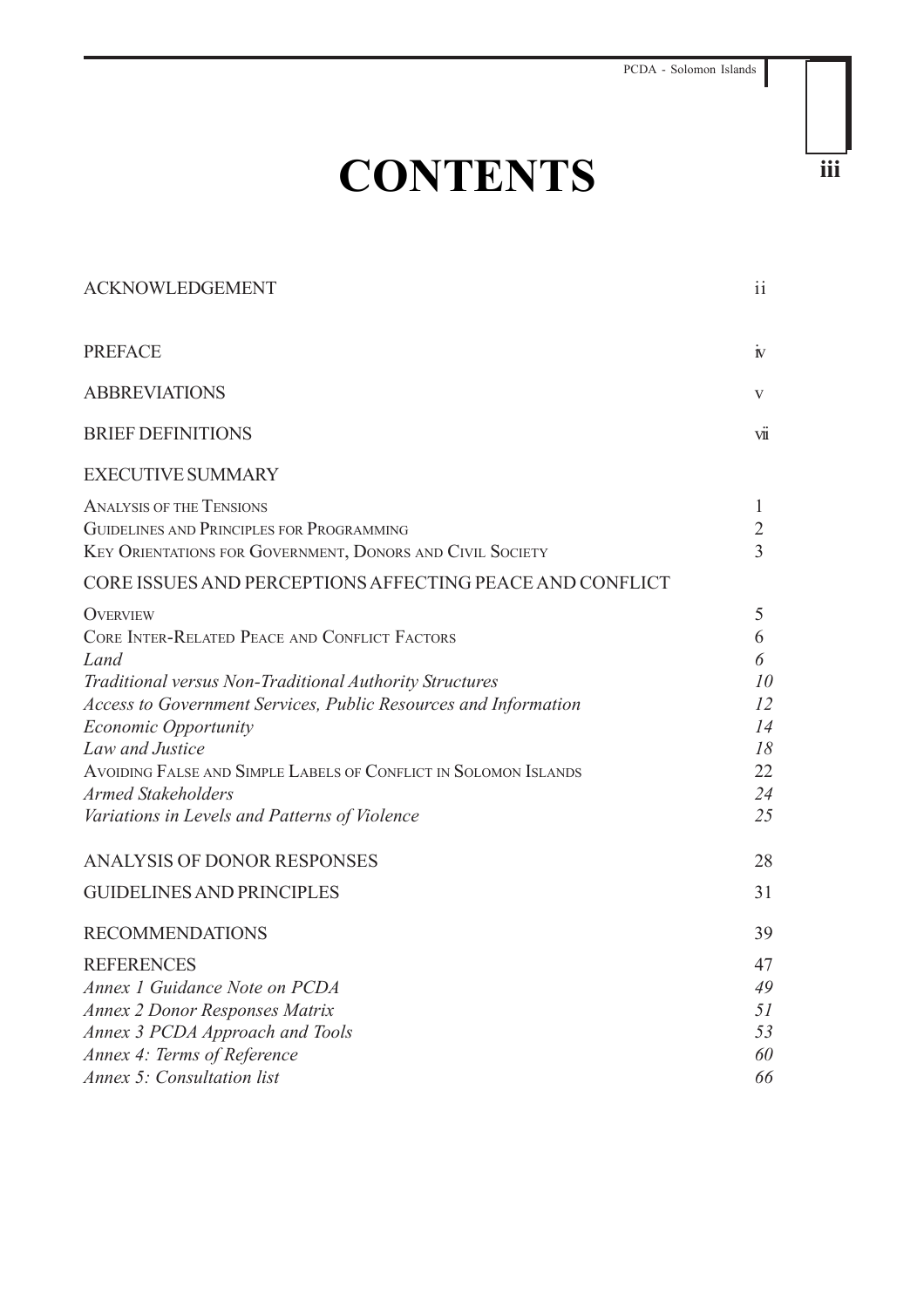### **PREFACE**

"We know a lot of things to be true about social violence; we just don't know when they will be true." - *James Rule*

Before launching into what peace and conflict-related development analysis is, and how it has been developed and applied in Solomon Islands through this initiative, it may be useful to begin by highlighting what this exercise is not recommending. This initiative is not recommending that development actors – whether provincial or national governments, donors, NGOs, businesses, or community groups – should change the type of work they are doing. The strengths of these actors lie in the unique set of experiences, knowledge, and capacities that they have developed over the years in their respective areas of work.

In pointing out what this initiative is not, take a glimpse into the most far-reaching implication: in not having to do different work, but doing our work differently, and to ensure that development initiatives contribute to a sustainable and just peace – and to ensure that they do not exacerbate tensions, or push non-violent conflict into the arena of violence. While existing peacebuilding initiatives currently underway in Solomon Islands should be supported if they are effective, it is even more important to systematically consider the peacebuilding or conflict-creating impacts of all of those other activities that are not generally labelled "peacebuilding" initiatives, including development assistance. This "other" work is more prevalent and, arguably, more significant in terms of its potential to have a sustainable peacebuilding or conflict-creating impact.

In light of the relatively short amount of time allocated to the preparation of this exercise, it should not be seen as a full or comprehensive analysis of all actors in all sectors over time. The preparation of a comprehensive analysis would require intensive and extensive interviews with those involved in past and current policies, projects, and programmes throughout all of Solomon Islands. This detailed information would then need to be set in the context of changes in the levels and dynamics of violence (at local and broader levels) over time. This would be a fascinating (and necessary) exercise, but it is well beyond the scope of this exercise.

In an effort to illustrate both how PCDA might be applied, as well as what it might reveal when it is applied, this report is punctuated with text boxes and illustrations intended to draw out some practical considerations concerning the conduct of PCDA, whether by government, NGOs, or donors. Additionally, a short "PCDA Cheat Sheet" is included in the Appendices.

The story of the preparation of a document is always more interesting than the document that finally gets produced. The mission in Solomon Islands was intense and enriching for the team, and hopefully for the more than 300 individuals, groups, and organizations that were so generous with their time and ideas. At the end of the day, we hope that this report is seen as their report; which reflects their concerns, interests and aspirations; and helps them to understand and apply in a systematic fashion what they already know.

**iv**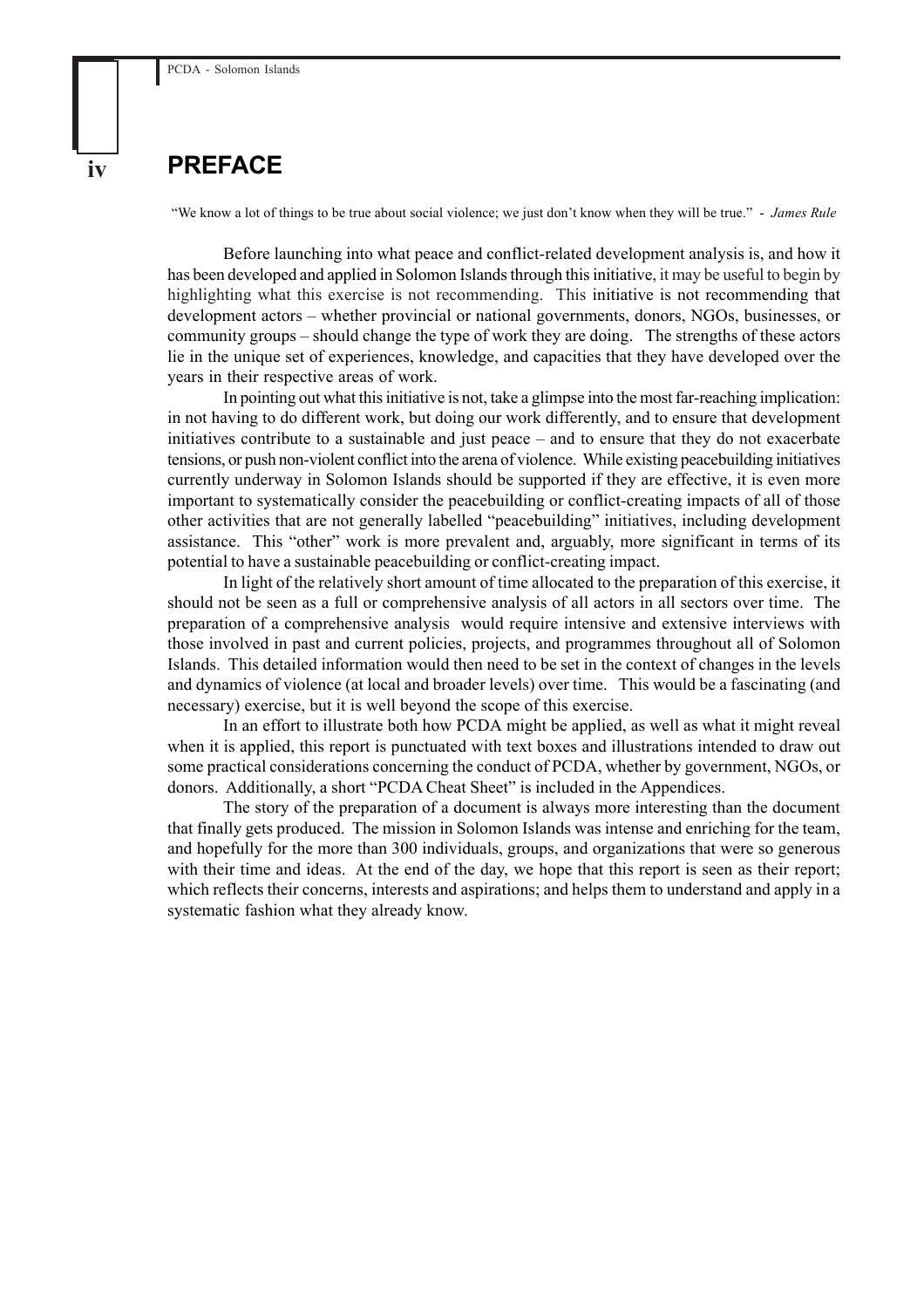## **ABBREVIATIONS v**

ACP: Cotonou Agreement: EU, Africa, Caribbean and Pacific Agreement ADB: Asian Development Bank AFP: Australian Federal Police ARF: ASEAN Regional Forum ARI: Acute Respiratory Infection ASEAN: Association of South East Asian Nations AusAID: Australia Agency for International Development BRA: Bougainville Revolutionary Army CBO: Community based organization CBSI: Central Bank of Solomon Islands CEDAW: Convention for the Elimination of All Forms of Discrimination Against Women CEMA: Commodity Export and Marketing Authority COLP: Code of Logging Practices CoM: Church of Melanesia CPRF: Community Peace and Restoration Fund CRC: Convention on the Rights of the Child CRTC: Community Based Rural Training Centre CSN: Civil Society Network CSO: Civil Society Organisation DBSI: Development Bank of Solomon Islands EASI: Economic Association of the Solomon Islands EGM: Expert Group meeting EU: European Union GDI: Gender-related Development Index GDP: Gross Domestic Product GEM: Gender Empowerment Measurement GLF: Guadalcanal Liberation Front GRA: Guadalcanal Revolutionary Army FSC: Family Support Centre HCPI: Honiara Consumer Price Index HDI: Human Development Index HIS: Health Information System HIES: Household Income & Expenditure Survey HPI: Human Poverty Index IFM: Isatabu Freedom Movement ILO: International Labour Organization IMF: International Monetary Fund IMR: Infant Mortality Rate IPMG: International Peace Monitoring Group MCH: Maternal and Child Care MDGs: Millennium Development Goals MEF: Malaita Eagle Force MHA: Ministry of Home Affairs MoE: Ministry of Education MoH: Ministry of Health MNPHRD: Ministry of National Planning and Human Resources Development MNURP: Ministry of National Unity, Reconciliation and Peace MHMS: Ministry of Health and Medical Services MPVG: Monitoring and Planning for Vulnerable Groups MYSW: Ministry of Youth Sports and Women NERRDP: National Economic Recovery, Reform and Development Plan 2003-2006 NFE: Non-Formal Education NGO: Non-Governmental Organization NNS: National Nutrition Survey NPC: National Peace Council NPF: National Provident Fund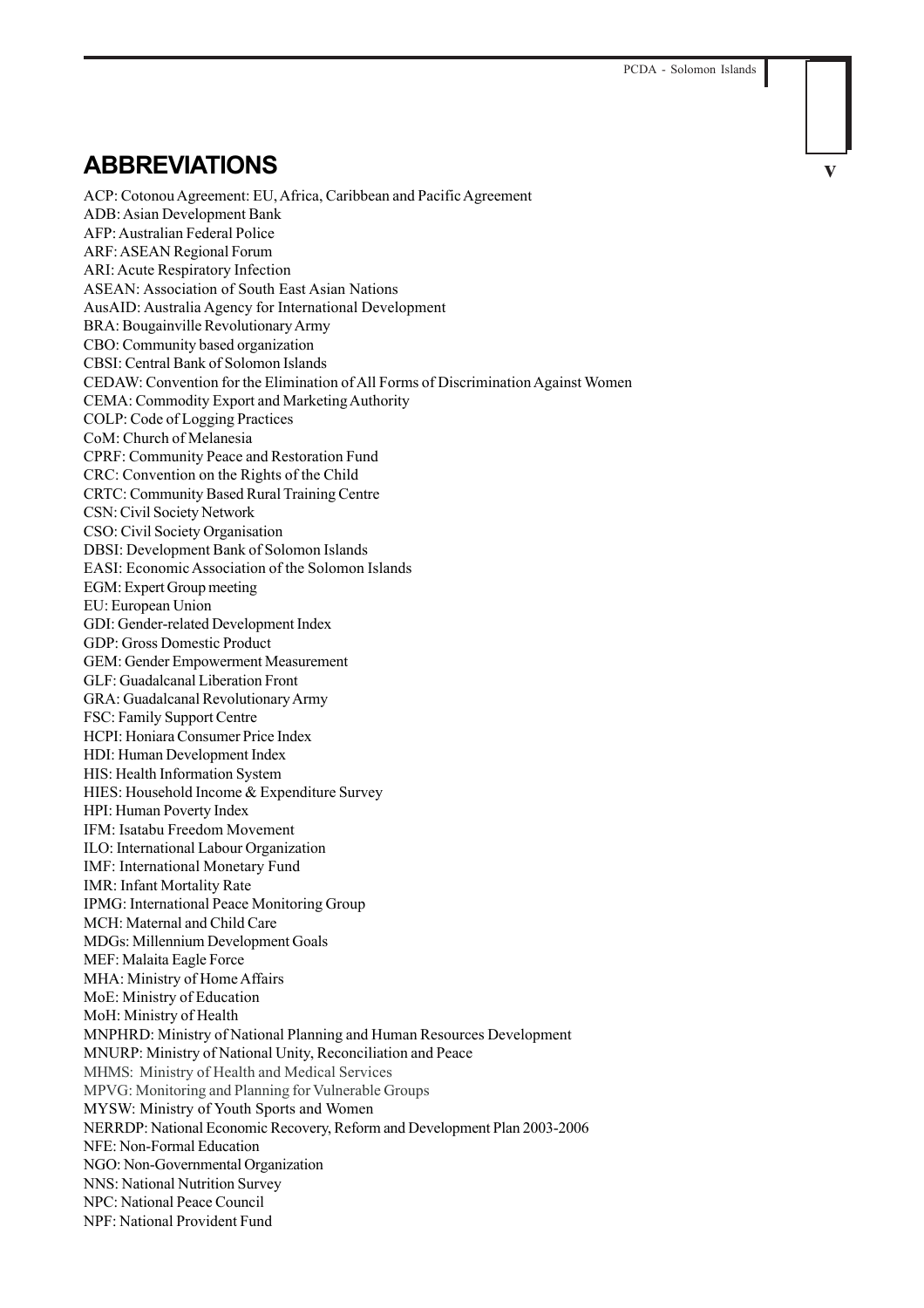**vi**

NRRC: National Relief and Rehabilitation Committee NSA: Non state Actors NZAID: New Zealand Agency for International Development ODA: Official Development Assistance PCDA: Peace and Conflict Development-related Analysis PCIA: Peace and Conflict Impact Assessment PFNet: People First Network PG: Provincial Government PIC: Peace Implementation Council PIF: Pacific Islands Forum PMG: Peace Monitoring Group PNG: Papua New Guinea PPF: Participating Police Force RAMSI: Regional Assistance Mission to Solomon Islands RIPEL: Russell Islands Plantation Estates Limited RSIPF: Royal Solomon Islands Police Force RTC: Rural Training Centre SCA: Save the Children Australia SDA: Seventh Day Adventist SIARTC: Solomon Islands Association of Rural Training Centres SICA: Solomon Islands Christian Association SICHE: Solomon Islands College of Higher Education SICUL: Solomon Islands Credit Union League SIDT: Solomon Islands Development Trust SIEA: Solomon Islands Electricity Authority SIG: Solomon Islands Government SIIPA: Solomon Islands Interim Policing Authority SIISLAP: Solomon Islands Institutional Strengthening Land Admin. Project SILAJSISP: Solomon Island Law and Justice Sector Institutional Strengthening Programme SIPL: Solomon Islands Plantations Limited SIPPA: Solomon Islands Planned Parenthood Association SIRA: Solomon Islands Rehabilitation Authority SISBEC: Solomon Islands Small Business Enterprises Centre SIWA: Solomon Islands Water Authority SME: Small and Medium Sized Enterprises SOE: State Owned Enterprise SSEC: South Seas Evangelical Church STL: Solomon Taiyo Limited SWD: Social Welfare Division TPA: Townsville Peace Agreement UNDP: United Nation Development Programme UNESCP: UN Educational, Scientific, and Cultural Organisation UNICEF: United Nations Children's Fund UNFPA: United Nations Fund for Population Activity WHO: World Health Organization VBEP: Village based education programme VDA: Village Development Worker

YOP: Youth Outreach programme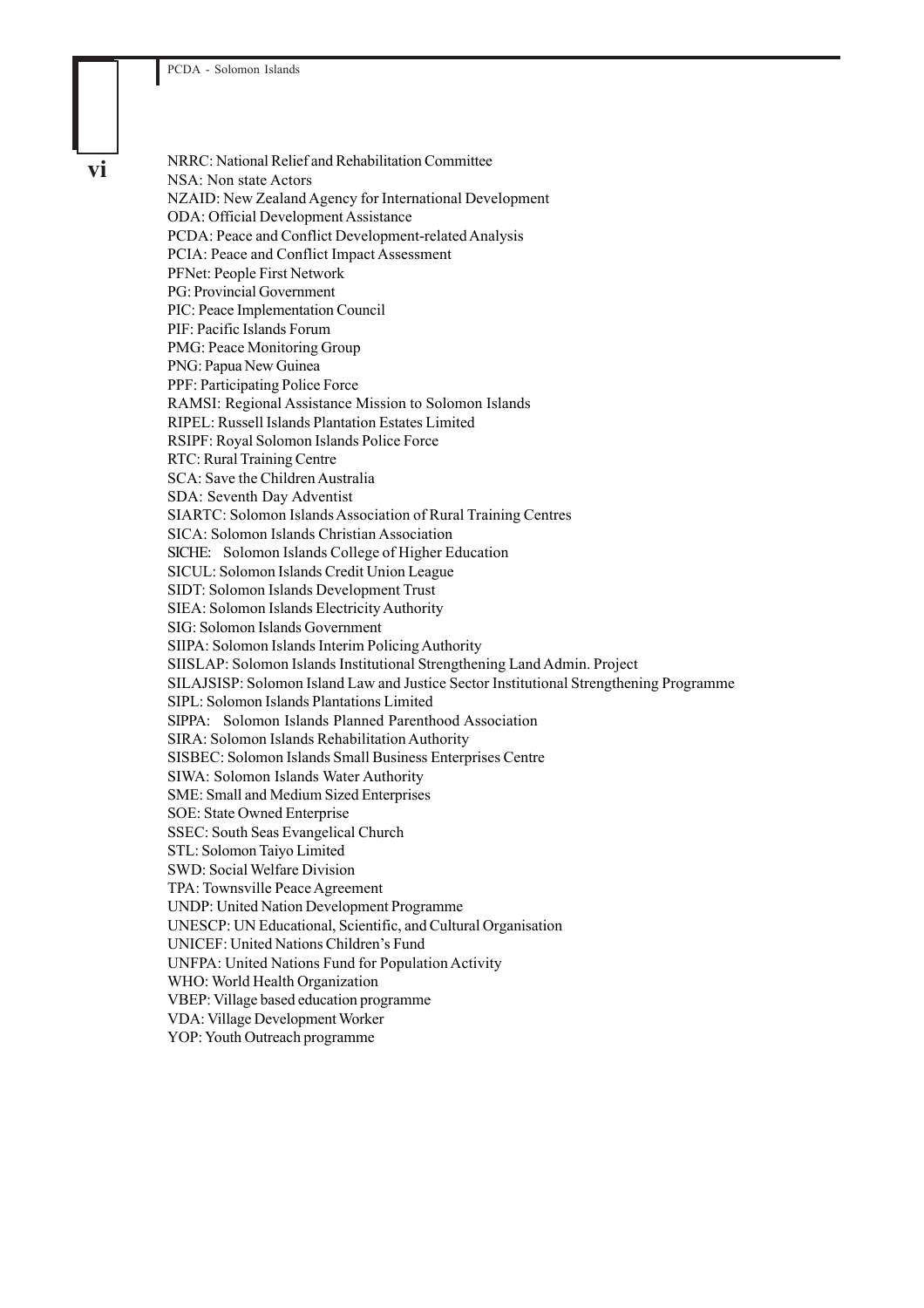## **BRIEF DEFINITIONS**

**Peace and Conflict-related Development Analysis (PCDA)** a means of assessing the ways in which an intervention may affect, or has affected, the dynamics of peace or conflict in a conflictprone region. PCDA focuses on: 1) Peacebuilding Impact *—* those factors that strengthen the chances for peace and decrease the chances that violent conflict will breakout, continue, or start again, and; 2) Conflict-Creating Impact — those factors that increase the chances that conflict will be dealt with through the use of violence (Bush 2003).

**Peacebuilding** consists of two inseparable parts: (1) the construction of the structures of peace, and (2) the de-construction of the structures of violence. It is not about the imposition of solutions, but the creation of space within which indigenous actors can identify problems and formulate their own solutions.

**Impact** refers to the actual effects of an intervention – both intended and unintended – on the lives of its "beneficiaries" and others beyond the immediate project outputs (e.g., # of wells dug, # of people trained, people serviced, and so on). In popular usage, "effect" and "result" is sometimes used instead of impact.

**Conflict** is not necessarily negative or destructive**.** Problems arise when non-violent conflict(s) turn (or re-turn) violent. The "surprise" about violent conflict is not that it occurs, but that we watch it develop for so long, and do nothing about it — e.g., the disintegration of governments and rule of law, increasing abuses of human rights, the imposition of conflict-creating terms of trade or economic conditionalities, the acceptance of (or participation in) corrupt business practices, the selling of weapons to illegitimate and violent regimes, etc.

**"Development"** has the potential to be conflictual, destabilizing and subversive because it challenges existing political, economic, and social power structures that stop individuals and groups from attaining their full potential.

**The "Tensions"** is the phrase used to describe the spiral of violence in Solomon Islands from 1998 to 2003. When this report uses that term, it does so with narrow reference to this period of time while recognizing that this applies to a number of distinct – but intersecting — violent conflicts in different parts of Solomon Islands, by a wide range of armed actors, driven by a variety of motives and objectives. The patterns and implications of these various conflicts are discussed further in this document.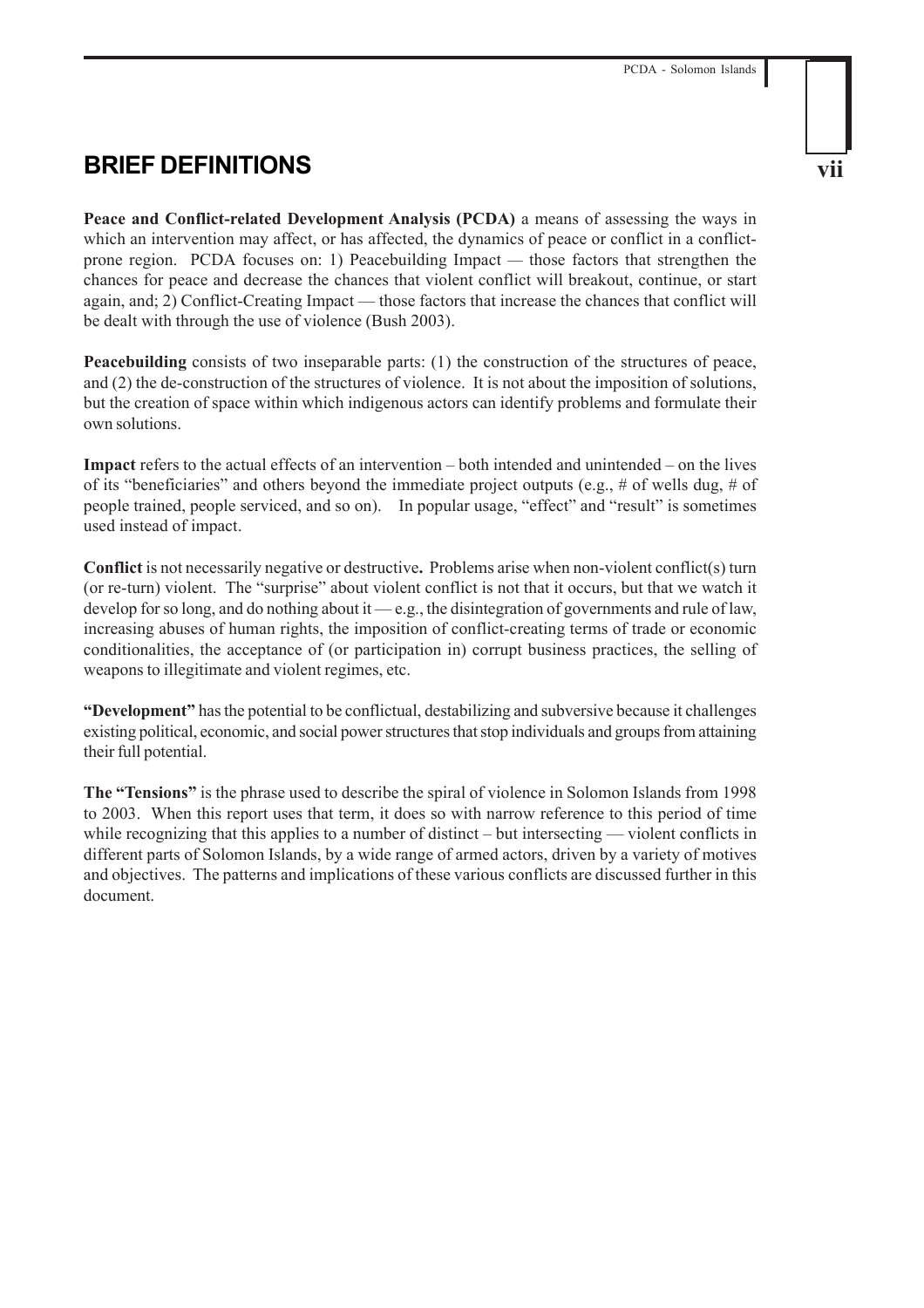## **EXECUTIVE SUMMARY**

Solomon Islands is moving from a situation of recurrent violent conflict and conflict prone conditions to transition and recovery. Following the arrival of the Regional Assistance Mission to Solomon Islands (RAMSI), security has improved markedly. To assist in consolidating lasting peace, an in-depth and shared understanding of peace and conflict issues, for Solomon Islands is required.

The purpose of this Peace and Conflict-related Development Analysis (PCDA) is to: analyse the causes of tensions in Solomon Islands and areas of conflict with particular reference to development dimensions, and to formulate guidelines and recommendations for donor and Government strategy for post-conflict peacebuilding and reconciliation.

## **Analysis of the Tensions**

In our consultations with over 300 people representing government, donors, private sector, non-government organisations and community representatives, five themes were identified consistently as core issues affecting peace, conflict and development in Solomon Islands. Not only were these seen as integral to understanding "root causes" of the 1998-2003 tensions but it also became apparent that they formed the basis of understanding structural and proximate causes of conflicts that have occurred since colonial times. These five themes are:

Land. The relationship between people's identity, group allegiances and land is inseparable and disagreements over land occur throughout Solomon Islands. At the root of the tensions, particularly in Guadalcanal and Honiara, was illegal squatting and use of customary lands, the commercialisation of land, rapid population growth and land pressure and poor management of urban growth (particularly around Honiara).

• **Traditional versus Non-Traditional Authority Structures.** Traditional authority (chiefs) has been undermined over time, initially by the Church, then by the Colonial Administration and now by politicians, government and international donors. Solomon Islands now has both traditional and non-traditional systems operating in parallel, namely in the justice and lands sectors. It appears that higher levels of violence have occurred in areas where traditional mechanisms have weakened or broken down. Managing the nexus between traditional and non-traditional systems is critical to ensuring Solomon Islanders accept and implement good governance.

• **Access to Government Services, Public Resources and Information** has been hampered by a system of government where political power has been open to corruption, or at least is perceived as such, where the state is seen to benefit the "group in power" and the public service lacks capacity to deliver services. Lack of access to government, particularly policing and judicial services, and the perceived inequity in benefiting from government services/resources were important drivers in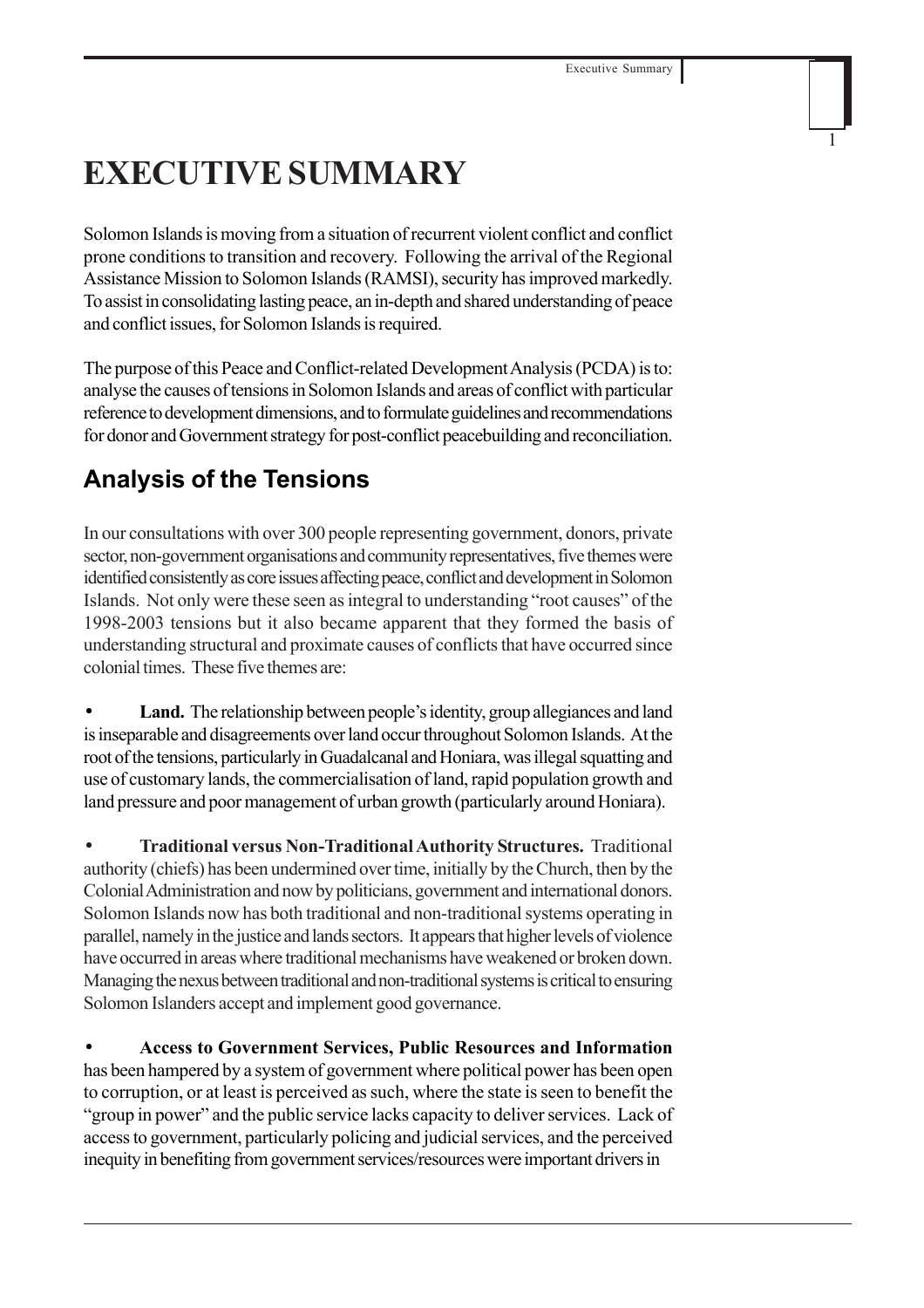creating the circumstances, which allowed the Tensions to occur.

• **Economic Opportunity** and the concentration of opportunities on Guadalcanal contributed to creating the circumstances, which allowed the Tensions. Rebuilding the economic foundations of peace will require more than re-opening the industries closed down in the wake of violence because those industries are implicated in creating the conditions that led to the outbreak of violence in the first place.

• **Law and Justice** encompasses everything from law enforcement at the local level to the administration of justice, to competing understandings and approaches to social justice, national unity and reconciliation. The breakdown in traditional and nontraditional law enforcement mechanisms helped to create the "Tensions".

## **Guidelines and Principles for Programming**

Guidelines and principles have been developed to assist in strengthening the likelihood that programming in Solomon Islands will have a positive peacebuilding impact, regardless of the programme sector. Key guidelines and principles include:

• *A common understanding of the so-called "causes of conflict" is a prerequisite to a coherent joined-up peace building strategy.*There is not a single peace, but many conceptions of peace in Solomon Islands (security, traditional, religious, etc). For the achievement of lasting peace they need to be consolidated or the risk of failure will increase. Different understandings within the donor community can also lead to very different, potentially incoherent or ill-coordinated, responses.

• *Capacity building, participation and ownership as the core principles for all programming.* Without capacity building, participation and ownership of democratic governance and conflict management mechanisms in particular, any beneficial impact will be short-lived. Together, these principles create the space for genuine empowerment of all Solomon Islanders to assume control of decision-making and problem solving; the foundation for a peace that is sustainable, equitable and just.

• *Development policy and programming need to be sensitive to multiple, intersecting conflicts.* One dimensional understandings lead to one-dimensional programming that invites failure and a return to violent conflict. An initial scan of potential peace or conflict impact should include: equity issues, exclusion issues, inclusion issues and corruption or legitimacy questions that may be raised by stakeholder groups. Failure to explicitly monitor the ways in which intra-group and intra-Province conflicts are affected by development may be the Achilles heel for peace in Solomon Islands.

• *Conflict in Solomon Islands cannot, and should not, be labelled an "ethnic conflict" or an "ethnic crisis."* Treating it as such will reinforce and legitimise the politicised identities created through violence and will compromise peacebuilding-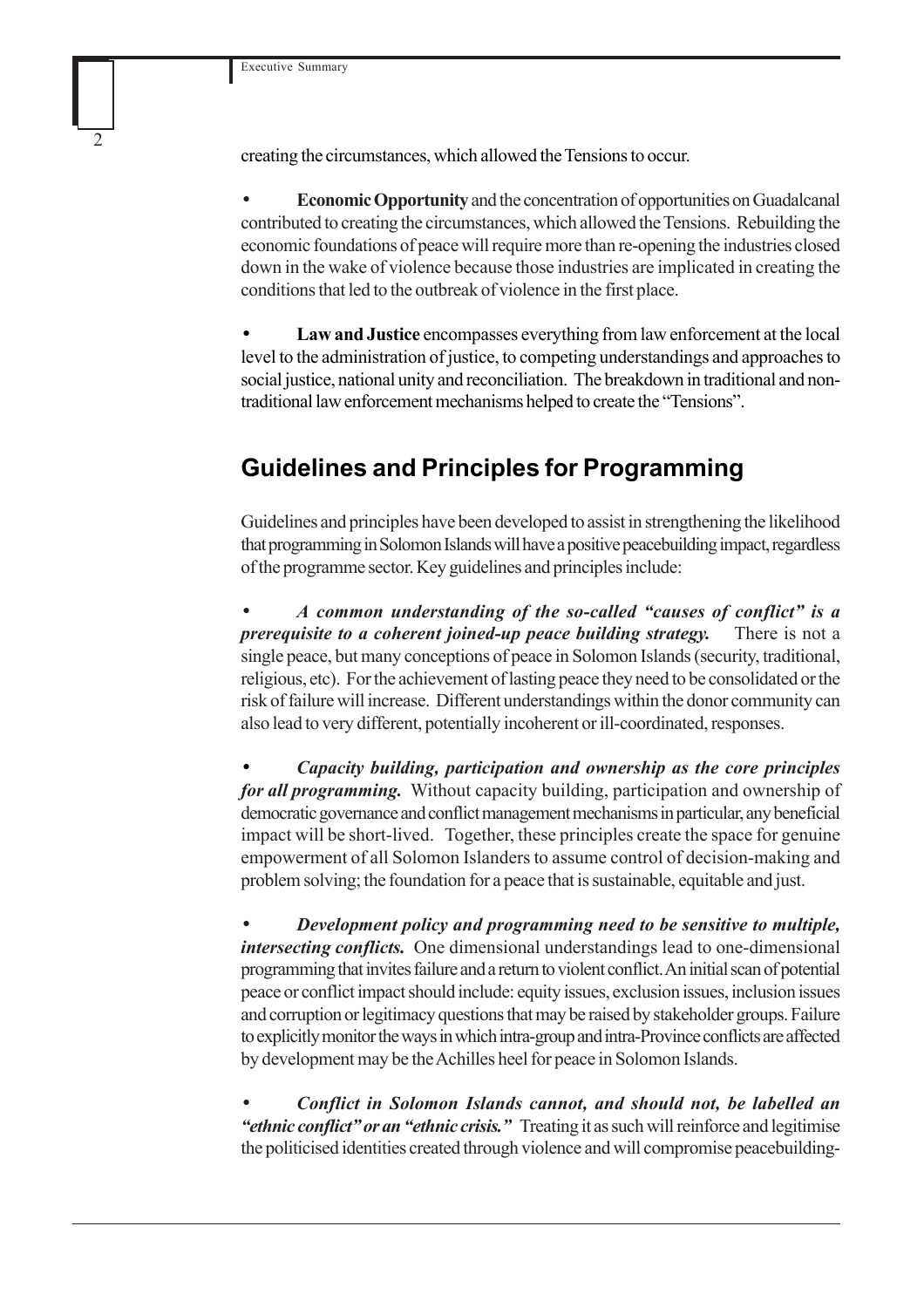specific efforts, as well as the positive peacebuilding impacts of development policies, programmes and projects.

• *The social and economic concerns of landowners must be met in order to address it as a cause of conflict, and for development.* For this to happen, more consultation with resource owners needs to take place on the shape and form of systems. There is a lack of local acceptance and confidence in the process, strong bias towards recording and registration running counter to local perceptions of land management [and fear of that 'registration' equates to takeover], and little focus on how to facilitate the use and management of customary land at the local level.

• *The process of peacebuilding must be allowed to reshape and re-direct economic policies so that economic growth and lasting peace will be established.* The post-conflict economic policies need to promote reconstruction, rehabilitation and peacebuilding rather than impede the chances of successful transition from violent conflict to peace by adopting policies that promote inequalities.

• *The presence of a weak state creates a permissive environment to the use of violence.* The inability of a weak state to provide goods and services created a sense of grievance (intensified and mobilized by entrepreneurs). In addition, the same state weakness-emboldened groups to take whatever resources they could grab through looting, pillaging and criminal behaviour. Building the capacity of the state is critical to overall programme implementation.

## **Key Orientations for Government, Donors and Civil Society**

Key recommendations to Government, donors and civil society actors emanating from the Report are outlined below:

#### *Government*

• Through basic information gathering and analysis, Government should lead the development of a systematic understanding and assessment of the basic structures, dynamics, patterns and impacts of conflict during the tensions.

• Government(and major donor partners) should integrate PCDA into national planning, coordination, strategy and policy development efforts. Economic reform in particular needs to be fully cognoscente of conflict and peace issues.

Strengthen the institutions of governance for just and equitable management of state resources, to ensure access and participation, and to communicate policies. Conflict/social impact sensitive rural development and investment policies and strategies should also be established.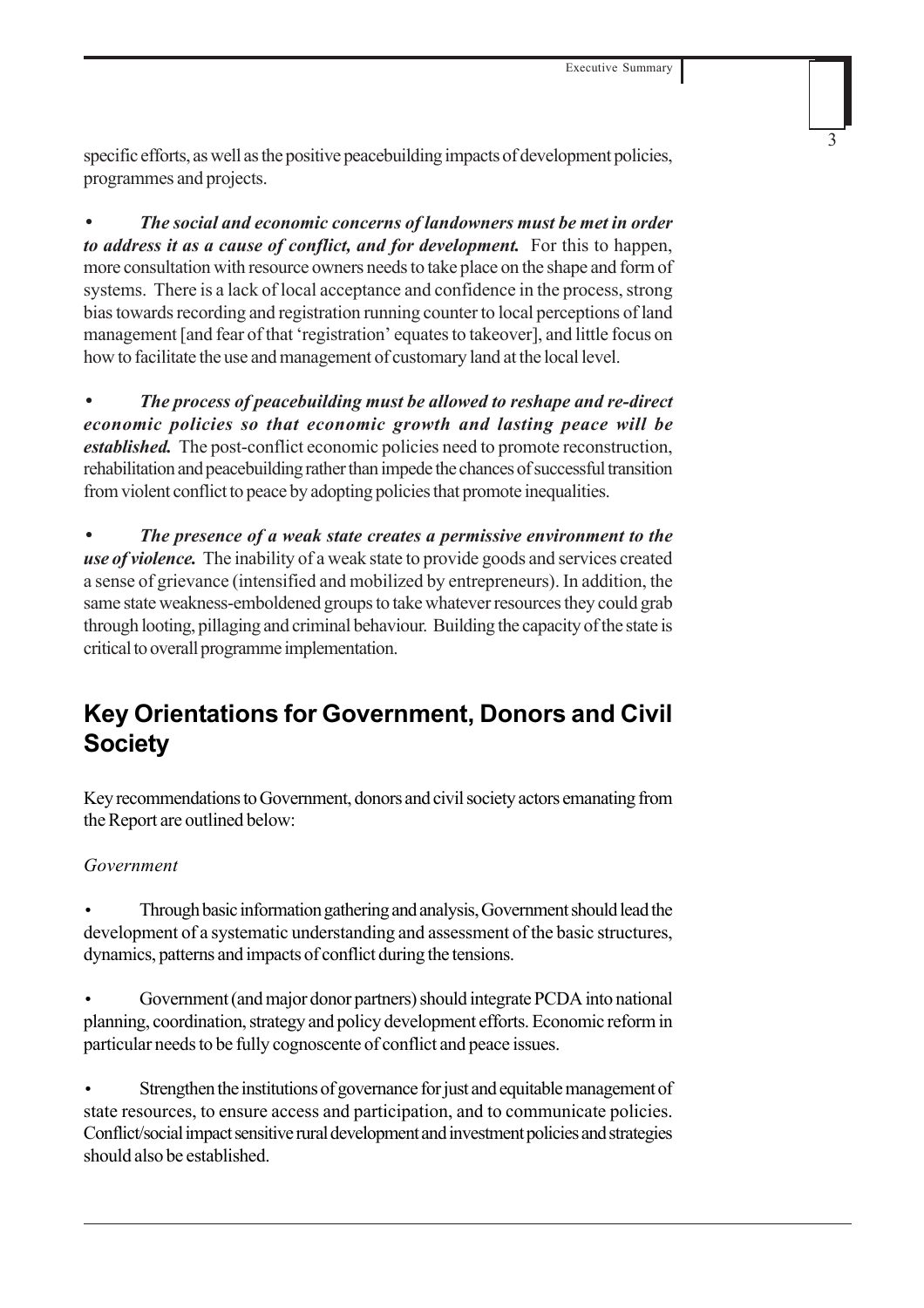• Provide the legal and administrative framework to support customary land allocation and management systems. Systematic follow-up should also be undertaken on the establishment of a land tribunal. Prevention of future violence should focus on managing land conflicts through non-violent ways.

• Transitional justice mechanisms should be considered, within the context of efforts to effectively address tensions between traditional and non-traditional systems that have been identified as key permissive spaces for violent conflict.

#### *Donors*

• Donors should consider the conflict (social) impacts of their work in Solomon Islands in developing their country strategies. As the underlying causes of the violent conflict have not been fully addressed, the precautionary principle should be applied to all donors programming.

• Donors should carry out peace and conflict development analysis at the project level – especially in areas touching on core conflict themes such as land, traditional vs. non-traditional authority structures, access to, government services, public Resources and information, economic opportunity, and law and justice.

• Donors should integrate peacebuilding aims within current governance support efforts in Solomon Islands. This should include educating public authorities on roles and responsibilities, strengthening and expanding anti-corruption institutions to counter possible future "conflict entrepreneurs" and court watch programmes.

• In order to prevent undermining capacity, enhancing frustrations, and become part of conflict cycles, donors should ensure that standards and verifiable codes of conduct are developed for expatriate officials and advisors.

#### *Civil Society*

• The weak civil society base in the Solomon Islands needs to be addressed in order to ensure Government and donor partnerships and decision making processes, are appropriately developed, framed and implemented through a peacebuilding lens.

• Civil Society needs to engage the private sector and enact regulations to prevent factors that may lead to future conflict such as corruption, unfettered exploitation of resources, clashes with traditional systems etc. Positive roles should be fully exploited such as job creation, social impact sensitive labour policies, and ensuring benefits of operations encompass fairly local landowners, government and the business itself.

• Traditional leaders and communities should seek a broad and common understanding and awareness of basic principles of customary land law in their villages as the basis for allocation of resources among those with traditional resource rights. Dispute resolution systems should be strengthened.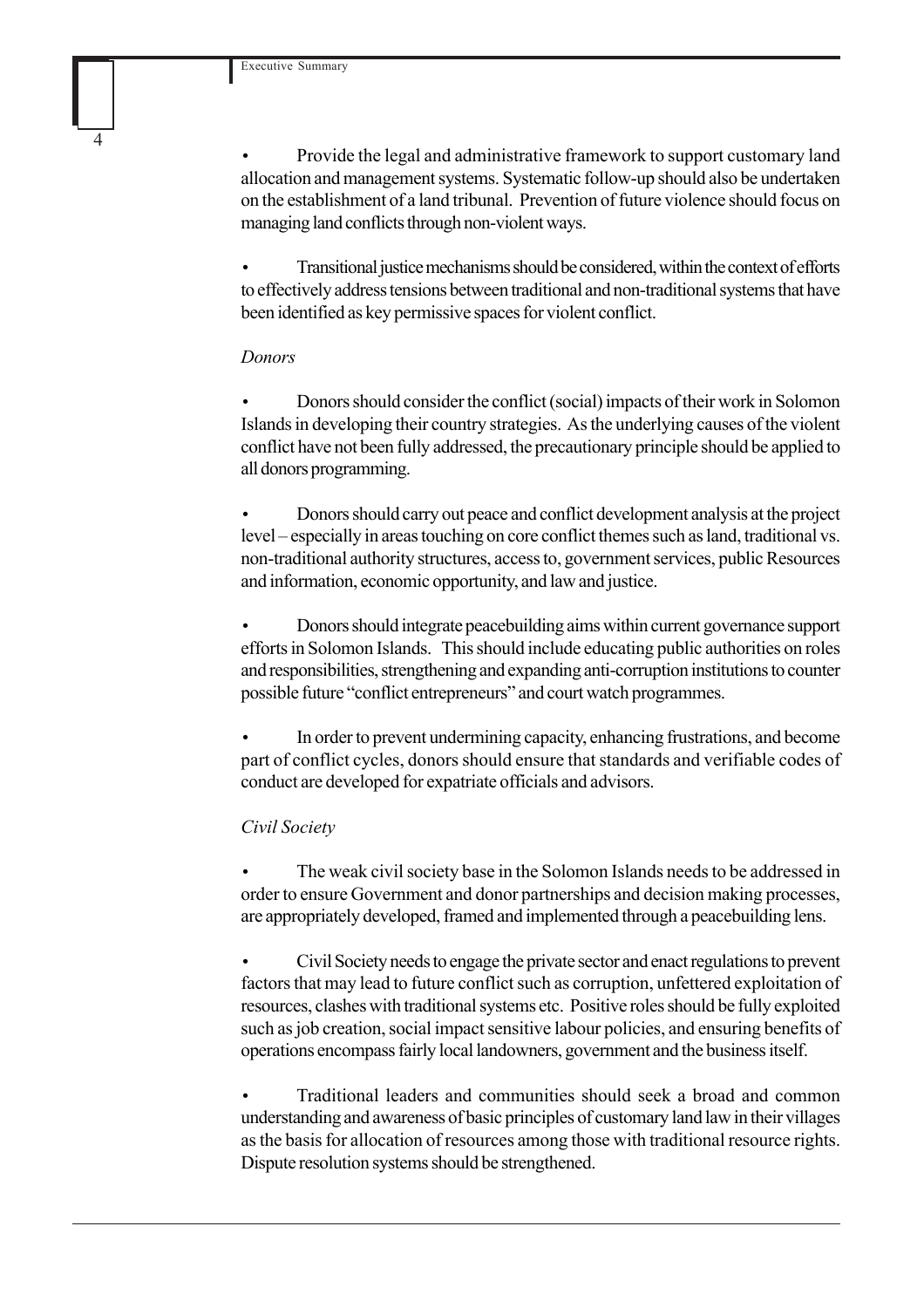## **CORE ISSUES AND PERCEPTIONS AFFECTING PEACE AND CONFLICT**

## **Overview**

1. This report is based on a review of existing documents, and a process of extensive consultation with a very wide range of individuals and organizations with a broad spectrum of interests and views. Within these two sources of information, many different factors were labelled as root causes of the Tensions in Solomon Islands.

2. Some of these causes appear to be **structural** in nature, such as uneven development and the mal-distribution of public resources, or high youth population and high growth rate leading to high underemployment and lack of educational opportunity. Other causes appear to be **permissive factors** that allowed, or at least did not stop, the use of violence, such as the absence of effective mechanisms for nonviolent conflict management that might be found in police/courts, and absence of traditional and spiritual leadership and conflict management. Some causes appear to be **proximate or triggering factors** such as the escalating and ignored claims for compensation by "Indigenous Guadalcanal People" from the National Government leading to the final protest in 1998 which provoked armed threats and expulsions of Malaitans in and around Honiara. Still others are more clearly **perpetuating or exacerbating factors** such as the availability of high-powered weapons following raids on armouries in Auki and Honiara.

3. This leads to a long list of different causes of conflict – or points of tension that erupted into violence in 1998. However, when reviewed these causes/ stresses are also a variety of different (but related) kinds of conflict that tend to be lumped under the general label of "Ethnic Tensions." This includes conflicts concerning land ownership, use and the distribution of benefits generated by land; control of political power; human poverty; ethnicization<sup>1</sup>, access to, or use of, natural resources; and settler-indigenous relations; economic competition, and so on. The longest list of conflict issues prepared for Solomon Islands identifies well over 100 "Dividers," depending on how one organizes them (LCP 2001).

4. In consultation with over 300 people representing government, donors, private sector, and non-government organizations and community representatives, five themes were identified again and again (See Diagram 1) as core issues affecting peace and conflict in the Solomon Islands. They are:

- Land
- Traditional versus Non-Traditional Authority Structures
- Access to Information, Government Services and Public Resources
- Economic Opportunity
- Law and Justice

<sup>1 &</sup>quot;Ethnicization" refers to the ways in which identities may be politicised by political or conflict entrepreneurs. It is not "ethnic" identity per se that is a "problem" but the way it may be manipulated so that, for example competition for employment or land come to be framed as "ethnic" in origin, rather than economic or demographic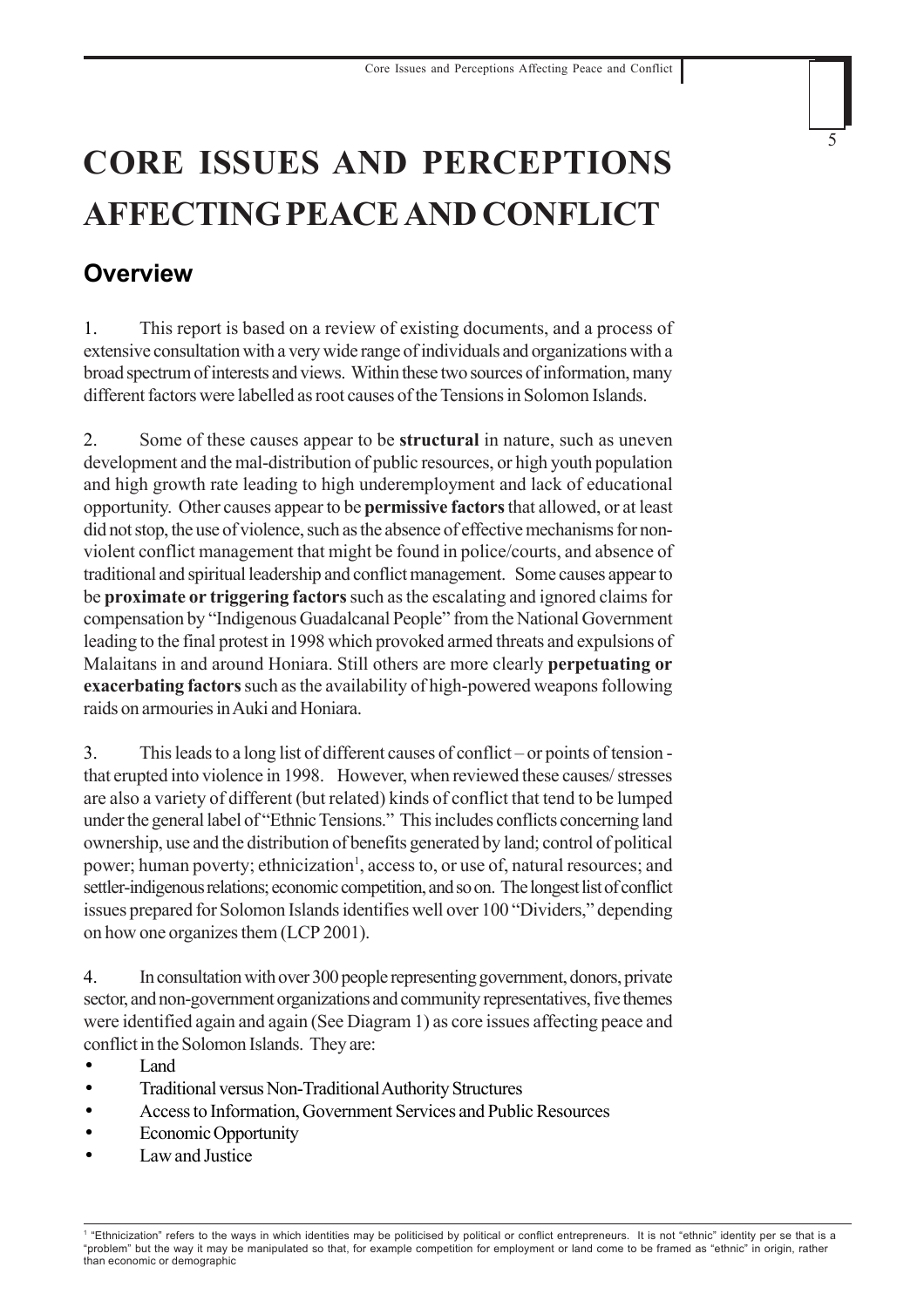



profound impact on the patterns and intensity of conflict – including the process by which nonviolent conflicts turn violent. Not only are these integral to understanding the root causes of the 1998-2003 Tensions but it also became apparent that they form the basis of understanding structural and proximate causes of conflicts that have occurred since colonial times. As the main sources of, or irritants to, violence in Solomon Islands, they should constitute the central referents to policy, programming, and development initiatives. Put simply, the guiding PCDA

question for all initiatives is this: how is my initiative going to affect these core peace and conflict issues?

## **Core Inter-Related Peace and Conflict Factors**

6. Consultations continuously identified linkages between land, traditional and nontraditional systems, law and justice, economic opportunity, and access to government services/public resources/ information. The purpose of this section is to further elaborate on these themes as they relate to conflict generation or peace building.

### LAND

"Does the concept of 'ownership' apply to customary land? In reality the opposite seems true: that it is the land that owns the people. This is because it pre-dates human existence, it provides for human livelihood during his life and claims his body at death" — *A Solomon Islander quoted in (SILJSISP 2003: 7)*

7. No conversation about peace and conflict in Solomon Islands can progress more than a minute or two, at most, before the question of land is thrust to the front of the line of factors affecting violent conflict. As the quote above illustrates, in Solomon Islands there is an intimate, perhaps inseparable, relationship between individual identity, group allegiances, and land. It is little wonder then that with land being of such fundamental importance in Solomon Islands that passions with regard to it should run so high.

6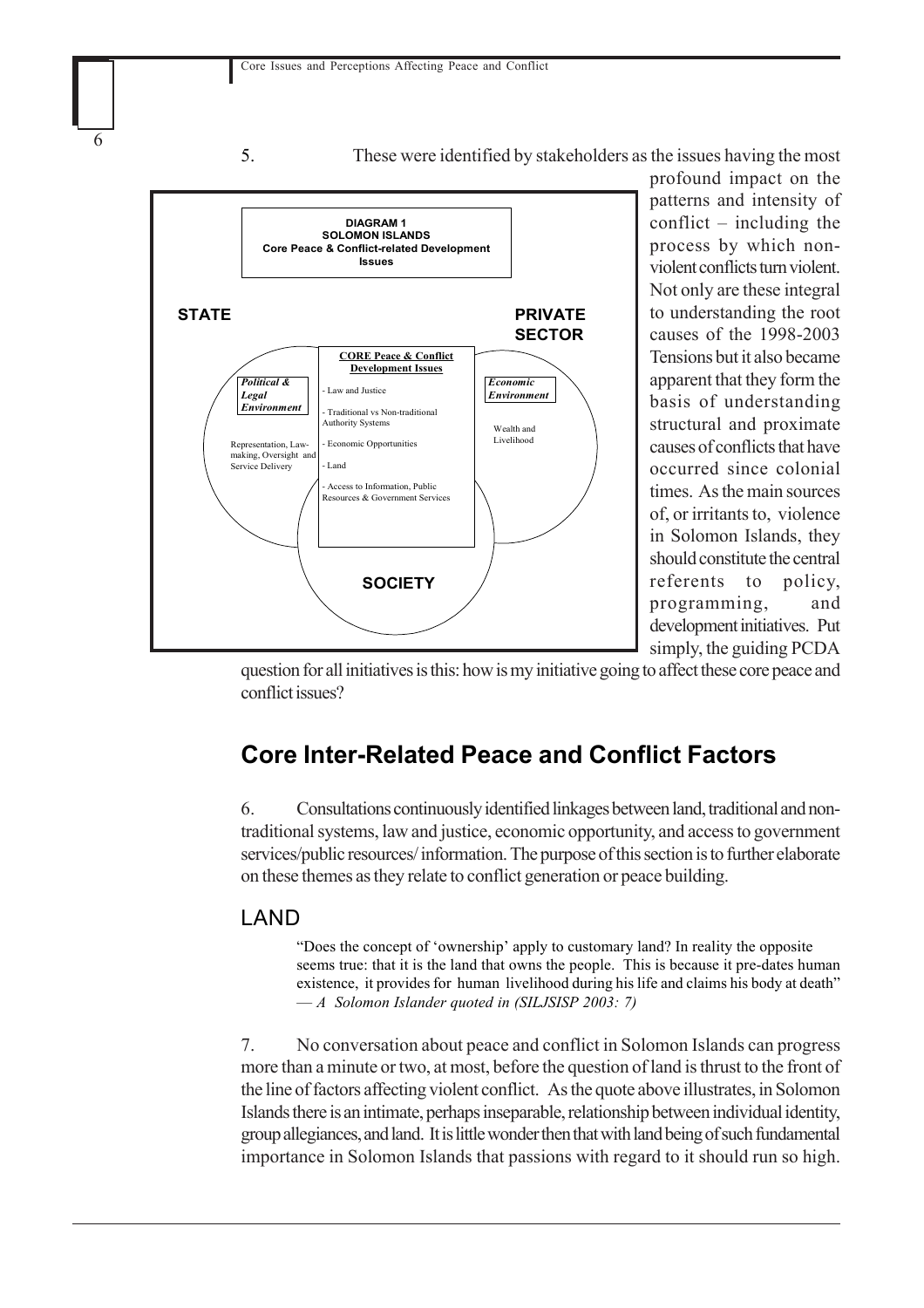Accordingly, it has been estimated that between 70% and 90% of local court work is dealing with customary land appeals (SILJSISP 2003: 5).

8. It is estimated that 90% of all land in Solomon Islands is customary land governed by current customary usage. Land ownership in Solomon Islands rests with tribal groups. There is no individual ownership except for some 4,300 sq. km described as "alienated" land, practically all of it held under registered title. About two thirds of alienated land is owned by the government, and one third by Solomon Islanders. Alienated land tends to be the better (i.e., higher "value") coastal land. The ownership and use of the remaining 90% of the land area is regulated according to customs, which vary from place to place.

9. Land tenure in a Melanesian context is highly complex. It is an expression of social relationships as related to land and is expressed as rights to exploit resources. Allocation of rights to use customary land is determined by social relationships, some through blood and others deriving from historical associations. There is customary land law but, since it derives from localised culture groups, it is not standard for the whole country, or even within a province. Land is regulated by rules but knowledge and understanding of these rules is sometimes fading and at other times undercut by the decreasing authority of landowner structures and options for resolving disputes. This increases differences in interpretation and hence disputes arise.

10. The following land-related issues were identified repeatedly as flash points in the conflicts leading to violence during the Tensions:

- Unauthorized sale of customary land by a few, self-interested, individuals;
- The unequal distribution of rent income/royalties from land; and
- Illegal squatting on, and use of, customary lands, particularly around Honiara.

11. Friction has been increased by elements within the government who have pandered to foreign companies (and enriched themselves) while marginalizing local communities who see others benefiting from the exploitation of their own resources.

12. However, two particularly awkward questions arise from a focus on Land as a "root cause" of the tensions: (1) If there have always been stresses and disputes over land, why hasn't violent conflict been constant over time; and more interestingly (2) why is it that even at the same point in time – the Tensions, 1998-2003 – there are variations in the patterns and levels of violence at different locations in Solomon Islands? That is, if land disputes are omnipresent in Solomon Islands, why are some parts of the country more violent and other parts less violent?

13. While this question is taken up more systematically below, at this stage it is sufficient to note that answers to these questions push us to examine how and why non-violent land disputes became more intense, and prone to violence. The following factors contribute to this process.

… disputes are seen as a necessary, but not necessarily sufficient, source of conflict. It is argued that while land disputes have remained constant over time, it is the break down in customary management practices, in particular non-violent conflict management and dispute resolution, that is the critical (and lethal) ingredient explaining why land disputes have become violent.



7

Traditional dispute<br>practices are not practices are recognized or sanctioned by legislation except insofar as the Land and Titles Act provides for local courts to resolve disputes over land. However, this introduced system of dispute resolution has had the effect of marginalising the roles of traditional leaders. Clans still rely fundamentally on their traditional leaders to resolve disputes. Complicating this has been an acculturation process since independence in which the clan traditional systems are struggling to adopt new innovations in dealing with disputes.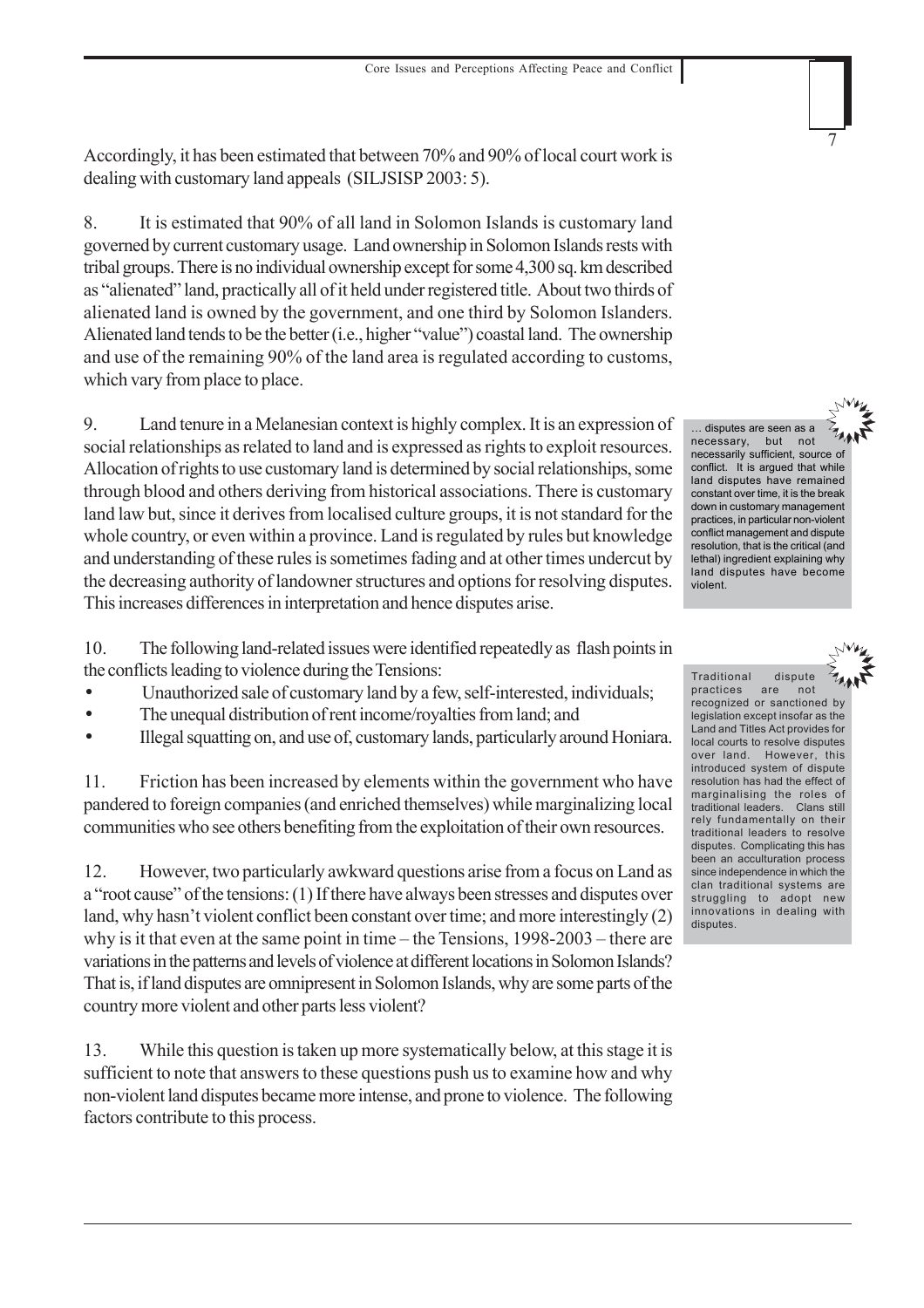#### **Land boundaries, ownership, and use**

8

14. The way land is interwoven into belief systems make issues surrounding it extremely complex. People's rights to the land are not recorded in a written deed as in

| Box 1. Statutory and local frameworks                                                                                                                                                                                                                                                                                                                                                                                                                                                                                                                                                                                                                                                                                                                                                     |  |  |
|-------------------------------------------------------------------------------------------------------------------------------------------------------------------------------------------------------------------------------------------------------------------------------------------------------------------------------------------------------------------------------------------------------------------------------------------------------------------------------------------------------------------------------------------------------------------------------------------------------------------------------------------------------------------------------------------------------------------------------------------------------------------------------------------|--|--|
| Two statutory instruments impact on land ownership issues. The Land and Titles<br>Act of 1996 provides a system for registration of alienated land. The Customary<br>Land Records Act of 1994 provides for the recording of customary land boundaries.<br>The latter Act ultimately has its focus on the registration of recorded customary<br>land under the Land and Title Act. The process of recording provides an avenue<br>for land to be managed as alienated land regulated under the Land and Titles Act.                                                                                                                                                                                                                                                                        |  |  |
| Within the statutory framework, customary land disputes are in the first instance<br>referred to local courts if a party disputes a traditional leaders ruling. The matter<br>is heard de novo in the local court. There is a right of an appeal to the Customary<br>Land Appeal Court. The ruling of the Appeal Court is final, save for jurisdictional<br>issues.                                                                                                                                                                                                                                                                                                                                                                                                                       |  |  |
| Most customary land is owned collectively by a clan or sub-clan. No individual<br>has a right of alienation. All individuals have categories of rights to use the land.<br>It is sometimes convenient to refer to these as 'primary' and 'secondary rights'<br>where the primary rights holders are those who are born into the clan that collectively<br>owns the land and the secondary rights holders are individuals of other clans but<br>who have rights to use that land "though without a right to decide how the land is<br>used. The use of these terms oversimplifies the situation and this calls for local<br>investigation and documentation. Rights over land vary from place to place and<br>sometimes from clan to clan, but follow a core set of comparable principles. |  |  |
| Land disputes are addressed in the first instance by specialist traditional leaders<br>that are knowledgeable and skilled in dispute resolution. Acclaimed leaders enjoy<br>the respect and popular endorsement of the clan to undertake this work. These<br>leaders adjudicate over disputing claims through a public hearing within the clan.<br>Based on application of customary principles and rules, and applying them to the<br>facts of the case, a judgement is made which by virtue of the leader's status is<br>respected.                                                                                                                                                                                                                                                     |  |  |

the 'Western System'. Rather, they depend on their membership and place within a tribe or line and on the custom and history of that line or tribe and its interactions with its neighbours, with regard to acquisition, disposal or transference of any one of those rights. In an oral tradition, such as largely pertains in Solomon Islands; there can also be disagreements as to these family histories, which have a direct bearing on the rights to land. (SAILJSISP 2003: 7). Further complicating this issue is the fact customary practice is constantly evolving and changing. People have always fought over land. However, conflicts are more likely to occur with increasing pressures (discussed below) — at a time when the knowledge of what governs peoples rights and ties to the land is under

pressure from a decline or differing interpretations in the oral tradition and systems.

#### **The Commodification and Commercialization of Land**

15. In Solomon Islands, land is central to life. It has always had a traditional role, but now the demands of the modern age are being felt. There are new roles for the land and the resources. The land (and what is in it and on it) can help to fuel an economy. It can produce cash, which will pay for education, and health and create wealth. However, in an economy as constricted as that in Solomon Islands,<sup>2</sup> particularly since the Tensions, the acute shortage of cash needed for essentials (kerosene, soap, petrol, school fees) has increasingly pushed people to commodify and commercialize land.

16. In many cases, it is the desire for economic gain that pushes individuals into the commercialization of land. In other cases, this is compelled by motivations of selfinterest (made easier in a permissive environment of rapid change or conflict) at the expense of the larger community as when a self-described chief makes a personally enriching arrangement with a logging company on land for which he has no legitimate representative claim.

17. 'Development' and population increase puts pressure on the land. It may introduce different and competing sets of value on the same parcel of land. For some it comes to be viewed in economic terms, while for others it is valued according to traditional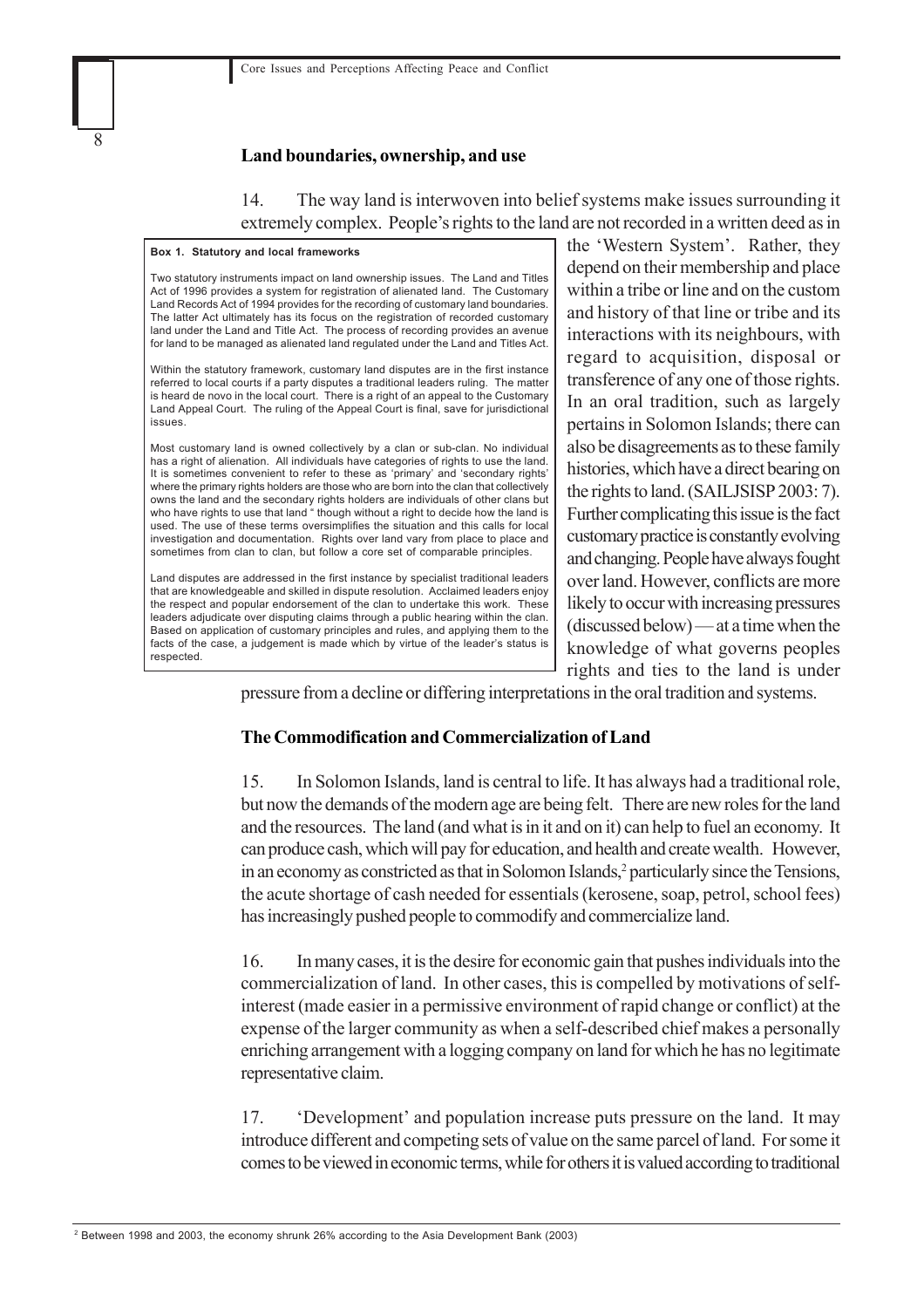practices, cultural identity and integrity. It may also be viewed according political interests (for example, as a block of votes for a forthcoming election) (SAILJSISP 2003: 8).

#### **Rapid population growth and land pressure**

18. Guadalcanal's natural resources (agricultural, mineral etc.) have combined to attract large numbers of immigrants from other islands, especially from nearby Malaita. The bulk of that movement has been into the national capital, Honiara. The fact that Guadalcanal offers the best economic opportunity for government and also individuals in terms of creating investment and wealth has increased that tendency for movement. Guadalcanal has the most valuable and extensive agricultural land in Solomon Islands - the plains -and as a result has seen an influx of people from every corner of the country. Honiara's growth must also be seen in the context of a national population that has been increasing at an annual rate of about 3.5% since the early 1970s (though this has reduced in the 1986-1999 Census to 2.8 per cent). This has been due to a combination of high fertility levels and improved medical facilities. Death rates and infant-mortality rates are steadily falling, and life expectancy has shot up to over 61 years (from only 54 in the late 1980s)<sup>3</sup>. If the current population growth rate is maintained, the national population will double in 20 years.

#### **Poor management of rapid urban growth (particularly in and around Honiara)**

19. The increasing rate of migration to Honiara had, by 1991, resulted in 11% of the population of Solomon Islands residing in the capital. Those settlers began to live outside of the bounds given to them by the landowners, who had seized the opportunity to sell land and make quick bonuses in response to the demands made by the settlers. Settlers themselves often exacerbated this situation by their interpretation of occupancy rights. This

**Box 2: Solomon Islands Constitutional Reform Project**

Expectations of "state" government are running high and there is a prevailing assumption that a new [federal] system of government will 'make things right' again. Good governance can happen in both centralized and decentralized systems. The secret of success is how *different* levels of government can best work together to achieve common objectives and ensure public accountability… The volatile political climate in the Solomon Islands and poor governance makes reform both critical and complex. Getting the process and timing 'right' could contribute to stabilization and recovery. Getting it 'wrong' could result in an escalation of civic unrest and an increase in people's vulnerability

*- Comments in Solomon Islands Constitutional Reform project: Socio– economic study of the implications of decentralization. January 2003*

resulted in friction between the landowners themselves and between and amongst the settlers. The government, the province and landowners were caught unprepared as to how to manage this changing tenure system and create orderly development (UN 2000).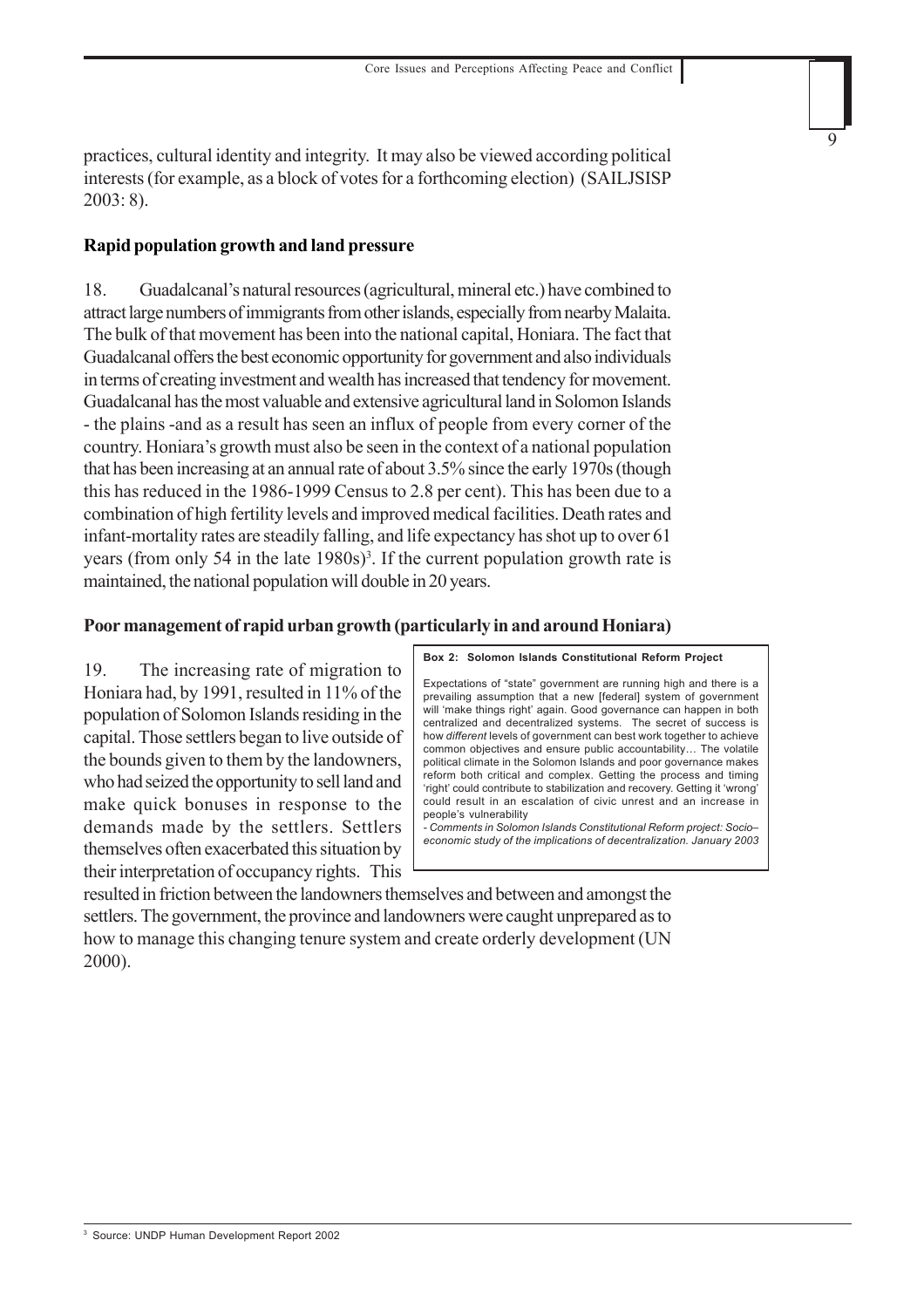### TRADITIONAL VERSUS NON-TRADITIONAL AUTHORITY **STRUCTURES**

"Land itself is not a "problem". The problem arises when land comes to be identified as a root cause of [violent] conflict. This immediately limits our focus to land [in a very physical sense] and the disputes over land – and distracts our attention from the break down of the traditional means of resolving disputes, and from [the ways] traditional rules have been displaced by alien rules." — Participant *in the PCDA Justice Focus Group.*

20. The view expressed in the quote above runs against the grain of most conventional understandings of the sources of violent conflict in Solomon Islands – that land itself is not a "root cause" of violent conflict. From this perspective, land disputes are seen as a necessary, but not necessarily sufficient, source of violent conflict. It is argued that while land disputes have remained constant over time, it is the break down in customary and government management, in particular non-violent conflict management and dispute resolution, that is the critical (and lethal) ingredient that explains why land disputes have increasingly become violent. This propensity must be coupled with the changed scale of violence reflecting the tools used to perpetuate it.

21. The implications of this view are profound because it suggests that any effort at conflict reduction or resolution that focuses narrowly on land itself – its registration, commoditisation, commercialisation, over-exploitation, use, sale, and so on – may actually 'miss the point.' Further, it raises the possibility that narrow land-focused; initiatives may actually have a conflict-generating impact. In a violence-prone setting, the results may be explosive. For example, while the goal of legally registering customary land

How can we think creatively about alleviating the clash between traditional and non-traditional structures of authority? For example, rather than pursue an approach to land conflict, which includes privatization and further alienation of customary land, (including land ownership by foreigners), how can we build on the natural strengths of existing customary land tenure. A useful, positive, example, are the efforts under way to legally register customary land with clear boundaries, genealogies and land trusts. It is proposed that this will initially be a voluntary process supported by a strong Solomon Island information awareness programme

**Box 3. Creative rather than routine**

may (or may not) be noble, the means by which this is achieved will determine the levels of inevitable and unavoidable violence that will be generated.

22. The clash between traditional and non-traditional authority structures is by no means limited to land issues. This was a concern that was evident regardless of the sector under consideration. While this is particularly evident in the tensions and overt violence over land (ownership, access, distribution of resources), it is equally central to questions concerning evolving education and training issues (such as the debate over the teaching

of traditional customs and skills versus the use of standard Western curricula), government capacity at the provincial and rural levels, and fractured law and justice systems.

If this is true, then we should see higher levels of violence in areas where traditional mechanisms have weakened or broken down. And conversely, we should see lower levels of violence in areas where traditional mechanisms are strong.

10

23. This raises the following proposition: If this is true, then we should see higher levels of violence in areas where traditional mechanisms have weakened or broken down. And conversely, we should see lower levels of violence in areas where traditional mechanisms are strong. While there would seem to be anecdotal support for this assertion, it has yet to be empirically verified.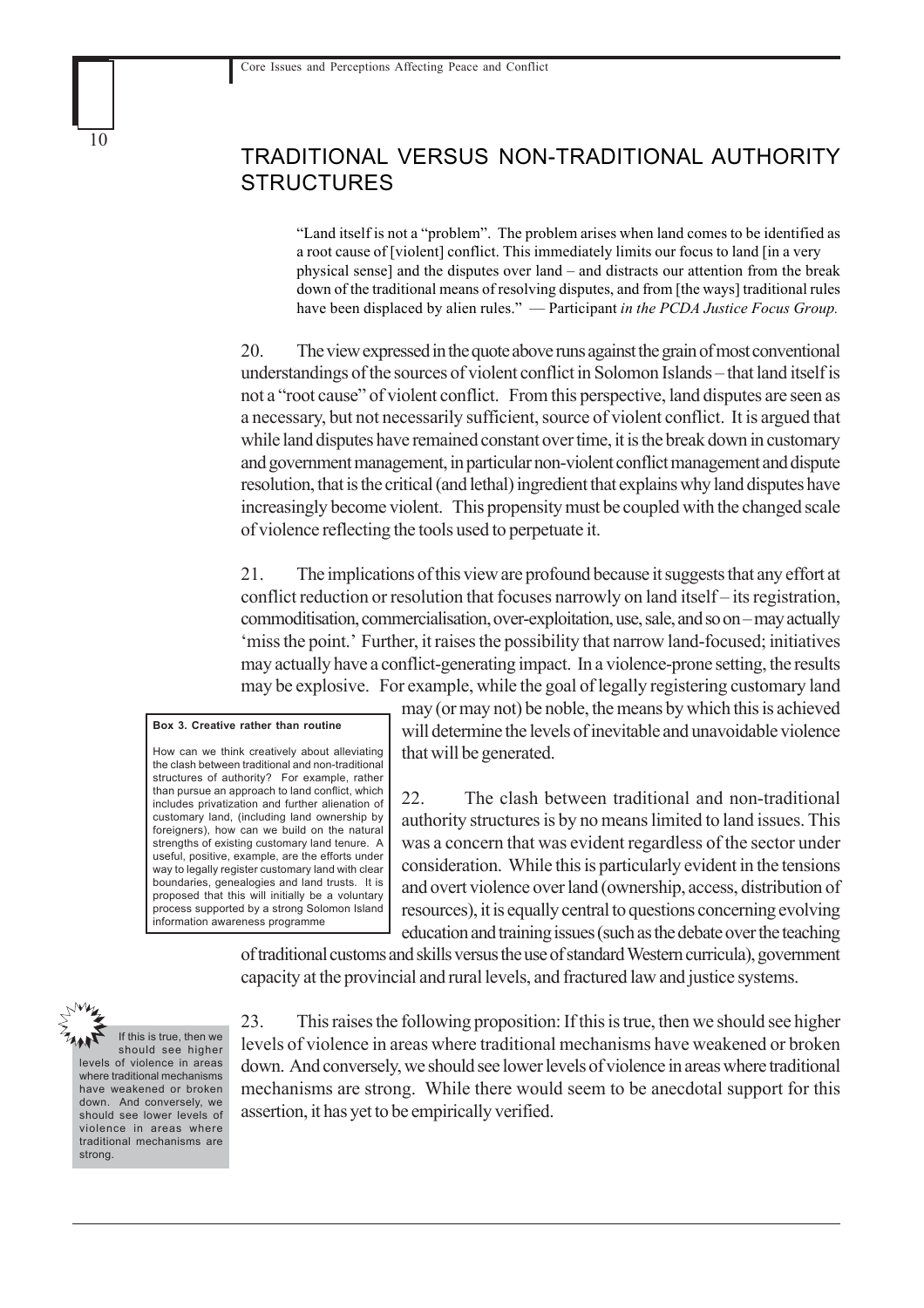24. It would be a mistake however, to create the impression that decisions generated through traditional structures are necessarily always preferable or more appropriate than those generated by non-traditional structures. Aside from the difficulty in determining which traditional structure is legitimate and appropriate, there are instances where "non-traditional" mechanisms appear to support outcomes that are more just and equitable, for example, where the principle of the "Best Interests of the Child" would challenge a system that would leave a widow and children destitute because the dead father's family is permitted to take ownership of all property and chattel.

#### **The Mutation and Manipulation of Traditional Practices of Reconciliation**

25. Within the cultures of Melanesia there is a central place for the concept and practice of "compensation" for an individual or group that has been wronged. At times, this was represented by a symbolic exchange of shell Money, or of livestock such as pigs, or of an amount of actual money determined through legitimate traditional authorities.

26. However, one of the obvious consequences of violent conflict in Solomon Islands (particularly during the Tensions) has been an extortionate inflation and monetization of compensation claims. At times, this appears to be a mutation or manipulation of a traditional practice, rather than a specific clash between the traditional and non-traditional (unless the monetization of society, economy and politics is viewed – not unreasonably - as part of the assault by a non-traditional capitalist system on traditional structures and processes).

27. This was evident in the terrorization of villagers and compensation demands by Militants and Special Constables (criminalization masking as compensation); this was evident in the compensation payment of US\$ 1.6 million by the government in 2000 to get the MEF to the negotiating table; and it is evident in the long-standing compensation demands by indigenous Guadalcanal landowners for the development of the national capital on their island, and for unresolved questions of land ownership and squatting by migrant Malaitans.

28. This development poses obstacles to a sustainable movement towards reconciliation and peace. The reconciliation – or at least dispute resolution - that flows from compensation processes within traditional systems applied to local contexts and personal relationships has been shown to have been an effective means of traditional conflict management.

29. There has been, however, only limited success at scaling this up beyond the community levels in Solomon Islands. Moreover, even if the government or donors could meet all of the compensation claims by all groups, or carrying out types of traditional reconciliation with external support, none of the underlying issues will have been dealt with, and the very involvement of external players may reduce the perceived legitimacy of the exercise.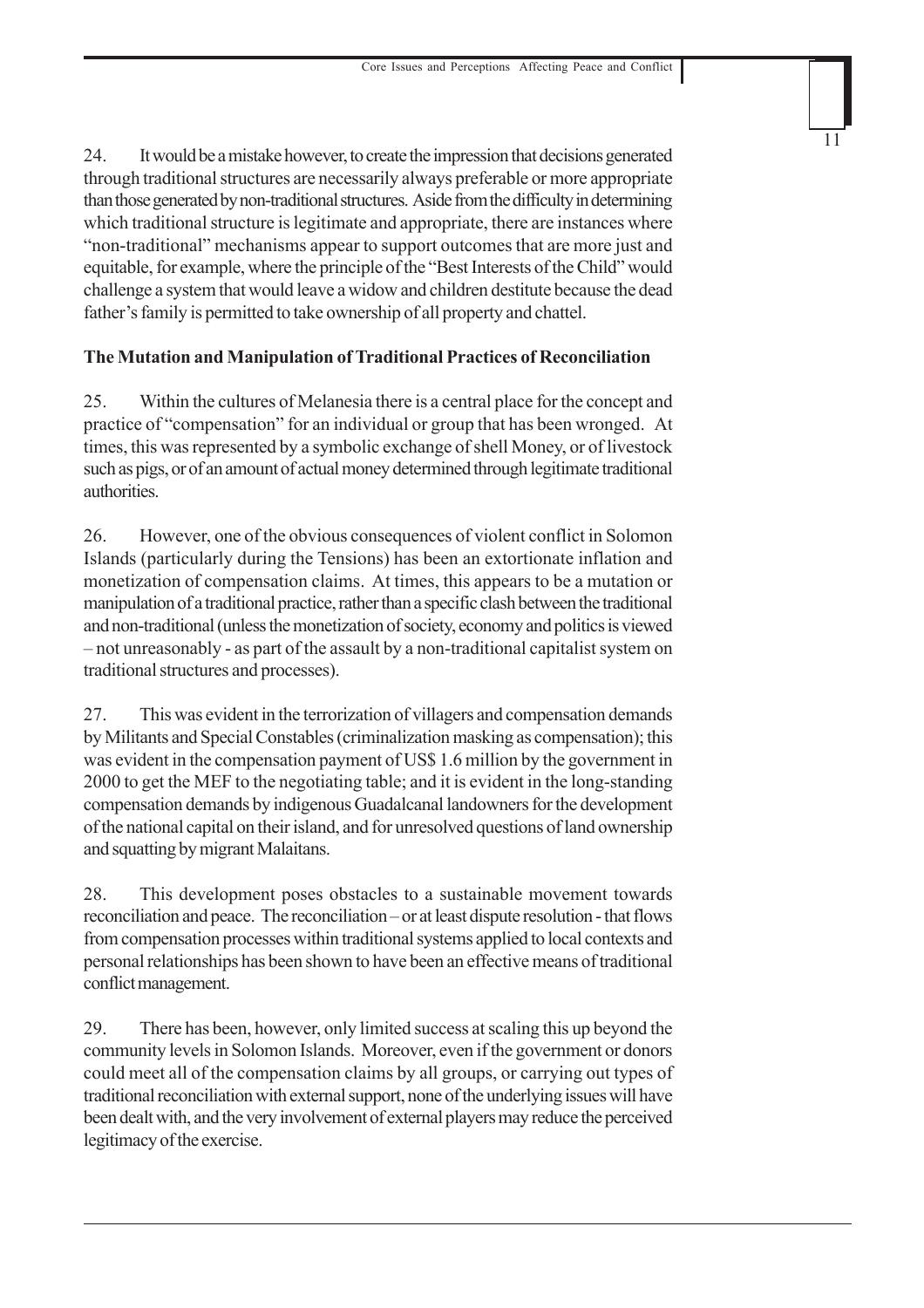### ACCESS TO GOVERNMENT SERVICES, PUBLIC RE-SOURCES AND INFORMATION

30. The capacity and track record of National and Provincial Governments to deliver services (and to thereby win public confidence) are expressed bluntly in a recent Report:

"The public sector has not delivered adequate services because of a failure at both national and sub-national levels to effectively fulfil the core government functions of revenue administration, public expenditure management, and public administration, and because of the poor performance of SOEs [State-Owned Enterprises] in the electricity, water, transport and telecommunications sectors. Improving the performance of central and provincial administrations and public utilities will be fundamental to generating higher living standards, especially in rural areas." (ADB 2004)

31. Access is a theme that cuts across all sectors and can be wide ranging in its negative and positive impacts. In restricting or controlling access to government services, public resources and information communities are either divided or co-opted, leader's

**Box 4: The Uneven Distribution of Educational Opportunity** Innumerable historical cases can be identified where ethnic groups – and social groups more broadly - have been denied access to educational resources and, therefore, excluded from full participation in the economic and social life of a country. Such obstacles have both an immediate and longer-term impact on the socio-economic status of the "affected groups." Because education has increasingly become a highly valued commodity, its unequal allocation has been a serious source of friction that has frequently led to confrontation. It also shows how the powers of the state can become "ethnicized," that is, used to advance the interests of one group at the expense of others. However, we have also seen the opposite version of this phenomenon, where it is the high numbers of unemployed graduates rather than high numbers of youth unable to access education, that have created a pool of frustrated and disenchanted individuals who become the militants or guerrilla protestors (as with the insurrections in Sri Lanka in 1971, and from 1987-90). Bush & Saltarelli 2000

authority structures may be undermined and people frustrated and misinformed.

32. With a centralization of government services, employment opportunities, access to information, and development/ investment opportunities focused in Honiara and provincial centres the isolation and disparity between the "haves and have nots" is increasingly apparent. This has resulted - over time - in the politicization of grievances between provinces.4

33. The current development priorities under RAMSI are machinery of government, accountability and economic reform. Yet this approach would appear to have a very centralized and Government focus. Albeit necessary as a stopgap measure, and to build a strong foundation for economic governance, it has the potential in the longer term to further exacerbate tensions between the urban and rural areas.

**Box 5: UNDP-SIG Isabel Province Development Project Strengthening Local Governance for Effective Service Delivery and Conflict Prevention** This project is a pilot initiative aimed at providing an integrated provincial planning and development approach in Isabel. It is envisaged that a five year Provincial Development Plan will be developed in consultation with a range of community actors including the Provincial Government, Church and Council of Chiefs. Priority will be on matching local capability, customs and resources with good governance, sustainable resource use, and equitable access to basic services, gender equity, and human rights. As part of this process an assessment will be carried out as to why development projects in the past have failed, drawing lessons from this and using this information in future planning activities. It is proposed that the relationship between the Isabel Council of Chiefs, the Church of Melanesia and the Provincial Government will be the basis of a legally valid "tripod" in order to practically address governance issues in the Province, which is effectively linked to village communities. The project is still in it's early days but if all goes well the "tripod arrangement" has the makings of a locally owned framework for peacebuilding - ensuring that development projects and investor activities are assessed in terms of their potential impacts, are well targeted and do not exacerbate the potential for community tensions.

34. Lack of information on central or provincial government initiatives, policies or programmes in rural areas does appear to result in rumour and raised expectations. For example "access to land" and the impact of rural - urban migration on peri-urban settlements, have a significant impact on people's perceptions around "access", the rights to use land in a

Noteworthy by its absence, is hard reliable data with which to compare popular perceptions and empirical realities concerning the allocation of public and private resources (such as government services, private investment).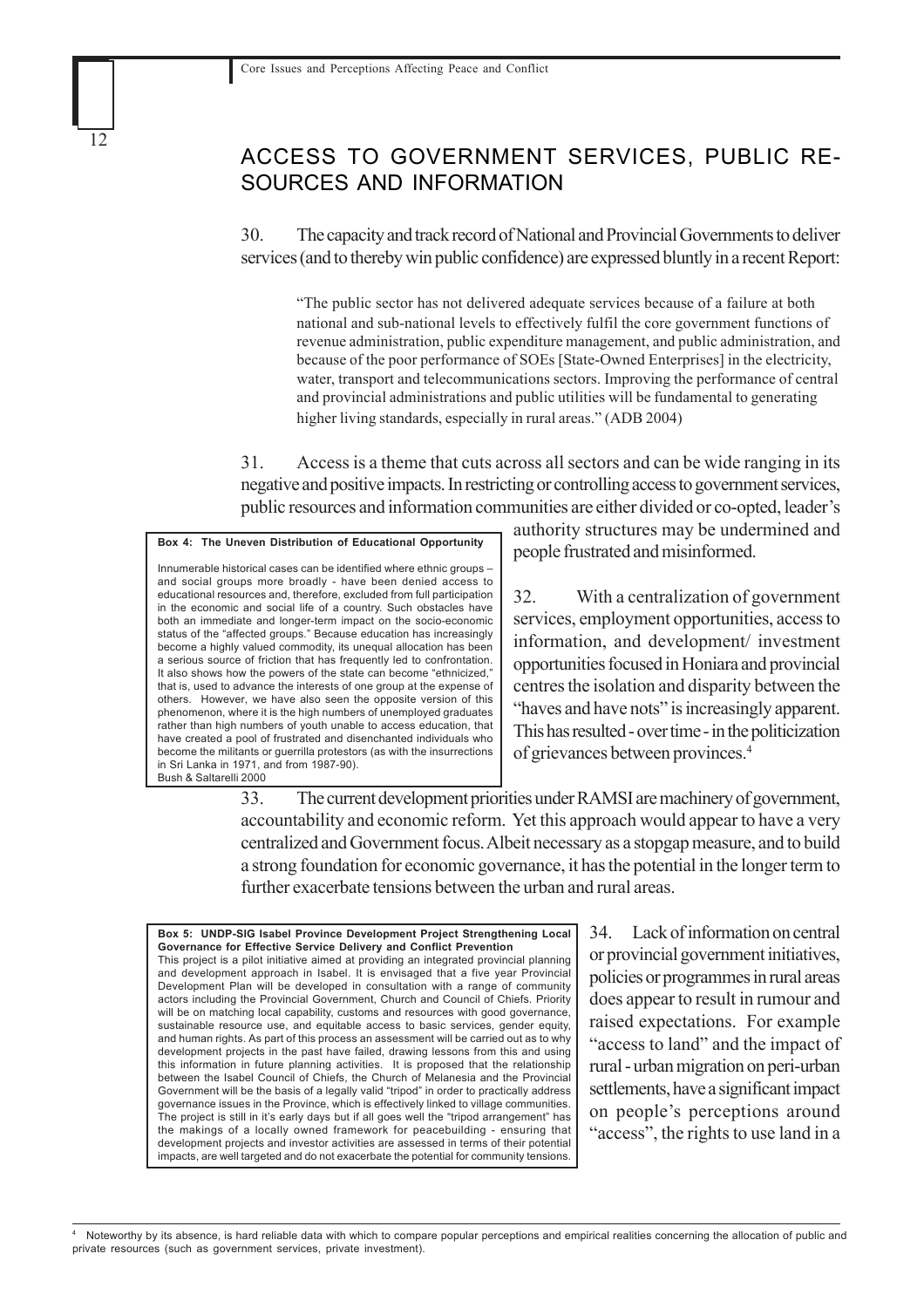particular way and the rights to ownership, and inevitably the equitable distribution of resources and subsequent benefits.

35. On another level the access to government decision makers – and understanding how the system works (or how to work the system), how to have a voice, how to assure benefits, and how to have expectations and concerns addressed, is another area of apparent and real tension between urban and rural populations. A similar comment would seemingly apply to RAMSI.

36. This estrangement is especially critical in Solomon Islands (as in many small Island States) where the following factors are significant:

- Remoteness of islands making communication, information dissemination and distribution of government services such as health and education, extremely difficult.
- Poor communications currently no country wide newspaper or radio coverage, transportation infrastructure weak, and little financial resources to access existing means of communication.
- Shortage of qualified people and a tendency for these people to migrate to urban settlements or in some cases overseas. The resultant weak education and medical services – and under-qualified personnel - in rural areas are one aspect of this "brain drain".
- Small population affecting natural economies of scale in terms of countrywide government investment in infrastructure. For example, secondary school facilities are centralized at specific centres in each province resulting in the need for children to travel and often board away from their families. This further impacts on the social breakdown in communities, the dislocation of youth and the weakening of traditional values.
- Diverse cultures, beliefs and languages. This impacts on the unity of the country as a whole with cultural and ethnic frictions within communities, villages, districts and provinces. Addressing this in an equitable way and ensuring all groups have the same access to government services, whilst appreciating and acknowledging cultural differences, is a challenge.
- Dependence on foreign aid, lack of ownership and appropriate timelines. Tendency for projects to be donor or investment-driven whilst supposedly addressing access issues. But undertaken in a non-participatory and "quick – fix" way without analysing the local inter-relationships, needs and structures to ensure sustainability.
- Accessibility issues are even more critical where (as in Solomon Islands) there is low literacy and education levels and people feel estranged from a Western imposed non-traditional and centralized bureaucracy and their decision makers.

37. It is interesting to compare colonial and post-colonial capacities of the State. As noted in

#### **Box 6: Limited Access to Education**

In Solomon Islands a significant proportion of school age children fall outside of the formal education system, due primarily to accessibility issues such as isolation, lack of transportation, affordability and a strong social bias towards educating males. Solomon Islands has one of the lowest school enrolment rates, which has contributed, to the country having one of the lowest literacy rates in the Pacific.<sup>1</sup> Adult literacy rates are very low but have increased from 22% in 1992 to 30%. Only 75% of primary school-age children are at school, 14% in secondary school and 5% in tertiary level institutions. Literacy rates for females are estimated to be as low as 17%. *(UN 2000)*

the introductory discussion of the patterns of conflict in Solomon Islands, there were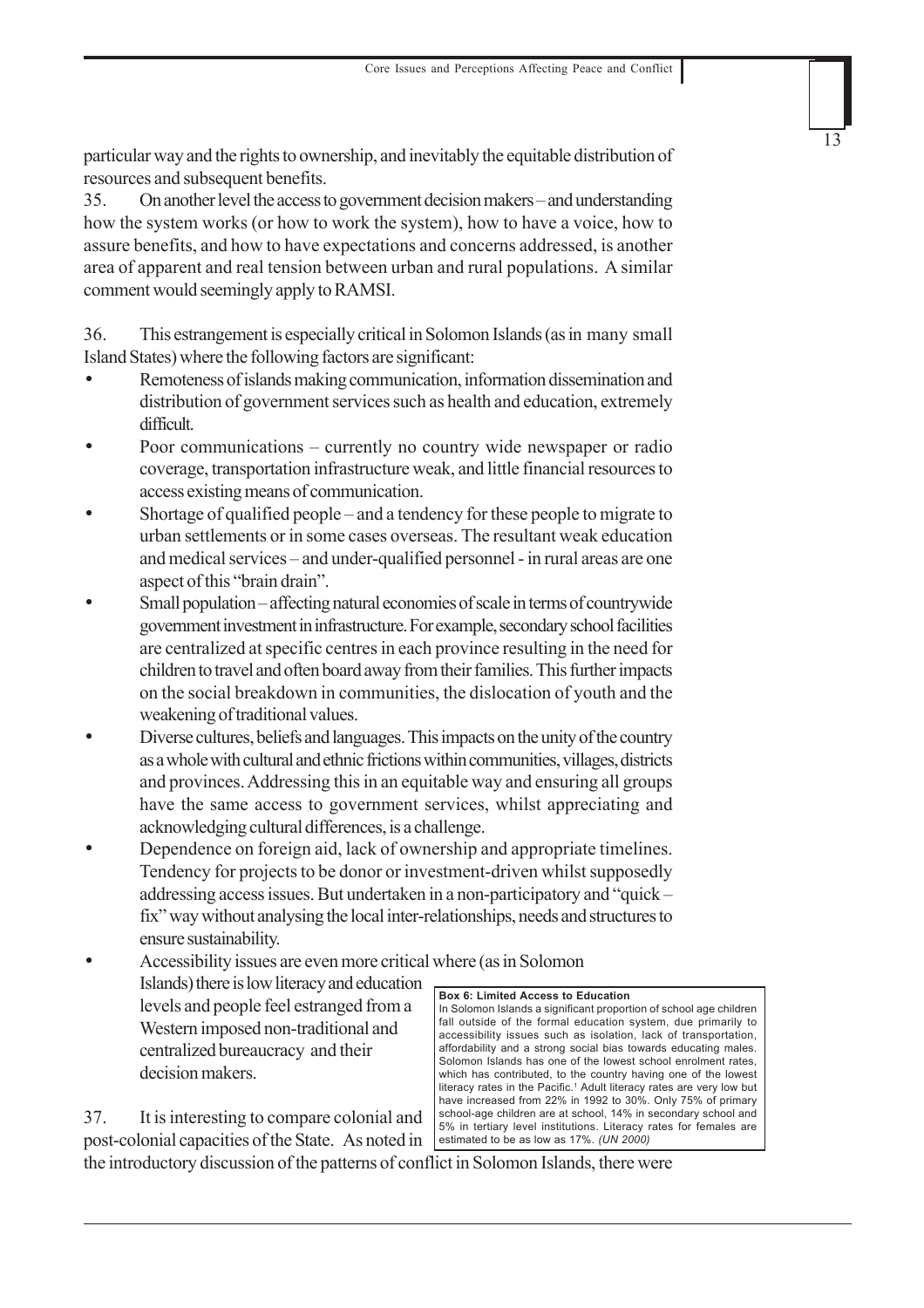social movements and organized expressions of political dissent and demands for increased political autonomy. The colonial state however, was a "strong state" that was able to stop dissent from "getting out of hand." This is clearly pacification rather than peace. It did not address the critical issues and concerns underpinning dissent, but only swept them under the carpet to simmer away for another time to erupt. As with many newly independent countries, the post-colonial state of Solomon Islands differed substantively from its predecessor in its autonomy and capacity to act decisively. Being unwilling or unable to suppress long-simmering discontent, the likelihood of grievances being expressed through violence was heightened.

38. In other words, the presence of a weak state created a permissive environment for violence. Further, as discussed below, (1) the inability of a weak state to provide goods and services created a sense of grievance (intensified and mobilized by entrepreneurs) and (2) the same state weakness emboldened groups to take whatever resources they could grab through looting, pillaging and criminal behaviour. There was, in other words the high voltage connection made between grievance, greed and opportunity.

#### ECONOMIC OPPORTUNITY

39. Prior to the Tensions, the Solomon Islands was making modest gains in health, education and public infrastructure. In 1998 the estimated Gross Domestic Product (GDP), including subsistence production, was SI\$341.3 million (US\$70.8 million) in real terms, based on 1985 prices. However, the national data discussed differs between urban and rural areas and different parts of the country. The inflation rate stood at 14 - 15% in mid-2002 and is projected to continue to rise rapidly.

| Box 7: Economic Costs of the Conflict <sup>6.</sup>                    |                                                                      |
|------------------------------------------------------------------------|----------------------------------------------------------------------|
| . Exports of palm oil and palm oil products fell from SI\$97.9 million | make a significant contribution to exports before the mine was       |
| in 1998 to SI\$65.1 million in 1999 and subsequently to an estimated   | closed in June 2000.                                                 |
| SI\$6.5 million in 2000 before production ceased altogether in that    | • Rapid decline in economic growth - in 2000, GDP declined by 14     |
| year.                                                                  | percent.                                                             |
| •Fish export revenue, which suffered as a result of low prices and     | •Infrastructure damage estimated at over SI\$250 million (equivalent |
| civil unrest, sank from SI\$195 million in 1999 to SI\$45 million in   | to 20 per cent of Solomon Islands GDP).                              |
| 2000. This sectors contribution to GDP fell y an estimated 42 per      | •The government experienced acute cash flow difficulties as tax      |
| cent in $2000.$                                                        | revenues plummeted and external assistance was suspended.            |
| •Agricultural output dropped by over 50 per cent from the beginning    | •A significant increase in overseas debt incurred through loans      |
| of 1999 to the end of $2000$                                           | taken out for repatriation payments to former militants and          |
| . Other key sectors in the economy, such as logs, copra, and           | compensation to victims of the unrest.                               |
| cocoa suffered as a result of the disturbances, although they all      | .Disruption of economic activity placed severe strains on the        |
| continued to export in June 2000.                                      | delivery of Government services throughout the country.              |
| .Gold from the Gold Ridge mine on Guadalcanal had begun to             |                                                                      |

40. The economy of the Solomon Islands shrank by 26% during the tensions. As many as 10,000 people previously employed by Solomon Islands Plantation Limited (SIPL) palm oil plantations, logging companies in Guadalcanal and Western Provinces, Gold Ridge Mines and Solomon Taiyo Ltd (STL) were laid off their jobs, and many

5 That is, the colonial state possessed the autonomy and capacity to act decisively, and to control outcomes.

6 Solomon Islands Human Development Report 2002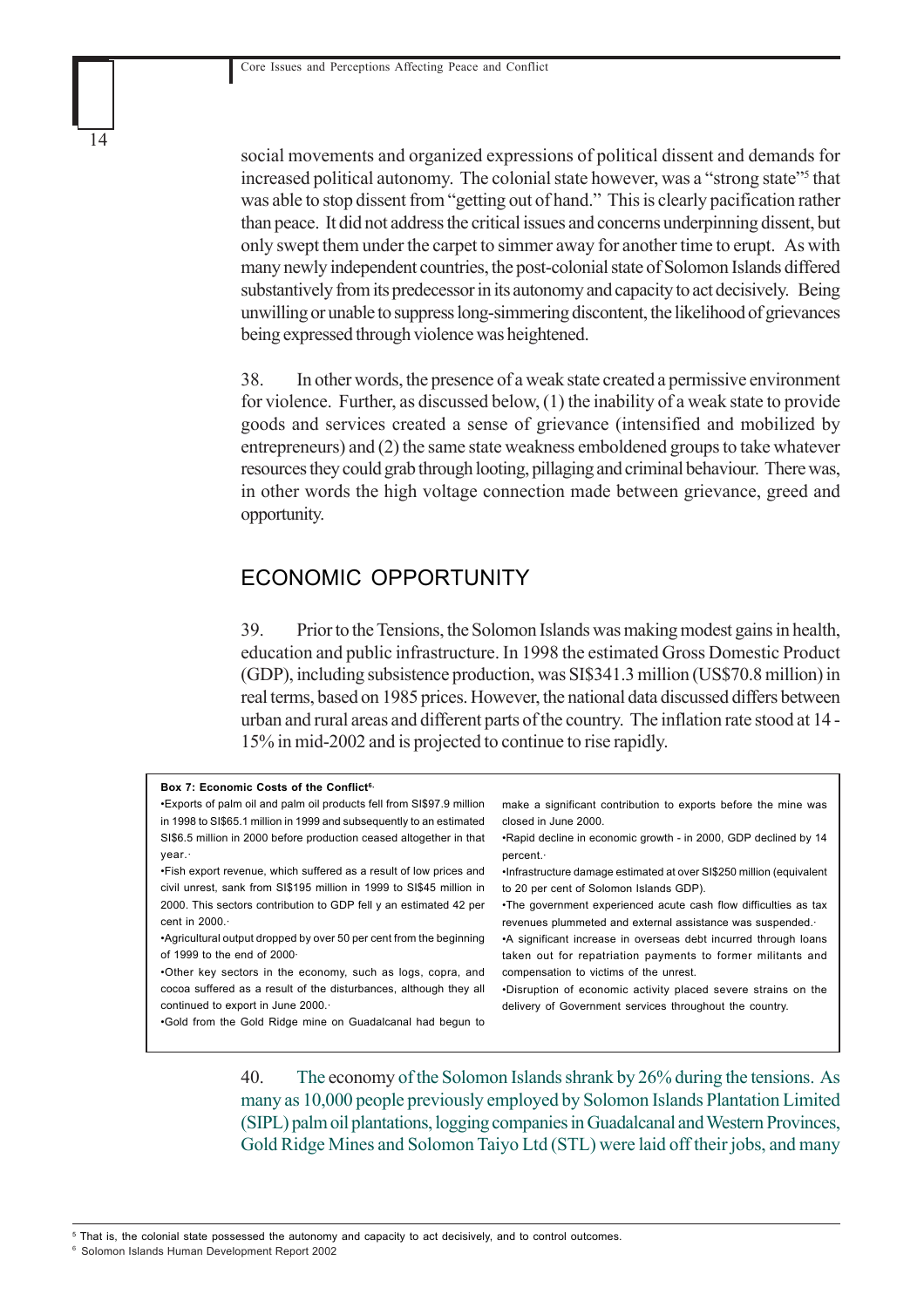forced to return to their villages (discussed further below). The macro-economic importance of SIPL and Gold Ridge is reflected in the fact that they constituted 20% and 25% of the country's exports, respectively, in 1999.

41. In the Solomon Islands, 84% of people living in rural areas engage in subsistence production; 41.5% of the population is under the age of 14 with 45% of these children not able to attend school, where 84% of rural households have a monthly income of less than SI\$50 and of the total population over the age of 14 years only 23% are in paid employment (UNDP 2002). Human poverty remains a

#### **Box 8: Welcome Criticism of RAMSI: The benefits of a small economic footprint**

A local business owner in Honiara complained that his shops were not benefiting from the influx of RAMSI police and military personnel. This contrasts with the large and dislocating "economic foot print" usually associated with the presence of foreign missions, especially the United Nations (e.g. Cambodia, Bosnia, Kosovo). While the flood of non-military, non-police ex-pats is blamed for supply and demand distortions in Honiara the RAMSI distortive impact on the local economy seems to be relatively small. This is said to be the result of the decision by RAMSI to bring with it most of the goods and services needed to sustain its personnel. Though this puts limits on local procurement, the net impact is positive.

concern for most Solomon Islanders. Human development is not just about individual or household income, but an inability to meet basic needs, including access to basic primary education, and healthcare and where opportunities to participate in economic, social, civil and political life are seriously limited.

42 Large-scale economic activity and government revenue have been largely dependent on the primary exporting sector. Given fragile international markets and low world prices, coupled with potential difficulties arising in sustaining the forestry industry, this may be difficult to continue in the longer term especially if reliant on external investment, alienation of land and internal migration.

43. The critical issue for the predominantly rural population in the Solomon Islands is ensuring their share of the economic resources of the country in order that they can educate their children and develop sustainable livelihood opportunities building on traditional subsistence practices. The solution is not just in abandoning the traditional small-scale subsistence practices for large-scale plantations, but improving the village economy through increasing yields, exploring different varieties, supporting rural agricultural advisors and improving access to markets.

44. With a 2.8% annual population growth rate (UN Common Country Assessment, 2002) the challenge will be to find mechanisms for satisfactory and realistic employment opportunities for the future youth of the country, and ensuring they have the appropriate training and skills to undertake this. Employment opportunities need to be decentralized, capacity strengthened and ownership (from central policy making to the village councils) assured.

45. Forests have provided between 20% and 35% of the Solomon Island's foreign exchange earnings and in 1990 the forest industry became the largest export revenue earner. The rate of harvesting of the forests is expected to increase and has caused widespread concern. The 1990s witnessed a period of economic exploitation, particularly by logging companies that made a few rich at the expense of the majority. Businesses, especially logging companies and those closely associated with them, were subsidised by government at the expense of rural based development activities. Furthermore throughout the Tensions there was an increase in illegal logging activities



Any programme is doomed to fail if it is premised on the belief that even nominal cash contributions to access a service will entice community buy-in. So, for example, any move away from free drug programmes, will only result in increased illness and death – and grease the linkages between deprivation, frustration, and violence. In the realm of education, this suggests the need for moving towards<br>universally accessible accessible education in accordance with the Convention of the Rights of Child.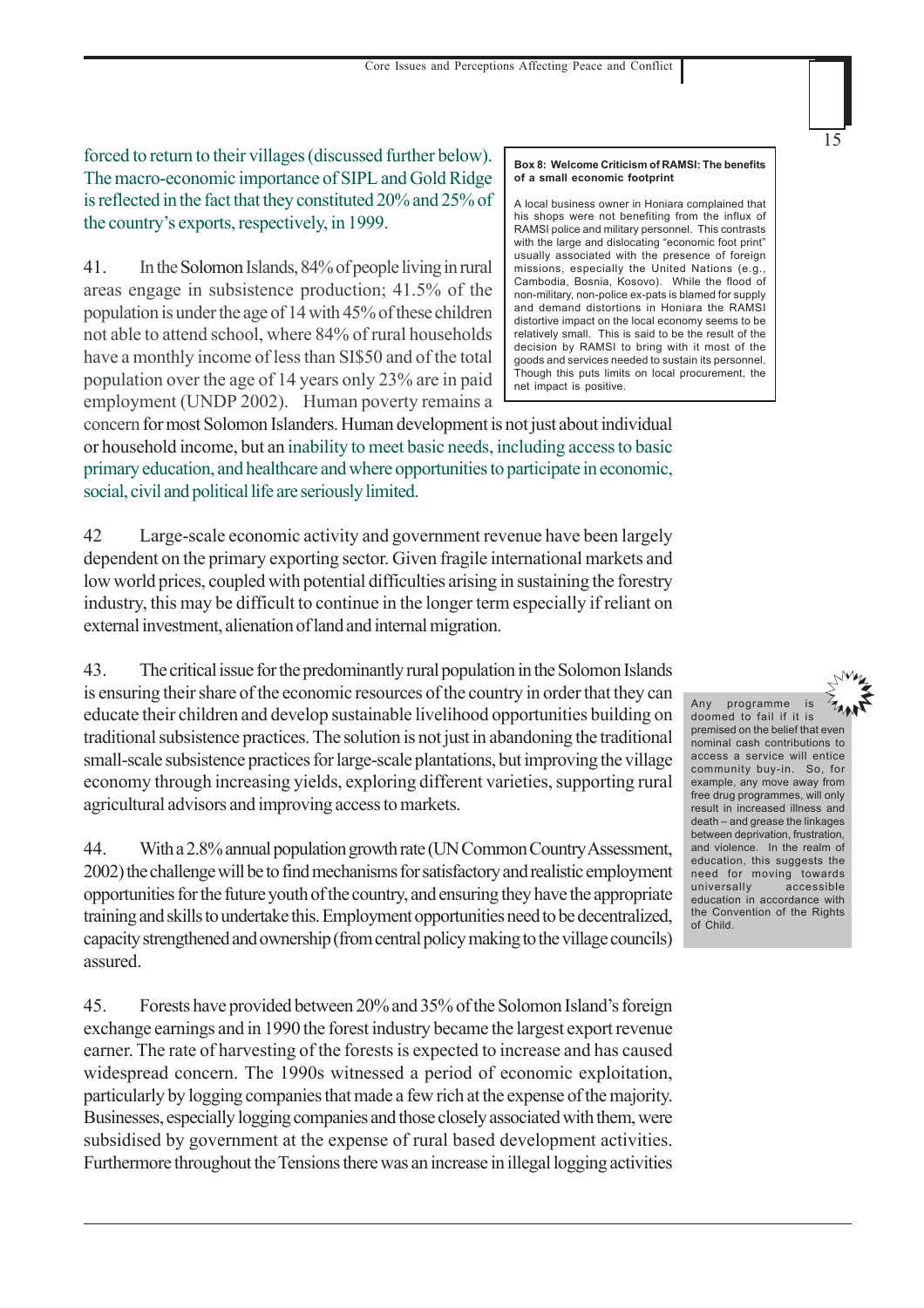(UN 2000), with a now continued and legal extraction rate that exceeds sustainable forestry rates.The rights of indigenous owners to the utilisation of these resources must balance natural resource extraction.

46. What happens when a peace and conflict lens is applied to this rather static, conventional, description of economic decline during and after the Tensions?First, that violent conflict has a measurable negative impact on the economy (even while certain individuals may reap direct economic benefits whether through looting and gangsterism, or through bribes and the self-aggrandizing schemes of corrupt politicians and business figures).<sup>7</sup> However, as we begin to look closer through the PCDA lens, we also begin to see that rebuilding the economic foundations of peace requires more than re-opening the industries closed down in the wake of violence because they are themselves implicated in creating the conditions that led to the outbreak of violence in the first place.

47. It is not uncommon, for example, to hear it argued that the economic future of Solomon Islands lies in the re-opening of the Gold Ridge mine and the vast oil palm and cocoa plantations in Guadalcanal. Yet it was the land and labour of these economic activities that helped set the state for the politicisation of ethnicities. 8 "Guadalcanal land owners who used to grow rich on subsistence gold mining, suddenly discovered, after their small royalties were paid by the gold mine, that they could no longer practice subsistence gold mining on their customary land. They also resented the well-educated Malaitans running the mine – who reported that the mine was also secretly producing silver, undisclosed to the Solomon Islands Government. Further, customary land ownership of the mine is still disputed by Weather Coast Guadalcanal people who seek to exert their claims. The same is true of the vast plantations. Now Guadalcanal people are doing subsistence harvesting of the cocoa plantations directly receiving much of the revenue. Though the price of cocoa is still high – "they have nothing to gain from the plantation system being reimposed" (Brown 2003). Indeed, they have a disincentive to move off plantations, as it would carry negative financial implications, and re-introduce the demand for labour, which would likely include large numbers of the "scapegoat" Malaitans. However, in the absence of foreign owners, idle plantations can exacerbate tensions between competing community lands claims.

48. There is clearly a correlation between private investment and development flows and actual or perceived imbalances or inequities, and violent conflict. Certainly more work needs to be done inorder to avoid understand the role of economic grievances

**Box 9. Corruption and Economic Reform** During the extensive consultations undertaken for the formulation of NERRDP, respondents frequently expressed concern over corruption, misuse of public funds, discretionary tax and duty exemptions, nonadherence to existing rules and procedures, and political appointments to the civil service. Corruption is widely acknowledged to be pervasive and ingrained and its removal will require top-level political commitment and a long-term process of strengthening key governance institutions, reforming the public service, and educating the public. Freedom of the media is guaranteed by the Solomon Islands constitution, and generally has been exercised. - ADB 2004

and perceptions in creating conflict, in order to find out how the choice is made to pursue violence. Unless the critical issues of ensuring equitable distribution of resources, and increasing economic opportunities whilst protecting traditional livelihood practices are addressed - in a satisfactory way - there will be potential for further unrest in the future.

49. The term "economic reform" has recently been introduced as one of the "three core areas" of RAMSI

See soon-to-be released Transparency International report on Corruption in the Solomon Islands.

<sup>8</sup> This section draws directly from Brown (2003) as well as from conversations with Bishop Terry Brown in Auki. 3 March 2004.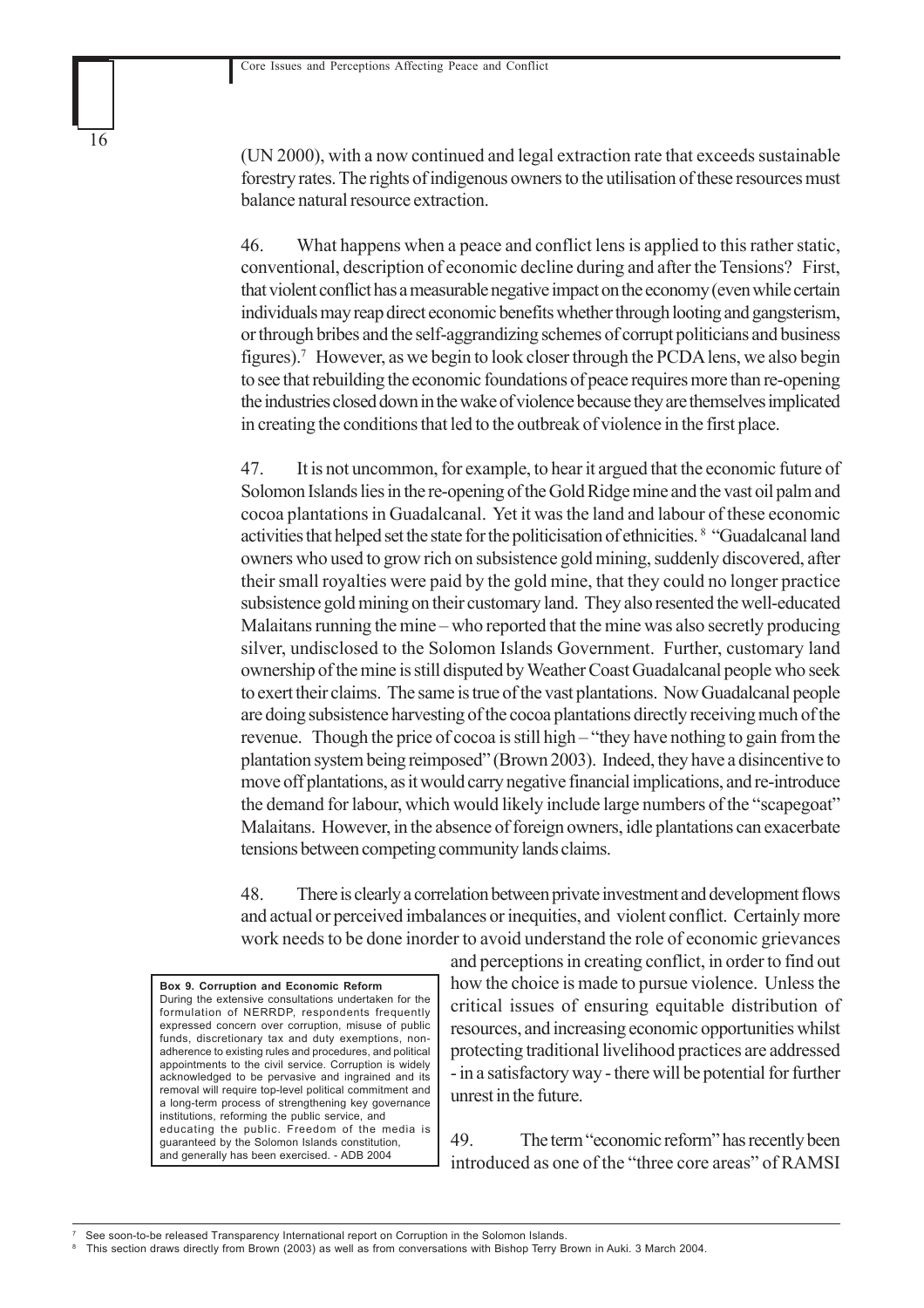support in the coming year. Indeed, there have been frequent references to the need for economic reform in Solomon Islands. If inappropriate blue print approaches to economic rebuilding are to be avoided, then the question: What does "economic reform" really mean? Must be answered.

50. The question in the current context is this: What does "economic reform" really mean in a country where less than five percent of the population is employed in the formal sector of the economy (Australian DFAT 2003)? What does "economic reform" mean in a near-subsistence, cash-starved, economy where 85% of the population spends what little hard cash it has on either school fees, or increasingly expensive necessities like, kerosene, petrol and soap – bearing in mind (by some estimates), a 42% decrease in the value of the SI dollar over the last two years (ADB 2003)? This same question needs to be asked (answered) with reference to the recent MOU between the SIG and ADB which "aims at achieving rapid, pro-poor and private sector-led economic growth through support in (i) providing transportation infrastructure and services; and (ii) strengthening the enabling environment for the private sector.

51. "Economic reform" has been applied to every country in the world at some time or another. This usually refers to a prescriptive set of neo-liberal measures endorsed by International Financial Institutions (such as the World Bank, the Asia Development Bank, or the International Monetary Fund). Whether or not these measures work in the long term (ref. The economic disintegration of Argentina) they often cause immediate disruption and destabilization when existing economic institutions (including criminal networks, no less than government social programs) are dismantled.

52. According to a RAMSI official "In economic reform we will be looking at regulatory reform as it affects the business environment: what are the things we need to do to make it easier for business to operate, not just in Honiara, but also in the provinces? Not just focused on foreign investment, but also looking at local investment. We will also be looking at capacity development, not just for the Ministry of Finance, but also for the other central economic agencies and also other institutions and we will be looking at capacity building in association with other donors and with the IFIs."

53. In addition, Ruth Liloqula argues that the heavy emphasis on economic reconstruction in the post conflict recovery process in Solomon Islands privileges economic growth over social justice and human welfare, which may lead directly to policies that promote inequalities. "The placement of the provision of basic needs before economic growth run counter to the economic polices of structural adjustment and sectoral reform with a macro perspective. It is assumed that the surplus generated will trickle down to raise the standard of living for all. The post-conflict economic polities need to promote reconstruction, rehabilitation rather than impede the chances of successful transition from conflict to peace by adopting policies that promote inequalities. The process of peace must be allowed to reshape and re-direct economic policies so that economic growth and peace can eventuate." (Liloqula n.d.: 22) See Box 4 on the trade-offs between equality and equity illustrated by the 3000-house example in Sri Lanka.

What does "economic reform" really mean in a country where less than five percent of the population is employed in the formal sector of the economy? What does "economic reform" mean in a near-subsistence, cashstarved, economy where 85% of the population spends what little hard cash it has on either school fees, or increasingly expensive necessities like, kerosene, petrol and soap – bearing in mind (by some estimates), a 42% decrease in the value of the SI dollar over the last two years?

17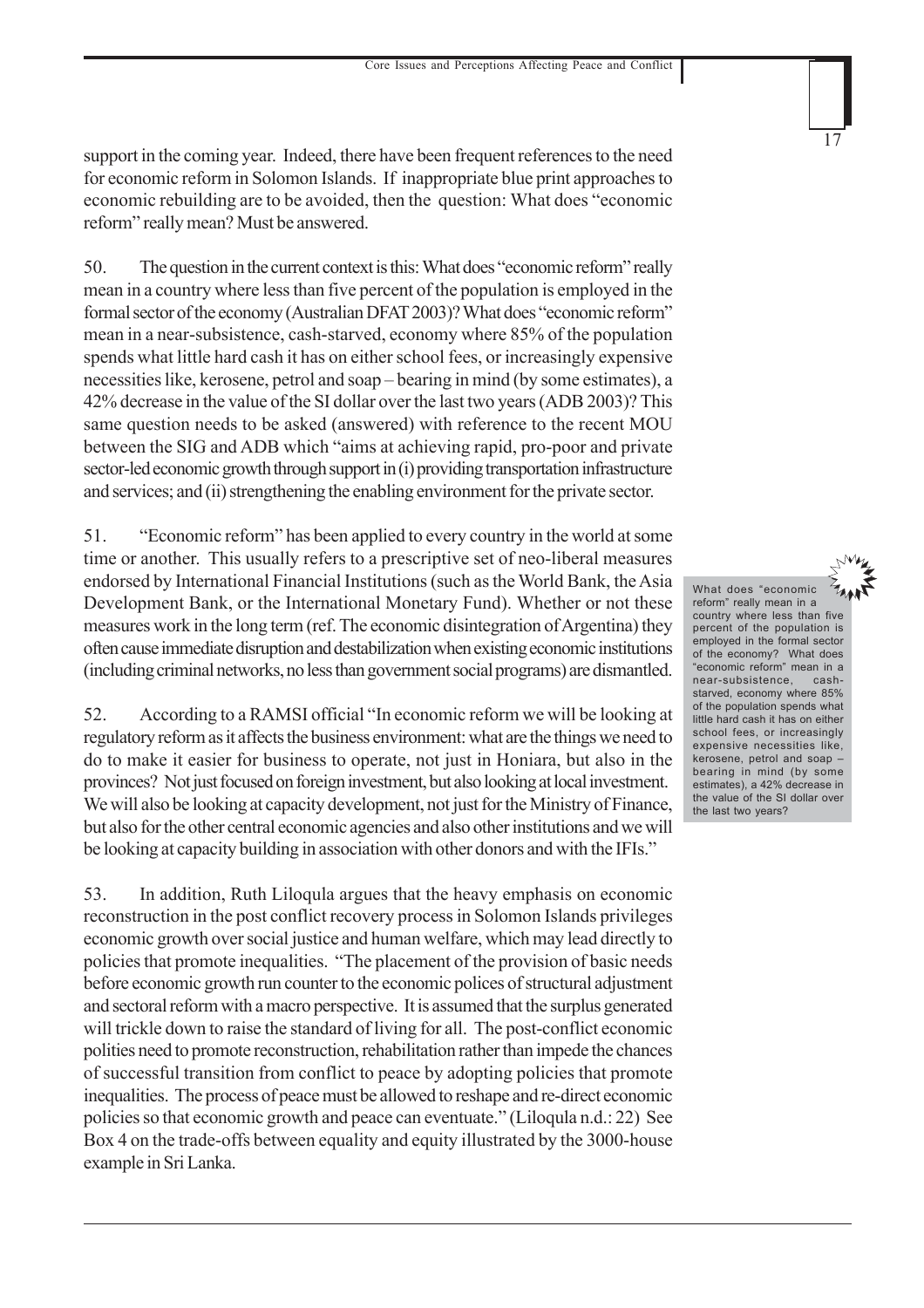54. It would be a mistake not to consider the economic incentives and benefits of militarised criminalized activity during the Tensions. In areas where the State had long stopped performing state-like functions (physical security, law and order, allocation of

#### **BOX 10: The private sector and conflict**

Local and international business interests, foreign direct investment, and the private sector as a whole appear to have both positive and negative contributions to conflict and peace cycles. At the national level private sector development is widely understood to be part of the "access to resources" question that has been identified as a major contributing factor to grievance and conflict. Together with other factors, the lack of opportunity, jobs, infrastructure, and livelihoods in the provinces can be seen to contribute to a perception of isolation, deprivation and alienation, especially from Honiara. During times of tension, these resource flows dry up or divert elsewhere, limiting even further the amount of resources available locally. In the past, private sector investment focused largely on Guadalcanal coupled with natural resource exploitation is widely perceived to benefit "others" to the detriment of local owners, which enhances perceptions of imbalanced development and access to development opportunity.

Though it is widely believed that the business community has a stake in stability, certain segments of the business community, in particular the extractive industries may generate larger profits in unstable conditions. They can do this through corruption perpetuated during times of weak governance, regulation, and resource ownership rights (conditions such as exist during conflicts), by directly or indirectly funding political processes, by legally and illegally bringing in external labor (ensuring that the benefits of operations have little impact locally). "Conflict entrepreneurs", including local and international interests as well as those in regulatory positions in Government are widely believed by the business community itself to have fuelled and perpetuated the tensions for financial gain. Positive contributions of business include: job creation, sensitive labor policies, ensuring benefits of operations includes local landowners, government and the business itself. As an actor local business leaders can affect change, reach the ears of government, and can use their status to speak out against abuses and problems.

Policies to move economic development and investment beyond Guadalcanal — in a manner that does not create tensions between local communities and outside actors — will need to focus on infrastructure, facilitating access to markets, and land use policy.

public goods and services), combined with perceptions of high level political corruption, pillaging and criminality became a way for disenchanted groups to lay claim to resources by virtue of their possession of High Powered Weapons. In other instances the judgement was made that access to finance and wealth might better be pursued through violence, extortion, exploitation and other avenues.

55. PCDA supports the NERRDP and other planning instruments by offering a way to systematically and explicitly integrate peace and conflict issues into government planning and programming. This support is particularly timely given that the drafting of an action plan for the implementation of the NERRDP is

currently under way. Post-conflict planning and programming in Solomon Islands that does not explicitly integrate peace and conflict sensitivity risks ignoring — and thereby risks re-igniting — the tensions and conflicts that underpinned the eruption of violence of 1998-2003.

#### LAW AND JUSTICE



18

inappropriate) to suggest that either traditional or nontradition structures are preferable — though it would be useful to have the empirical data to determine whether or not areas with strong traditional structures are less violent than those with weak traditional structures. The point here, is to emphasize the need to appreciate (and anticipate) the ways in which the clash between these systems may encourage the use of violence to resolve conflicts and disputes.

56. The label "Law and Justice" encompasses a very broad range of peace and conflict development issues. It includes everything from law enforcement at the local level, to the administration of justice (from the Local Courts through to the High Court and the Court of Appeal), to competing understandings of, and approaches to, social justice and national unity and reconciliation, to issues of corruption and parasitic politicians.

57. According to a legal advisor interviewed for this report there is a dispute resolution system in place, which appears to blend both traditional and non-traditional (i.e. Western) structures and processes. The system has a place for chiefs to address disputes through traditional means while including others layers of non-traditional Western courts processes. On one level, this would appear to be an example of how both systems function side-by-side. In practice however, if one of the disputing parties is not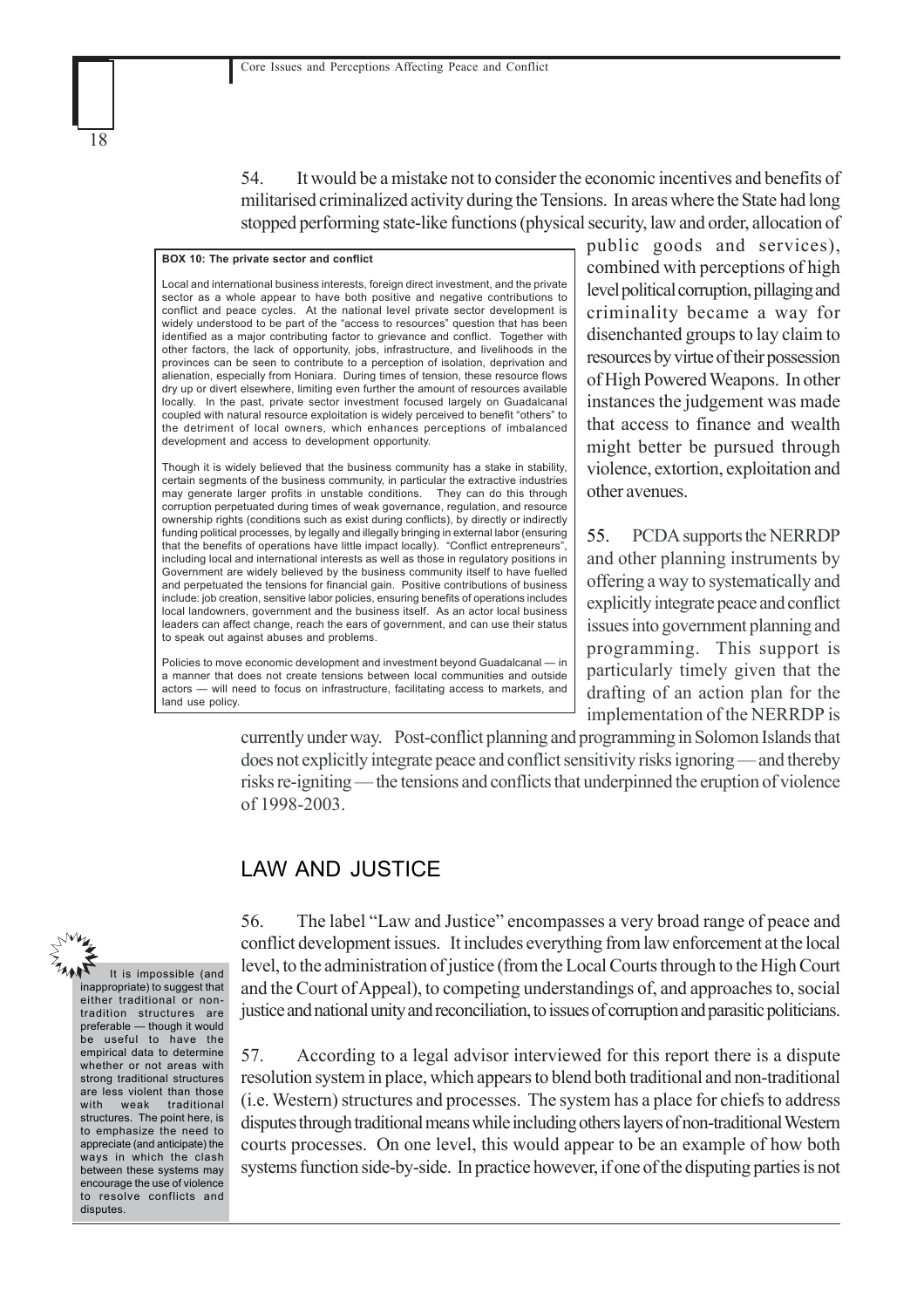satisfied with the decision of the chief, they often appeal the decision or commence fresh proceedings in the Western court system. This illustrates the potential of such an arrangement to undercut the traditional system rather than being an example of a blended system.

58. In some cases, it appears that the potential for a violent escalation of conflict increases when two divergent systems of justice come into contact with each other. Specifically, concerns were expressed about RAMSI interventions into community level disputes that may end up "criminalizing" behaviours and incarcerating individuals for activities which would have been dealt with previously through more traditional restorative means. In addition to the social damage that may be done to the individual, the dispute underpinning the behaviour remains unaddressed and unresolved. In this case then, incarceration may be little more than a pause in an unresolved conflict through a system, which undercuts the role and potential of traditional means to bring closure to it. One example provided in the consultations for this report is that of 19-year-old boy having sexual relations with a 15-year-old girl. This would usually be dealt with traditionally. But if one of the girl's relatives "wants more blood," then he (sic) may bring this up in the formal court system, and the boy may spend a few years in jail, leaving open the likelihood for retribution against the girl and/or her family by the boy's family, or by the boy himself upon release.<sup>9</sup>

#### **When is demilitarisation not demilitarisation?**

59. According to one person interviewed for this report, the presence of military hardware in the initial RAMSI intervention far exceeded anything in the pre-RAMSI period. This was no doubt a calculated operational decision to send a message to militants that they would lose militarily if they confronted RAMSI. (As the Commander of UN Forces is Bosnia once said of UN military engagement in civil conflicts, "If you walk into a knife fight, bring a gun"). The success of this approach is evident in the disarming and demobilization of the militants, and most evident in the security and order on the streets of Honiara and those areas directly affected by the Tensions.

60. RAMSI — no less than the SIG, Community-Based Organizations (CBOs) business interests, and the donor community – recognizes that "order" is not the same as "peace." Or that the absence of overt violence is not the same as the presence of active peace. This is the basis for the broad debate over what needs to be put in place before RAMSI leaves, to ensure that there is not a re-emergence of armed conflict. However, at the moment – as this debate takes place – there is a common feeling that while RAMSI is in Solomon Islands, it is unlikely that any group would re-launch an armed campaign. Why? Not because any of the core issues have been addressed, but because of the (reasonable) fear by prospective militants that they would suffer military defeat in the face of overwhelmingly superior External interventions into community level disputes … may end up "criminalizing" behaviours and incarcerating individuals for activities, which would have been dealt with previously through more effective traditional means.

19

#### **BOX 11: De-Linking Economic Necessity from Petty Corruption**

Petty crime was increasing in a certain area of Solomon Islands despite the presence of a small Police post. People stopped reporting incidents because they knew from experience that the police officer posted there does not respond. Indeed, it was commonly believed that the gasoline provided for his police jeep was used instead for his fishing boat. As a result, respect for the police authority in general diminished. However, a critical piece of this story is that the policeman was often either not paid, or paid late. In this context, the use of the gasoline is not really petty corruption or theft, but rational economic necessity. Correspondingly, an appropriate response would not be a focus on the "misappropriation" of fuel, but on ensuring that structures are in place to have the police officer paid regularly – and on ensuring that they received appropriate training and support to ensure professionalism of the police force. The result would help foster police morale as well as community trust.

9 While the original example used RAMSI as the representative of non-traditional "European" law enforcement and justice, the same would apply to the RSIP if used in the same manner.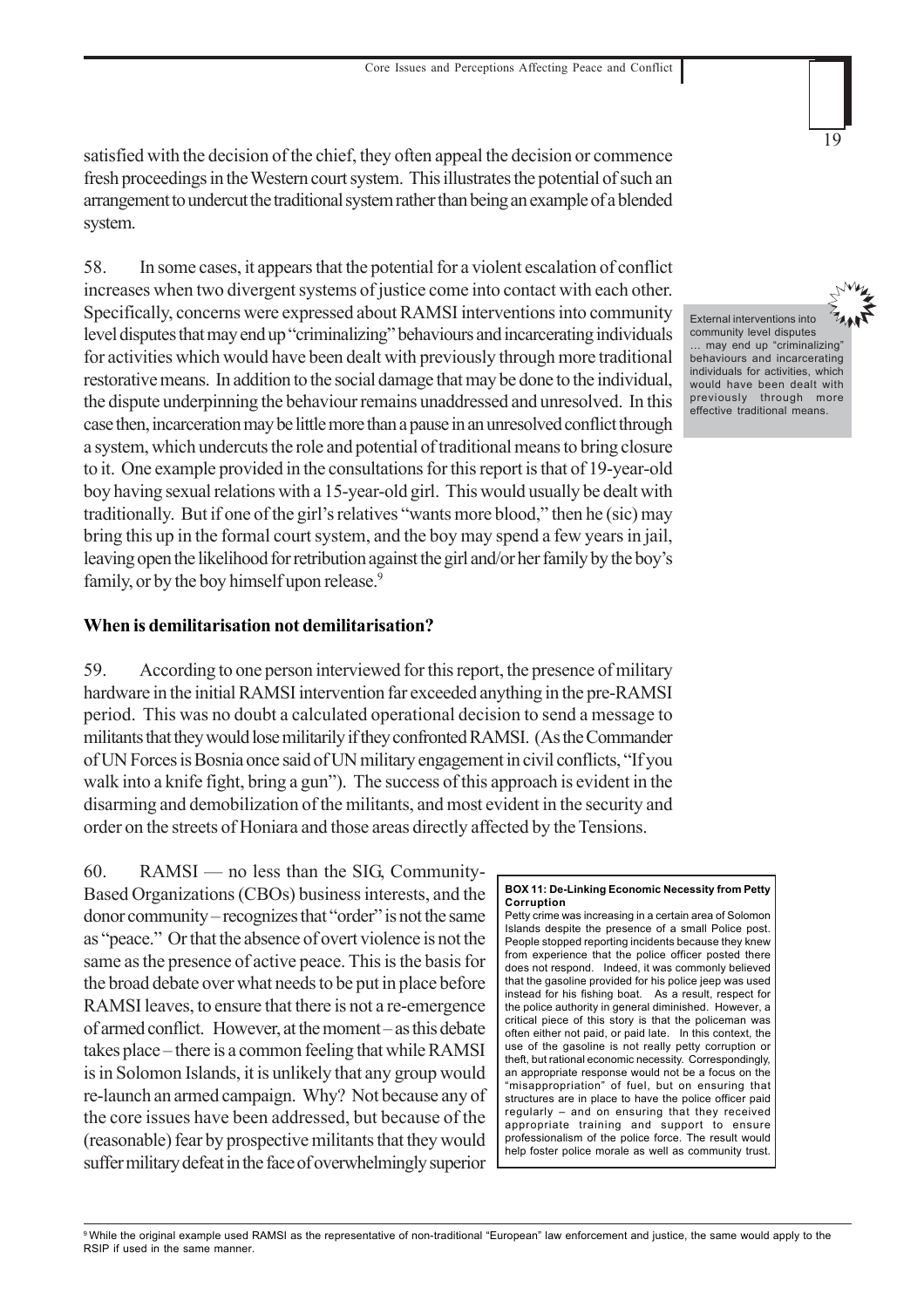forces. In other words, as welcome and as necessary as order and stability are for creating the space for the building of a sustainable peace, it needs to be recognized that this space has not been demilitarised, it has been differently militarised, largely by Australian/ New Zealand military personnel and police members from Australia, New Zealand and Pacific Island nations—including Tonga, Fiji, PNG, Samoa and Vanuatu. This realization was expressed eloquently in a discussion with a Government-affiliated peace organization when it was observed that in the past it had focused on taking the guns out of the hands of youth, but now it would need to take the guns out of the minds of youth.

#### **The Elephant in the Room: Political Corruption**

61. Greed and political corruption are two of the most consistent issues placed on the peace and conflict agenda. They are seen to be a major irritant in the outbreak of the Tensions, for a number of reasons: (1) by de-legitimizing democratic structures of representative government and increasing the likelihood that legitimate grievances would be expressed through violence<sup>10</sup> (2) by diverting public monies away from the provision of public services to all citizens and thereby worsening the sense of grievance, neglect, and alienation across Solomon Islands; and, (3) by encouraging a culture of "me-first" (whether the "me" is an individual or a group), thereby contributing to disunity and unhealthy bickering and competition between groups and provinces.

62. To strengthen the "machinery of government" without strengthening the corrupt individuals that "work the machinery." Ultimately, it is impossible to change one without changing the other. However, Solomon Islands are not unique in this regard, and there are mechanisms that have been used effectively elsewhere. A forthcoming report on Solomon Islands by Transparency International offers some much needed empirical analysis and recommendations.<sup>11</sup>

63. Specifically, *Transparency International* found that three of the anti-corruption institutions in the country have been unable to perform their work adequately because of a lack of resources ranging from staffing and funding to equipment. This followed a study focusing on the Ombudsman's Office, the Leadership Code Commission and the Auditor General's Office. Presenting its findings at the Transparency Solomon Islands Annual General Meeting in Honiara, the Secretary of the organization, Francis Waleanisia, said the Auditor General's Office was affected the worst. Waleanisia said the last time the Auditor General's Office presented a report to National Parliament was in 1995.

64. Not surprisingly, the Transparency study has recommended that more resources should be allocated to these anti-corruption institutions and that the Government should give them the appropriate priority. Such findings must also reflect the long-term needs of Solomon Islands to take a holistic approach to the justice sector, which underpins many parts of an effective anti-corruption approach.

the economic selfinterests and culture of self-aggrandizement that have evolved before and during the Tensions, serve to perpetuate the potential for violence and to hinder efforts to build sustainable peace.

20

<sup>10</sup> The failure of the National Government to respond to repeated demands and petitions from Gwale youth from rural Guadalcanal (particularly around Honiara) is an oft-cited example of government inaction leading to disillusionment, frustration, and ultimately to the use of violence. 11 SOLOMON IS: Anti-Corruption Institutions Not Functioning, Friday: March 12, 2004 http://www.pacificislands.cc/pm32004/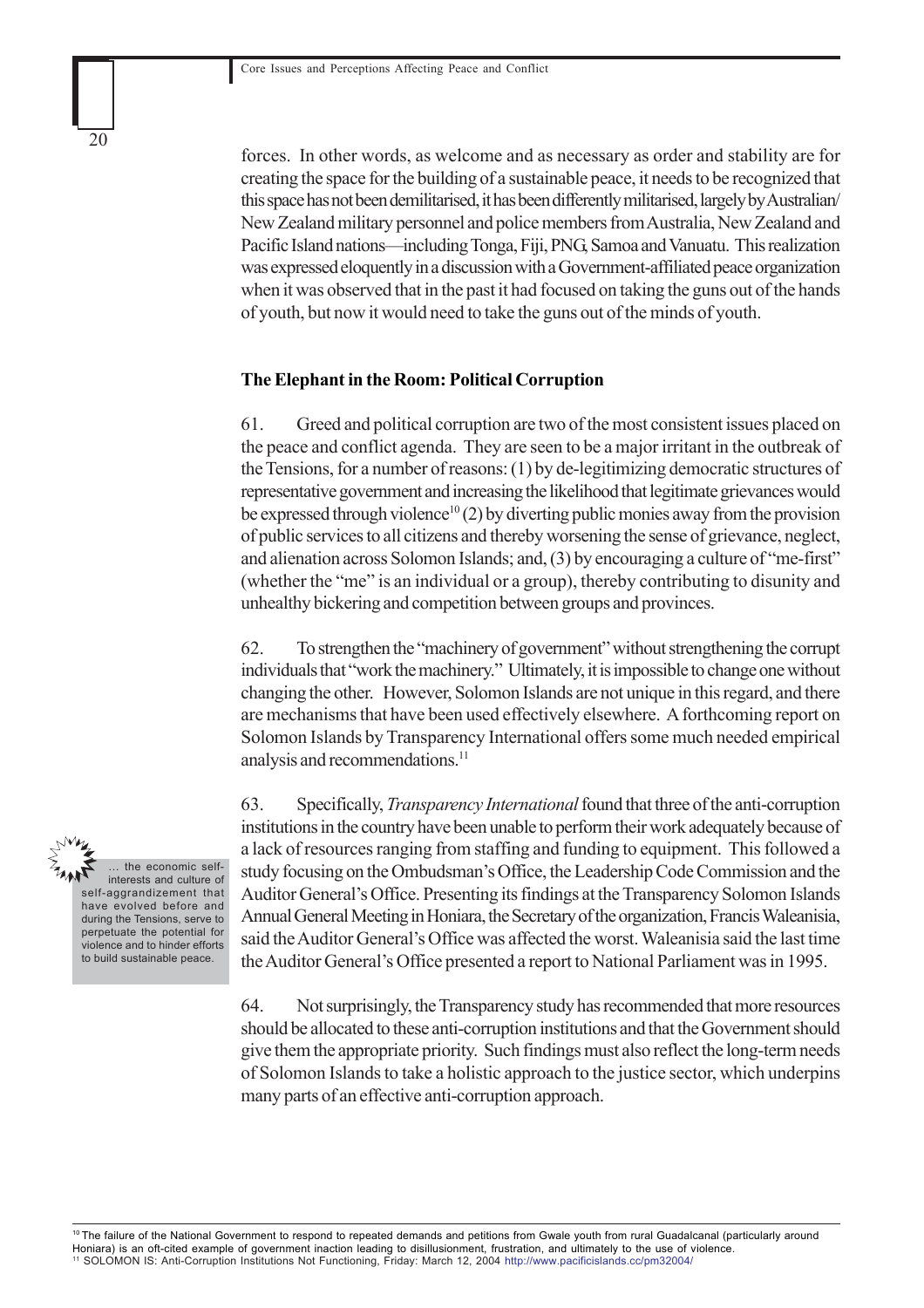#### **A Truth and Reconciliation Commission for Solomon Islands?**

65. There have been suggestions within the Solomon Islands that a "Truth and Reconciliation Commission (TRC)" might be a useful mechanism for "healing and sustainable peace." The term and concept of a TRC originated in South Africa as an indigenous mechanism to respond to the particular needs and aspirations of a population traumatized by the brutality of the apartheid regime.

66. However, this is only one of a number of different "Transitional Justice Mechanisms" that are intended to address a legacy of human rights violations in the transition from violent conflict and/or authoritarian rule to peace-time and/or democracy. These have been employed to date by states and the international community: criminal prosecutions, trans-national criminal and civil proceedings, quasi-traditional justice mechanisms, truth commissions, lustration / vetting, reparations, and amnesties.

67. The truth commissions in South Africa, Guatemala and El Salvador were three of the most widely recognised, past examples of this particular mechanism. Although not located in a typical post-conflict situation, South Africa's Truth and Reconciliation Commission is a unique example that has combined truth seeking with the conditional grant of amnesty.

68. These three examples offer a comparison between the international (El Salvador), mixed (Guatemala) and national (South Africa) approaches. Rwanda and East Timor are two countries that have recently attempted to combine more than one mechanism to address the problem of past human rights atrocities. Both continue to develop their transitional justice strategy, and provide insights into current trends and challenges within this field. Both have faced the particular challenge of post-conflict reconstruction in the face of extreme levels of poverty and lack of resources.

69. The proposal for a TRC for Solomon Islands should not be prematurely dismissed. However, before a decision can be made on such a proposal, there needs to be much more clarity on just what such a Transitional Justice Mechanism might look like in the Solomons. This would require a rigorous consideration of what worked and didn't work in these other cases, and what might be appropriate for Solomon Islands (no doubt in a substantially modified form).

70. Most importantly, what currently exists in the soil of the Solomons – and the Melanesian culture — that could form the basis of such a mechanism, if indeed this is what was genuinely called for the people? And finally, any proposed TRC must be assessed through a peace and conflict lens. To what extent might it be conflict generating, rather than peacebuilding? To what extent would it undercut the authority of the chief, and thereby erode some traditional structures of authority and stability, or indeed the role and authority of the courts. How can these concerns be incorporated into its establishment, if this idea is indeed adopted? Since an amnesty has already been granted under the Townsville Peace Accord, what incentive would there be for individuals to revisit their past misdeeds?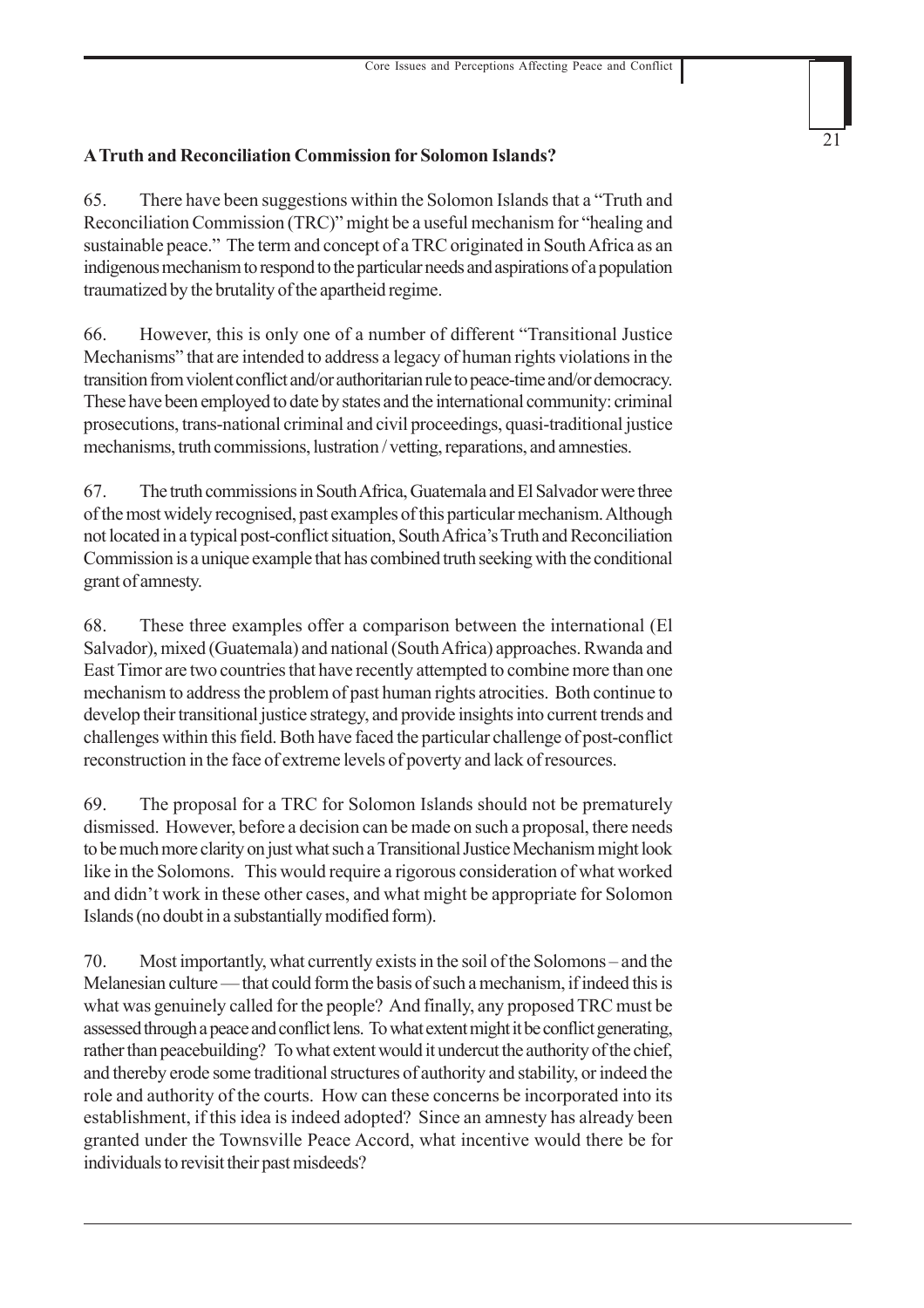In the Solomon Islands context, the labelling of

22

small arms as High Powered Weapons tells us more about the society into which they were introduced, and the profoundly destabilizing impact they had, than about the weapons themselves



.. the relative lack of paramilitary institutional structure (or at least a lack of institutional consistency) suggests that the sustainability of such forces is weak because it is dependent on immediate circumstances (availability of weapons, the mobilization of grievances, specific economic conditions), and the availability of mobilizers and "conflict entrepreneurs."

… although the sustainability of such militarised groups may be weak, the chances of these forces being mobilized again remain high unless the original precipitating circumstances are changed.

This is precisely the reason why the Solomon Islands Government, RAMSI and the donor community have set their sights on long term, structural, developmental solutions.

## Avoiding False and Simple Labels of Conflict in Solomon Islands

71. Every violent conflict generates its own language and dialect to describe what is going on. In Solomon Islands, this includes the labelling of the period from 1998-2003 as "the Tensions." Another term that punctuates discussions is "High Powered Weapons," as in the environment was characterized by the prevalence of "High Powered Weapons." In Solomon Islands, this much-used-but-rarely-defined term refers to military weapons which are generally called "Small Arms" in any other conflict – this includes, but is not limited to "Singaporean SR88 5.56mm assault rifles, [Belgian] FN FAL 7.62mm semiautomatic rifles, GPMG M-60 7.62mm, machine guns and older Webley revolvers" (sic) (UNDP 2003). Other weapons in circulation during the Tensions included "Commercial" weapons including .22 calibre and 12-gauge rifles. "Homemade" weapons made from water pipes and other materials use mainly .30 and .50 calibre ammunition, some of it left over from WWII. There was little evidence of grenades, although unexploded WWII ordnance posed problems, as did stolen commercial explosives.12

72. In the Solomon Islands context, the labelling of small arms as "High Powered Weapons" tells us more about the society into which they were introduced, and the profoundly destabilizing impact they had, than about the weapons themselves. By comparison, for example, the collective impact of one more assault rifle in an already militarised Afghani village (in conflict since 1979) is minor compared to the introduction even only one weapon in the non-militarized environments of Solomon Islands. One expatriate spoke of what they felt was a disproportionate fear by villagers of rumours of high-powered weapons entering their village. However, the level of fear should be understood not as disproportional,<sup>13</sup> but as an indication of the profoundly destabilizing impact of weaponization in Solomon Islands socially, culturally, and psychologically.

73. The previous section identifies a large number of conflicting interests, and an even greater number of groups in conflict. Yet not all of these groups took up violence as a means to address grievances. Indeed, relative to the number of conflict groups, only a small number became actively engaged in armed violence. This observation may turn the question of violence on its head. Perhaps the question should NOT be why was there so much violence in Solomon Islands, but why has there been there so little? An answer to this question is suggested in a comment by Lenore Hamilton which challenges an uncritical acceptance of the belief that unresolved conflict is the explosive prerequisite for violent conflict. Maybe the opposite is true. Perhaps unresolved conflict in Solomon Islands serves a violence-limiting function:

"I think it has to be said that it's not the case that if all land issues were resolved tomorrow that masses of land would suddenly become available for 'development.' Not all communities want development and, at least, may be divided over what kind of development is appropriate. It could also be said – and maybe this is pushing it a bit too far – that in some cases, the unresolved nature of disputes allows things to simmer away

<sup>13</sup> This begs the question: "disproportional" to what?

<sup>12</sup> UNDP (2003) estimates that "As of July 2003, there are between 2,640-3,520 small arms in the Solomon Islands. Among these are an estimated 1,010-

<sup>1,270</sup> illegal "high powered" and "commercial" firearms – considerably more than the 500-700 commonly reported."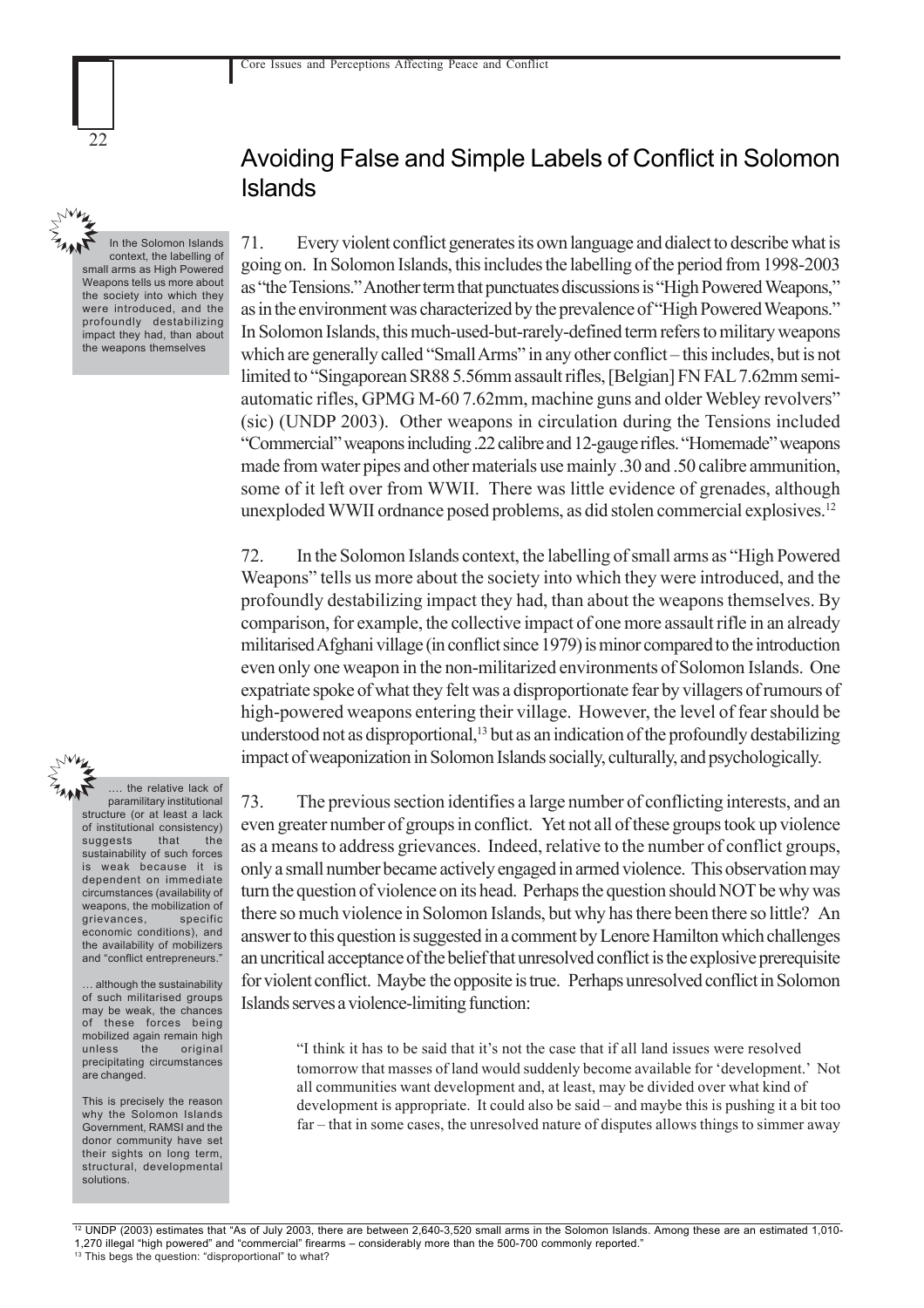but never erupts. And so the status quo is maintained and an age old way of life continues."14

74. One of the distinctive features of the militarised violence of the Tensions (that is, violence characterized by the use of military weapons) is that it was relatively amorphous and chaotic in some places, but structured and ordered in others. So, for example, a Senior RAMSI official described the Militant Groups as lacking "an institutional presence." At times, this appears to have been reflected in the haphazard patterns of violence that accompanied opportunistic criminality (*e.g.*, North Malaita). However, at other times and other places, groups appeared to be organized according to more conventional paramilitary lines with some semblance of politico-military strategy (*e.g.* in and around Honiara where the MEF and IFM engaged each other militarily).

#### **Box 12: Why was gun collection so fast and effective?**

It is claimed by RAMSI that within its first 100 days (working in partnership with the NPC), it collected and destroyed almost 4,000 high-powered guns and other weapons – about 700 of which were classified as "high powered" (RAMSI 2003). Other estimates range from 3400 (RAMSI management) or less (UNDP 2003). It is strongly felt that the majority of high-powered weapons are now permanently out of circulation (though rumours persist of small stashes in Solomon Islands and in Bougainville). One of the obvious questions from anyone with any experience in militarised conflict zones around the world is this: why and how were these weapons collected so quickly – since a weapon represents economic independence, social power, and status anywhere there is break down in social, political, and economic order? A number of answers were offered from a range of people during the preparation of this report.

23

(1) The militants were so compliant because they were not fully committed to the fight. Nor were they particularly organized or institutionalised. The weapons were made available to them by "conflict entrepreneurs" or "war lords." Thus, the weapons were tools to the militants who were tools to the conflict entrepreneurs.

(2) The arrest of the major high profile warlords – the most notorious, Harold Keke of Guadalcanal's Weather Coast and Jimmy Rasta – as well a major crack down on police (arresting those allegedly involved in theft, rape, intimidation, and physical attacks, while dismissing the incompetent and insubordinate) has reduced the need for people to keep weapons for self-defence.

(3) Shortly after RAMSI's arrival, stories began circulating about supernatural (or high tech) powers to detect stolen property and high powered weapons — e.g., stories of RAMSI's use of unmanned drones that could see through the roofs of houses and under the ground to detect weapons.

(4) NPC councillors toured all of the provinces to inform people of the gun amnesty and collect guns

Together, these answers suggest that there is cause for optimism in peacebuilding initiatives because the militarization seems to have been limited to weaponization – *it does not seem to have permeated into the sociological fabric of society.*

75. The implications of this phenomenon are two-fold, and contradictory. First, the relative lack of paramilitary institutional structure (or at least a lack of institutional consistency) suggests that the sustainability of such forces is weak because it is dependent on immediate circumstances (availability of weapons, the mobilization of grievances, specific economic conditions), and the availability of mobilizers and "conflict entrepreneurs." Second, although the sustainability of such militarised groups may be weak, the chances of these forces being mobilized again remain high unless the original precipitating circumstances are changed.

76. The most vulnerable populations of Solomon Islands are reported to have suffered the most during the Tensions; in particular, women and youth. In participatory exercises to map the patterns of peace and conflict in Solomons, the latter group was identified as both a victim and a perpetrator of violent conflict; as both a peace group and a conflict group. This suggests the need to peel away the layers of experience within the Tensions and to look more critically at the many sub-groups within the country who affected, and were affected by violent conflict. To underscore the obvious: if youths continue to feel marginalised from the peace process, and economic and political life more generally, or if they perceive the central government to be too slow in responding to their demands then the likelihood of a return to violence remains high.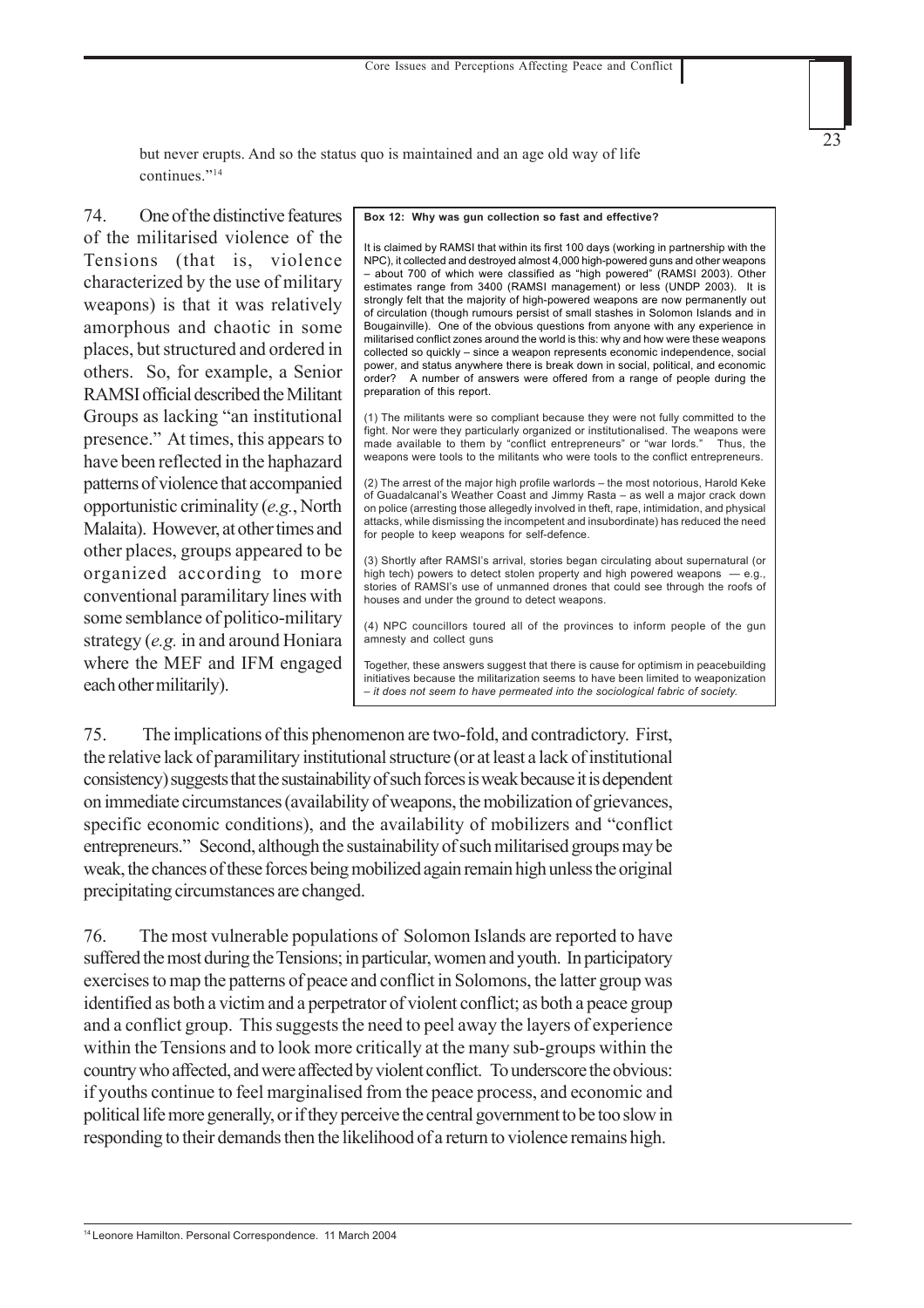of substantial illegal small arms-transfers into the Solomon Islands since 2000**.** There appears to be a minor "ant-trade" between Bougainville and West Solomons, but price differentials strongly suggest that a small arm trafficking in the southern direction is not profitable. There are also unverified reports of supplies to the MEF in previous years, but little evidence to back the claim. To date, no quantity of mass-manufactured small arms has been traced to external (smuggled) sources – though ammunition must be smuggled in. Instead, serial number traces almost invariably lead to known Solomon Island stockpiles either civilian or state-owned. The illegal trade is clearly an area requiring further investigation.

There is little evidence

24

A range of direct and indirect impacts of small arms misuse persist some three years after the signing of the TPA. At least 50-60 people have been killed in 2003. Non-fatal firearm injuries remain uncounted, but epidemiological estimates suggest a ratio as high as three non-fatal shootings for each lethal gun injury, or as many as 150-180 wounded. Armed crime -<br>particularly extortion, particularly kidnapping and intimidation – was widely recorded, and appears to have subsided with the arrival of RAMSI. (UNDP 2003

#### Armed Stakeholders

77. Who were the armed stakeholders during the Tensions?15

• *Civilians:* In 2000, there were approximately 800 licensed civilian gun owners in possession of an estimated 800 firearms. Although an April 2000 government order called in all civilian-held weapons for safe storage in official armouries, most were never handed in.<sup>16</sup> It is estimated that some 84 "commercial" (e.g. mass manufactured) weapons were turned in between 2000 and 2003 – to the IPMT and others. Prime Minister Sir Allan Kemakeza has publicly discussed their collection, though official plans had not been finalised, as of July 2003. The RSIP was investigating the existing number of registered owners.

• *Isatabu Freedom Movement/Guadalcanal Liberation Front:* The IFM emerged between March-October 1998 and was estimated to number between 500- 2000 rural Guadalcanalese from the south coast, northwest and northeast of Honiara.<sup>17</sup> They were a largely disorganised militia group. Though lacking central leadership, several commanders' co-ordinated eastern and western factions in armed operations that successfully drove out Malaitan settlers from rural Guadalcanal. In 1999, the IFM was also known as Guadalcanal Liberation Front, Guadalcanal Revolutionary Army (GRA), and Isatabu Freedom Fighters (IFF). There were estimated to be between 400 and 500 "hard core" IFM militants in 2000 at the time of the TPA (though some 2,000 received amnesties). In 2003 there were an estimated 100-150 well-armed militia, primarily in the Weather Coast and under the leadership of Keke and Kaoni. The IFM militia are estimated to have approximately 1.6 weapons per combatant … and estimated 160-240 weapons – of which 20 per cent are "high powered" or "commercial".

• *Malaita Eagle Forces*: The MEF arose in response to the IFM in early 1999 and included an estimated 150-300 Malaitans recruited principally from former and serving RSIP officers (including para-military units) and disgruntled displaced Malaitans and settlers — indeed, the Multinational Police Peace Monitoring Group reported that it could not distinguish between the MEF and the paramilitary Police Field Force. Members of the MEF were grouped into units (e.g. the "Tiger Unit") according to their tribal affiliation in central and northern Malaita. These "units" determined to some extent their command loyalties. At their height, some up to 3,000 MEF combatants were believed to be active – of which 50-75 were militarily trained professionals – though some 1- 2,000 was believed armed. The MEF were assumed to have 1.6 weapons per member – though the proportion of these weapons that are likely "high-powered" was also higher. Total estimated holdings of the MEF in 2003 were 800-1,600 of which some 240-480 is believed to be "high powered" or "commercial."

• *Royal Solomon Island Police:* The RSIP had some 1,442 sworn police officers in 2000 – including paramilitary units – and some 730 firearms between them.<sup>18</sup> It is difficult, however, to discern between those not "routinely" armed within the RSIP and the paramilitary units who were regularly armed. Within the RSIP are several small paramilitary units, including the Police Field Force (PFF), the Rapid Response Unit

<sup>15</sup> The material in this sections is drawn directly from UNDP 2003. Aside from that document, no other written material was available. <sup>16</sup> According to an anonymous source (in UNPD 2003), of those weapons that were handed in, many have since gone missing. After the amnesty, the armories were progressively depleted as Deputy Police Commissioner Wilfred Akao sent his officers to "re-arm" themselves with surrendered weapons. This happened a total of four times – and armories were successively stripped. Communication with Akao, Deputy Commissioner,<br>Operations, RSIP. January 22 2003. 17 I employment had been the plantations before they were shut down as a result of violence.<sup>18</sup> This rises to 900 if Special Constable weapons are included. According to key informants with the RSIP, there were "officially" 784 weapons in police stocks in July 1999.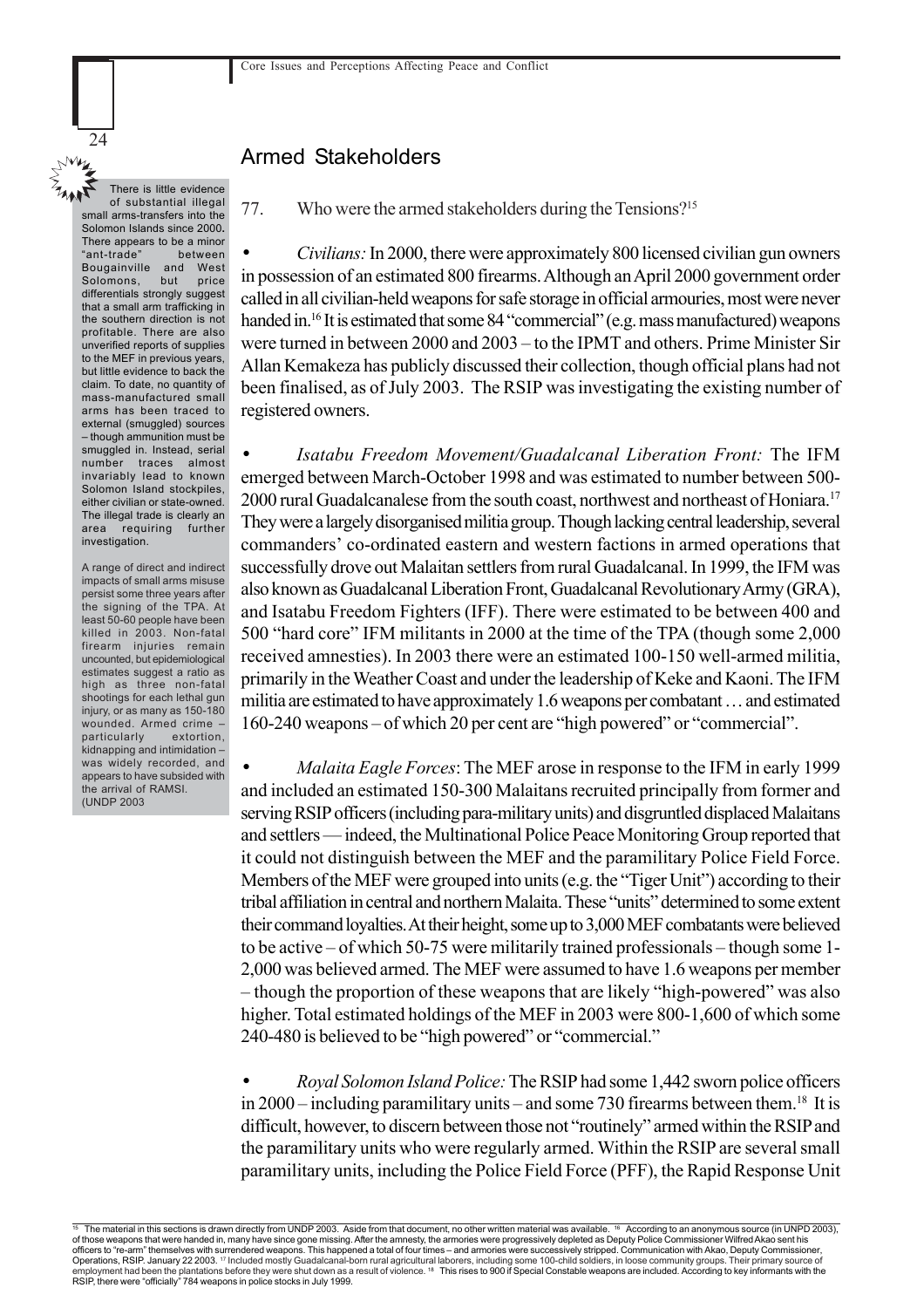(RRU) and the Special Prison Task Force (SPTF) that acted as the de facto army and protected SIG interests such as timber extraction and mining concessions. It is assumed the PFF were regularly armed, consistent with other formal military actors in the Pacific region. The RRU was largely untrained and formed in 1997 of police units, the PFF and a number of officers of the SPTF.19 More than 100 PFF and RRU officers reportedly joined the MEF in 2000 to form what the MEF calls the "Joint Paramilitary Police-MEF Operation". As of July 2003, the RSIP was approximately 1,045 strong, and includes some 326 Special Constables (see below), 224 with the PFF or "Star Division" and up to 130 RRU and the SPTF personnel.

• *Special Constables/Police Reserves:* In 1989, the number of Special Constables serving with the RSIP stood at approximately 50. At the signing of the TPA, the number was approximately 500. Under the provisions of the TPA, only 200 ex-combatants from the MEF and IFM were to be demobilised and to adopt the post of "Special Constable" or "Police Reserves". In the absence of formal controls, they multiplied to more than 2,056 – primarily MEF ex-combatants – and constituted a tremendous drain on the budget.<sup>20</sup> In addition to those culled by the SIG between 2001 and 2002, the UNDP has registered some 1,178 Special Constables for formal demobilisation – of which more than 800 have been reintegrated.<sup>21</sup> As of July 2003, only 326 Special Constables were registered with the police force and, though "not regularly armed"– with a total of 94 firearms.

... One character that I met last week had been a Special Constable (SC) since 1967. His case demonstrated that the SC concept is a good community-policing ideal that was just bastardized during the conflict. — *A local UNDP consultant*

25

Variations in Levels and Patterns of Violence

78. It was surprisingly difficult to collect specific information on the levels and patterns of violence in Solomon Islands. However when we piece the material collected during the field mission, we begin to see that there is not a single, unitary, conflict. Rather, there are a number of violent sub-conflicts over the 1998- 2003 Tensions. These differ according to armed stakeholders, victims, tactics, objectives, intensity and geographical location. Table 1. illustrates this point.

79. There is no question that it would benefit from more systematic and extensive fieldwork. Indeed, we would



<sup>&</sup>lt;sup>19</sup> The RRU was to be disbanded following complaints about their lack of professionalism in September 1999, but the police reform plans never took place. <sup>20</sup> Payments for the Special<br>Constables ballooned to approximately Goldridge - (202 SCs) and Malaita (71 SCs). It is planned to demobilize a further 25 SCs in the other provinces before the end of the UNDP Special Constables Demobilisation project. Those<br>SCs remaining in the police are ma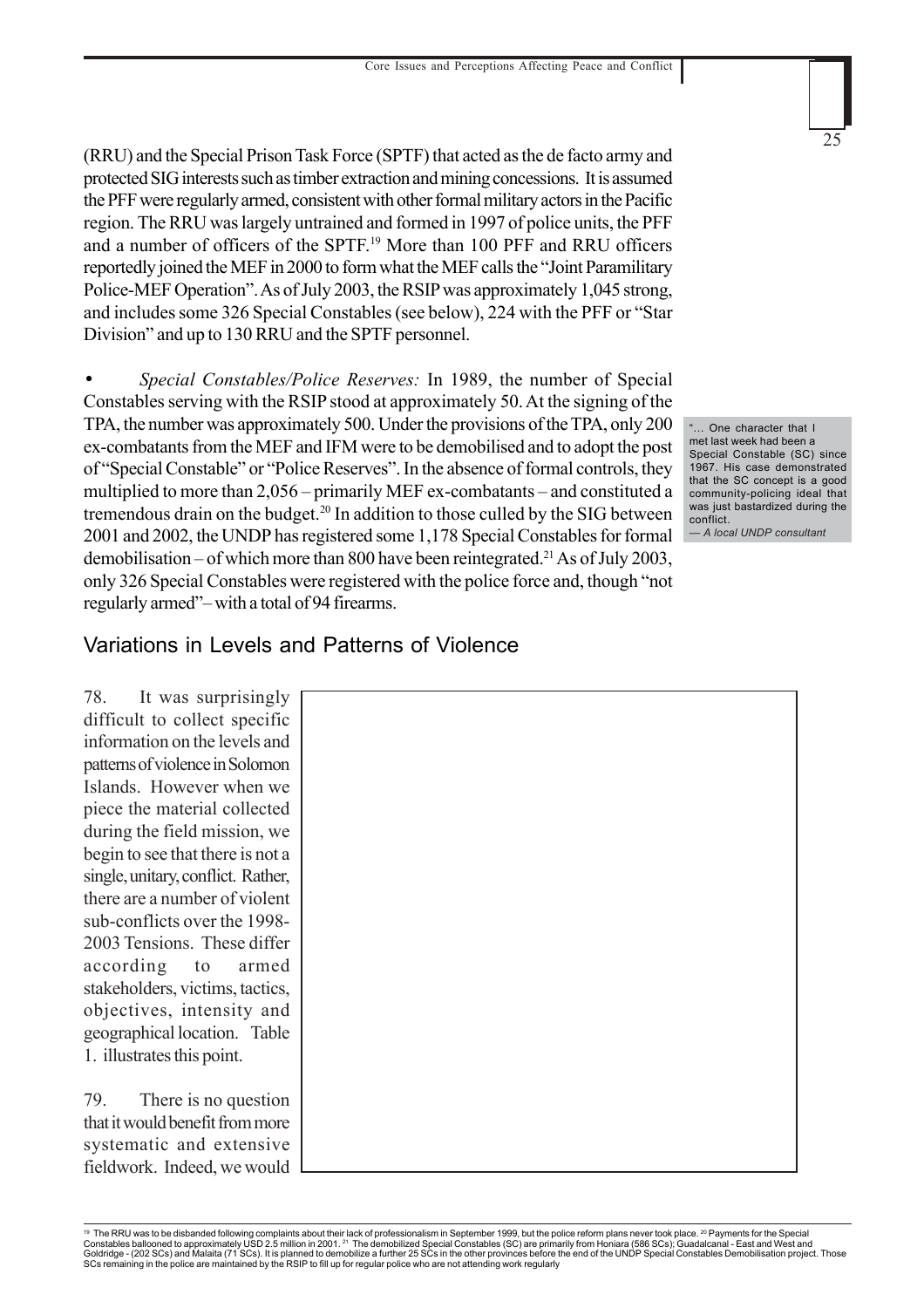

be surprised if there were not disagreements over our particular assessments of levels or dynamics of violence in these locations. This would be a welcome response, if it served to focus more critical (and empirically-based) attention on the variable patterns of violence in Solomon Islands – and more specifically their impact and implications for development programming. The broader point of this table is that there are variations that must be considered in development and peacebuilding programming. Violence was/is not generic or homogenous.

#### **Thumb Nail Case Study: Dynamics of Conflicts in and around Honiara**

80. Even a cursory overview of Honiara in the lead up to the Tensions provides a glimpse into the complexity and interaction of multiple conflicts in Solomon Islands. In broad terms, conflict in and around Honiara followed an inter-group pattern of violence, predominantly between armed stakeholders within Malaitan and Guadalcanal communities. This case study of Honiara demonstrates how each of the core Peace and Conflict Development issues played a central role in creating the conditions, which allowed the Tensions.

• Historically, **economic opportunities** compelled the migration of labourers from Malaita to Honiara. Gradually, labourers began to send for, or bring, their extended

**Box 13. Initial Scan for Potential Peace or Conflict Impact Issues**

· **Equity Issues**

Will some groups question the fairness of a project (location distribution of benefits, etc.)? **· Exclusion Issues**

Will some groups feel excluded? E.g., non-Malaitans, non-GuadalcanalYouth, non-Special Constables?

**· Inclusion Issues**

Who will be included in an initiative? Are mechanisms in place to ensure that any conflicts generated by inclusiveness are resolved effectively and non-violently? **· Corruption/ Legitimacy Issues**

Will an initiative contribute to corruption or support illegitimate groups or mechanisms. OR will it increase the capacity of legitimate groups, or will it contribute to transparency, responsiveness, and public responsibility?

families with them to Honiara and bordering areas in Guadalcanal.

• **Access to government services** becomes an increasing volatile issue with the centralisation of government. As Malaitans in Honiara draw on public services and opportunities, Guadalcanal people from areas around Honiara begin to feel that they are not receiving their "fair share" of the economic rewards and royalties. Resentment simmers, and political entrepreneurs seize the opportunity to harness this resentment.

• **Land management and mismanagement** contributes to conflict escalation in a number of ways. Issues of land ownership and use come to the fore when the government body responsible for allocation and management of Temporary Occupancy Licences (TOLs) – a mechanism by which non-alienated land may be occupied by someone from outside the area for a set period of time – facilitated an increasing number of Malaitans settle around Honiara. TOLs were inappropriately used due to the breakdown in government administration; some settlers with TOLs remained permanently on the land without renewing the license and other settlers made gardens in land outside the TOL boundary. At the same time, international companies in Guadalcanal who were responsible for establishing worker housing in rural areas (such as Solomon Island Plantation Limited/ SIPL and Gold Ridge) allowed the families of workers to establish gardens and houses adjacent to agreed housing areas and on traditionally owned lands. That many of the workers were Malaitan further politicised identity.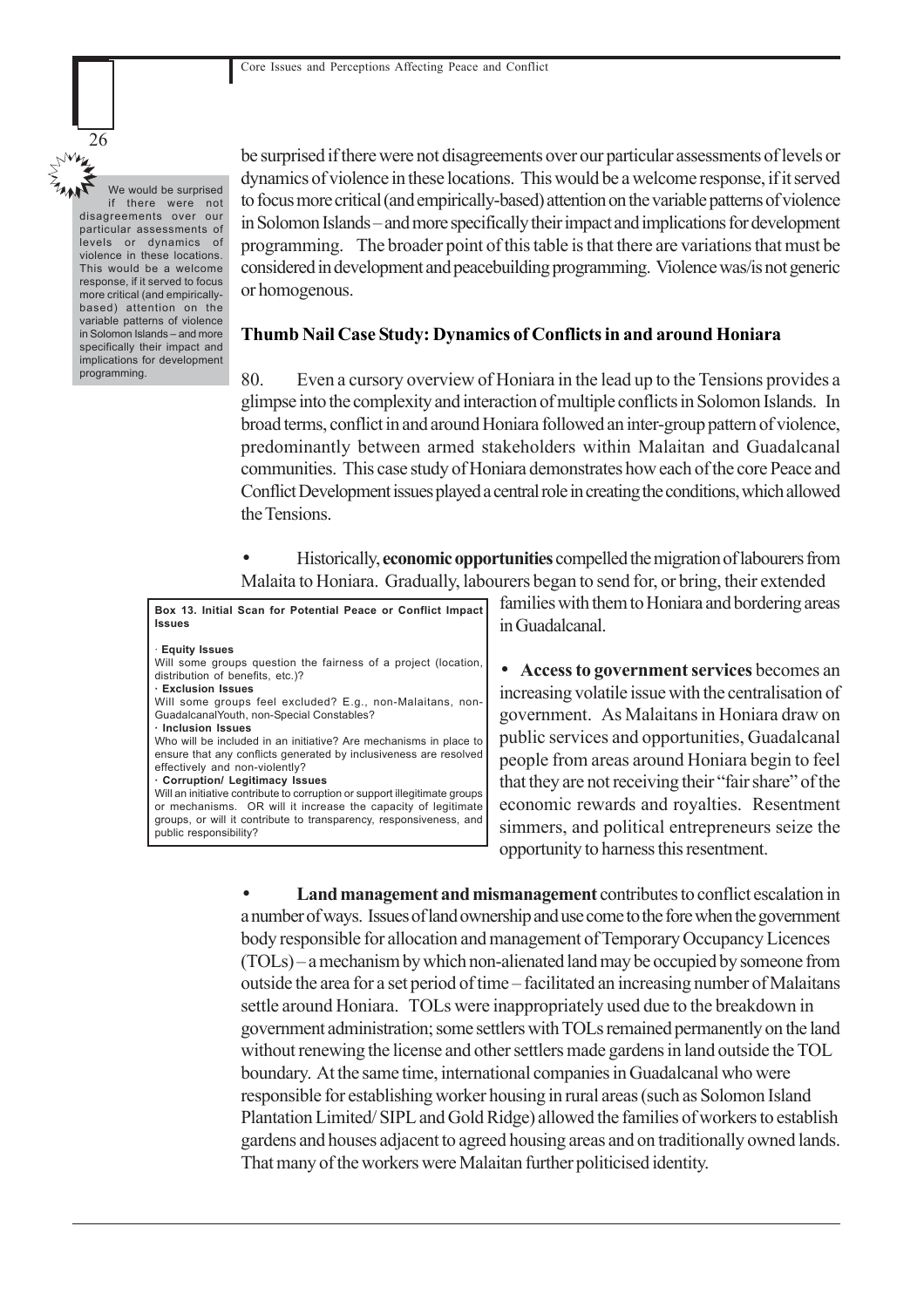• **Incompatibility between different modes of disputes resolution**, decisionmaking around land, justice and economic issues inhibited the effective and non-violent management of normal conflicts. Additionally, the clash between traditional systems (for example: Malaitan and Guadalcanal) fuelled disputes around Honiara.

**Justice**: With a break down in law and order building up over a period on ten years there appeared to be no effective mechanism for intervening and resolving these disputes appropriately – either through the chief, churches, women's groups, government administration and RSIP leading to the propensity towards violence.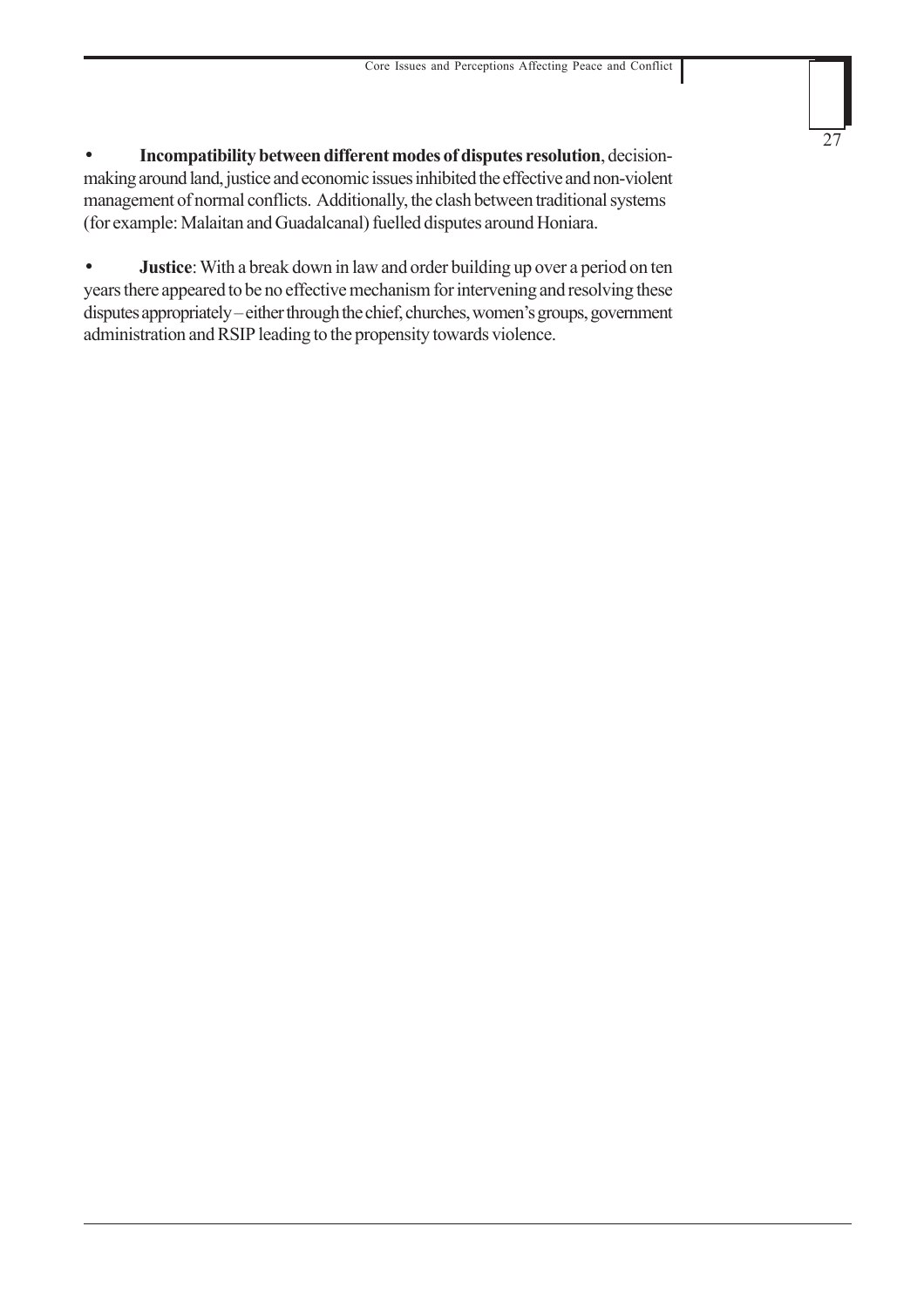## ANALYSIS OF DONOR RESPONSES

81. Australia, New Zealand and regional neighbours had a range of diplomatic and military responses to the Tensions, culminating with the deployment of RAMSI. During and after a breakdown in law and order during the Tensions, a broad spectrum of actors took up the challenge to regain and to rebuild a sense normalcy within which to create the space for development activities and peace building to occur. This included government, church leaders, community-based organisations, private businesses and many other grass roots, district and provincial actors.

82. The donor community are important players, both during the tensions and in the new RAMSI-created environment. As noted in the introduction, the scale of donor inputs relative to the size of the economy of Solomon Islands is significant. Donors are funding a large portion of the 2004 development budget of US\$60 million, and Australia and New Zealand are further supporting the recurrent budget (ADB 2004).

83. Most donors have agreed to assist the Solomon Islands Government in implementation of the National Economic Recovery, Reform and Development Plan (NERRDP) for 2003-2006. This policy document defines government strategies, policies and actions to be under taken for economic recovery, social restoration, reform and development. While the plan is awaiting full implementation, it nonetheless sets out



strategic framework for rebuilding basic economic infrastructure and social capital as well as rebuilding the foundations for sustainable economic growth and human resources development in Solomon Islands. The NERRDP does not set out to be a peacebuilding strategy, however it strongly seeks to address the impacts of the Tensions.

84. The NERRDP identifies and focuses on five Key Strategic Areas. These are:

• Normalising law and order and security situation.

Strengthening democracy, human rights and good governance.

• Restoring fiscal and financial stability and reforming the public sector.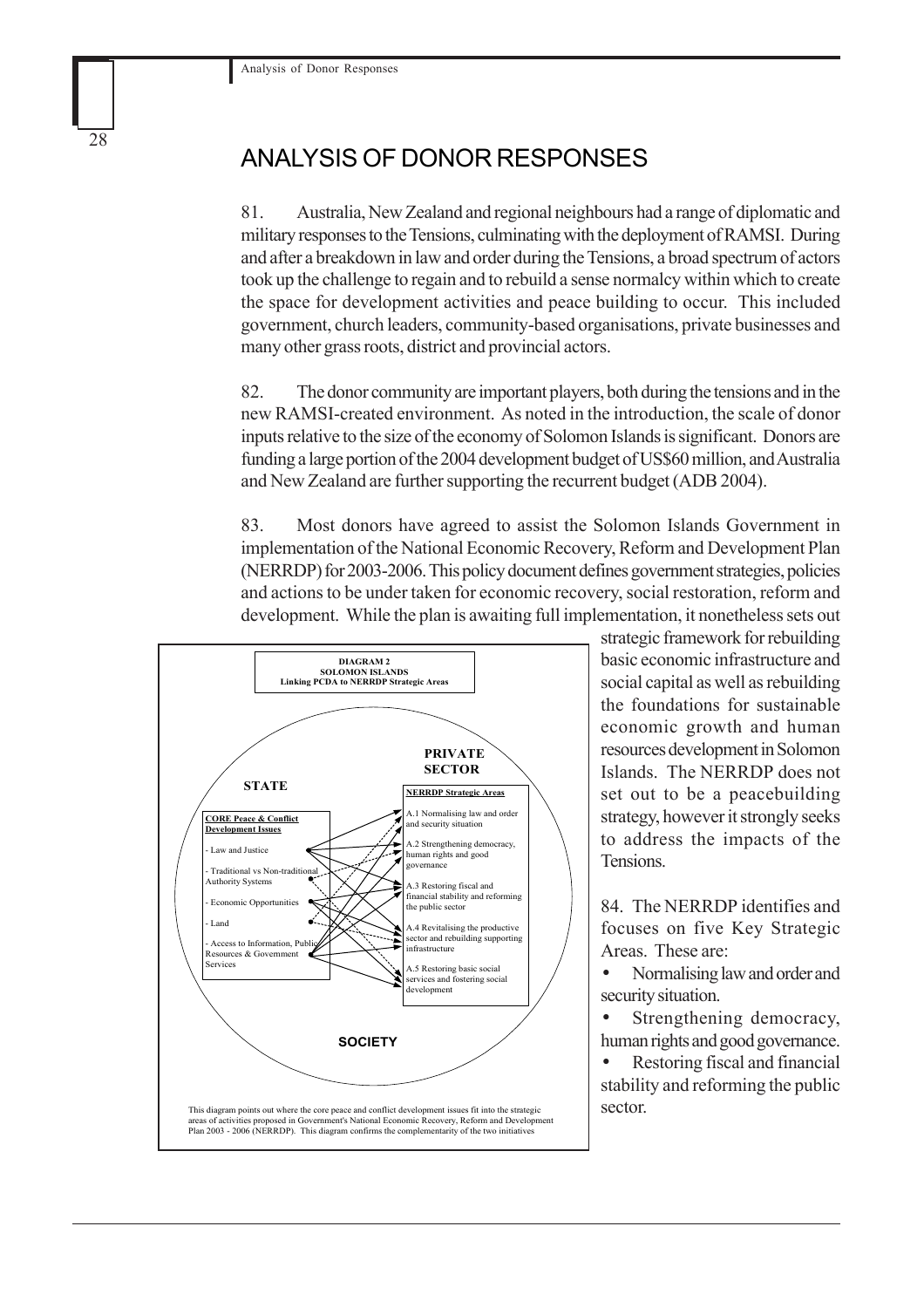• Restoring basic social services and fostering social development.

85. The NERRDP strongly emphasises, in part due to donor and Government prioritization, weapons collection, and enforcement of law and order in order to remedy the conflict situation. The report also notes in some instances the inter-relationship between conflict issues and impacts, and strategic areas of support although it is limited in informing how this work should be shaped to enhance peacebuilding impacts and mitigate conflict-generating trends (See Diagram 2). For example, it importantly notes that "… the fundamental policy, institutional and structural obstacles to economic and social inequity are dealt with immediately and seriously". As illustrated in the introductory sections to this report, there is a catch to a focus on these strategic areas: each of them can have either a peace or a conflict impact. There is a danger that peace and conflict "blind" implementation of this plan will exacerbate tensions and lead back to violence.

86. Because the NERRDP defines policy and strategy at the highest level, the ability of NERRDP to have a peace and conflict impact depends on the detail of the NERRDP Implementation Plans. To ensure that NERRDP has a positive, peacebuilding impact each of the NERRDP implementation plans would need to have a peace and conflict analysis integrated within the plan. Prior to completion, each plan should be reviewed with a peace and conflict lens.

87. During the tension, with the breakdown in government functioning and increased lawlessness and corruption, donors increasingly withdrew direct support to the Solomon Islands Government and supported communities directly in meeting their basic humanitarian needs. The European Union withheld STABEX funds to the value of \$42 million Euro and administered a small fund that directly provided assistance to communities for improved infrastructure. The Australian Government, while continuing to engage with the Solomon Islands Government, particularly focused on strengthening law and order, extended their programme of assistance to directly target communities through the Community Peace and Restoration Fund and direct support to the National Peace Council. The UNDP approach was to focus on a Province (Isabel) and work around the dysfunctional central government to directly assist communities, while using its neutrality to pursue work on several key conflict factors in an attempt to precipitate a transition.

88. At the request of Solomon Islands Government, Australia and New Zealand's foreign policy shifted to focus on Government-to-Government relations. Accordingly, Australia's aid programme now, in addition to the existing projects, supports in-line government positions, which have allowed Government Finances to stabilize, and the law and order situation to normalize. The improved environment has triggered a release in further funding to programs, which work in partnership with Government. New Zealand's aid programme has announced a comprehensive package of assistance to revitalize the Government's education system. Other donors have announced plans to re-engage with the Solomon Islands Government, including the Asian Development Bank, the World Bank, Japan and the European Union.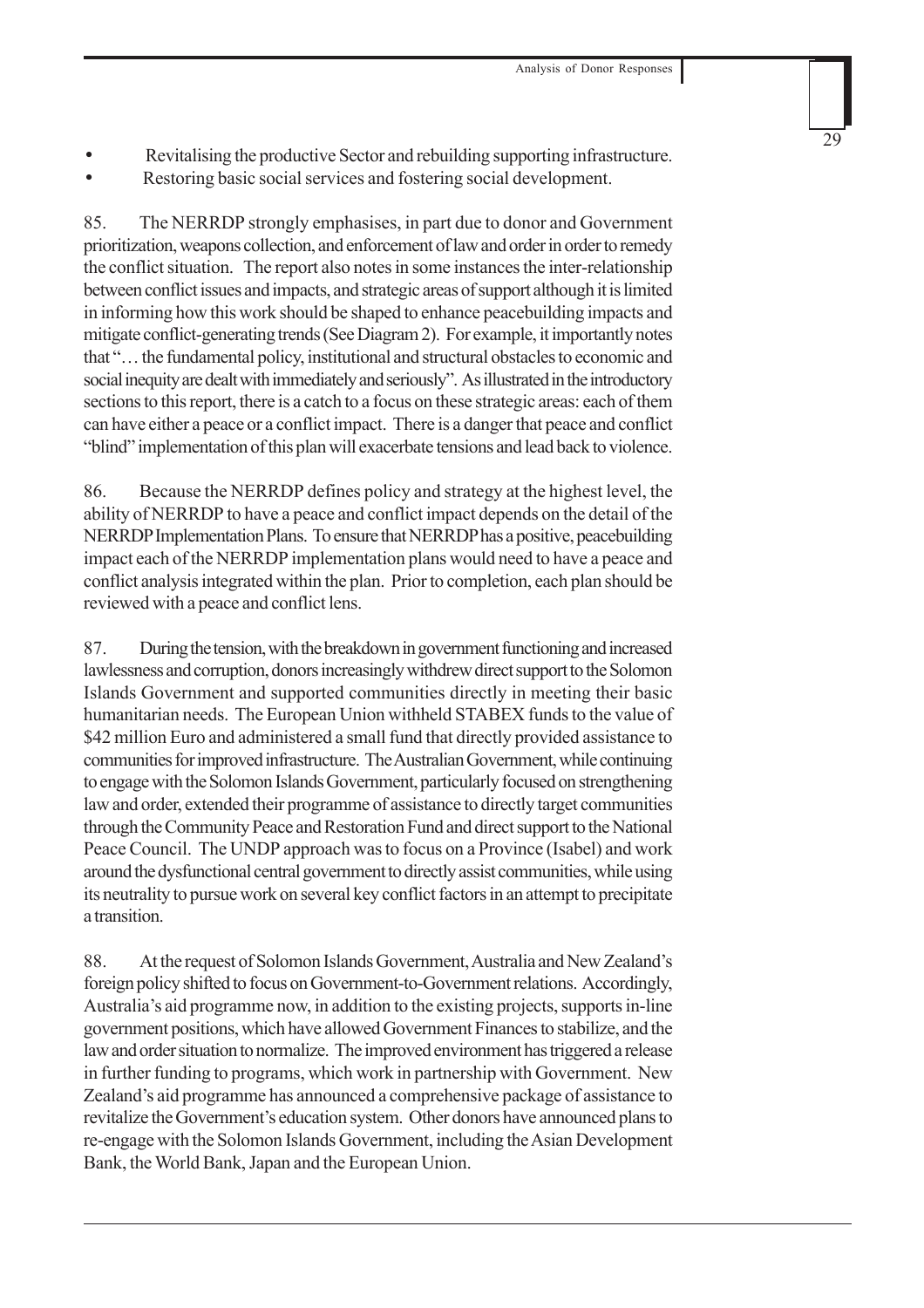89. Donors are now developing new programming for the post-RAMSI environment and the summary of Donor Responses in Annex 2 represents a snapshot in the early stages of the planning cycle. Using the PCDA lens, the current work of donors appears to be focused on:

- Strengthening government and access to government services. For example New Zealand's support to the Department of Education and Australia's support to prisons, police and the judicial system, and the health sector.
- Creating economic opportunities. For example the European Union's STABEX funds have been allocated primarily to transportation and rural income generation through farming.
- Law and Order. RAMSI's work in direct support of government (Military and in-line positions) in partnership with Australia's existing Law and Justice Programme and the European Union's assistance to Police.

90. Using the PCDA lens again, some gaps in donor responses to the core PCDA issues become apparent:

- Facilitating the work of Solomon Islanders to explore and generate solutions to the clash between traditional and non-traditional systems across sectors, particularly in land and justice. Such a space might be created through supporting an independent 'think tank' with commissioned research papers.
- Serious consideration of fundamental development and investment policy, institutional and structural changes to respond to patterns of inequity in distribution of resources, through a peace and conflict lens.
- Working beyond "reconciliation" and other specific peacebuilding "activity" level approaches to address and reduce the complex underlying causes of conflict.

91. It is important here, to also remember that diferent work does not need to be done to have a peacebuilding impact, but that the work that is done currently should be done differently. The guidelines and principles (Section C) have been designed to assist donors and project managers to evaluate the way they are doing their work, through a peace and conflict lens.

92. This discussion about donor responses has focused on movements of the majority of donors. However, the third-largest donor to Solomon Islands, the Republic of China, has followed a different pattern of engagement. The Republic of China continued, throughout the Tension, to work in close partnership with Solomon Islands Government on basic service delivery (education and health) and the rural constituency development fund. In the post-RAMSI environment, the Republic of China continues to work in close partnership with Government.

30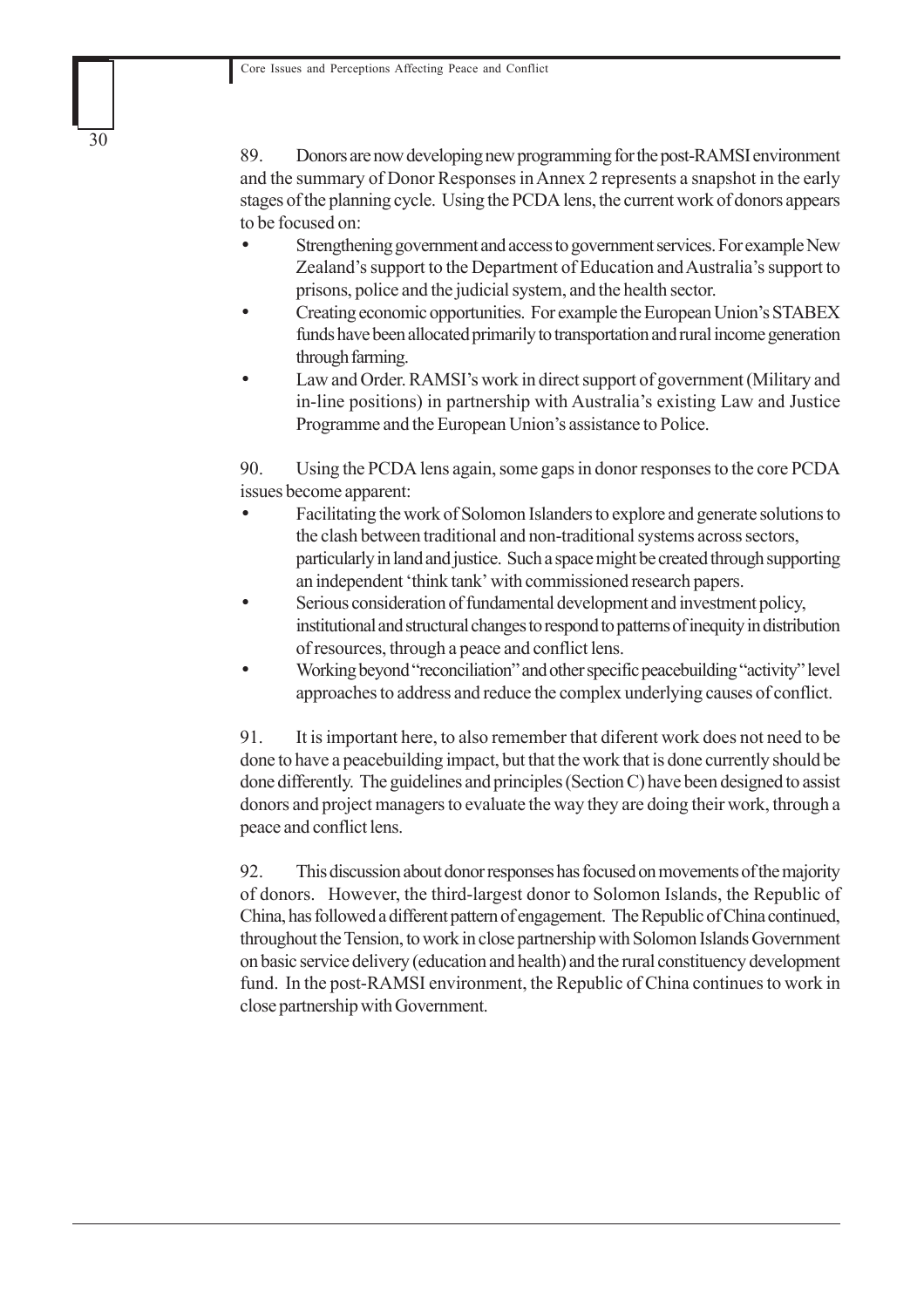# **GUIDELINES AND PRINCIPLES**

93. It is a truism that "conflict in Solomon Islands is complex." But, if policy, planning, and programming are to be effective, and if the space for nurturing sustainable peace is to be created, then the questions that need to be answered are: how to make sense of this complexity, and more importantly how to accommodate it in our work – whether work is within government, non-governmental organizations, the private sector, or societal groups more broadly?

94. At this point, it is useful to recall that the focus of PCDA is not limited to selfdescribed peacebuilding initiatives or narrowly defined "peacebuilding actors." While these types of initiatives and actors are certainly included, it is equally important to include the broad spectrum of actors whose work affects (or is designed to improve) levels of development directly or indirectly. In the current context, "work" includes the policy and planning functions of governments (and the delivery of government services) as well as private sector investments — no less than the well-known work of donors, NGOs and Community-based groups.22

## ¾ **Seek a common understanding of the so-called "causes of conflict" from which to launch a coherent joined-up peace building strategy**

95. There is not a single peace, but many conceptions of peace in Solomon Islands. Those working in the security sector, for example, tend to operationalize peace as a form of law, order, and stability – the absence of which was the very reason why the Solomon Island Government called for assistance from regional neighbours. The Church sector views and works for a peace reflecting Christian traditions with a particular emphasis on social justice. The peace sought by traditional leaders and chiefs is different, again. It is a concept of peace rooted in a traditional sense of reconciliation. The business sector views peace as the stability and predictability that sustains investor confidence and allows them to get on with the work of business. Government actors, tend to see peace through the lens of governance, which they seek to operationalize through political structures that resolve inter-provincial grievances and equitably represent the aspirations and interests of the many different groups that collectively constitute Solomon Islands.

96.  $\rightarrow$  Policy *and Programming Implication:* The achievement of true and lasting peace in Solomon Islands ultimately requires the consolidation of all of these conceptions of peace together. While the order and stability won back by the efforts of Solomon Islanders and RAMSI may have been essential for re-establishing a sense of normalcy, sustainable peace requires the systematic support and consolidation of the efforts of other policy instruments. Neglect of other dimensions or conceptions of

 $\frac{22}{2}$  As explained in the introduction, such an inclusive focus is unavoidable because of our understanding of peace building as an impact. That is, it is not what you do that matters (whether you build a health clinic in rural Guadalcanal, draft social policies targeting youth, or invest in Western Province), but its peace building or conflict-generating impact that is the concern of PCDA.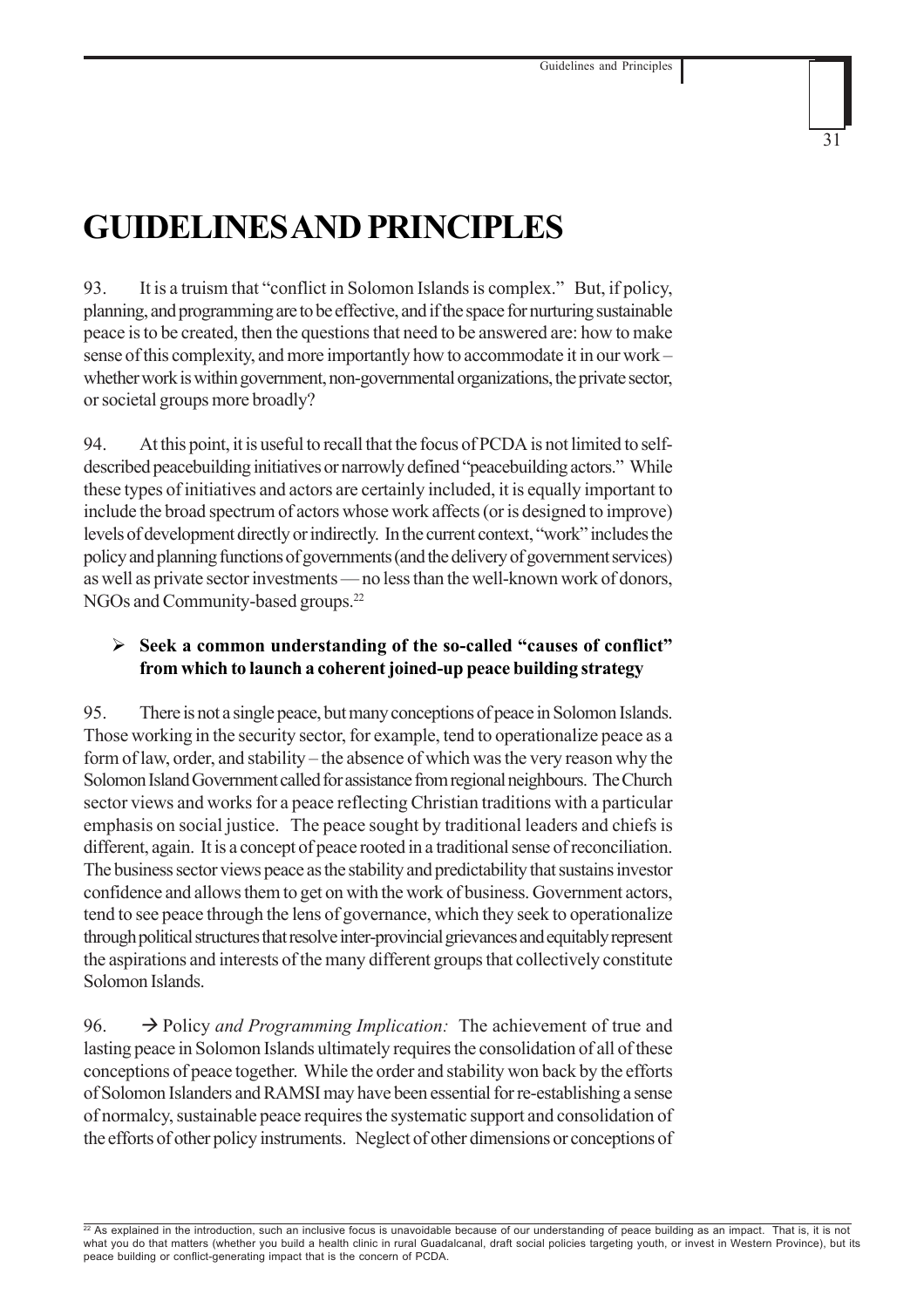peace increases the likelihood of failure. Different understandings of peace within the donor community can also lead to very different, potentially incoherent or ill-coordinated, responses.

## ¾ **Development policy and programming need to be sensitive to multiple, intersecting conflicts**

97. There is not a single conflict in the Solomon Islands, but many different conflicts – over land, public resources, political autonomy, migration and settlement patterns, traditional and non-traditional systems of authority, and so on. These conflicts play out separately, in different locations of Solomon Islands. Sometimes these conflicts overlap, or turn violent, and sometimes they do not.

98. No fewer than three significant intra-group tensions were noted during the 1998- 2003 period: (1) within Guadalcanal between pro-and anti-GLF supporters, with a major divide between the Weather Coast and the rest of Guadalcanal; (2) within Malaita between the North and the South; and (3) the military confrontation between Southern and Central Bougainville Revolutionary Army in Western Province. Intra-group conflict may aggravate inter-group violence in Solomon Islands in a number of ways. It may (1) inhibit inter-group accommodation, for example when armed stakeholders within groups refuse to participate in inter-group peace processes; and (2) escalate violence, for example, when armed sub-groups launched attacks across inter-group borders in order to win support within their own communities (as with Hamas suicide bombers).

99. The multiplicity of conflicts over time has led to a far more complex and variable pattern of inter-group and intra-group relations in Guadalcanal, Malaita and beyond. A one-dimensional understanding of conflict subsidizes one-dimensional programming that will lead inevitably to poor developmental impact as well as possible aggravation of violence. Reducing the conflicts (sic) in Solomon Islands to an inter-Provincial (Guadalcanal – Malaita) axis of conflict risks increasing tensions elsewhere – possibly leading to violence.

100.  $\rightarrow$  *Policy and Programming Implication:* Programming in violence-prone settings will inevitably affect the dynamics of peace or conflict. This should influence the choice of partners as well as the type and location of programme or project. A policy, programme, or project may be "conflict-sensitive," but if it considers only one type, level, or "axis" of conflict it risks being negative affected by coexisting conflicts, or worse inadvertently aggravating other conflicts. For example, initiatives perceived to be focussed narrowly on conflict-affected areas in Guadalcanal and Malaita may generate conflict in other areas (both within those provinces and in other provinces) if groups believe they are not benefiting — or worse, if they believe that others are benefiting at their expense; or if some are seen to be "rewarded" for violent behaviour, thereby sending the message that the way to obtain government or donor assistance is through violent confrontation. This is related in part to the development industry's tendency to focus on perpetrators of violence rather than victims, and on victims rather than on other poor. But to the extent that the poor and the victims become the front line recruits for

Although the intra-Malaitan<br>antipathies pre-date the<br>antipathies pre-date the<br>the MEF/IFM conflict. Long-standing<br>divisions between north and south<br>divisions between north and south<br>that cated shifts in allinces and<br>tactic fought in the conflict from monies awarded by the central government – the headquarters of one of the MEF leaders, Andrew Nori, was set on fire indicating the level of frustration.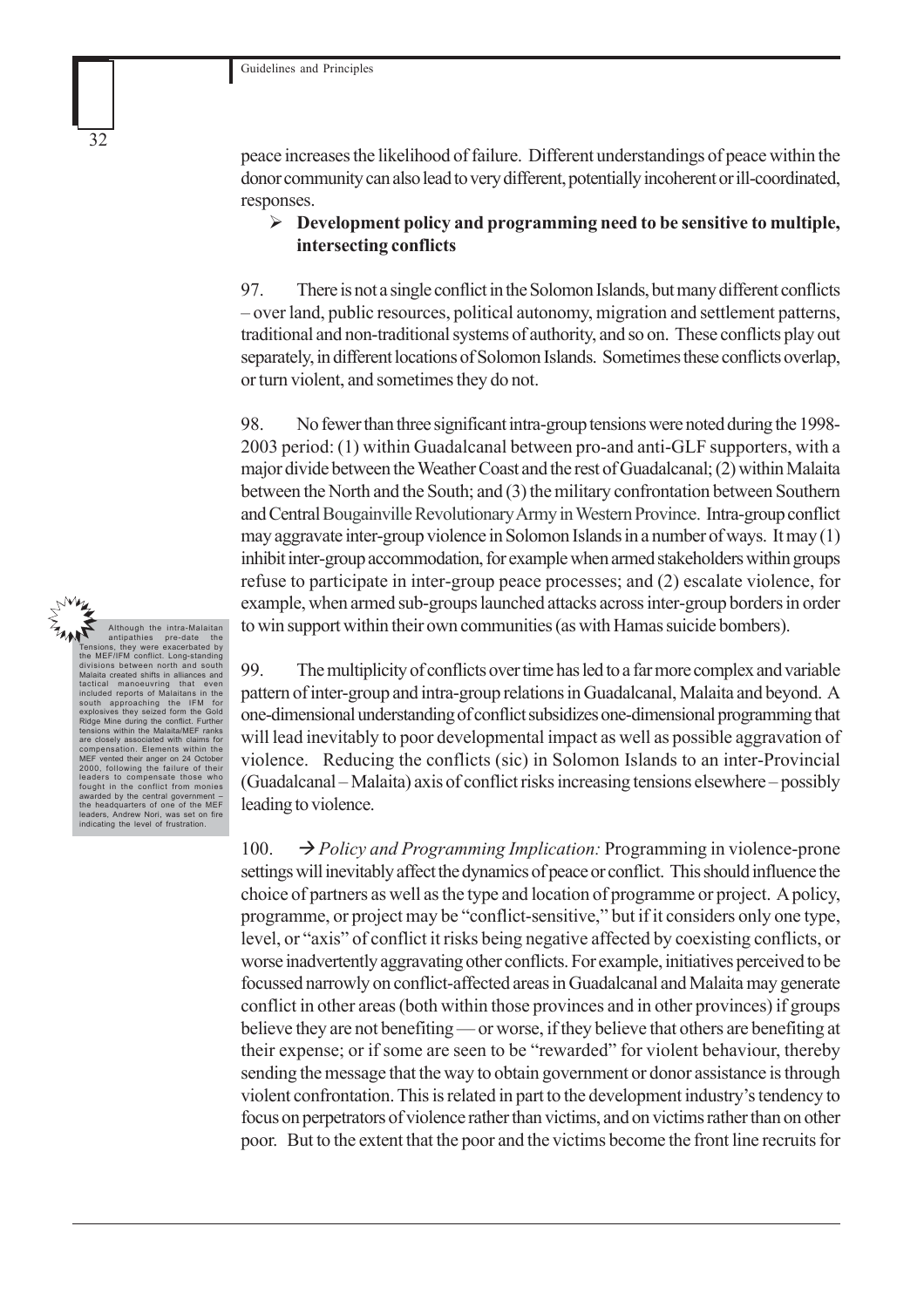conflict entrepreneurs, their neglect in policies and programming helps to ensure a steady supply of "angry young men".

## ¾ **Conflict in Solomon Islands cannot, and should not, be labelled an "ethnic conflict" or an "ethnic crisis"**

101. A review of reports on political developments in Solomon Islands illustrates an overwhelming – and quite mistaken – tendency to describe (or worse, to explain) the "conflict" (sic) in Solomon Islands as an "ethnic conflict."23 This view is discounted and discredited by most people working within Solomon Islands – including individuals working within organizations whose documents continue to mischaracterize the conflict as "ethnic." This view is dismissed for good reasons. First, ethnographically speaking, the term ethnic conflict just doesn't make sense for Solomon Islands. As one interviewee points out:

Solomon Islands highlight a number of problems for the concept of ethnicity as an analytical measure. The first problem is that ethnic identity can be constructed in a number of ways, creating the possibility of an individual possessing numerous ethnic identities. Melanesians can be classed as one group as distinct from Asians and Polynesians. Furthermore, individuals of 'one-talk' can be considered an ethnic group because they identify with this label when in an environment of people who speak different languages. A third grouping is the kin or tribe level. These three levels of possible ethnic distinction become more complicated when people are of mixed blood further enabling them to identify with other *wantok* and tribe groupings. One individual could meet the criteria for ethnic inclusion into a considerable number of groups. The implication of this to our discussion is that when analysing 'ethnic' conflict it must be made clear how ethnic identity is measured. This is extremely important because, as our case highlights different measures will yield different results. Another approach is to determine how the belligerent 'ethnic' groups constructed their identity. The problem with this approach is that ethnicity can be used as a tool for elites seeking to pursue material and or immaterial objectives. 24

102. Second, as noted above, there were many conflictual factors contributing to the outbreak of violence in 1998. Ethnicity or identity is often seen as a crucial factor but "ethnicity" itself neither "causes," nor adequately describes the conflicts in Solomon Islands. Rather economic, environmental, and political tensions and competition have served as the basis for manipulation and mobilization of identities by, what a Solomon business man called "conflict entrepreneurs" who sought to enrich themselves through the conflicts.

103.  $\rightarrow$  *Policy and Programming Implication:* There is no question that there were conflict mobilizers during the Tensions who actively politicised – and militarised — grievances and identities. Policies and programmes, which uncritically accept these politicised group boundaries, risk reinforcing and legitimising them. This is a significant risk when it involves the introduction and allocation resources, goods or services. If allocation is seen to be based on politicised identities then it risks reinforcing divisions and tensions. The issue of compensation of self-defined aggrieved parties is particularly salient in the current context. Without a clear understanding of the complexity of identity, cannot be thought about, let alone formulate development policies and programmes that manage conflict and nurture peace.25 More importantly, as long as

33

environmental, and political tensions and competition have served as the basis for manipulation and mobilization of identities by, what a Solomon businessman called "conflict entrepreneurs" who sought to enrich themselves through the conflicts.

Economic,

 $^{23}$  For example: the Government of Australian Country Brief 2003; UNDP 2001; EC 2002.  $^{24}$  Kieren McGovern (2003). M.A. Thesis, International Relations and Asian Politics, University of Queensland <sup>25</sup> In the language of an unrecovered academic: "This type of representation of identities and ethnic relations is essentialist and inaccurate because it neglects other competing, indeed antithetical, histories which document inter-marriage and social exchange across those identity boundaries that now constitute the battle lines [violent conflict]." Bush and Keyman 1997.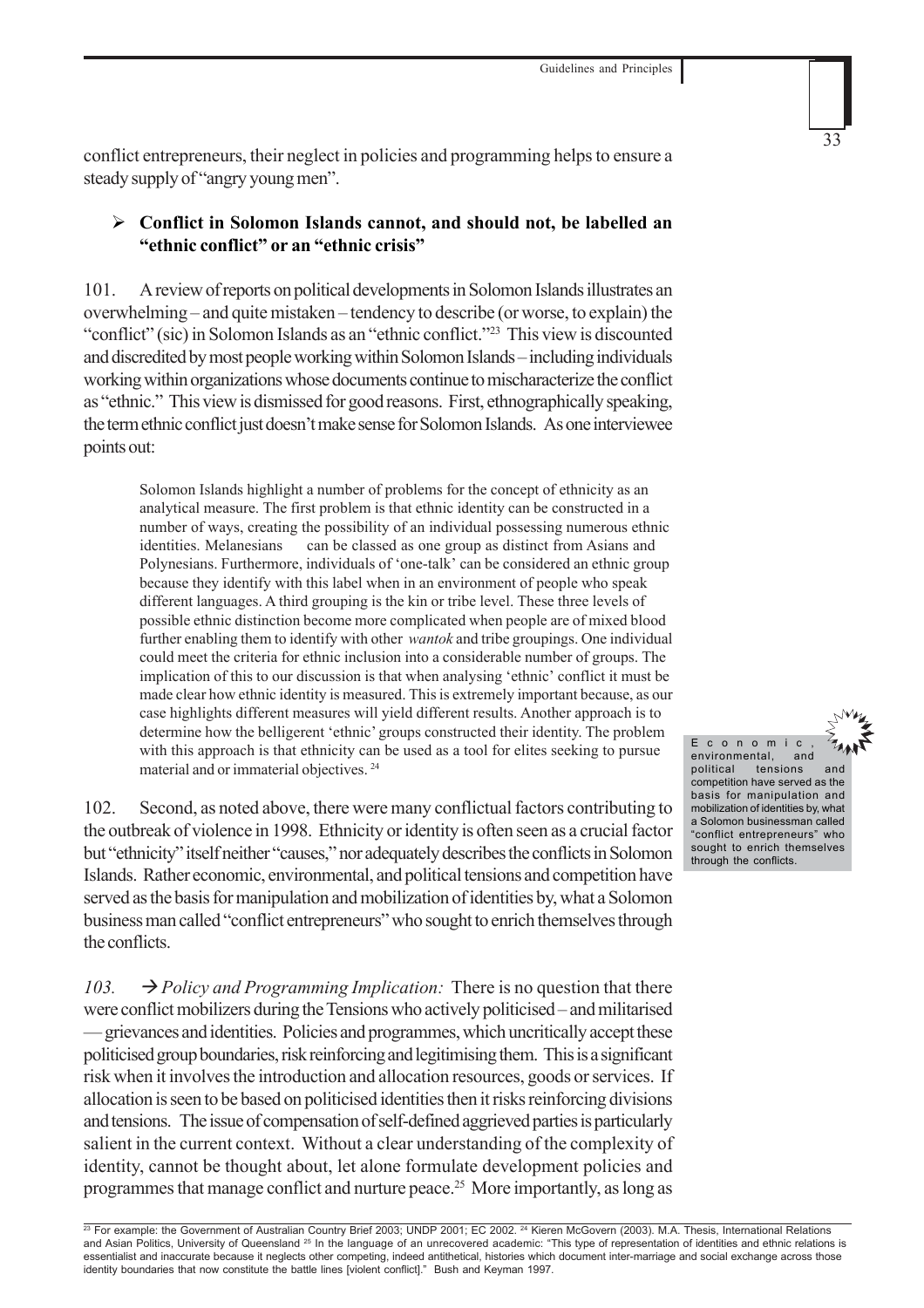"ethnic conflict" apart from ethnicity, is not set mistakes will be repeated, reproducing a future that looks disappointingly like the Tensions of the past.

## ¾ **Provide the legal and administrative framework to support traditional management systems**

104. A narrow focus on land may obscure the underpinning sources of conflict. A complicated and sophisticated land tenure system that has evolved over time is currently in place in Solomon Islands. It is currently under stress. In response to making customary land more amenable to modern perceptions of land management, centralized efforts to institutionalize customary land ownership have been attempted. These efforts have not succeeded, though several pilot studies are ongoing with regard to recording and registering of customary land.

105. While land ownership and management is diverse, there has been little or no adequate consultation with resource owners on the shape and form of acceptable systems. Other shortcomings include, a lack of local acceptance and confidence in the process, strong bias towards recording and registration running counter to local perceptions of land management [and fear of that 'registration' equates to takeover], and little focus on how to facilitate the use and management of customary land at the local level.

106.  $\rightarrow$  *Policy and Programming Implication:* More consultation needs to take place to better understand local perceptions, and existing traditional structures, which can be built upon. Strengthening existing customary approaches may be more appropriate and effective in improving land tenure security than other approaches. Development policies and programme relating to land tenure or dependent on systems, should carefully assess how traditional management and ownership structures can be incorporated so as to build confidence and participation by resource owners thereby strengthening traditional conflict resolution mechanisms. Finally, though the need for donor assistance to address these issues is greatest in provinces heavily impacted by recent tensions the nature of the issue is such that a model may be more easily developed where issues are not overly entangled.

…there is a risk that expat *wantok*ism will fuel perceptions that the high foreign presence (undefined) in Solomon Islands is another form of occupation or a return to colonial rule.

34

## ¾ **Avoid (the perception of) outside intervention and interests that may be harnessed to reduce the impact of peace building and development**

107. There is a strong feeling within all communities in the Solomon Islands that the traditional Melanesian *Wantok* system has a pervasive influence on most social, political, and economic relationships. However, there is less awareness of what one person called "Expat *Wantok*ism" – whether this is illustrated in: the use of "local hire positions" to recruit expats living in Solomon Islands; the expat composition of monitoring or assessment missions to the country; reported expat salaries; or in the high percentages of donor assistance that find their way back to donor countries<sup>26</sup>.

108.  $\rightarrow$  *Policy and Programming Implication:* Within the context of the current RAMSI mission, as well as other major donor interventions, there is a risk that *expat*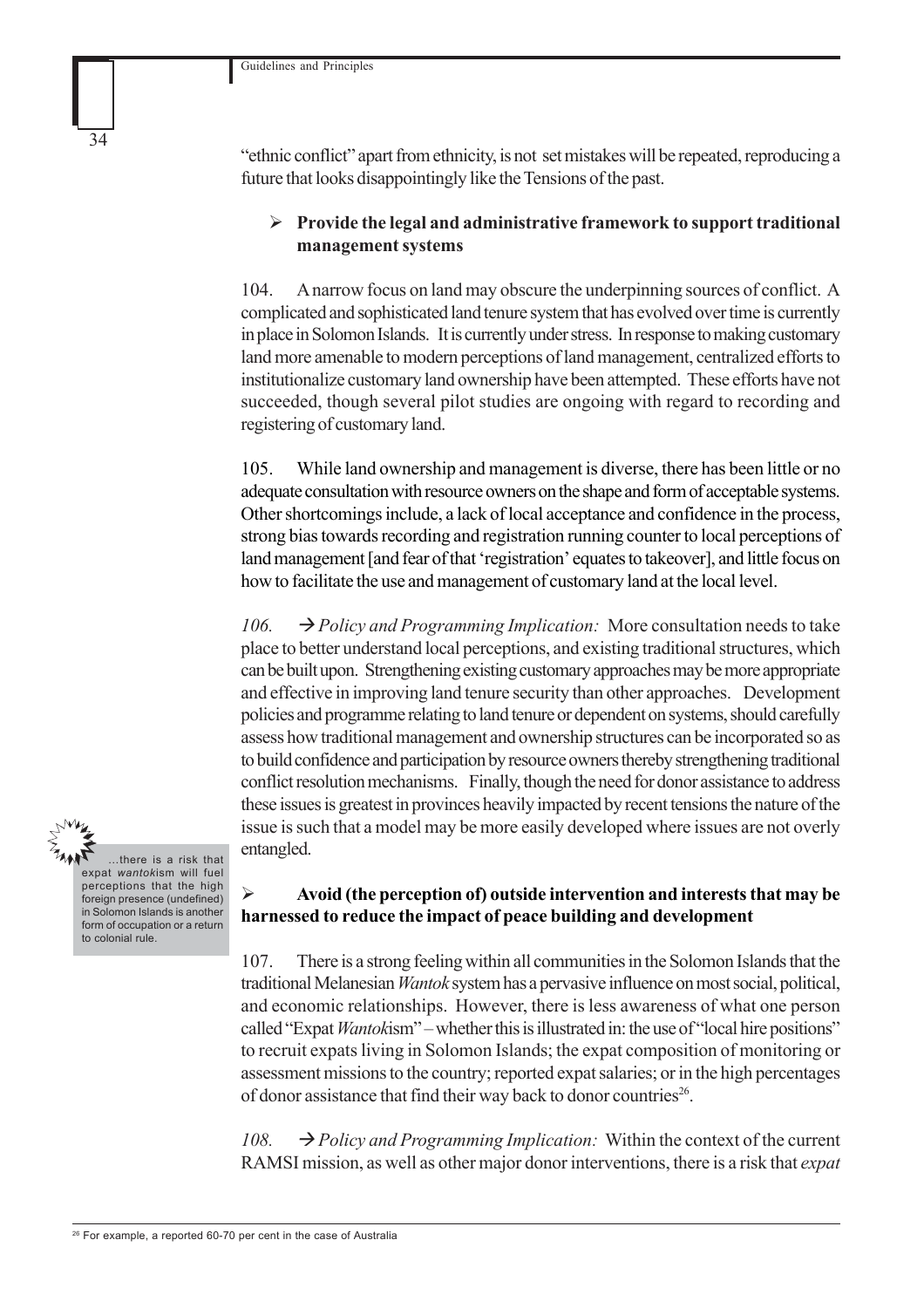*wantok*ism can fuel perceptions that the high foreign presence in Solomon Islands is another form of occupation or a return to colonial rule. Further, as the "big men" involved in criminal—militant activities are arrested and taken to task for crimes, the risk will increase that the "bigger men" (who might feel that it is only a matter of time before they join their colleagues in Rove Prison) will actively mobilize dissent around this issue. At the moment, this would likely be a hugely unpopular move throughout the country, as the tangible benefits of the law and order delivered by RAMSI are acutely appreciated, not least because of the rawness of the memories of violence during the **Tensions** 

## ¾ **Build forward-looking strategies based on friendship, empathy, and relationship-building**

109. The essence of peacebuilding is trust and time. In Solomon Islands this means understanding what it means to work "the Melanesian Way." Nothing will work unless it is built upon a foundation of trusting relationships – within communities, between and within Provinces, and between the Provinces and Honiara. A critical element in the trust-building process is physical presence*.* Bungee jumping in and out of a project site undercuts the ability to build deep-rooted trust (for example, expatriate contracts of three to six month duration). Foreign volunteers, for example, have still not fully returned to the Provinces following their evacuation during the Tensions – an evacuation which some have argued was both unnecessary and counter-productive because: levels of violent conflict were far lower, or non-existent, in many places in the Provinces compared to Honiara. The net impact of pulling them out was to extend the sense of crisis geographically throughout Solomon Islands, while removing crucial monitoring and trust-building links within the communities – two essential roles in a country so overwhelmingly focused on Honiara.

110.  $\rightarrow$  *Policy and Programming Implication:* Long-term commitment is as important as physical presence. All areas of Solomon Islands have seen development actors come and go; projects start and close. The bitter sense of the capriciousness of donor commitments (diplomatic, military, developmental, and humanitarian) was expressed quite strongly by some participants especially in consultations in Malaita. The adoption of a long-term, relationship-based, perspective may be difficult for donors. Funding and project cycles often require them to force organic, long-term, participatory, responsive ideals into the narrow mechanistic, short-term, imposed, blue-print structures of the development industry.

## ¾ **Recognize the "corrupting" and sub-optimal influence that the introduction of development funding (and unregulated private investment) can have within a cash poor economy**

111. This may mean cultivating personal and working relationships with local level actors who have been marginalized from peacebuilding efforts, except rhetorically, e.g. respected chiefs. This may be accomplished by working either directly with chiefs and chief councils or through existing community structures such as the Church.

Recognize that effectiveness is sometimes more important than efficiency when we place a priority on peacebuilding. Using policing as an example: this is the difference between using the number of arrests (efficiency measure) versus the changes in the level of trust towards police within community (effectiveness measure).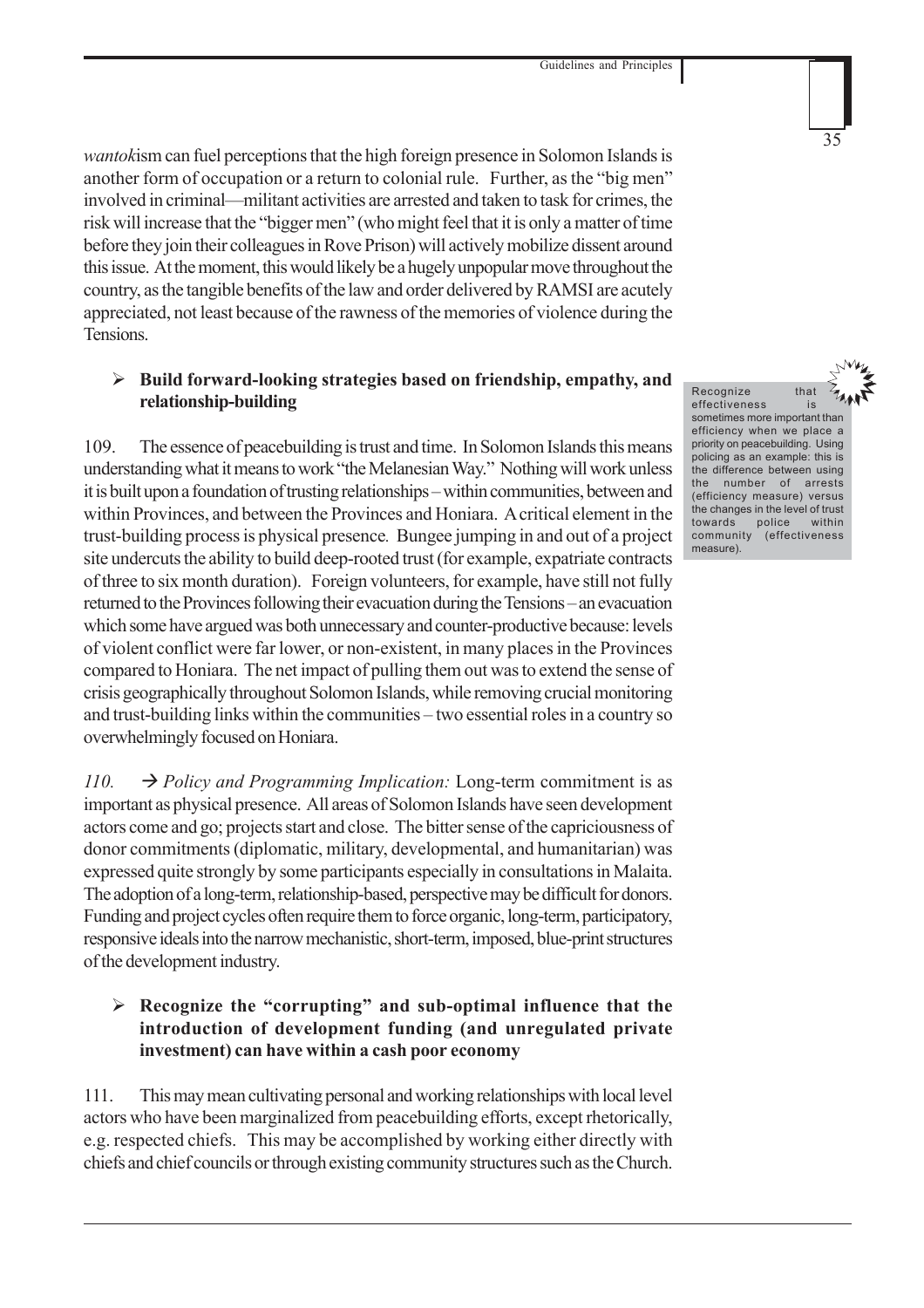Local level actors are sometimes inefficient groups to work with because they lack the usual skills and resources required for connecting "outside efforts" with "inside efforts" (for example, literacy, language, management skills, "logical framework thinking"). Because of this, more effort than normal is required to work with them, inevitably entailing costs in terms of finances, time, training, and so on. However, to the extent that these individuals or groups possess legitimacy and authority within their communities they constitute a group, which may well, be less than efficient in terms of implementation but effective in terms of access and peacebuilding potential.

112.  $\rightarrow$  *Policy and Programming Implication:* Don't just throw a bag of money and run. Donors are much more favourable to large grants over small grants because it is more administratively efficient. However, it raises dangers of overwhelming organizations that lack capacity to manage it, with the attendant risks of: project implosion, lack of impact, loss of credibility, and lost future opportunities. In addition, without full understanding and planning to avoid or manage conflict potentials, injections of finance and development may once again become part of the problem, reinforcing conflict axes, structures causes of conflict, and/or at least feeding into and becoming muddied by widespread perceptions of relative deprivation during heightened tensions.

## ¾ **Capacity building, ownership and participation as the core principles for all programming**

113. Without these core principles (cum objectives), any beneficial impact will be short-lived. One without the others will lead to frustration and failure. But together, they create the space for genuine empowerment of Solomon Islanders to assume control of decision-making and problem solving that is the foundation for a sustainable, equitable and just peace. In other words, to ensure an initiative has a positive peacebuilding and developmental impact, it needs to be able to answer "yes" to the following two questions:

- Is the initiative increasing the capacity of Solomon Islanders to identify problems, and to formulate and implement their own solutions non-violently and effectively? This would include:
	- 1. The ability to think about and identify peacebuilding (and development) challenges and opportunities;
	- 2. The ability of organizations to restructure themselves to respond to peace building (and development) challenges and opportunities; and
	- 3. To change how they normally work so that they can respond more effectively and efficiently in ways that have a hard, positive, peacebuilding (and development) impact on the ground - for example, in ways that improve fairness, equity (including gender equity), "even-handedness," accountability, and transparency.
- Is the initiative built on a partnership that leads towards genuine ownership by Solomon Islanders?This may refer to individual and collective sense of ownership of political processes and structures, an unambiguous sense of ownership of land, (particularly ownership of the process to resolve land disputes), or community ownership of an infrastructural project.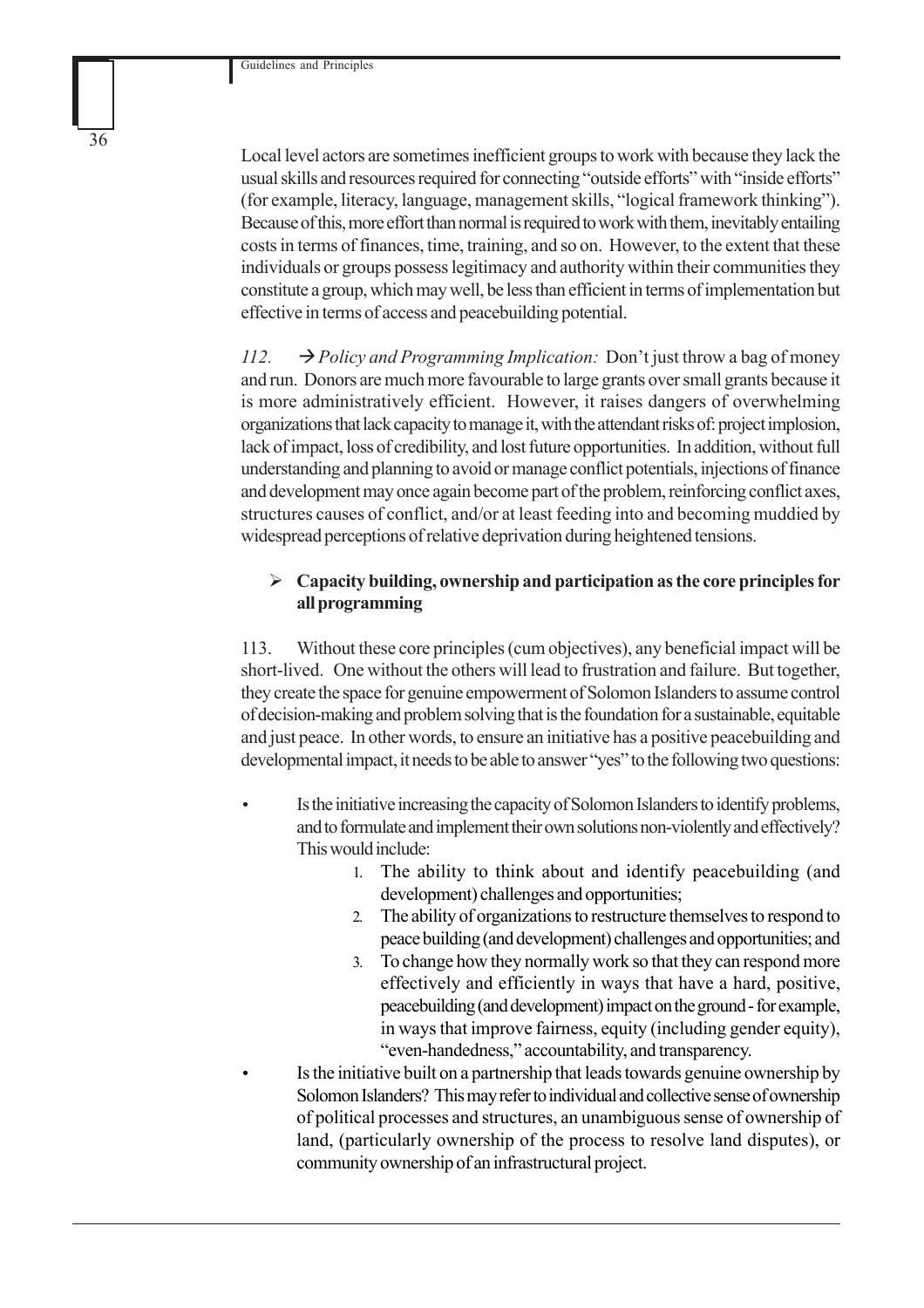114. The ability to answer "yes" to these questions requires further analysis through a peace and conflict lens. For example, it is often suggested that the potential for violent conflict within communities would be lower if traditional leadership structures were strengthened. The programmatic implication of this suggestion might be to work with, and through, the traditional chief structures in the design, implementation, and monitoring of a development initiative – as this would seem to respond to question #2. However, political and programmatic complications set in when we acknowledge that there are often competing structures of traditional chiefly authority (e.g., competition between hereditary chiefs, self-appointed chiefs, community-selected chiefs, meritocratically-appointed chiefs, and descendents of the "Headmen" appointed during the colonial period). Further, even within small communities, there are layers of leadership and authority in addition to the chiefly authority structures: an incomplete list might include: Church leaders, elected leaders, criminal leaders, aspiring leaders, business leaders, and moral leaders.27 Finally, even when functioning smoothly existing systems may reinforce social inequities and tensions.

115. What we soon see that there is no silver bullet; no one blanket solution to address all problems; and that the simple answer "yes" to the deceptively simple question above requires an examination of a thick and complex set of issues that are guaranteed to slow initiatives down, increase ambiguity about the process and outcomes of an initiative, and raise awkward political questions of control. If these are indeed the costs of undertaking PCDA, the costs of not undertaking it are even higher.<sup>28</sup>

116. It would be misleading not to note that quite a number of individuals consulted for this report (from all sectors) were actively wrestling with the two-fold challenge of SI ownership and capacity building (including the Ministry of Finance, Department of Lands, the Public Solicitors Office, and the Community Peace and Restoration Fund). It is recommended below that these experiences should be collected and analysed so that all actors from all sectors might learn about what has worked (or not) in different circumstances so as to contribute to their own efforts.

117. The discussion of capacity building in Solomon Islands would be incomplete if it did not also consider the difference between missed opportunities to build capacity on the one hand, and activities that actively incapacitate individuals and organizations. An example of the first phenomenon was suggested by someone working within RAMSI who observed that arrests tend to be undertaken by RAMSI forces rather than the RSIP, and as a result, the local police force is not developing its arrest capacities even if the RSIP officers are "not keen on participating because of concerns over possible fall out with their *Wantok* or from where ever." The second issue, of course, is the risk that RAMSI creates the impression of (or is portrayed as) an occupying force (a term which arose on a number of occasions in consultations).

118. The second dimension of incapacity is quite different. It is about the incapacitating impact of a structure or initiative. The often cited example is the way in which "European" ("Western" or "non-Traditional") legal structures may actively 37

 If these are indeed the costs of undertaking PCDA, the costs of not undertaking it are even higher.

*The Need to "Own Conflict" as much as to "Own Peace"*

The development of a personal understanding of "owning conflict" is as important as the development of capacity of communities to "own peace." Peace building entails both (1) the construction of the structures of peace and (2) the deconstruction of the structures of violence. Thus, the development of an understanding of how communities and government "own conflict" (that is, sustain conflict through attitudes, actions, non-actions, and so on) is an essential ingredient to peace and unity.

 $7_{\AA}$ What we soon see that there is no silver bullet; no one blanket solution to address all problems; and that the simple answer "yes" to the deceptively simple question above requires an examination of a thick and complex set of issues that are guaranteed to slow initiatives down, increase ambiguity about the process and outcomes of an initiative, and raise awkward political questions of control.

 $27$  Obviously, these are not mutually exclusive categories.

<sup>&</sup>lt;sup>28</sup> The need for approaches to reconstruction, which place a priority on capacity building, is a welcome feature of the MOU between SIG and ADB (6-18 March 2004). However, the emphasis on "private sector-led economic growth" should raise questions about ownership. Ownership by whom? Private ownership for private gain, or public ownership or regulation for public benefit?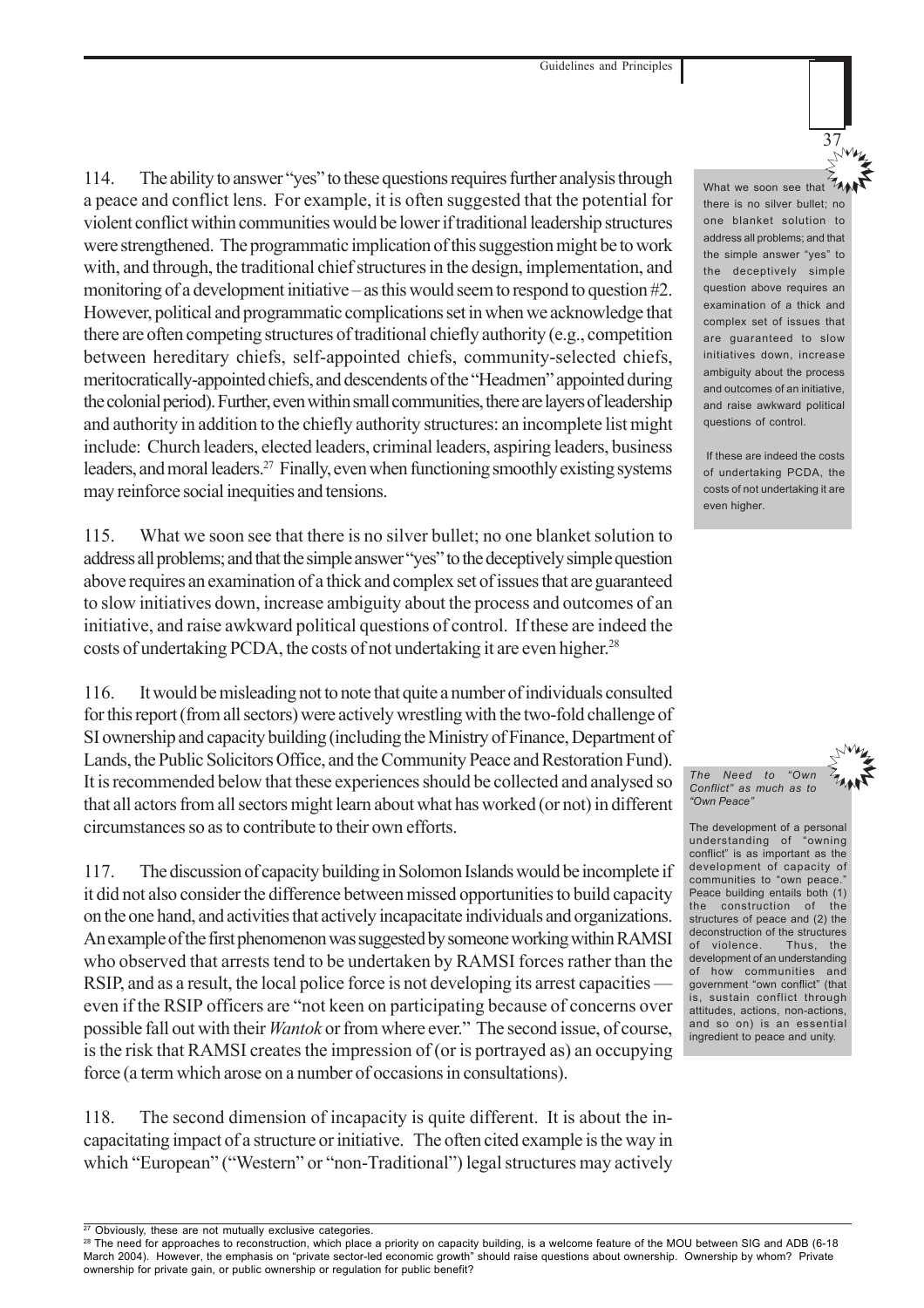Guidelines and Principles

…the best contributions of foreign advisors to the delivery of government services, if they are narrowly, or primarily,<br>product focussed, focussed (administration of justice, land surveying/ map making, the establishment of accountable financial systems) may serve short-term needs while undercutting sustainability…

38

undercut and incapacitate the ability of chiefs to resolve conflicts at local levels, because they make available non-traditional avenues to "over-turn" the chiefs. (See discussion on Traditional vs. Non-Traditional Authority Structures). The result is not "only" the undercutting of a particular decision by a particular chief in a particular conflict. The larger result is the de-legitimating of an authority structure that had played a crucial conflict mediation/ resolution function in the past. This will likely require an explicit consideration of trade-offs between efficiency and effectiveness.

119.  $\rightarrow$  *Policy and Programming Implication:* If a priority is to be placed on Solomon Islands ownership and capacity building — across the full scope of developmental activities including: education, public service reform, economic accountability, law and justice and so on – then a balance needs to be struck between the immediate needs of service delivery (a product focus), and the longer term needs of the capacity of Solomon Islanders to address their issues (a process focus). This also implies that even the best contributions of foreign advisors to the delivery of government services, if they are narrowly, or primarily, product focussed, (administration of justice, land surveying/ map making, the establishment of accountable financial systems) may serve short-term needs while undercutting sustainability to manage these services in the medium and long term.

120. In terms of peace building, broad acceptable throughout society of the legitimacy of the state and the credibility of governance should be a central goal as it helps to build civic spirit and national unity. Fostering popular participation in the governance agenda is also essential for peace building. It empowers individuals, communities and organizations to negotiate with institutions, influence public policy, and to provide a check on the power of the SI government. It follows that a constructive interaction between civil society and government is a critical component of long-term peace building.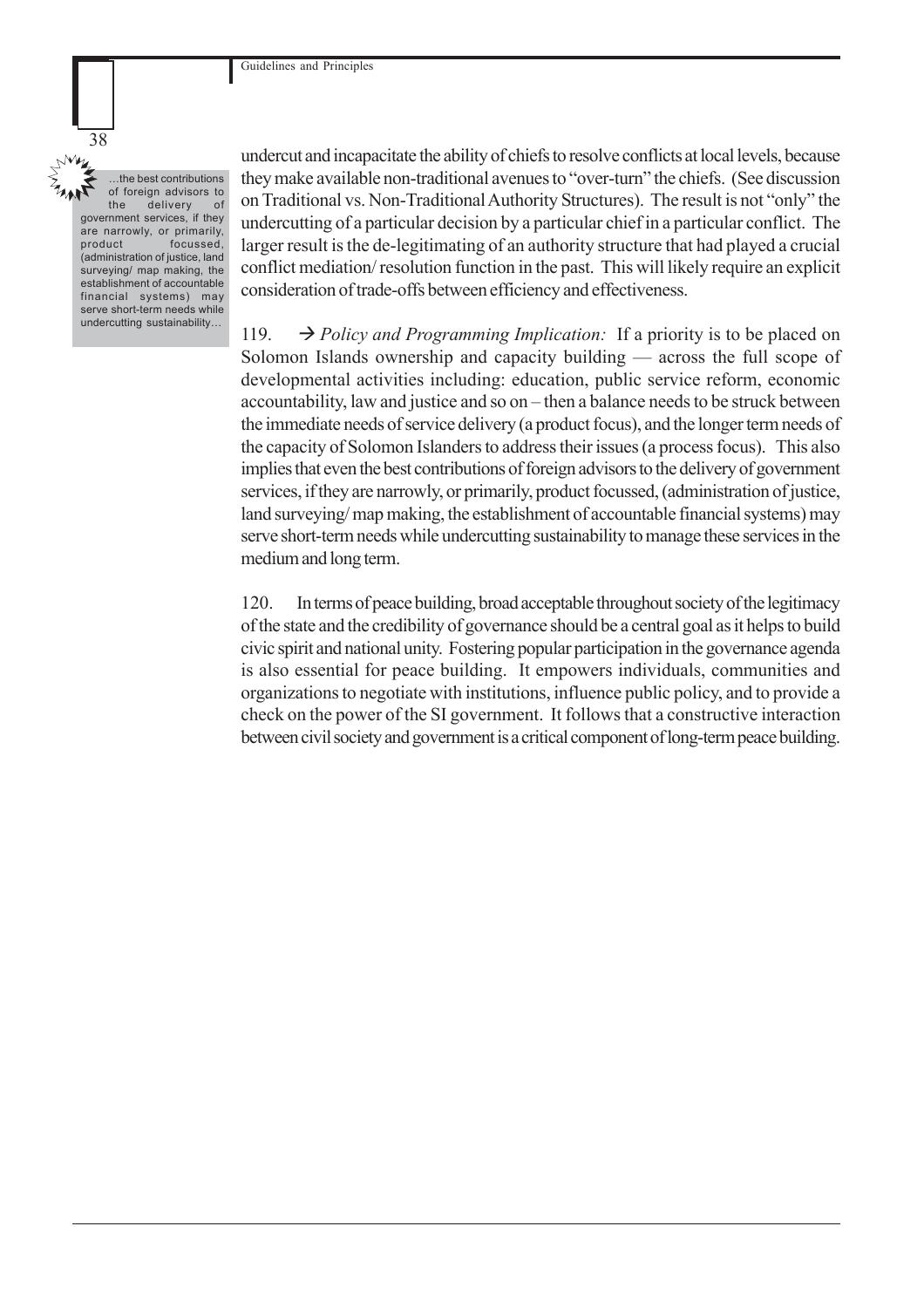# **PRELIMINARY RECOMMENDATIONS**

121. A great many ideas, recommendations and proposals were developed over the course of the exercise and consultations with stakeholders. Key recommendations to Government, donors and civil society actors emanating from the Report are outlined below, though in some cases no specific details are provided on how to implement them, or who should implement them. At this preliminary stage, this is a conscious decision, as the specifics and consensus will need to be developed through further discussion.

## **1. TRADITIONALIZE NON-TRADITIONAL AUTHORITY STRUCTURES**

122. There is no question that this was one of the strongest themes in consultations, touching most conspicuously on issues of land, justice, and economic development. There is a need for a much clearer context-specific understanding of traditional authority structures and how they have been affected by non-traditional systems and competing systems of authority.

123. At the moment, the tendency of donors and government is to try to fit (harness) traditional systems for their own specific institutional ends. Here is the challenge posed as a question: how would the structure and processes of donor and government activities change if they were modified to fit traditional structures? Answer: Quite fundamentally, we suspect. As discussed in some detail in the initial discussion of core peace and conflict development issues, this is a particularly difficult issue to address, not least because traditional structures are not static or unchanging over time. There are competing "traditional structures," as well as questions about the role of the Churches in local level governance.

124. And, there are problems of the "manipulation" and "distortion" of traditional practices, most evident in the monetization and exorbitant inflation of "compensation." Understanding how the traditional and non-traditional structures fit together, or don't fit together, or undercut each other, is not easy or straightforward. However the questions they push us to answer are the ones that most Solomon Islanders are convinced are the right ones. How should this be done? One starting point, is to bring those with thick anthropological understanding of different communities within Solomon Islands into a concrete, action-oriented, policy dialogue with government and donor communities to begin to work together systematically towards the development of approaches that are genuinely rooted in Solomon soil.<sup>29</sup>

Here is the challenge posed as a question: how would the structure and processes of donor and government activities change if they were modified to fit traditional structures, rather then current, reversed, arrangement? Answer: Quite fundamentally, we suspect.

39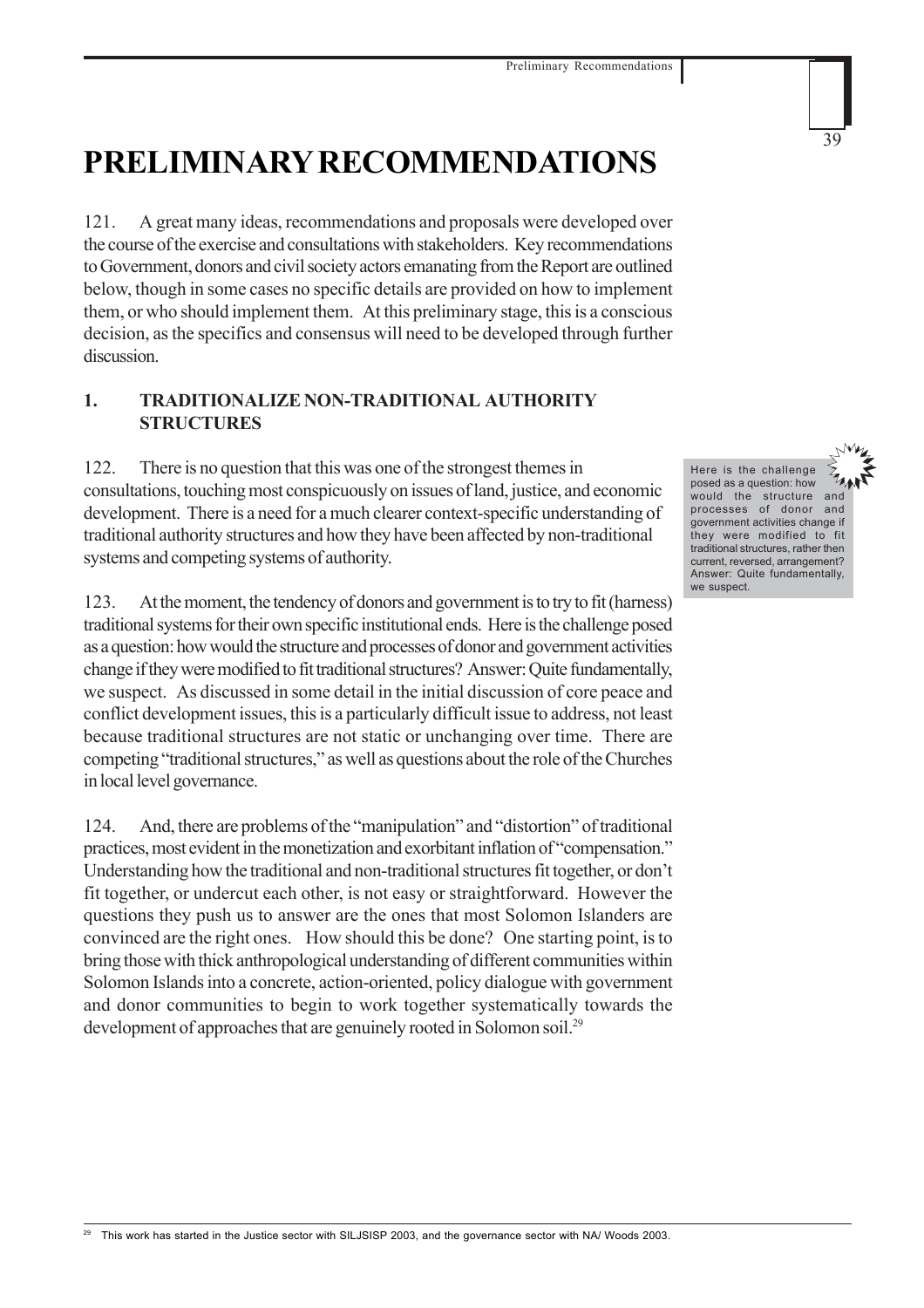## **2. SUPPORT POLITICAL REFORMS (E.G. CONSTITUTIONAL REFORM OR DECENTRALIZATION OF GOVERNMENT) THAT CONTRIBUTE TO PEACEBUILDING AS WELL AS SERVICE DELIVERY**

125. A comprehensive review of the sociological implications of decentralization has already been undertaken (N.A/ Tom Woods 2003). The Woods study provides a foundation on how to undertake this discussion of a "State" (i.e., Federal) system of government - consultative process of assessing whether – or how – to move towards political-structural reform. At the moment there is a need to assess the hard institutional and political considerations of moving or not moving this idea forward; the way this is done (i.e., the mechanics of implementation) is as important as what gets done (the end output or specific decentralized structure).1

126. Such an assessment should recognize that (1) not all provinces are likely to benefit economically and politically to the same degree from decentralized political structures. And (2) there is wide variation in the capacities and resources (broadly understood) of the nine Provincial Governments to formulate and implement decentralized structures. From a PCDA perspective, these proposals would need to be analyzed for potential peacebuilding and conflict-generating potential.

## **3. IDENTIFY AND PROMOTE A PRACTICAL BASIS FOR THE USE OF LAND THAT PROVIDES SOCIAL AND ECONOMIC SECURITY FOR ITS OWNERS AND SO REMOVES A SOURCE OF CONFLICT AND OPENS OPPORTUNITIES FOR ECONOMIC DEVELOPMENT**

127. Support the development of new approaches that emphasise the traditional community base for resource management while protecting resources needed for subsistence and which include a practical formula for resource-sharing that can bring sustained benefits to all stakeholders – including the return of alienated land to the original customary owners so that it remains available for development through lease-back arrangements.

128. Following directly from this recommendation, there is a need to follow up on the SILJSISP Report which examined the feasibility and desirability of establishing a Tribunal as a forum for dealing with customary land matters within the Solomon Islands using a model incorporating Melanesian concepts of consensus as opposed to the current Western adversarial system, and incorporating principles of good governance, body composed of representative national and international actors and organizations.

## **4. PROMOTE ECONOMIC REFORM THAT WILL ENHANCE PEACEBUILDING AND REMOVE THE CAUSES AND FACTORS THAT LED TO VIOLENCE CONFLICT31**

129. A RAMSI Economic Reform Scoping Mission that visited Honiara in February 2004 identified a number of major constraints on the sustainable growth of private sector

<sup>30</sup> There is particular concern within some Malaitan groups that a decentralization of political power might be used by Provincial Governments to limit the movement of Malaitan workers throughout the country. One political representative within the Malaitan communities expressed vague support for decentralization while also expressing concerns about what he called "Big<br>Bang Federalism" – which he used to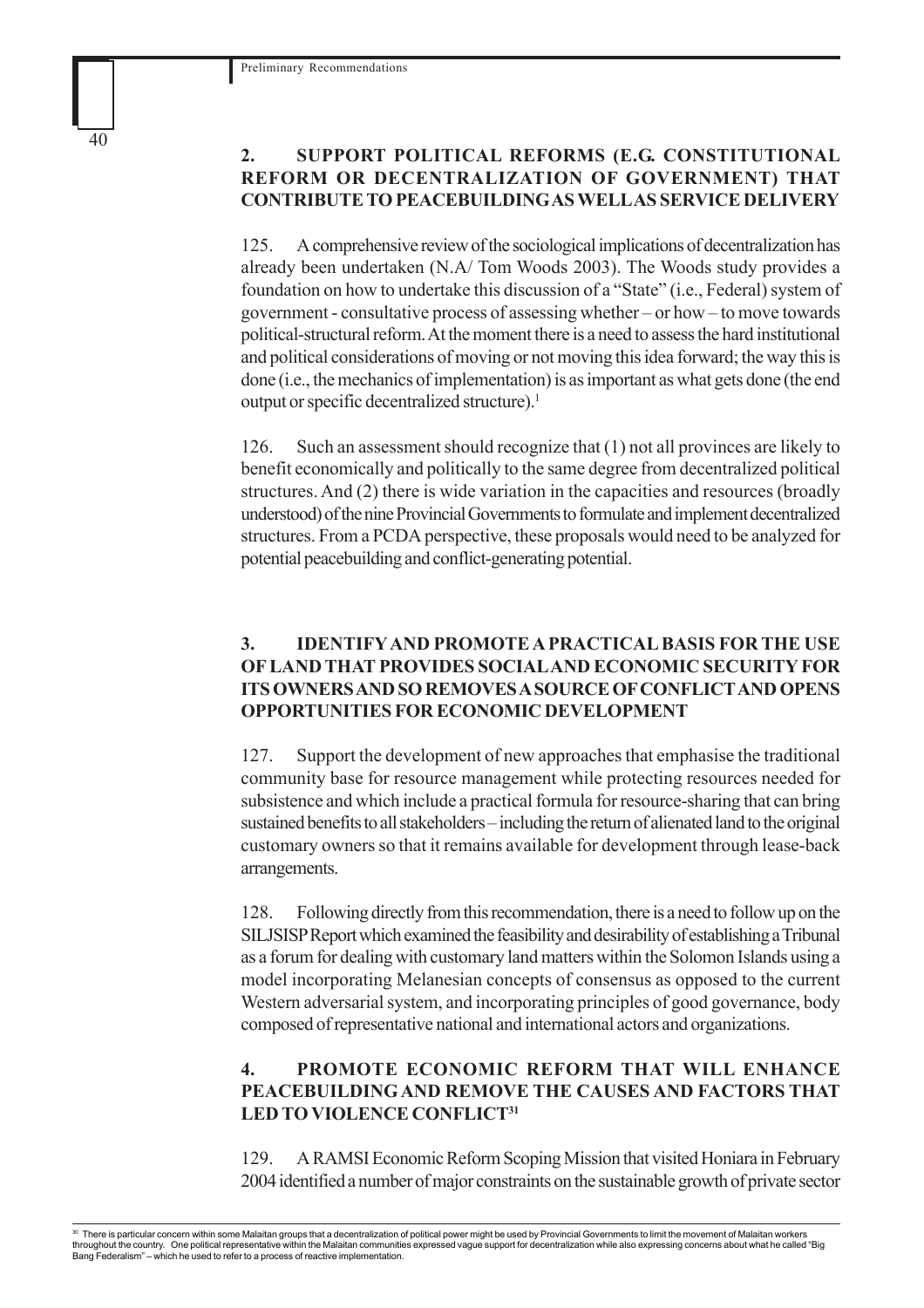income-earning opportunities. It suggested key strategies for overcoming these constraints. They include regulatory reforms, development of transport infrastructure and utilities, SOE reform, financial sector reforms, provision of policy and governance advice to provincial governments, development of statistics to inform policy formulation, monitoring and evaluation, and formulation of sectoral policies to promote investment and growth. In order to assist in the formulation and implementation of economic reforms, an Economic Reform Unit is proposed to be established, possibly within the Ministry of Finance.

130. In NERRDP's strategic area of revitalizing the productive sector and rebuilding supporting infrastructure, it is acknowledged that the enabling private sector environment must be enhanced by improving both physical and institutional infrastructure, including the legal and regulatory framework. Business laws and regulations, and the supporting legal institutions are often ineffective, because they tend to be outdated, flawed in terms of design, not fitting to the country's setting and business environment, or often simply not applied properly. As a result, related transaction costs for businesses are high, thereby exacerbating the impediments caused by the country's historically unfriendly business environment, and adding to the high cost environment for the private sector.

131. The investment regime is weak and represents a disincentive for foreign direct investment in light of the more attractive options available in many other countries. Investment approval processes for foreign investment are complex, time-consuming, discretionary, and involve high transaction costs. The Investment Act of 1990 requires amendment to reflect a shift from an approval-based to a registration-based system. The tax and duty regime also needs to be restructured to be more transparent and conducive to both local and foreign investment. Unfavourable business-related work permit and migration procedures create additional impediments.

132. Banking institutions provide few services, seldom reach beyond urban areas, and have high collateral requirements. In particular, the inadequate framework for collateralizing debt denies access to credit for many, largely because of land tenure issues and the apparent lack of a functioning secured-transactions framework. While it is possible currently to use some forms of collateral, the process is costly, inefficient and risky to lenders. A sound legal framework for secured transactions would permit farmers, consumers, and businesses to use movable property as collateral for loans.

133. The above policy, strategy, and reform efforts need to be mindful of the core peace and conflict issues raised in this report. As outlined earlier, positive, negative and neutral impacts on peace building will occur throughout the economic reform process. In particular equity, access, multiple economic zones, social impact reviews of investment policies, and labour and resource owner relations should be key considerations.

…improving both physical and institutional infrastructure, including the legal and regulatory framework, must enhance the enabling private sector environment

41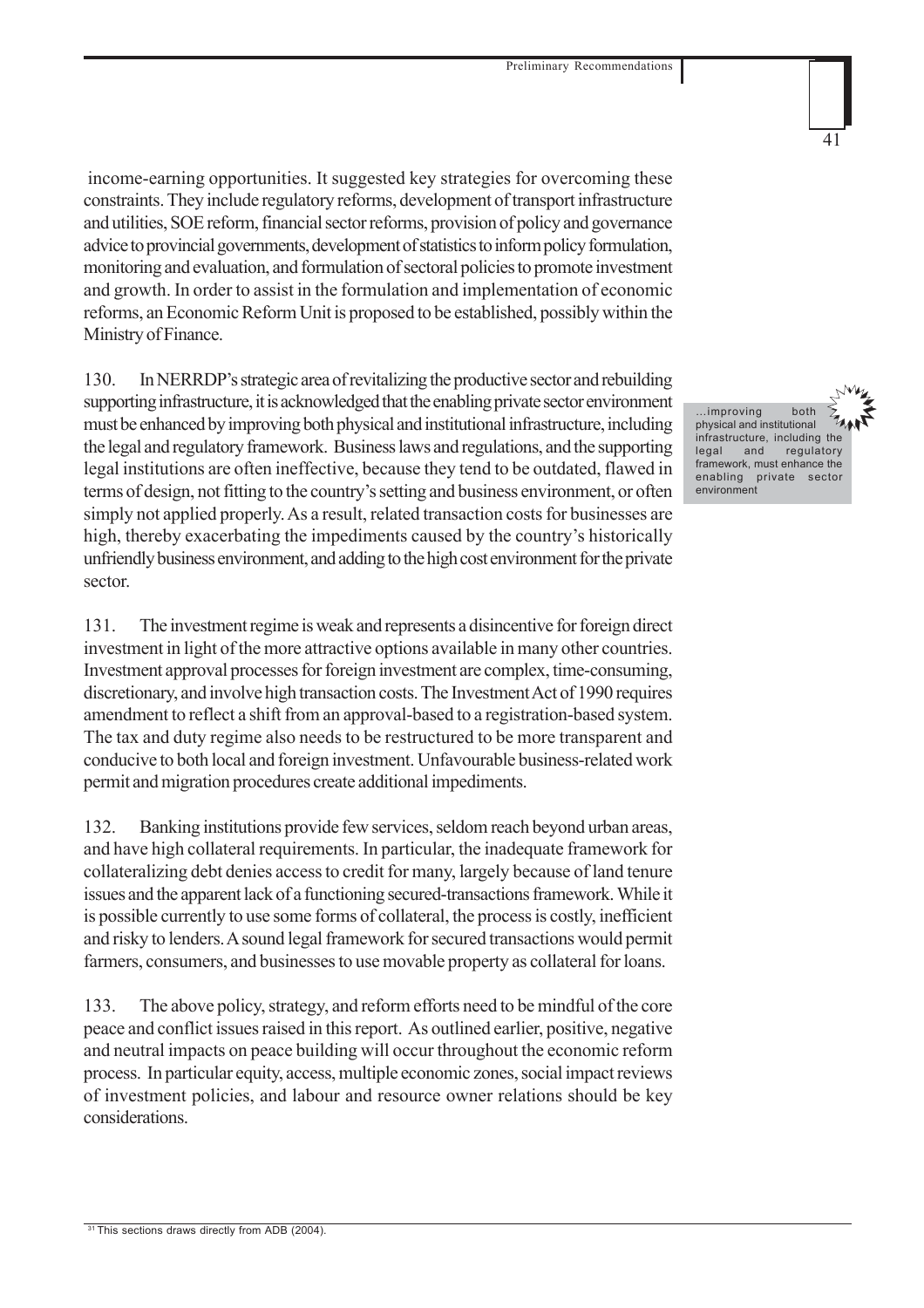## **5. STRENGTHEN CIVIL SOCIETY AND CREATE A CLIMATE FOR CONSTRUCTIVE INTERACTION BETWEEN CIVIL SOCIETY AND GOVERNMENT**

134. Government and donors should encourage vigorous community consultation and participation in the formulation, implementation and evaluation of public policy, programmes and services. Governance reforms should increase the legitimacy of the state and the credibility of the institutions of governance in the eyes of civil society, a key prerequisite to ensuring national unity and instilling a sense of civic duty. Further, the participation of civil society in all elements of governance is in itself a conflict prevention initiative in that it acts as a check on the power of government, and creates a sense of ownership when the influence is wielded on public policy issues.

## **6. EXAMINE TRANSITIONAL JUSTICE MECHANISMS FOR SOLOMON ISLANDS**

135. There have been suggestions that a "Truth and Reconciliation Commission" would be a useful mechanism for "healing and sustainable peace" in the Solomon Islands. This may, or may not, be true. Before a decision can be made on such a proposal, there needs to be much more clarity on just what such a Transitional Justice Mechanism might look like in the Solomons. This would require a rigorous consideration of what worked and didn't work in these other cases, and what might be appropriate for Solomon Islands (no doubt in a substantially modified form). Most importantly, what processes currently exist in Solomon Islands – and the Melanesian culture more generally — that would constitute the basis for such a mechanism? And finally, any proposed mechanism must be assessed through a peace and conflict lens. To what extent might it be conflict generating, rather than peacebuilding? To what extent would it undercut the authority of the chief(s), or the courts? How can these concerns be incorporated into its establishment, if this idea is indeed is adopted?

## **7. STRENGTHEN AND EXPAND EXISTING ANTI-CORRUPTION INSTITUTIONS TO CLOSE LOOP HOLES WHERE "CONFLICT ENTREPRENEURS" OPERATE**

136. The current study fully supports the recommendations by *Transparency International* that more resources should be allocated to the anti-corruption institutions in Solomon Islands – specifically, the Ombudsman's Office, the Leadership Code Commission and the Auditor General's Office. Such findings must also reflect the longterm needs of Solomon Islands to take a holistic approach to the justice sector, which underpins many parts of an effective anti-corruption approach. Additionally, it supports the ADB (2004) suggestion that an Economic Reform Unit be established.<sup>32</sup>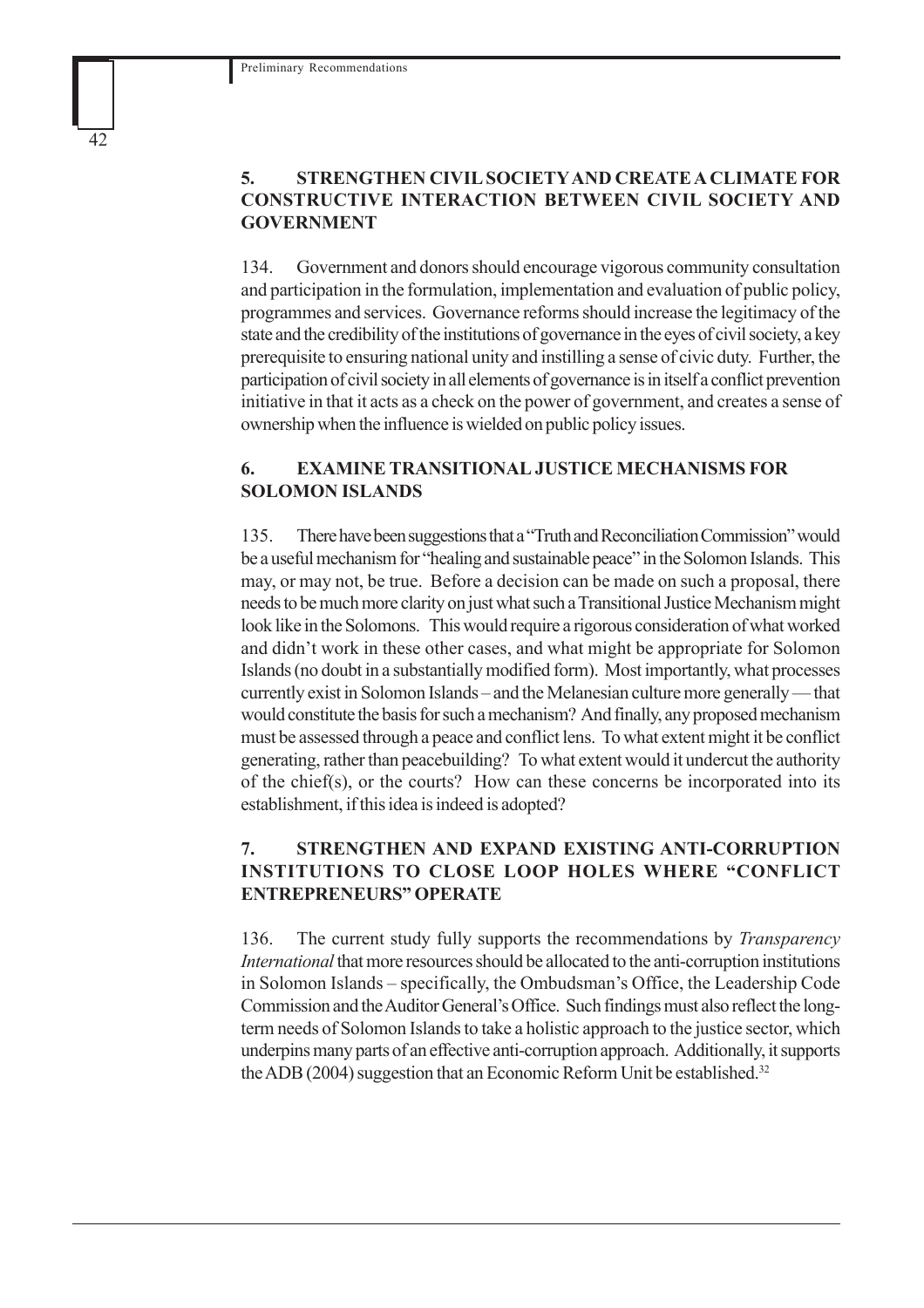## **8. ESTABLISH STANDARDS AND VERIFIABLE CODES OF CONDUCT FOR EXPATRIATE OFFICIALS AND ADVISORS WORKING WITHIN THE SOLOMON ISLANDS GOVERNMENT**

137. There is a large number of non-Solomon Islanders working within government ministries and agencies. Based on discussions with many of them, there is quite a range of understandings of what their roles and responsibilities are. Some were outstanding in terms of their sensitivities towards the challenges of their role in facilitating SI capacity building and ownership – for example, within the Public Solicitor's Office, the Ministry of Finance, and the Solomon Islands Law and Justice Sector Institutional Strengthening Programme. This underpins the call for the development of Standards and Verifiable Codes of Conduct for Expatriate Officials and Advisors working in government agencies and offices to be monitored by an independent mechanism.

## **9. EDUCATE AND BUILT THE CAPACITY OF PUBLIC AUTHORITIES ON ROLES AND RESPONSIBILITIES IN A POST-CONFLICT ENVIRONMENT**

138. A variety of public authorities (in central government agencies, departments and the various tiers of National and Provincial Governments) are entrusted with powers and responsibilities that have direct and indirect impacts on peace or conflict. The powers that these public authorities exercise in allocating resources, conferring benefits and other actions affect the rights of every citizen. As weak institutions are more susceptible to becoming embroiled in conflict situations, rapid and sustained capacities should be built at the leadership and institutional levels of key ministries, especially with regard to their sectoral roles in a peace building strategy

139. Even when policymakers have revised laws with progressive intentions, and enacted new policies and plans, without local level awareness on how they should be implemented, communities rarely benefit from these initiatives. A thorough, practical, understanding by public authorities of peace building as well as fundamental rights and obligations is an important first step in ensuring access to available services and effective support mechanisms that these citizens can turn to in ways that may build peace and avoid or minimize overt violent conflict.

## **10. ENSURE MORE EFFECTIVE COMMUNICATION TO COUNTER PERCEPTIONS FEEDING INTO CONFLICT CYCLES**

### *Box 14. Mentoring for Peace*

Mentoring requires trust. Trust requires honesty. Honesty requires empathy. Empathy requires communication. Communication requires presence. These four characteristics serve as the four pillars of mentoring. Their presence does not guarantee success, but their absence does guarantee failure of a mentoring programme.

140. Communication Projects may contribute to addressing problems of countrywide communication, which remains a key source of grievance, associated with people being marginalised from decision-making processes or political life in Honiara. Among other things, this might focus on expanding people-to-people linkages, as well as the

32 "The Government informed the [ADB] Mission of the possibility that an Economic Reform Unit may be established, possibly at the Department of Finance and Treasury, to oversee coordinate, and implement private sector regulatory reforms; infrastructure service provision policy and regulation; state owned enterprise reform and privatization; financial sector reforms;<br>provincial economic developmen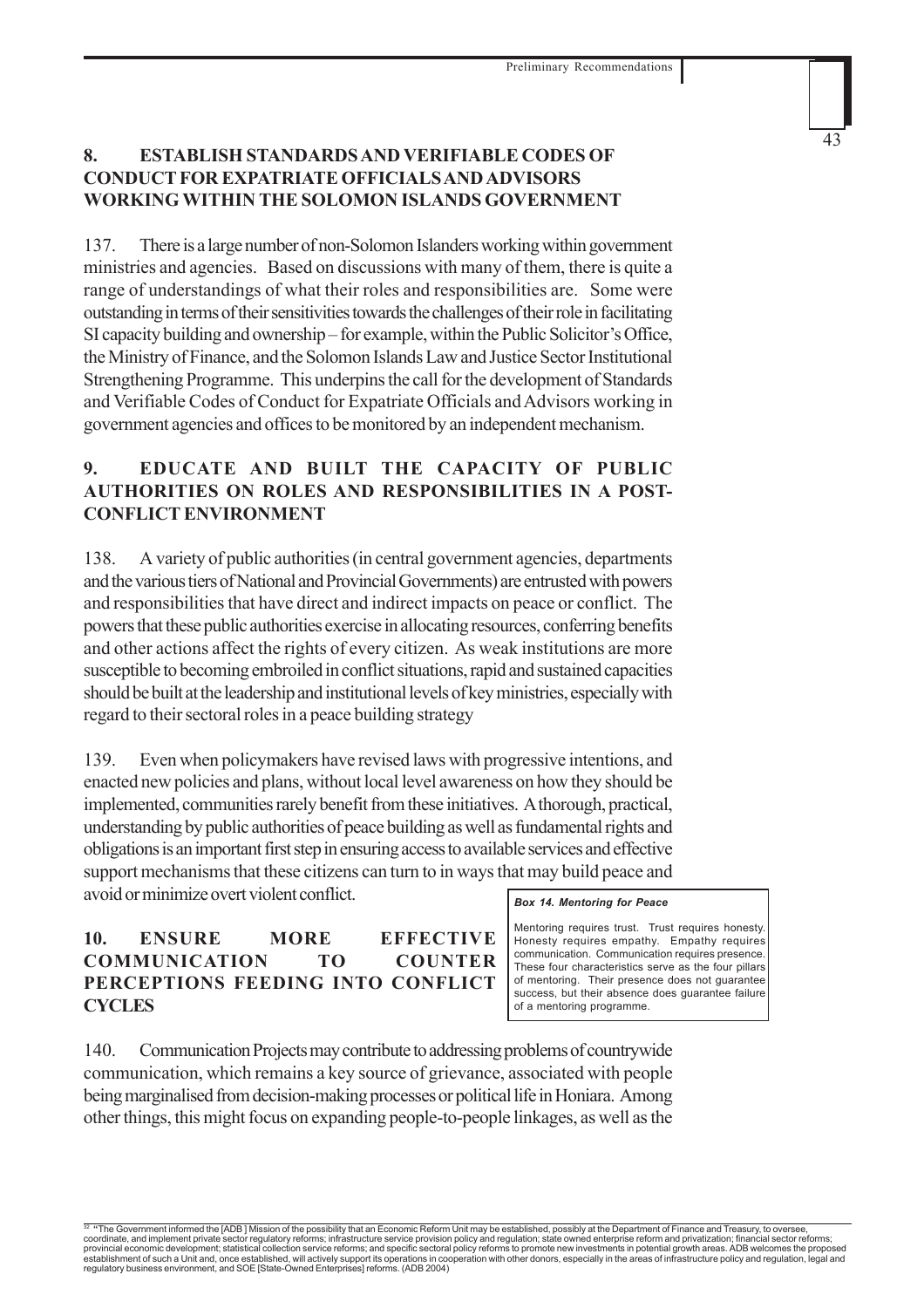reach of the media and an increase in professional standards of conduct, journalistic ethics, objective and balanced reporting, critical skills and investigative journalism (factors that were reported to be lacking in national reporting during the Tensions).

141. A focus on the media services would involve a dual strategy: to improve poor and inadequate media infrastructures and to disseminate information on how peace processes and reconciliation are working. Another option is to focus on developing provincial media and to include them within national news. This would greatly enhance national awareness and provincial relevance.

142. Communication projects might also include the promotion of the use of media such as community radio as a tool for (1) enhancing community mobilization, collaborative actions, develop effective communications among the people, for peace promotion and community development; (2) supporting gender sensitive community- based peace education; and (3) building capacities of communities to formulate, implement, and manage peace activities in their immediate environments.

## **11. REVIEW YOUTH POLICIES IDENTIFY AND ADDRESS THE ROLE OF ECONOMIC GRIEVANCES AND PERCEPTIONS IN CREATING CONFLICT – ADDRESS WHY THE DECISION IS MADE TO PURSUE VIOLENCE**

143. Given that Solomon Islands has one of the highest natural growth rates in the world, and given that large numbers of youth appear to have been explicitly involved in the militarised violence that characterises the tensions, there is a clear need to understand and to respond to the needs, concerns and aspirations of this large and growing segment of the population. To this end, all government policies and donor interventions should be reviewed with a view to strengthening the way such interventions address the social, economic, political, psychological, physical, and spiritual needs of youth.

144. Failure to do so, risks contributing to the perpetuation of the cycles of poverty, rights abuses, and armed conflict by a generation that has lost its innocence and a sense of what it means to be an integral and important part of a peaceful society. A number of different methodologies might be used to ensure effective youth programming: (1) use of "situation-based" analysis, which considers a range of factors so that programmes are sensitive to local history, politics, culture and social and economic realities; (2) programming from a rights perspective to help ensure that human rights are considered as the framework for designing interventions and determining acceptable outcomes; (3) involving youth as active participants in the design, implementation and evaluation of interventions on their behalf; (4) recognizing cultural patterns, local traditions and customs as potential assets to programming; (5) programming across sectors (that is, not ghettoising child and youth issues).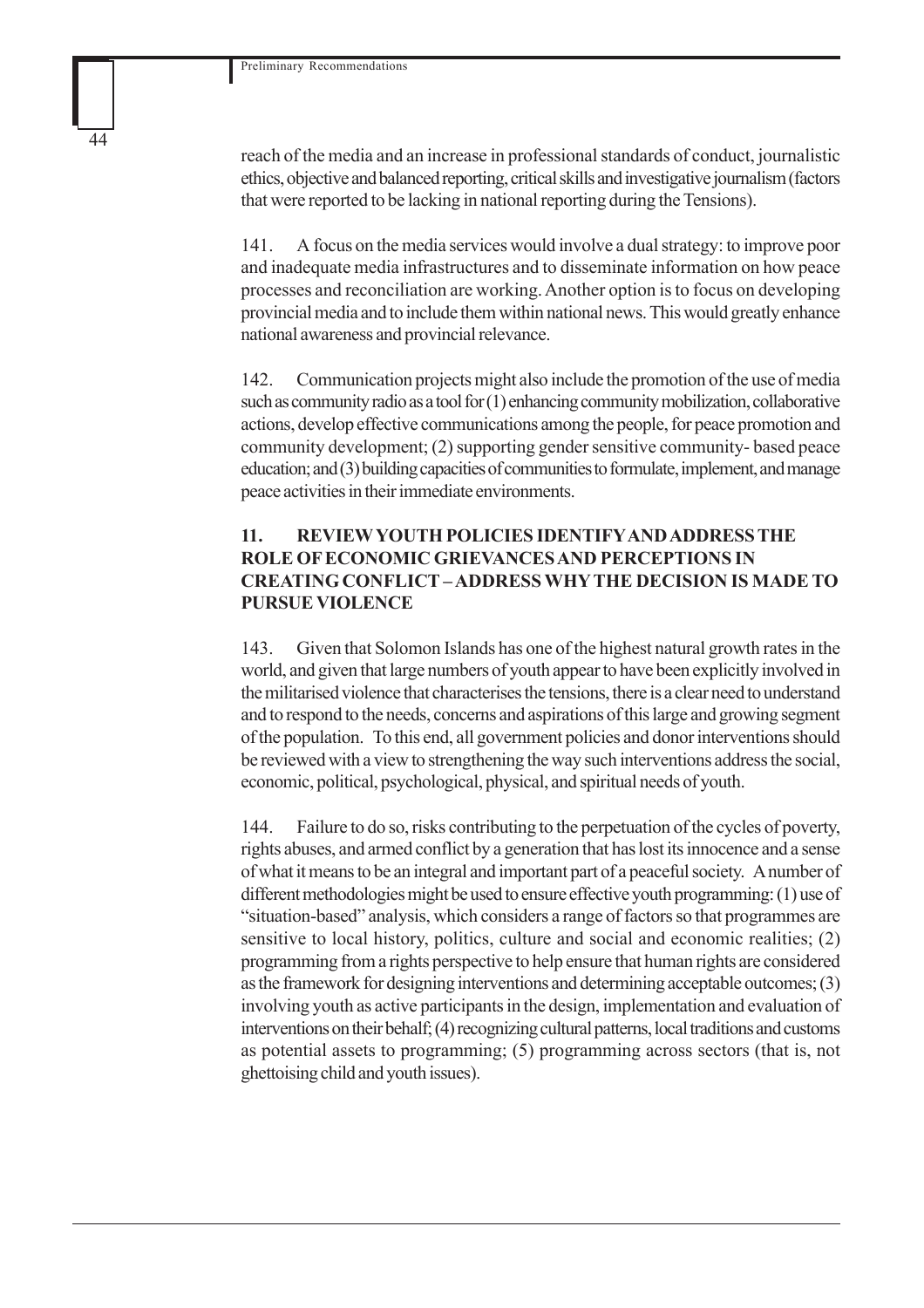## **12. DEVELOPMENT AND APPLICATION OF PCDA TOOLS**

## **12.1 Institutionalise PCDA at the strategic level**

145. There is a general appreciation of the potential utility of Peace and Conflict related Development Analysis or social impact analysis in the work of development actors in Solomon Islands, including SIG, NGOs, and donors. Exactly how this might be undertaken and integrated into their work is less clear. The establishment of a PCDA capacity or "mechanism" would serve as a resource for all stakeholders interested in using, and ultimately integrating, PCDA within their policies, plans and projects. This facility could take the form of an individual backed up with the necessary resources (financial, administrative, logistical, and institutional).

146. More broadly, there is a need to establish an information-clearing house for missions, reports, and documentation on political, economic and social developments in Solomon Islands. When a Bishop was asked how many teams of travelling consultants had beaten a path to his door in the past four months, he had to count on both hands. Yet, there was great difficulty in acquiring relevant background material before and during the PCDA mission. One important and unique dimension of the dissemination of material should be translation into Pijin and local languages; it might also include presenting material in an intelligible and culturally appropriate manner.

## **12.2 Carry out a systematic examination and assessment of the basic structures, dynamics, patterns, and impacts of conflicts during the Tensions**

147. Compared to other countries that have experienced periods of militarised violence and social upheaval, there is a surprising lack of information about the structures, dynamics and patterns of violent conflict during the Tensions. At the most basic level, this boils down to the questions: Who did what to whom? Where did this happen? When did this happen? Why did it happen? (Or what are the competing reasons for it happening?) What are the impacts of these actions? And what are the implications for fashioning an effective response? In this connection, there is no systematic assessment of the local-level impacts of the Tensions in Solomon Islands – in both Guadalcanal and Malaita, but throughout the country more broadly. Without such data and analysis, there is no solid empirical basis for "responsive" programming or investment strategies whether by government, NGOs, or the private sector to address the so-called "causes of conflict".

## **12.3 Apply PCDA at project level to conflict related activities**

148. Parallel with, or even prior to, the launching the PCDA Facility noted above, it is recommended that a number of pilot projects be identified and supported in the core

So, for example, the call for some kind of "trauma counselling" may or may not be needed or valid – but unless we know what the impacts have been (on different communities in different locations over time) and what mechanisms current exist to deal with post-conflict issues (traditional, Church-based, and so on), such proposals lack an empirical foundation.

45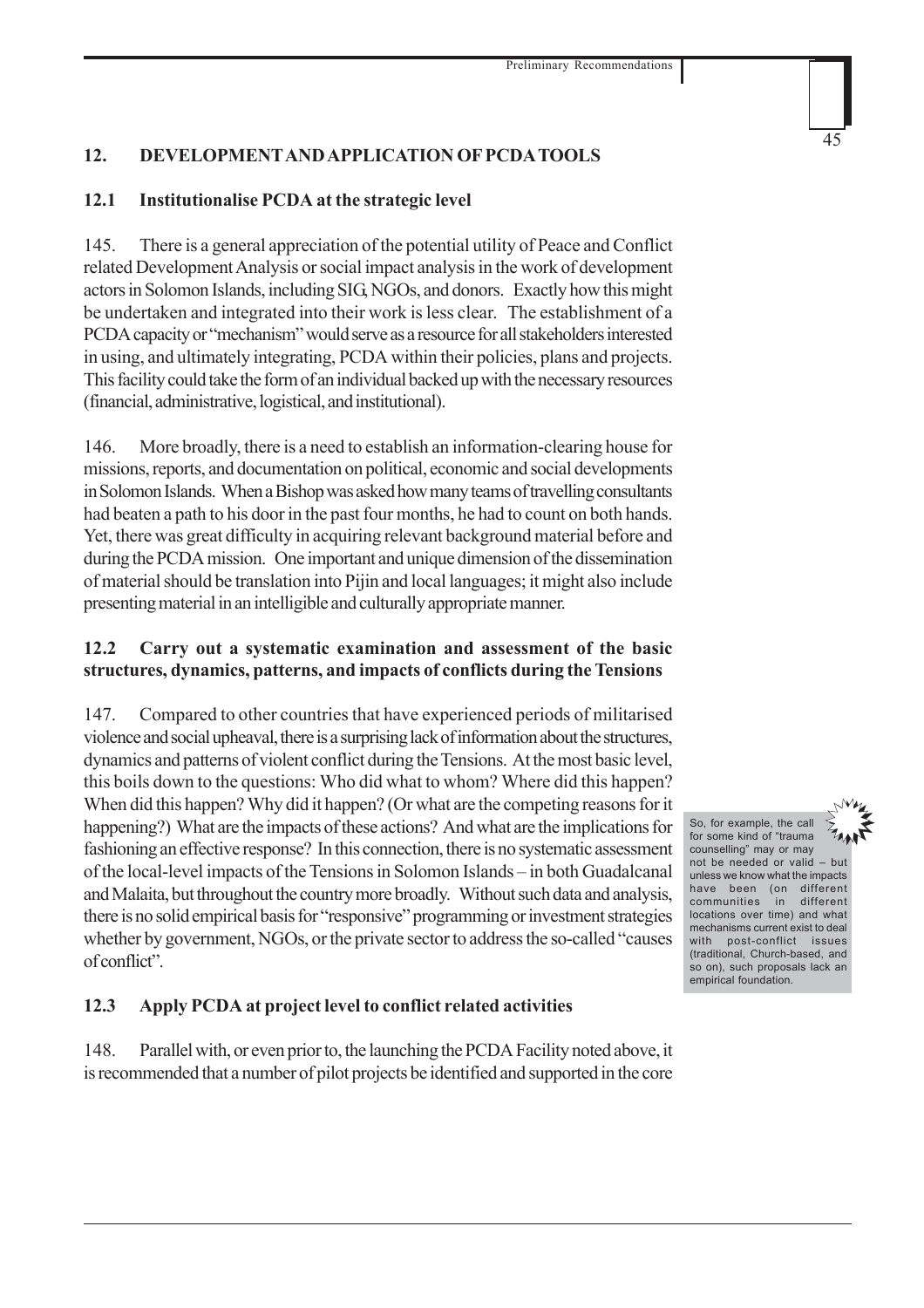

there is no systematic assessment of the locallevel impacts of the Tensions in Solomon Islands – in both Guadalcanal and Malaita, but throughout the country more broadly. Without such data and analysis, there is no solid empirical basis for any "responsive" programming or investment whether by government, nongovernmental actors, donors, or the private sector.

**AMY** MAT our understanding of the ways in which our policy, programming, investments, and development work have either conflict generating or peace-building impacts is pretty much reduced to anecdotal evidence.

areas outlined in this report. This might, for example, include a commitment by UNDP to explicitly integrate PCDA into selected projects (for example, its UNDP-SIG Isabel Province Development Project - Strengthening Local Governance for Effective Service Delivery).

149. At the moment, our understanding of the ways in which our policy, programming, investments, and development work have either conflict generating or peace-building impacts is pretty much reduced to anecdotal evidence. While there is an endless supply of stories and insights, this has not been collected systematically either among actors or within organizations. The current report is only an introduction and overview of what appear to be the essential issues from the perspective of selected stakeholders in Solomon Islands. Consistent with the discussion above, the capacity for intensive PCDA need not, and should not, be imported from outside. It should be cultivated actively within Solomon Islands.<sup>33</sup>

150 However, as anyone who has been involved in gender training knows, it is a long way from developing the skills of individuals, and the integration of issues, attitudes, and priorities within an organization (whether this is a government department, NGO, or donor organization). The most effective way to do this depends on the environment – and organizations (e.g. level of existing capacities, type of work, networks of access, role of government and societal actors, types, patterns, or legacies of violence, and so on).

33 See Bush (2003). *Hands-On PCIA: A Handbook for Conducting Peace and Conflict Impact Assessments*. Available electronically at: http://www.lgsp.org.ph/pdf/COP-PCIA.pdf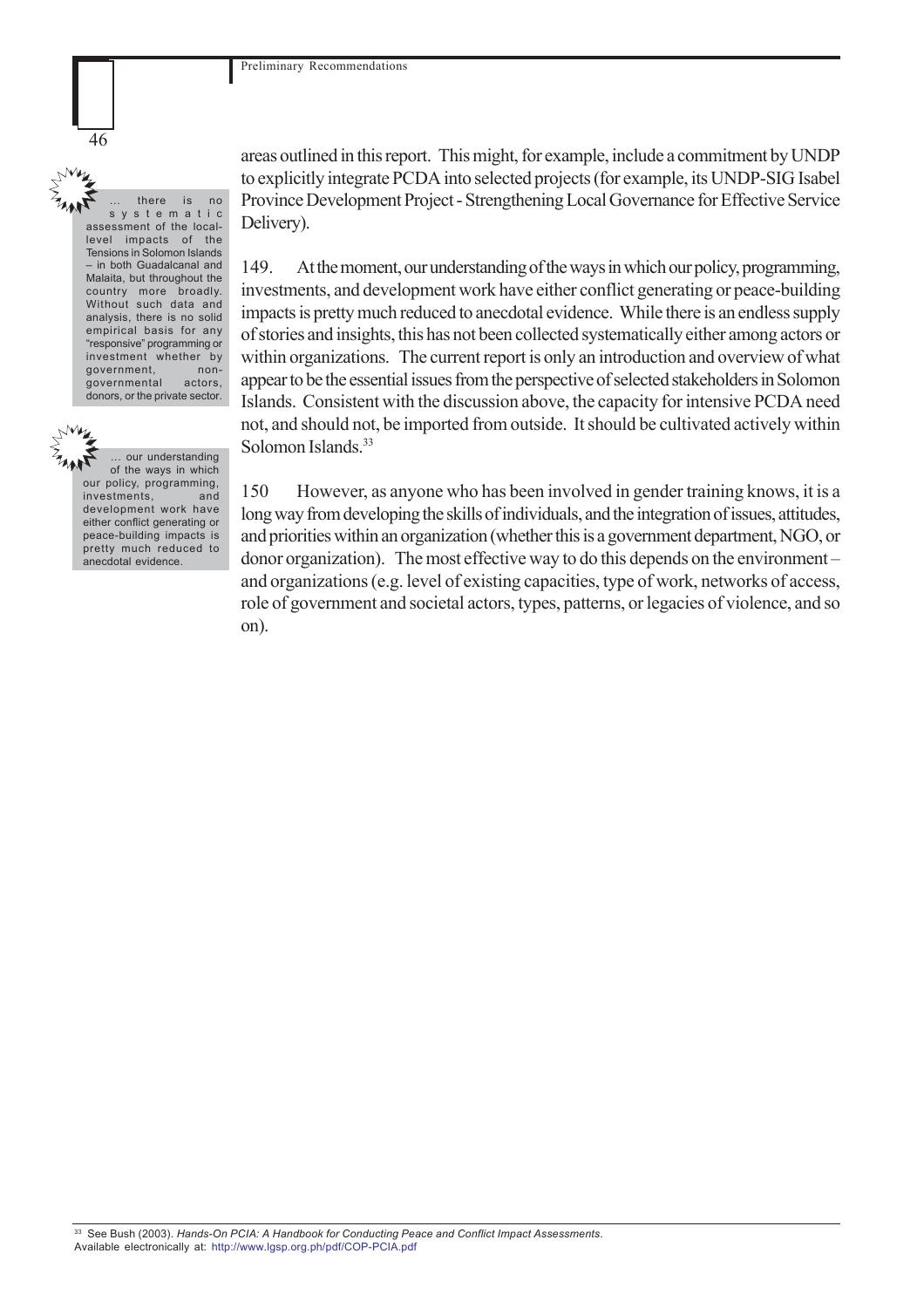## REFERENCES

ADB/ Asia Development Bank (2004). The Asian Development Bank's Country Programming Mission to Solomon Islands (8-16 March 2004). Memorandum of Understanding between the Government of Solomon Islands And the Asian Development Bank

(2003) Asia Development Outlook: Solomon Islands.

Brown, the Rt. Rev'd Terry (2003). "Ten Ways Australia and New Zealand can Help Solomon Islands," *Australian Financial Review*, 18 July.

Bush, Kenneth (2004). *Building Capacity for Peace and Unity: The Role of Local Government in Peacebuilding* (Ottawa, Canada: Federation of Canadian Municipalities).

Bush (2003) *Hands-On PCIA: A Handbook for Peace and Conflict Impact Assessment* (Philippines: Local Governance Support Project). http://www.lgsp.org.ph/ pdf/COP-PCIA.pdf

Bush (2001). "Peace and Conflict Impact Assessment (PCIA) Five Years On: The Commodification of an Idea," *The Berghof Handbook for Conflict Transformation* (Berlin: Berghof Research Center for Constructive Conflict Management). Html www.berghof-center.org/handbook/bush/

Bush (2000). *The Two Faces of Education in Ethnic Conflicts: Towards a Peacebuilding Education for Children*, Innocent Insights Series, (author/ editor with Diana Saltarelli) (Florence, Italy: UNICEF International Child Development Centre).

Bush (1998). *A Measure of Peace: Peace and Conflict Impact Assessment (PCIA) of Development Projects in Conflict Zones*, Working Paper #1, (Ottawa: International Development Research Centre). http://www.idrc.ca/peace/p1/working\_paper1.html

Bush (1996) "Good Practices for the Peace and Conflict Impact Assessment (PCIA) of Development Projects," A Paper Prepared for CIDA for the OECD DAC Task Force on Conflict, Peace and Development Cooperation. Sept.

Bush and Fuat Keyman (1997). "Identity-Based Conflict: Rethinking Security in a Post-Cold War World," *Global Governance*, Vol 3, No. 3, Sept – Dec, pp. 311- 328.

European Community (2002). Solomon Islands Country Strategy paper and National Indicative Programme for the period 2002-2007. (Photocopy)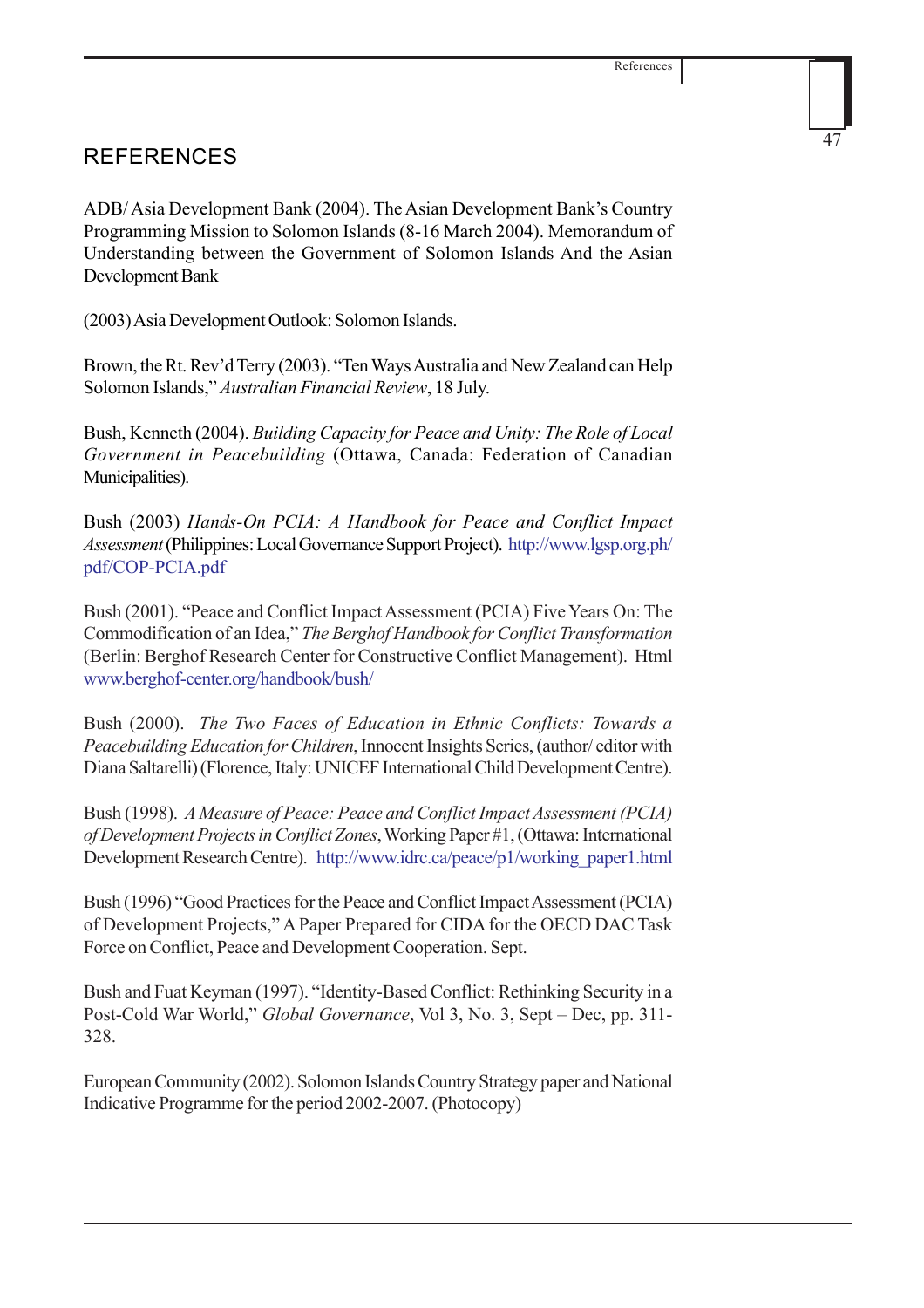LCP/ Local Capacities for Peace (2001). *Solomon Islands Local Capacities for Peace "Do No Harm" Dissemination Programme – Stage 2*. Submitted to AusAID, Canberra, Australia. Prepared by World Vision Australia and World Vision Solomon Islands

Liloqula, Ruth (n.d.). Post-Conflict Reconciliation and Peacebuilding, Solomon Islands. Unpublished msc.

N.A./ Tom Woods (2003). *Solomon Islands Constitutional Reform Project: Socioeconomic Study of the Implications of Decentralization – Draft Final Report*. (January)

RAMSI (2004). RAMSI's objectives for 2004. Press Conference. Lelei Resort, Monday 16 February 2004

RAMSI (2003). RAMSI's Fist 100 Days! 4 November.

SILJSISP (2003). Solomon Islands Law and Justice Sector Institutional Strengthening Programme. *Report on the Feasibility of Removing the Administration of Land Disputes from the Local Court and Establishing a Tribunal for that Purpose*. July.

Spencer, Jonathan (1990). (Ed.), *Sri Lanka: History and Roots of Conflict*. (London and New York: Routledge).

UN (2000). *Solomon Islands – civil Unrest and Displacement and Unrest in Solomon Islands— Final Report from the UN Coordination Support Adviser*.

UNDP (2003). *Reconsidering Small Arms in the Solomon Islands*. Working Paper. 31 July.

UNDP (2002). *Solomon Islands Human Development Report 2003: Building a Nation*

48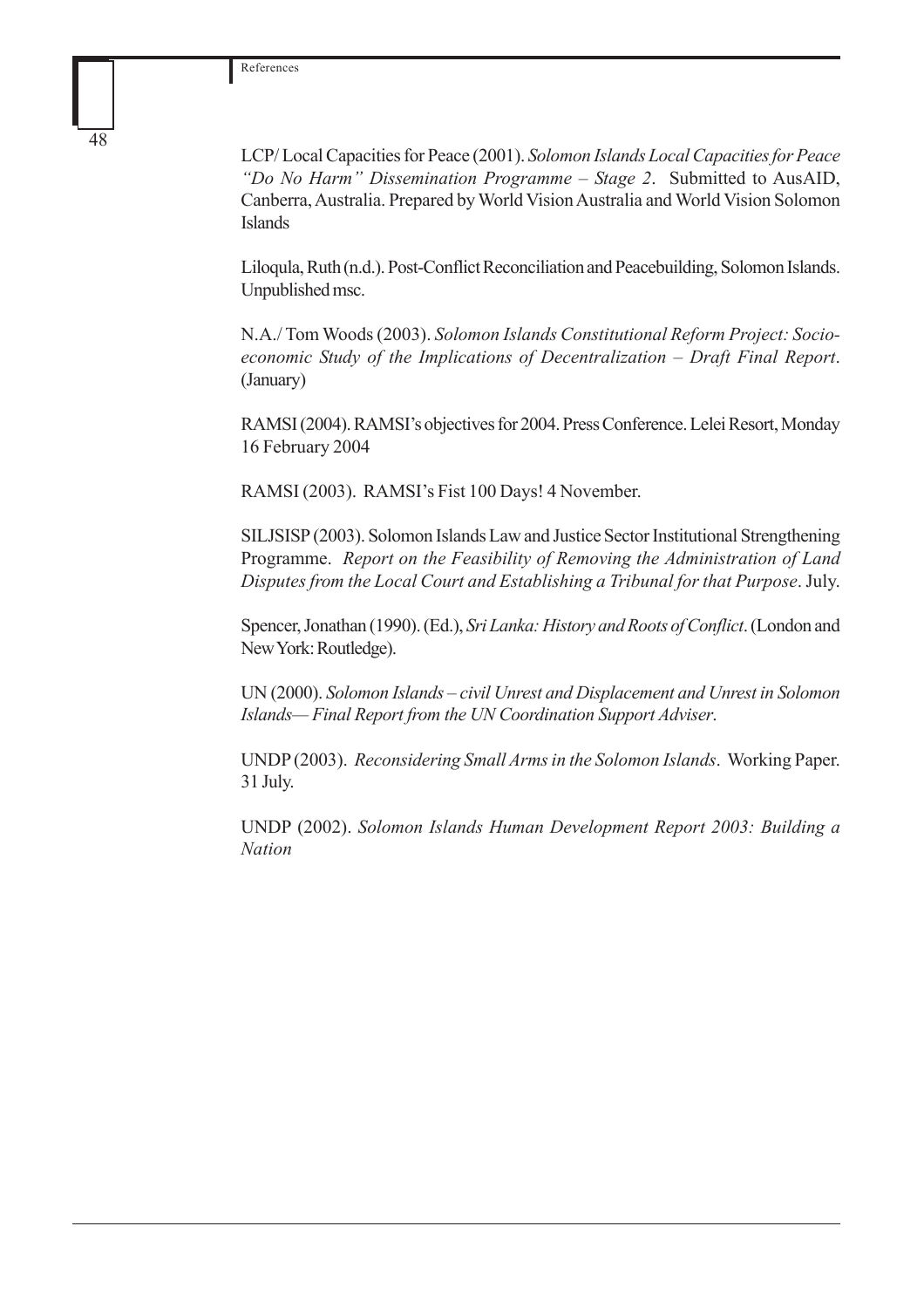References

## Annex 1 Guidance Note on PCDA

| WHERE TO LOOK FOR POTENTIAL PEACE OR CONFLICT IMPACT ?'            |                                                                        |                                                                                                                                                                                                                                                                                                                                                                                                                                                                                                                                                                                                                                                                                                                                                                                        |                                                                                                                                                                                                                                                                                                                                                                                                                                                                                                                                                                                                                                                                                                                                                                                                                                                                                                                                                                                           |                                                                                                                                                                                                                                                                                                                                                                                                                                                                                                                                                                                                                                                                                                                                                                                                                                                                                                                                                                                                                                                                                                                                                                                                             |  |  |  |
|--------------------------------------------------------------------|------------------------------------------------------------------------|----------------------------------------------------------------------------------------------------------------------------------------------------------------------------------------------------------------------------------------------------------------------------------------------------------------------------------------------------------------------------------------------------------------------------------------------------------------------------------------------------------------------------------------------------------------------------------------------------------------------------------------------------------------------------------------------------------------------------------------------------------------------------------------|-------------------------------------------------------------------------------------------------------------------------------------------------------------------------------------------------------------------------------------------------------------------------------------------------------------------------------------------------------------------------------------------------------------------------------------------------------------------------------------------------------------------------------------------------------------------------------------------------------------------------------------------------------------------------------------------------------------------------------------------------------------------------------------------------------------------------------------------------------------------------------------------------------------------------------------------------------------------------------------------|-------------------------------------------------------------------------------------------------------------------------------------------------------------------------------------------------------------------------------------------------------------------------------------------------------------------------------------------------------------------------------------------------------------------------------------------------------------------------------------------------------------------------------------------------------------------------------------------------------------------------------------------------------------------------------------------------------------------------------------------------------------------------------------------------------------------------------------------------------------------------------------------------------------------------------------------------------------------------------------------------------------------------------------------------------------------------------------------------------------------------------------------------------------------------------------------------------------|--|--|--|
|                                                                    |                                                                        |                                                                                                                                                                                                                                                                                                                                                                                                                                                                                                                                                                                                                                                                                                                                                                                        | <b>EXAMPLES</b>                                                                                                                                                                                                                                                                                                                                                                                                                                                                                                                                                                                                                                                                                                                                                                                                                                                                                                                                                                           |                                                                                                                                                                                                                                                                                                                                                                                                                                                                                                                                                                                                                                                                                                                                                                                                                                                                                                                                                                                                                                                                                                                                                                                                             |  |  |  |
| <b>PEACE</b><br><b>IMPACT</b>                                      | AREAS OF POTENTIAL<br>&<br><b>CONFLICT</b>                             | <b>EXPLANATION</b>                                                                                                                                                                                                                                                                                                                                                                                                                                                                                                                                                                                                                                                                                                                                                                     | ø<br><b>PEACE IMPACT</b>                                                                                                                                                                                                                                                                                                                                                                                                                                                                                                                                                                                                                                                                                                                                                                                                                                                                                                                                                                  | P<br><b>CONFLICT IMPACT</b>                                                                                                                                                                                                                                                                                                                                                                                                                                                                                                                                                                                                                                                                                                                                                                                                                                                                                                                                                                                                                                                                                                                                                                                 |  |  |  |
| <b>Conflict</b><br>1<br>Management<br><b>Capacities</b>            |                                                                        | Capacity of state or civil society: (1) to manage and resolve conflict<br>without the use of violence, or without the use of authority structures<br>that support illegitimate violence; and (2) to promote genuine and<br>sustainable peace<br>Impact on capacity to identify and respond to peacebuilding<br>opportunities and conflict -creating challenges. This might include<br>formal mechanisms (dispute resolution boards; strengthening legal<br>mechanisms) or more informal mechanisms (low-key meetings,<br>community leader interventions, creating channels for local level<br>dialogue).                                                                                                                                                                               | (1) Initiatives in conflict prone areas that hire, train, and keep local<br>personnel- especially in administrative, technical, and management<br>positions - are strengthening governance capacities, which may be<br>used in state & societal institutions that deal with conflicts non-<br>violently. Unfortunately, this is the technical and managerial capacity<br>that flees when non-violent conflict turns (or re-turns) violent.<br>(2) Efforts by many organizations (international, governmental, and<br>non-governmental) to include conflict resolution and peacebuilding<br>workshops (and increasingly, PCIA) into their daily work is a<br>substantive contribution to the development of capacities for peace.<br>(3) Initiatives that maintain effective "outreach," "public dialogue," or<br>participatory activities help to keep stakeholders involved and build<br>inter-group trust and understanding.                                                            | One of Kosovo's most experienced human rights activists who<br>had been trained in Norway and Geneva had helped to establish a<br>women's legal aid center in the 1990s. However, during the UN-<br>driven reconstruction exercise she was reduced to a "local<br>employee" of the Organisation for Security and Cooperation in<br>Europe (OSCE) to translate for international staff with a fraction of<br>her experience. Officially, she was unable even to take testimony<br>from victims. This reservoir of local talent should have been the<br>centerpiece of the UN reconstruction strategy. However, the<br>overall impact was a contribution to the incapacity -- rather than<br>capacity -- of civil society to rebuild itself upon a foundation of<br>tolerance and respect. (Guest 2000)                                                                                                                                                                                                                                                                                                                                                                                                       |  |  |  |
|                                                                    |                                                                        | <b>SAMPLE INDICATORS*</b>                                                                                                                                                                                                                                                                                                                                                                                                                                                                                                                                                                                                                                                                                                                                                              |                                                                                                                                                                                                                                                                                                                                                                                                                                                                                                                                                                                                                                                                                                                                                                                                                                                                                                                                                                                           |                                                                                                                                                                                                                                                                                                                                                                                                                                                                                                                                                                                                                                                                                                                                                                                                                                                                                                                                                                                                                                                                                                                                                                                                             |  |  |  |
|                                                                    |                                                                        | # of conflicts in which gov'tal/ non-gov'tal bodies are involved<br>3<br>as mediators, facilitators, negotiators, etc.<br>Perception of local mediators and aggrieved parties that<br>3<br>conflict can be resolved without use of violence<br>Number conflict resolution workshops - and follow-up<br>3                                                                                                                                                                                                                                                                                                                                                                                                                                                                               | 3<br>Respect for process and outcomes of dispute settlement<br>through public institutions<br>Belief in possibility of receiving fair treatment/ outcomes<br>3<br>through public institutions                                                                                                                                                                                                                                                                                                                                                                                                                                                                                                                                                                                                                                                                                                                                                                                             | Perception that violence is not a legitimate or effective<br>3<br>means of resolving conflict<br>Degree to which peace and conflict issues are<br>3<br>considered in the formulation and operation of initiatives<br>('Do No Harm," PCIA, Conflict-Sensitive Programming,<br>etc)                                                                                                                                                                                                                                                                                                                                                                                                                                                                                                                                                                                                                                                                                                                                                                                                                                                                                                                           |  |  |  |
| Militarized<br>2<br>Violence<br>and<br>Human Security <sup>1</sup> |                                                                        | Direct and indirect impact on (1) patterns and levels of violence by<br>militarised forces; and (2) an individual's and community's sense of<br>security or insecurity -- including physical and mental well-being and<br>sense of individual or group identity.<br>"Militarised forces" include rebels, paramilitaries, warlords, militias,<br>bandits, organized crime rings, vigilante groups - when they use<br>military weapons and structures.<br>"Community" includes both resident populations and returning<br>populations<br>"Patterns of Violence": Different groups in society experience<br>different levels (and types) of violence and therefore have different<br>levels of insecurity, e.g., women, children, minority groups,<br>marginalized groups, and returnees. | (1) The inclusion of ex-combatants in peace and reconstruction work<br>in both Nicaragua and parts of Mindanao were clear efforts to<br>"deconstruct the structures of militarized violence" and to "construct<br>the structures of peace."<br>(2) In many cases, the negotiations for humanitarian ceasefires<br>(e.g., for National Immunization Days) have opened up<br>communication channels that have later contributed directly to<br>longer cease fires and even peace talks-as in Sri Lanka. (Bush<br>2000). In Somalia, the demand from the local population that<br>their children be immunized led local leaders to de-mine roads<br>to permit access for vaccination teams. Orders were issued to<br>combatants that no weapons were to be displayed on the days<br>of the immunization campaigns. Such initiatives have<br>dampened militarized violence and increased human security.                                                                                      | Working with, or through, groups which use illegitimate violence<br>and abuse human rights - for example for the protection of<br>convoys, compounds, and offices, or as middlemen for the<br>provision of goods and services- is an obvious example of how an<br>initiative can strengthen rule by force and violence (threatened<br>and actual).                                                                                                                                                                                                                                                                                                                                                                                                                                                                                                                                                                                                                                                                                                                                                                                                                                                          |  |  |  |
|                                                                    |                                                                        | <b>SAMPLE INDICATORS*</b>                                                                                                                                                                                                                                                                                                                                                                                                                                                                                                                                                                                                                                                                                                                                                              |                                                                                                                                                                                                                                                                                                                                                                                                                                                                                                                                                                                                                                                                                                                                                                                                                                                                                                                                                                                           |                                                                                                                                                                                                                                                                                                                                                                                                                                                                                                                                                                                                                                                                                                                                                                                                                                                                                                                                                                                                                                                                                                                                                                                                             |  |  |  |
|                                                                    |                                                                        | Conflict-related deaths or injuries<br>3<br>3<br>Disappearances<br>$\mathfrak{Z}$<br>Incidence of human rights abuses, including rape, sexual<br>torture and violations of children's rights - and effectiveness of<br>official responses to reports of such violations<br>Levels of domestic violence<br>3<br>Number of riots or other uncontrolled expressions of dissent<br>3<br>Demonstrations<br>3                                                                                                                                                                                                                                                                                                                                                                                | 3<br>Number of displaced people<br>$\overline{\mathbf{3}}$<br>Rate and patterns of repatriation/ displacement<br>$\overline{\mathbf{3}}$<br>Arrests or detention without probable cause or warrant<br>$\overline{\mathbf{3}}$<br>Incommunicado detention<br>$\overline{\mathbf{3}}$<br>Cruel, unusual, or degrading treatment in detention<br>$\overline{\mathbf{3}}$<br>Inhumane conditions of detainment<br>3<br>Dependence on private security forces                                                                                                                                                                                                                                                                                                                                                                                                                                                                                                                                  | 3<br>Perceptions of individual and collective security<br>$\overline{\mathbf{3}}$<br>Levels of criminality (effectiveness of state responses)<br>3<br># of small arms in circulation (e.g., black market price of<br>an assault rifle)<br>Number of children, women and men involved in military<br>3<br>activities<br>$\mathbf{3}$<br>Level of food security                                                                                                                                                                                                                                                                                                                                                                                                                                                                                                                                                                                                                                                                                                                                                                                                                                               |  |  |  |
| 3                                                                  | <b>Political</b><br><b>Structures</b><br>and<br>Processes <sup>1</sup> | Impact on formal and informal political structures and processes - this<br>could apply from the local municipal level through to the national level.<br>It also refers to both the strengthening the governance capacities of<br>different levels of government, and the capacities of civil society actors<br>to actively and constructive participate in the political process.<br>This might be evident in: the strengthening of the capacities of<br>legitimate leaders (or reinforcing the rule of anti-democratic forces);<br>increased (or decreased) transparency, accountability, and<br>participation in decisions affecting the public; the strengthening or<br>weakening of the rule of law and representative government.                                                 | (1) In the late 1990s, the Group for Environmental Monitoring in<br>South Africa undertook a far-reaching participatory, applied research<br>project on the linkages between "militarization and ecology." The<br>positive peace impact was clear in (1) the word-for-word inclusion of<br>its research and recommendations in government defense policy;<br>and (2) the mobilization of non-English speaking peasants for the<br>project enabled these groups to continue to express their concerns<br>long after the project was finished, and to contribute to on-going<br>dialogue with government on policies affecting their lives and<br>livelihoods.<br>(2) Sustained efforts by local groups In the southern Philippines to<br>create Zones of Peace are inspirational examples of how the<br>mobilization of ideas and people can begin to restructure the political<br>and military structures to create peace from the ground up - even in<br>the midst of on-going violence. | The decision to accept the cheapest bid to rebuild a water tank in<br>a rebel-controlled area of Country X in 2002 produced a host<br>conflict-creating impacts. Because the project was undertaken by<br>a rebel-controlled front company, workers were forced to work for<br>free, tractor owners were forced to donate the use of their<br>equipment; and funds that should have gone to pay for labour,<br>equipment and material, seem to have become a significant<br>financial contribution to the rebels. The project reinforced the anti-<br>democratic rule of the rebel group, and had a further negative<br>development impact when the water tank was washed out during<br>the rainy season.<br>The imposition of "solutions" by outside actors to the benefit of the<br>imposing power, and the impoverishment of the recipient<br>communities. For example: the imposition of inappropriate<br>"reforms" or "solutions" by a central govt in marginal or conflict-<br>affected areas; the bankrupting of a country by conditions<br>imposed by International Financial Institutions in countries (such<br>as Argentina); or imperialistic invasions such as the war by G.W.<br>Bush in Iraq. |  |  |  |
|                                                                    |                                                                        | <b>SAMPLE INDICATORS *</b>                                                                                                                                                                                                                                                                                                                                                                                                                                                                                                                                                                                                                                                                                                                                                             |                                                                                                                                                                                                                                                                                                                                                                                                                                                                                                                                                                                                                                                                                                                                                                                                                                                                                                                                                                                           |                                                                                                                                                                                                                                                                                                                                                                                                                                                                                                                                                                                                                                                                                                                                                                                                                                                                                                                                                                                                                                                                                                                                                                                                             |  |  |  |
|                                                                    |                                                                        | Freedom of speech/ media<br>3<br>3<br>Presence of multi-communal political parties/ business groups/<br>civil society orgs<br>3<br>Free and fair elections (levels of participation in elections)                                                                                                                                                                                                                                                                                                                                                                                                                                                                                                                                                                                      | Levels of emergency rule in parts or all of the country<br>3<br>3<br>Freedom of movement, public participation in, or influence<br>on, the policy making process                                                                                                                                                                                                                                                                                                                                                                                                                                                                                                                                                                                                                                                                                                                                                                                                                          | Perceptions and evidence of corruption<br>3<br>3<br>Popular perceptions that the political, legal, and security<br>systems are fair, effective, and responsive - or not                                                                                                                                                                                                                                                                                                                                                                                                                                                                                                                                                                                                                                                                                                                                                                                                                                                                                                                                                                                                                                     |  |  |  |

49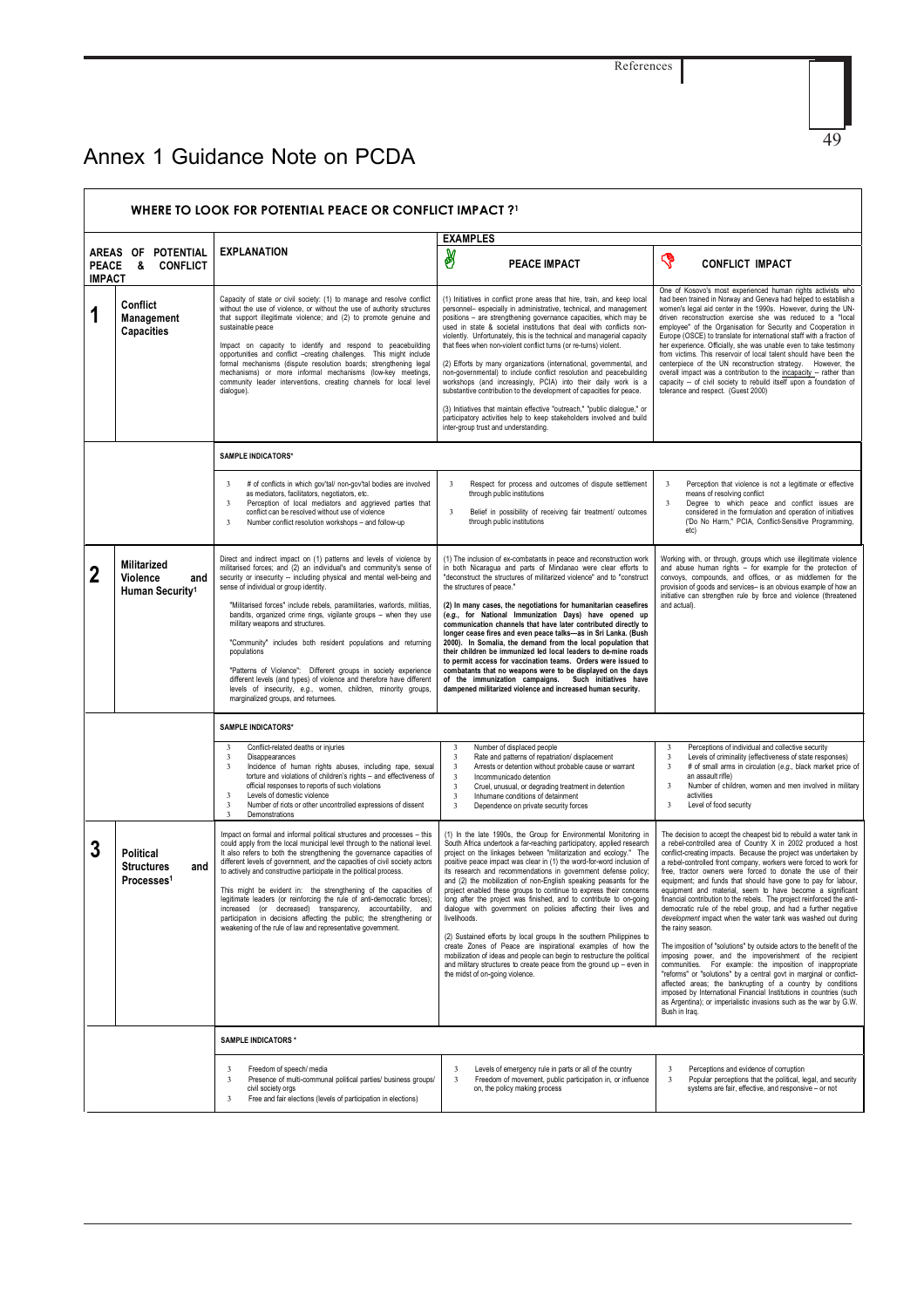|                                                                                                        |                                    | References                                                                                                                                                                                                                                                                                                                                                                                                                                                                                                                                                                                                                                                                                                                                                                                                                                                                                                                                                                                                            |                                                                                                                                                                                                                                                                                                                                                                                                                                                                                                                                                                                                                                                                                                                                                                                                                                                                                                                                                                                                                                                                                                                                                                              |                                                                                                                                                                                                                                                                                                                                                                                                                                                                                                                                                                                                                                                                                                                                                                                                                                                                                                                                                                                                                                                                                                                                                                                                                                                 |  |  |  |
|--------------------------------------------------------------------------------------------------------|------------------------------------|-----------------------------------------------------------------------------------------------------------------------------------------------------------------------------------------------------------------------------------------------------------------------------------------------------------------------------------------------------------------------------------------------------------------------------------------------------------------------------------------------------------------------------------------------------------------------------------------------------------------------------------------------------------------------------------------------------------------------------------------------------------------------------------------------------------------------------------------------------------------------------------------------------------------------------------------------------------------------------------------------------------------------|------------------------------------------------------------------------------------------------------------------------------------------------------------------------------------------------------------------------------------------------------------------------------------------------------------------------------------------------------------------------------------------------------------------------------------------------------------------------------------------------------------------------------------------------------------------------------------------------------------------------------------------------------------------------------------------------------------------------------------------------------------------------------------------------------------------------------------------------------------------------------------------------------------------------------------------------------------------------------------------------------------------------------------------------------------------------------------------------------------------------------------------------------------------------------|-------------------------------------------------------------------------------------------------------------------------------------------------------------------------------------------------------------------------------------------------------------------------------------------------------------------------------------------------------------------------------------------------------------------------------------------------------------------------------------------------------------------------------------------------------------------------------------------------------------------------------------------------------------------------------------------------------------------------------------------------------------------------------------------------------------------------------------------------------------------------------------------------------------------------------------------------------------------------------------------------------------------------------------------------------------------------------------------------------------------------------------------------------------------------------------------------------------------------------------------------|--|--|--|
| 50<br><b>Economic</b><br>$\overline{\mathbf{4}}$<br><b>Structures</b><br>and<br>Processes <sup>1</sup> |                                    | Impact on:<br>⋗<br>Strengthening or weakening equitable socio-economic<br>structures and processes;<br>⋗<br>Distortion/conversion of war economies;<br>$\blacktriangleright$<br>Economic infrastructure:<br>$\blacktriangleright$<br>Availability of scarce basic goods;<br>⋗<br>Availability of investment capital to create economic and<br>employment alternatives to war-fighting;<br>$\blacktriangleright$<br>The stability of the banking system;<br>$\blacktriangleright$<br>Increasing or decreasing the economic dependence on<br>military (or military-related) employment;<br>$\blacktriangleright$<br>Productivity and the equitable distribution of non-war/<br>peace benefits; training; income generation;<br>$\mathbf{\Sigma}$<br>Production of commercial products or services;<br>⋗<br>Food in/security;<br>$\blacktriangleright$<br>The exploitation, generation, or distribution of resources,<br>esp. non-renewable resources and the material basis of<br>economic sustenance or food security. | (1) In Ethiopia, in the mid-1990s, water projects improved access of<br>displaced pastoralists to water, and thus reduced a major source of<br>conflict with local populations.<br>(2) In Somalia in the early 1990s, shopkeepers and merchants were<br>actually supporting violence and looting because their regular<br>supplies of agricultural goods for their markets had been destroyed<br>by the drought and clan conflict. In an attempt to resolve this<br>problem, a development worker named Fred Cuny talked a number<br>of a number of development agencies to implement programmes<br>which involved selling food aid to these merchants on a regular basis<br>at stable prices in order to reduce their dependence on looted<br>supplies, and to return merchants to their traditional role as self-<br>interested defenders of law and order seeking the stability necessary<br>for normal commercial activity. The projects encouraged merchants<br>to apply pressure on the militias to limit their disruption, and to cut off<br>a source of funding to the militias who used the merchants' payments<br>to purchase more weapons. (Source: Natsios 1997) | Uneven distribution of public resources (jobs, water, pensions,<br>etc.); payment of "taxes" to warrior organizations; discriminatory<br>hiring practices; weakening private market forces by working<br>through war economies.<br>In the mid-1990s, many international actors sought to strengthen<br>the economic security of Russia as a means of reducing instability<br>in a country of war-prone regions. One particular area of activity<br>was the re-writing of Russia's bankruptcy laws. By forcing<br>companies that had been ignoring their creditors to finally pay<br>their debts, the new legislation led to big increase in bankruptcies<br>-- which rose to 11,000 in 1999 from 4,300 in 1997. With weak,<br>money-losing companies out of the market, analysts hoped that<br>the Russian economy would become more competitive and<br>"robust." Instead, powerful politicians and "businessmen" (some<br>with murky links to organized crime) often had their cronies<br>named as court-appointed managers of troubled companies,<br>allowing them to take over some of the firms and strip them of any<br>prize assets, thereby contributing to economic insecurity, rather<br>than security. (Macleans, 20 May 2002, p. 65) |  |  |  |
|                                                                                                        |                                    | <b>SAMPLE INDICATORS*</b>                                                                                                                                                                                                                                                                                                                                                                                                                                                                                                                                                                                                                                                                                                                                                                                                                                                                                                                                                                                             |                                                                                                                                                                                                                                                                                                                                                                                                                                                                                                                                                                                                                                                                                                                                                                                                                                                                                                                                                                                                                                                                                                                                                                              |                                                                                                                                                                                                                                                                                                                                                                                                                                                                                                                                                                                                                                                                                                                                                                                                                                                                                                                                                                                                                                                                                                                                                                                                                                                 |  |  |  |
|                                                                                                        |                                    | $\overline{3}$<br>Dependence on war economies (e.g., use of black market;<br>reliance on (para) military employment)<br># of jobs created in non-military related sectors<br>$\overline{\mathbf{3}}$<br>$\overline{\mathbf{3}}$<br>Ratio of military expenditure to social expenditures by state<br>Pre- versus post-conflict export (and investment) levels<br>$\overline{3}$<br>$\overline{\mathbf{3}}$<br>Level of economic control by local or national actors for local<br>or national interests                                                                                                                                                                                                                                                                                                                                                                                                                                                                                                                 | 3<br>National unemployment rate versus rate among vulnerable<br>populations (ex-combatants, returnee and displaced<br>populations, war-disabled, widows, youth, war-affected<br>regions)<br>$\overline{\mathbf{3}}$<br>Dependence on external assistance                                                                                                                                                                                                                                                                                                                                                                                                                                                                                                                                                                                                                                                                                                                                                                                                                                                                                                                     | $\overline{3}$<br>Availability of basic goods to all communities<br>$\overline{\mathbf{3}}$<br>Personal savings rates<br>Regional and national inflation rates<br>$\overline{3}$<br>$\overline{3}$<br>Strength of foreign currency<br>$\overline{\mathbf{3}}$<br># and size of new businesses                                                                                                                                                                                                                                                                                                                                                                                                                                                                                                                                                                                                                                                                                                                                                                                                                                                                                                                                                   |  |  |  |
| 5                                                                                                      | Social<br>Empowerment <sup>1</sup> | Impact on: creation of a culture of peace - characterized by<br>constructive social communication, tolerance, inclusiveness, justice,<br>participation, and respect. Confidence and capacity of all members of<br>society (from the "weakest" to the "strongest") to effectively overcome<br>obstacles to a satisfying life.                                                                                                                                                                                                                                                                                                                                                                                                                                                                                                                                                                                                                                                                                          | A project in Haiti to reconstruct the police force specifically recruited<br>from communities, which had suffered rights abuses, because it was<br>felt that they were most sensitive to the need to protect and promote<br>such rights.<br>Mentoring relationships between urban planning professional across<br>inter-group boundaries in Bosnia Herzegovina supported the<br>development not only technical capacities, but inter-group<br>communication and understanding as well.                                                                                                                                                                                                                                                                                                                                                                                                                                                                                                                                                                                                                                                                                       | It is increasingly common to "consult" with communities before<br>launching an initiative (sometimes this is the first and only time of<br>contact). To the extent that these meetings accept and work<br>through the existing social power structure, then they may<br>reinforce social inequities and tensions. For example, authority<br>structures which dis-empower women, or certain social or<br>economic groups.                                                                                                                                                                                                                                                                                                                                                                                                                                                                                                                                                                                                                                                                                                                                                                                                                        |  |  |  |
|                                                                                                        |                                    | <b>SAMPLE INDICATORS*</b>                                                                                                                                                                                                                                                                                                                                                                                                                                                                                                                                                                                                                                                                                                                                                                                                                                                                                                                                                                                             |                                                                                                                                                                                                                                                                                                                                                                                                                                                                                                                                                                                                                                                                                                                                                                                                                                                                                                                                                                                                                                                                                                                                                                              |                                                                                                                                                                                                                                                                                                                                                                                                                                                                                                                                                                                                                                                                                                                                                                                                                                                                                                                                                                                                                                                                                                                                                                                                                                                 |  |  |  |
|                                                                                                        |                                    | 3<br>Sense of local ownership over peace processes<br>Levels of tolerance/ distrust within cultural, social, ethnic,<br>3<br>political, religious organizations<br>$\overline{\mathbf{3}}$<br>Level and type of social interactions between groups<br>$\overline{\mathbf{3}}$<br>Levels of inter-marriage<br>Levels of bilingualism (where language is a political issue)<br>3<br>Level of participation by "marginalized" or "dis-empowered"<br>$\overline{\mathbf{3}}$<br>groups (women, the poor, the disenfranchised)                                                                                                                                                                                                                                                                                                                                                                                                                                                                                             | 3<br># of cross-cutting cultural or social organizations;<br>3<br>Inclusive/ exclusive schooling system<br>Adult and children's perceptions of other groups/ levels of<br>3<br>Stereotyping; Role of the media/ levels of censorship<br>Levels of trust between groups<br>3<br>$\mathbf{3}$<br>Rejection of a gun culture/ militarized culture (glorification<br>military violence)<br>$\overline{3}$<br># of locally-initiated and run peacebuilding initiatives                                                                                                                                                                                                                                                                                                                                                                                                                                                                                                                                                                                                                                                                                                            | Level of dependence on outside support in conflict<br>3<br>resolution and peacebuilding<br>$\overline{3}$<br>Number of families dislocated by conflict<br>$\overline{3}$<br>Number of families with at least one member who is<br>"missina"<br>3<br>Levels of "trauma" within communities and degree to<br>which it interferes with normal activities. Effectiveness of<br>responses to this trauma.<br>Suicide rates (Who? Where? Why?)<br>$\mathbf{3}$                                                                                                                                                                                                                                                                                                                                                                                                                                                                                                                                                                                                                                                                                                                                                                                        |  |  |  |

(These indicators may or may not apply to specific cases. Quantitative and qualitative indicators should be developed. Communities should have complete latitude to identify indicators that make sense to them and their realities)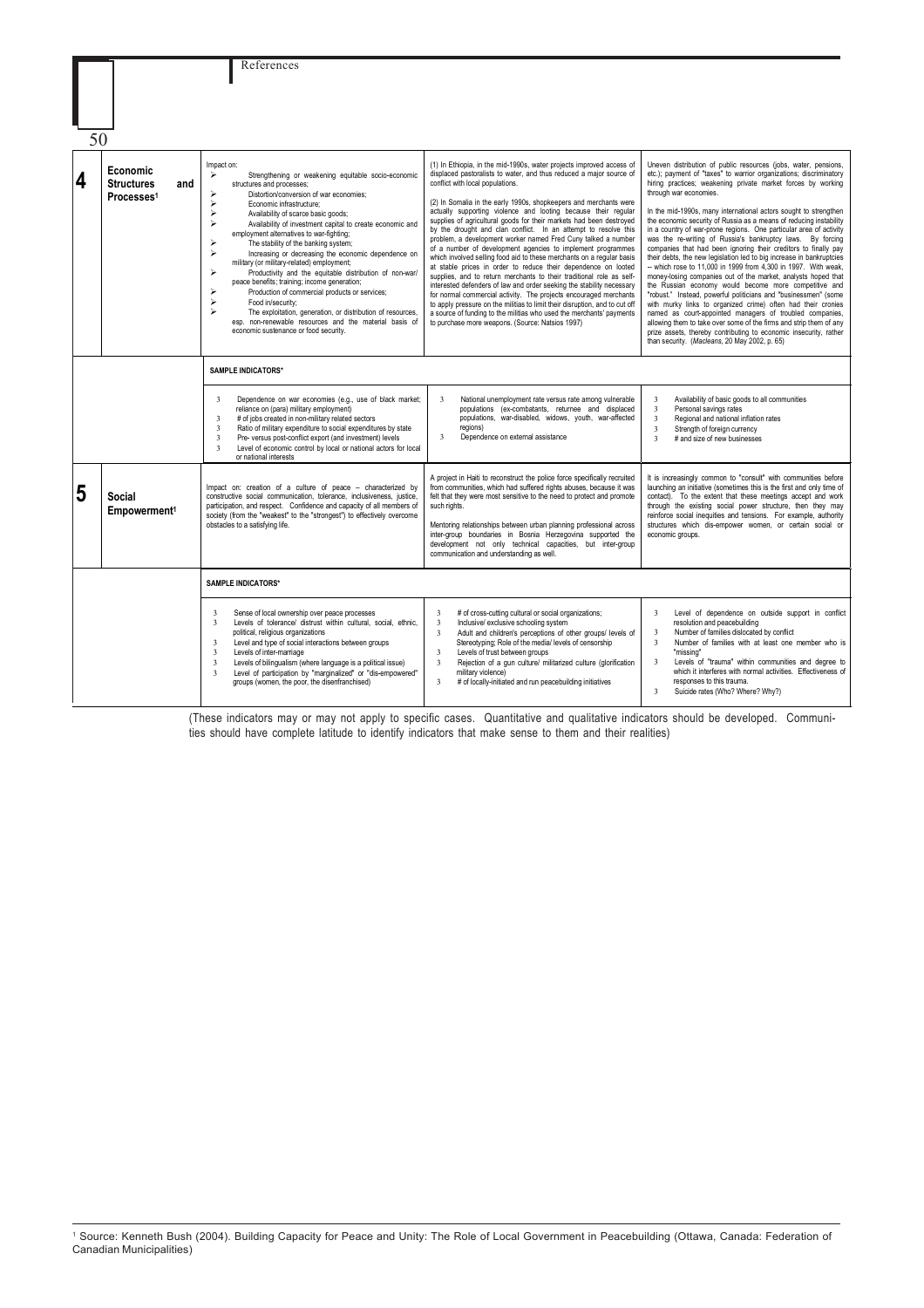References



## Annex 2 Donor Responses Matrix

| <b>ACTOR</b>                                                        | <b>THEME</b>                                                                                                                                                                                                                                                                       |                                                                                         |                                                                                                                                                                                                                                                                                                                                                                                        |                                                                                                                                                                                                                                 |                                                                                                                                                                                                                                                                                                                                                                                                                                                          |                                                                                                                                                                                                                                                                    |  |
|---------------------------------------------------------------------|------------------------------------------------------------------------------------------------------------------------------------------------------------------------------------------------------------------------------------------------------------------------------------|-----------------------------------------------------------------------------------------|----------------------------------------------------------------------------------------------------------------------------------------------------------------------------------------------------------------------------------------------------------------------------------------------------------------------------------------------------------------------------------------|---------------------------------------------------------------------------------------------------------------------------------------------------------------------------------------------------------------------------------|----------------------------------------------------------------------------------------------------------------------------------------------------------------------------------------------------------------------------------------------------------------------------------------------------------------------------------------------------------------------------------------------------------------------------------------------------------|--------------------------------------------------------------------------------------------------------------------------------------------------------------------------------------------------------------------------------------------------------------------|--|
|                                                                     | <b>LAND</b> (Alienated and<br><b>LAW AND JUSTICE</b><br>Customary)                                                                                                                                                                                                                 |                                                                                         | <b>ECONOMIC</b><br><b>OPPORTUNITIES</b>                                                                                                                                                                                                                                                                                                                                                | TRADITIONAL/ NON-<br><b>TRAD'L SYSTEMS</b>                                                                                                                                                                                      | <b>ACCESS TO GOVT AND</b><br><b>GOVT SERVICES</b>                                                                                                                                                                                                                                                                                                                                                                                                        | <b>COMMENTS</b>                                                                                                                                                                                                                                                    |  |
| <b>DONORS</b><br>With 2004 estimated<br>development grant figures 2 | Overall significant increase in donor funding over the past twelve months (and with the establishment of RAMSI) targeting key sectors identified within SIG NATIONAL ECONOMIC<br>RECOVERY, REFORM AND DEVELOPMENT PLAN for 2003 - 2006                                             |                                                                                         |                                                                                                                                                                                                                                                                                                                                                                                        |                                                                                                                                                                                                                                 |                                                                                                                                                                                                                                                                                                                                                                                                                                                          |                                                                                                                                                                                                                                                                    |  |
| Australia<br>SI\$255,226,492                                        | - Support for Police/<br>- Land Administration<br>prisons/ justice with<br>Institutional Strengthening/<br>advisers and in-line<br>Capacity Building<br>personnel.<br>Programme<br>- Support to RAMSI law and<br>justice intervention<br>- Demobilisation of Special<br>constables |                                                                                         | - Economic governance:<br>- Budget stabilisation<br>through strengthening the<br>Ministry of Finance.<br>- Economic Reform<br>- Rebuilding the machinery<br>of Government<br>- Accountability mechanisms<br>- Provincial Grants facility<br>- Customs support<br>- Forestry Management<br>Project,                                                                                     | - National Peace Council<br>- Humanitarian support to<br>IDP's<br>- Community Peace and<br><b>Restoration Fund</b><br>- New Community Strategy<br>with support for CBO's<br>- Peaceful Civil Society<br>Fund<br>- Kastom Garden | - Health Sector Institutional<br>strengthening project,<br>includes trust fund that<br>stocks national medical<br>store.<br>- Tertiary education<br>- Strengthening national<br>disaster management                                                                                                                                                                                                                                                      | Pre-RAMSI focus on<br>working with SIG and direct<br>support to communities.<br>Post RAMSI focus on<br>working with SIG on<br>economic recovery and<br>reform and law and order                                                                                    |  |
| EU<br>SI\$ 93,238,800                                               | - Support to RSIP at<br>Management level.                                                                                                                                                                                                                                          | - Land and marine tenure<br>research<br>- Reducing vulnerability (EU/<br>SOPAC project) | - Sustainable rural<br>development improved<br>economic/ employment<br>opportunities through<br>Micro-projects<br>- Transport/ infrastructure<br>support in collaboration with<br>ADB<br>- Transport Trust Fund<br>- Agriculture Rehabilitation<br>and Develop Project<br>- Agriculture, Fisheries,<br>Forestry, and Tourism<br>- Rural finance and banking<br>- Marine infrastructure | - Support to non-state<br>actors/ CBO's through<br>micro-projects funding                                                                                                                                                       | - Improved access to<br>government social services<br>- Education investment and<br>reform in MOE, assistance<br>to secondary education and<br>rural training centres<br>- Assistance to Curriculum.<br>Development centre<br>- Development .of tertiary<br>education - SICHE<br>Scholarships<br>- Capacity Strengthening of<br>Dept of National Reform and<br>Planning<br>- Capacity Strengthening<br>For decentralisation and<br>Constitutional reform | Focus Sustainable Rural<br>development and<br>community development as<br>outlined in Country Strategy<br>Paper<br>Post RAMSI agreement to<br>release Euro 42 million in<br>STABEX funds. This will<br>focus on transport and<br>communications<br>infrastructure. |  |
| Republic of China (Taiwan)<br>SIG\$37,189,038                       |                                                                                                                                                                                                                                                                                    |                                                                                         | - Transport/ roading/ port<br>handling equipment<br>- Micro-projects<br>- Rice Farming/ marketing<br>- Tourism                                                                                                                                                                                                                                                                         | - Micro projects with CBO's<br>- Rural Constituency<br>Development Fund<br>- Compensation for lost<br>property as a result of the<br>tension                                                                                    | - Upgrading Central Hospital<br>and strengthening primary<br>health care.<br>- Basic school supplies<br>- Guadalcanal and Central<br>Province Office<br>reconstruction                                                                                                                                                                                                                                                                                   | Issues surrounding<br>accountability of funds<br>disbursement, especially<br>around the constituency<br>development funds.                                                                                                                                         |  |
| Japan<br>SIG\$ 20,066,600                                           |                                                                                                                                                                                                                                                                                    |                                                                                         | - Organic farming<br>- Wharf repairs<br>- Rural Communication<br>Improvements Project                                                                                                                                                                                                                                                                                                  | - Grass roots projects -<br>support to CBO's                                                                                                                                                                                    | - Honiara International<br>Airport upgrade<br>- Support to SIWA for Rural<br>/ Urban water supply/ micro<br>water projects/<br>- Power Station<br>- New classrooms in rural<br>areas/ school rehabilitation<br>- Assistance to Rural<br><b>Training Centres (RTCs)</b><br>- Support SICHE nursing<br>school<br>- Provincial Hospital<br>Upgrade in Buala and<br>Makira<br>- Support to immunization<br>programme                                         | POST RAMSI Japan has<br>opened a JICA office and<br>significantly increased<br>bilateral assistance.                                                                                                                                                               |  |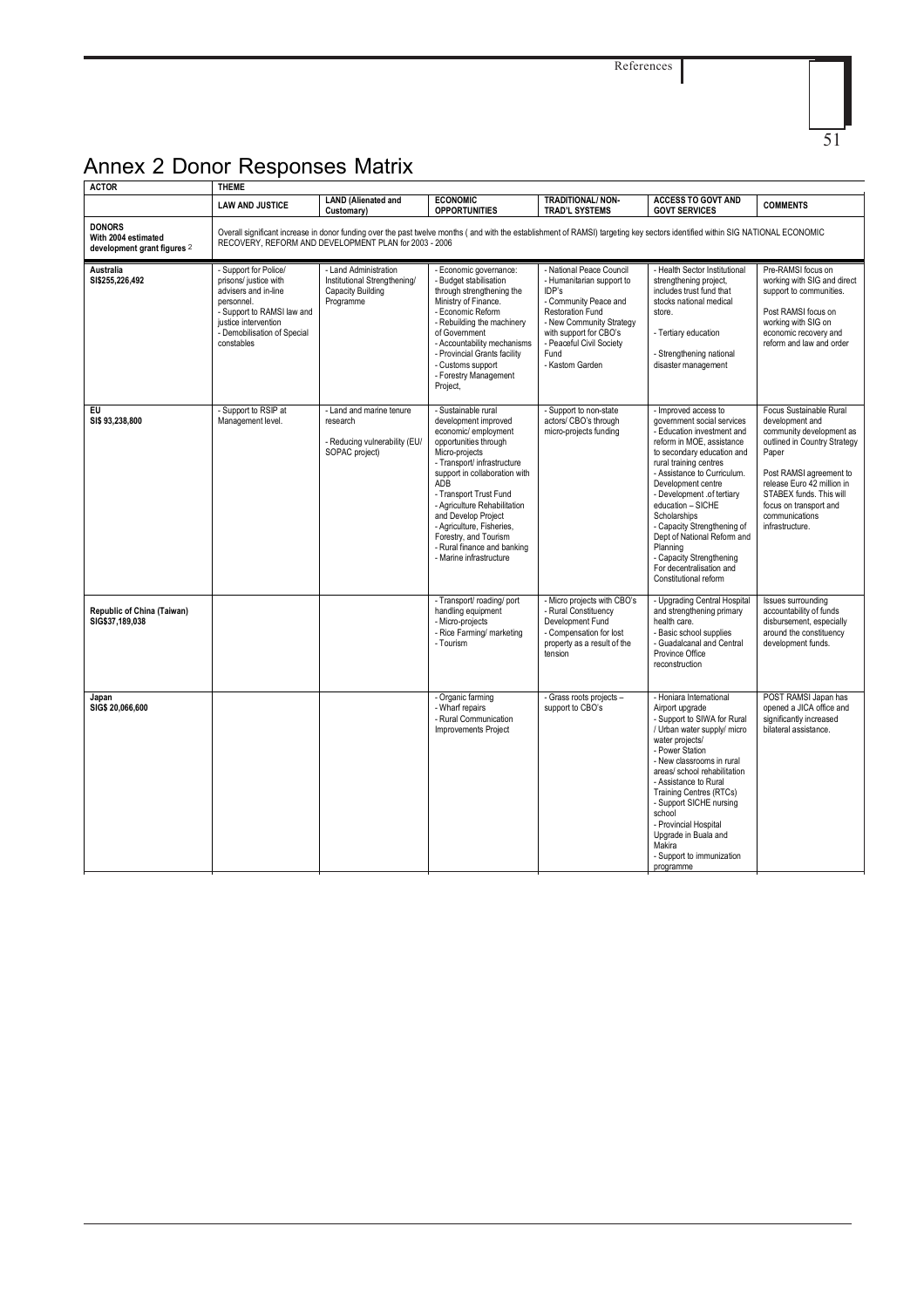| 52                                                               |                                                                                                                                                                 |                                                                                                                                                                                                  |                                                                                                                                                                                                                                                                                    |                                                                                                                                                                                             |                                                                                                                                                                                                                                                                                                       |                                                                                                                                                                                                                                                                                                                                                                   |
|------------------------------------------------------------------|-----------------------------------------------------------------------------------------------------------------------------------------------------------------|--------------------------------------------------------------------------------------------------------------------------------------------------------------------------------------------------|------------------------------------------------------------------------------------------------------------------------------------------------------------------------------------------------------------------------------------------------------------------------------------|---------------------------------------------------------------------------------------------------------------------------------------------------------------------------------------------|-------------------------------------------------------------------------------------------------------------------------------------------------------------------------------------------------------------------------------------------------------------------------------------------------------|-------------------------------------------------------------------------------------------------------------------------------------------------------------------------------------------------------------------------------------------------------------------------------------------------------------------------------------------------------------------|
| UN (WHO, UNICEF, UNDP,<br>UNFPA, UNHCHR, GEF)<br>SIG\$16,699,833 |                                                                                                                                                                 | - National capacity on land<br>degradation and drought<br>(GEF)<br>- SOPAC Regional<br>Programs in plant genetic<br>resources, biodiversity,<br>international waters.<br>national capacity (GEF) |                                                                                                                                                                                                                                                                                    |                                                                                                                                                                                             | - Emergency Support to<br>Health Sector (WHO)<br>- Training for Health workers<br>and malaria control (WHO)<br>- Reproductive health and<br>family planning (UNFPA)<br>- Isabel Provincial<br>Government Office<br>assistance (UNDP)<br>- Integrated management of<br>Childhood illnesses<br>(UNICEF) | Programme has not<br>changed significantly Post<br>RAMSI. Focus on Isabel<br>province as a pilot<br>development planning<br>project that may have<br>applications throughout<br>Solomon Islands, UN<br>Programs are likely to<br>change as the changed<br>donor strategies begin to<br>fund the UN to implement<br>projects on behalf of<br>bilateral aid donors. |
| <b>New Zealand</b><br>SI\$10,739,500                             | - Support to Rove prison (in<br>partnership with Australia)<br>- Support to RAMSI law and<br>justice intervention<br>- Focus on Police<br>Strengthening Project |                                                                                                                                                                                                  | - Assist in fiscal and<br>financial stability, reform of<br>public sector, and<br>infrastructure<br>- Assist with Constitutional<br>Reform Process<br>- Small business enterprise<br>centre<br>- Training for demob special<br>constables<br>- Honey Bee farming in rural<br>areas | - Direct support to CBO/<br>NGO's<br>- Civil society/ Leadership<br>development/ capacity<br>building<br>- Support to the National<br>Peace Council (NPC) in<br>partnership with Australia. | - Education - focus on<br>developing an education<br>plan, universal primary<br>education and focused<br>tertiary training.<br>- Capacity Building in<br>various government sectors                                                                                                                   | Focus on Primary<br>Education, and MOE HRD<br>and capacity building,<br>Support to RAMSI Law and<br>order and governance<br>projects.                                                                                                                                                                                                                             |
| <b>United Kingdom</b><br>SI\$869,760                             |                                                                                                                                                                 |                                                                                                                                                                                                  |                                                                                                                                                                                                                                                                                    | - Small Grants Scheme                                                                                                                                                                       | - Emergency budgetary<br>support to Primary<br>Education<br>- Tertiary scholarships                                                                                                                                                                                                                   | DFID programmes being<br>phased out with UK<br>objectives being met<br>through EU and small FCO<br>grants.                                                                                                                                                                                                                                                        |
| <b>ADB</b><br>(SI\$ TBC)                                         |                                                                                                                                                                 |                                                                                                                                                                                                  | - Infrastructure rehabilitation<br>(schools, roads, bridges,<br>water supply systems,<br>clinics, prisons)                                                                                                                                                                         |                                                                                                                                                                                             |                                                                                                                                                                                                                                                                                                       | Re-engagement Post<br>RAMSI with Australia<br>funding SIG defaulted loans                                                                                                                                                                                                                                                                                         |
| <b>World Bank</b><br>(SI\$TBC)<br>(SIG\$9,300,000 loan)          |                                                                                                                                                                 |                                                                                                                                                                                                  |                                                                                                                                                                                                                                                                                    |                                                                                                                                                                                             | - Health Education<br>Population Planning                                                                                                                                                                                                                                                             | Re-engagement Post<br>RAMSI with Australia<br>funding SIG defaulted loans                                                                                                                                                                                                                                                                                         |
| Kuwait<br>(Loan)                                                 |                                                                                                                                                                 |                                                                                                                                                                                                  | - Honiara main road                                                                                                                                                                                                                                                                |                                                                                                                                                                                             |                                                                                                                                                                                                                                                                                                       |                                                                                                                                                                                                                                                                                                                                                                   |
| <b>FIFA</b>                                                      |                                                                                                                                                                 |                                                                                                                                                                                                  |                                                                                                                                                                                                                                                                                    |                                                                                                                                                                                             | - Sports infrastructure                                                                                                                                                                                                                                                                               |                                                                                                                                                                                                                                                                                                                                                                   |

As illustrated in the introductory sections to this report, there is "a catch" to a focus on these strategic areas: each of them can have either a peace or a conflict impact. Therefore programming must explicitly contain a PCDA component in order to ensure – as far as possible – that they have a peacebuilding impact while avoiding a conflict generating impact.

References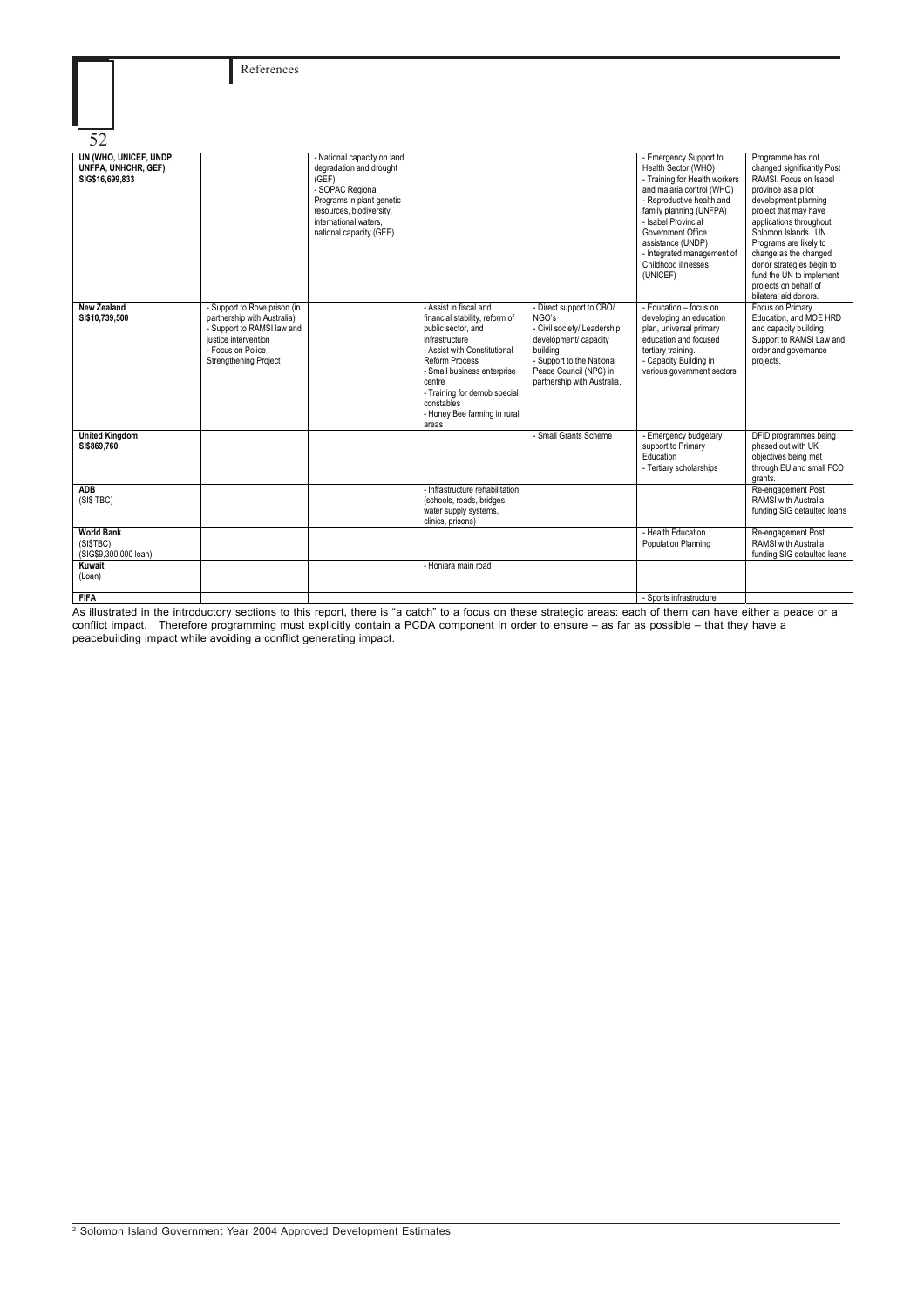## Annex 3 Background and PCDA Methodology

1. Prior to the upsurge in violence from 1998 to 2003, Solomon Islands had been making modest gains in health, education and infrastructure. However, during "The Tensions" and the consequent loss of hundreds of lives and displacement of an estimated 30,000 to 40,000 people (just under 10% of the total population), these gains were swept away. The virtual collapse of the Solomon Islands economy following the closure of most of its major industries by early 2000 prompted some analysts to label the country the Pacific regions first and only "failed state."

### **Box 1: RAMSI**

In July 2002 the National Parliament of Solomon Islands adopted legislation that authorized outside assistance to restore law and order and to support economic recovery. Following an invitation by the Government, the Regional Assistance Mission to Solomon Islands (RAMSI) led by Australia, was assembled and deployed under the auspices of the Pacific Islands Forum's Biketawa Declaration and within the terms of the United Nations Charter. This initial deployment of a 2300 strong force represents the largest policing (with military support) operation in the region since World War II.

The mandate of RAMSI: to reinforce and uphold the legitimate institutions and authorities in Solomon Islands, and ensure respect for the Constitution and implementation of the laws. Strictly speaking it is not " an intervention" in terms of international law – the Solomon Islands Government remains the sovereign authority. A "Special Coordinator" heads RAMSI. His role is to pull together the various strands of the operation (police, defence, civilian) and to engage with Solomon Islands Government. The strategy incorporates a comprehensive approach: law and order (which includes several aspects: weapons; general crime; abuses of power; corruption); government legal structures (prison, judiciary, and legal officers), and government finances (budget, revenue and broader economic reform).

2004 priorities will include consolidation of work with Royal Solomon Islands Police Force, military drawdown, and a significant expansion in development assistance. The priority development areas outlined by RAMSI are economic reform, machinery of government and accountability and law and justice mechanisms.

2. Yet, by the Autumn of 2004, the peoples of Solomon Islands found themselves in a very different situation from what they had been experiencing only 12 months earlier when the islands were gripped by lawlessness, personal insecurity and violent conflict. The arrival of the Regional Assistance Mission to Solomon Islands (RAMSI) in July 2003 quickly restored public order and security, in addition to stabilizing government finances. Within this new environment, the donor funds, which had been suspended during the Tensions,<sup>3</sup> began to flow in again. For the Fiscal year 2004, this amounted to donor pledges in the range of US\$ 100 million. In an effort to build and consolidate a solid foundation for lasting peace, the Solomon Islands Government (SIG) has initiated new policies, strategies and plans – most conspicuously in its National Economic Recovery, Reform and Development Plan 2003-2006 (NERRDP) which will assist in identifying priorities, and provide for socio-economic recovery in a post crisis period in Solomon Islands.

## PCDA Approach and Tools

3. The consolidation of lasting peace, however, requires an in-depth and shared understanding of, and approach to, peace and conflict issues. In particular:

• Government recovery policies, strategies, and plans (backed up by international donor assistance), will need to be peace and conflict sensitive, avoiding harm, and where possible making positive contributions to long-term peacebuilding and genuine reconciliation.

<sup>&</sup>lt;sup>3</sup> The social instability and economic and financial mismanagement by successive Solomon Islands Governments between 1998 and 2001 led to a 70% reduction in international assistance to Solomon Islands over that period, from US\$75 million in 1998 to US\$28 million in 2001. In addition to Australian assistance, New<br>Zealand, the EU, Japan, the Republic of China (Taiwan), and th (Government of Australia 2003).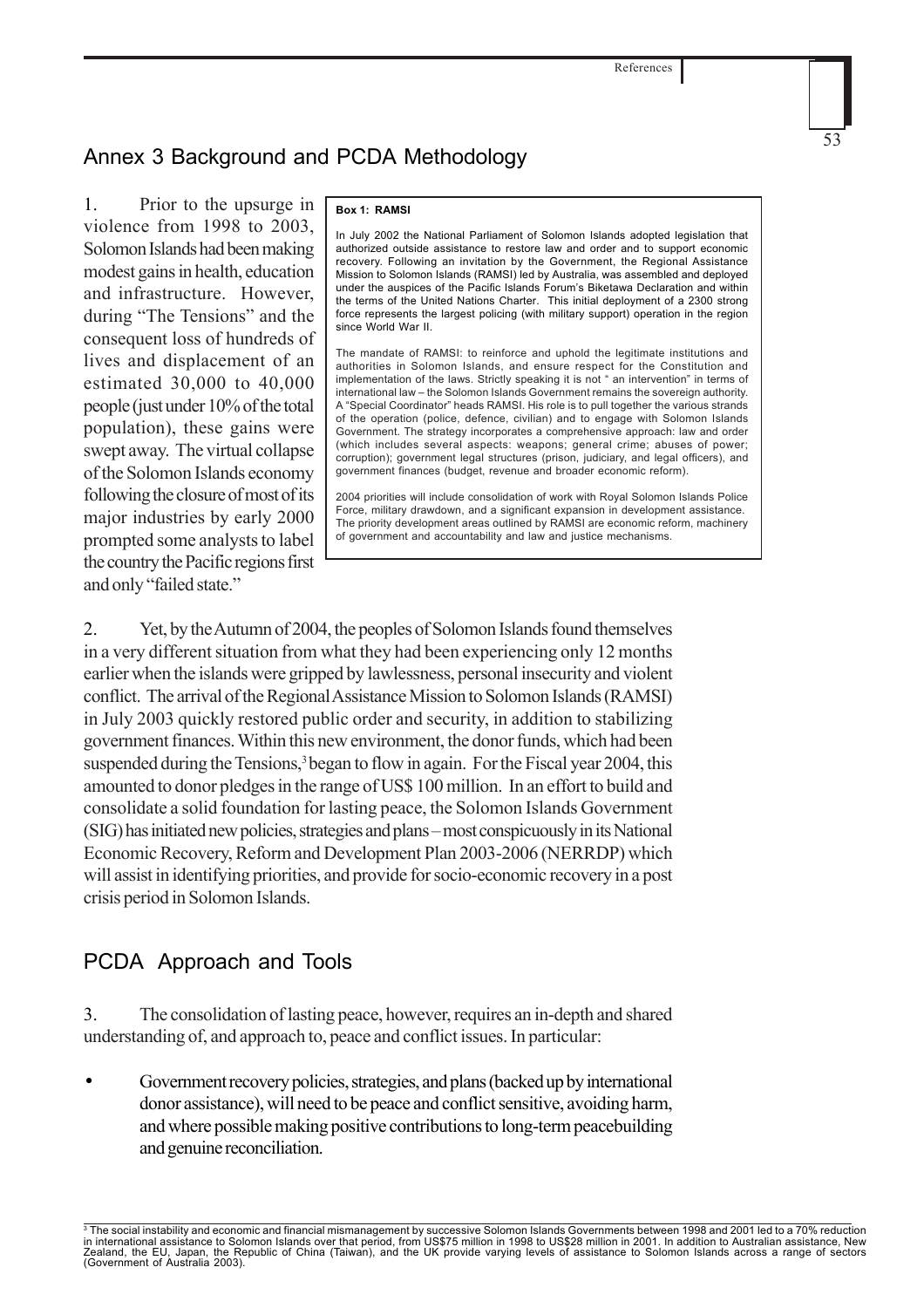- <sup>54</sup> Donors need to fully integrate peace and conflict issues into their poverty alleviation objectives and all phases of the programming cycle.
- Explicit linkages need to be made between policy and planning priorities, the immediate reconstruction needs of a "Transition Phase" and their peacebuilding or conflict-generating potential in the medium and long term – along with a

### **Box 2: A School Project Seen through a PCDA Lens**

Imagine a school built in an area recently affected by violent conflict between local communities. Despite all the obstacles, the school manages to attract the teaching staff and educational materials necessary to get up and running. Two scenarios may be sketched out to illustrate the application of a Peace and Conflict Development Analysis.

**Scenario One: A development "success" and a peacebuilding failure.** After three years, the school sees an increase in the number of students passing province-wide exams, and is seen accordingly as having had a positive developmental impact using pass rate as an indicator of success. However, when we apply a conflict lens to our analysis, we may see that the one community perceives the children of the other community to be benefiting disproportionately from the school. Tensions increase between parents of different communities, leading to the eventual burning down of the school one night by a drunken mob.

### **Scenario Two: A developmental failure and a peacebuilding success**

Keeping our focus on the same imaginary school project, imagine that after three years, there is a measurable reduction in the number of students passing. It is thus seen as a development failure. However, through a peace lens we might begin to see how the school strengthened social capital and created a neutral space for kids to interact, and under the guidance of committed teachers, there was a reduction in negative stereotypes, an increase in the number of friendships between students (despite the discomfort this causes among parents from opposing communities). And perhaps it was these friendships that distracted the children from their schoolwork! Unless there is sensitivity to the peacebuilding and social reconstruction achievements of this hypothetical project, then it would be cast as a failure. Until we develop and apply the appropriate means to recognize and analyze such impacts, our ability to understand (let alone reinforce) positive linkages between development initiatives and peacebuilding will be hampered.

mechanism for systematically identifying, monitoring, and evaluating such linkages.

4. One process for undertaking a broad contextual analysis and developing a forward looking, actionoriented, strategy is a Peace and Conflict Development Analysis (PCDA).4 PCDA is a tool for Government, development agencies, NGOs, and community organizations in their efforts to increase both the developmental and peacebuilding impacts of their policies, programmes and

projects in conflict situations. PCDA, or similar tools, have been used in other countries with varying levels of success such as Nigeria, Sri Lanka, Tajikistan, Uganda and Guatemala.

5. For the PCDA to be most effective, it must be integrated into the government institutional and national strategic planning as well as the development planning cycle (identification, design, implementation, monitoring, review and assessment). The exercise must therefore be iterative, participatory and ultimately appropriated by stakeholders through an open-ended and genuinely participatory consultative process. The value of the PCDA is in its being responsive and interpretive; contributing to bridge-building in the broadest sense.

### **What is Peace and Conflict-Related Development Analysis?**

6. The peace and conflict analysis of development initiatives differs from monitoring and assessment in the conventional sense because its scope extends far beyond stated outputs, outcomes, goals and objectives. Rather, it examines actual or potential impact of an initiative on the peace and conflict environment - an area it may not have been designed explicitly to affect.

7. Over the last few years, peacebuilding discussions have typically focussed on such activities as human rights projects, security sector reform, democratic institution strengthening, public sector reform, and more nebulously, "good governance" projects.

<sup>4</sup> PCDA is a sub-set of Peace and Conflict Impact Assessment (PCIA) developed by Kenneth Bush. See Bush 1996, 1998, 2003. See especially Bush 2001 for a critical discussion of some of the shortcomings in the ways the idea has been "operationalized."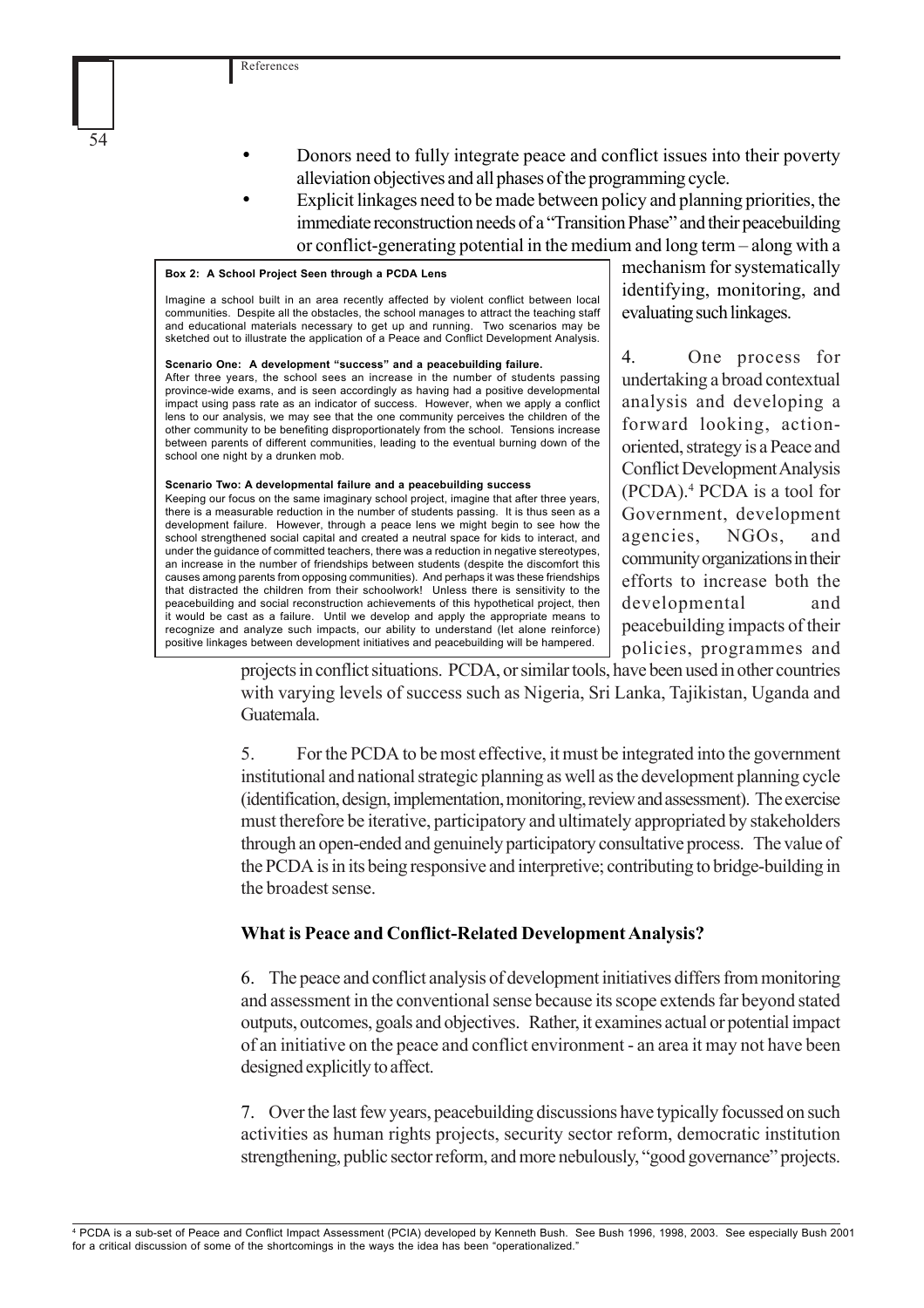While these activities may have had positive impacts on the peace and conflict environment, there are also cases where they have had negative impacts. As importantly, it is essential that we also consider (even emphasize) the peacebuilding and peacedestroying impacts of those development activities that are not conventionally framed or analyzed in this context — for example, activities and initiatives in agriculture, irrigation, health, education, infrastructure development, and so on. Not only are such initiatives or instruments far more prevalent than "peacebuilding" projects, but also they are less likely to be viewed as having an overtly peace building or conflict-creating potential.

8. If we understand peacebuilding as an impact, then it is necessary to delineate the "peacebuilding impact" of an initiative, from its developmental impact, economic impact, environmental impact, gender impact and so on. When we do this, we see that positive developmental impacts are, at times, coincident with positive peacebuilding impact, but disturbingly, sometimes they are not.

9. When done properly, PCDA: -

• Identifies and assesses the ways in which the peace and conflict environment may affect a specific initiative or set of initiatives

• Identifies and assesses the ways in which an initiative (or set of initiatives) may affect either the peace and conflict environment

• Can help to establish a strategy by which to anticipate, integrate, monitor, respond to, and evaluate the peacebuilding opportunities and the conflict-generating obstacles that exist in every violence-prone environment.

| Table 1 PCDA Usage in the Project Cycle                   |                                                      |                                                                                                                 |  |  |  |
|-----------------------------------------------------------|------------------------------------------------------|-----------------------------------------------------------------------------------------------------------------|--|--|--|
| <b>PHASE OF</b><br><b>INITIATIVE</b><br><b>OR PROJECT</b> | How may PCDA be<br>used?                             | <b>Objectives</b>                                                                                               |  |  |  |
| PRE-INITIATIVE                                            | Planning Tool for Project<br>Design, and Formulation | Anticipating/ "guesstimating" future impacts;<br>"Building in" conflict prevention/<br>peacebuilding mechanisms |  |  |  |
| <b>IN-INITIATIVE</b>                                      | Performance Monitoring and<br>Management tool        | Monitoring Immediate Impacts                                                                                    |  |  |  |
| <b>POST-INITIATIVE</b>                                    | Strategic Planning for future<br>phases              | Evaluation, Institutional Learning                                                                              |  |  |  |

*SOURCE: Bush 2003* 

10. PCDA is a process similar to Gender Analysis and Environmental Impact Assessment, which helps identify and understand the impact of initiatives on the structures and processes of peace or conflict – whether this is undertaken by a government actor, Civil Society Group, NGO, or a private business. PCDA can be used in a broad range of conflict-prone settings in Solomon Islands, i.e. places beyond the focus on Guadalcanal and Malaita; places where there is a risk that non-violent conflict may turn violent, or return to violence (for example Western Province).

For the PCDA to be most effective, it must be integrated into the strategic planning of government, NGOs and donors, as well as into the full project cycle (identification, design, implementation, monitoring, review and assessment).

… PCDA underscores the need to peel away the multiple layers of violence in order to build a sense of their interconnections, dynamics, histories, contexts, and trajectories.



· By increasing socio-economic inequalities – or fuelling the belief that such inequalities are increasing

Create Conflict?

· By benefiting certain groups more than others

· By increasing competition for development resources & political control

· By introducing new structures & institutions that challenge existing ones (social, political or economic)

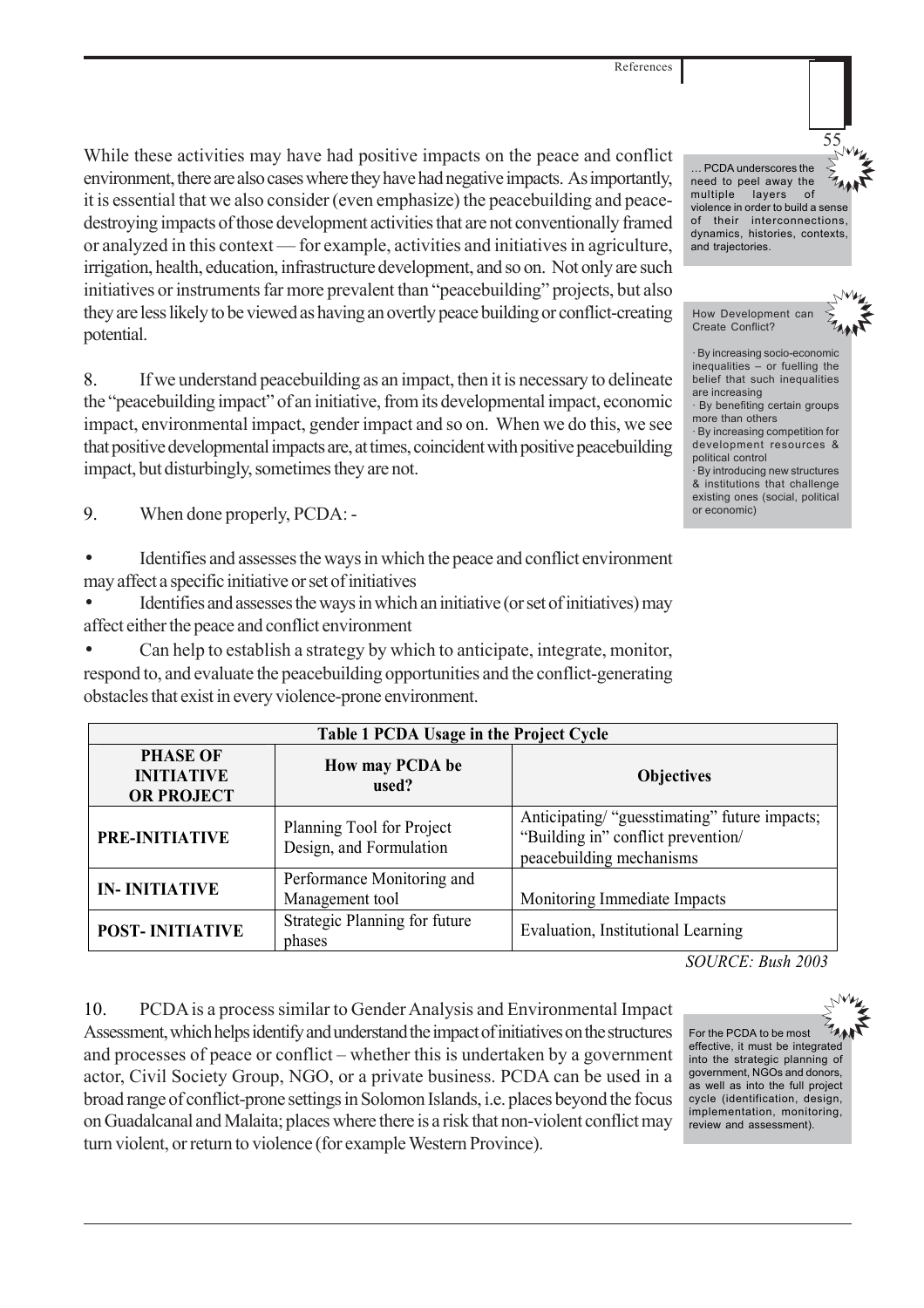11. Annex 1 contains a set of tables drawn from *HANDS-ON PCIA: a handbook for conducting Peace and Conflict Impact Assessments.* These are intended to provide a glimpse into how exactly a PCDA might be undertaken. They identify and

### Box 3: **Trade offs between Peace and Development — Equality versus Equity; Efficiency versus Effectiveness**

A housing project in Sri Lanka provides an excellent example of how we might have to do our work differently – rather than to do different work – if we are to consciously reinforce peacebuilding incentives through our development programming. Importantly, the example also points to some of the developmental trade-offs that may be required in order to increase the likelihood of constructive peacebuilding trade-offs.

The example is one where the arithmetic of the development programming appears clear and straightforward. It was a project, which sought to provide 3000 houses in a community consisting of equal percentage of Tamil, Sinhalese, and Muslim populations. The decision by the community was to allocate the houses equally between each group, *i.e.*, 1000 houses to each identity group. While there were the normal complaints about this decision, the community as a whole accepted it and the houses were introduced.

On the one hand, this illustrates how the communities made an explicitly political decision about the allocation of development resources based on the ethnic geography. However, here is the rub: each community had not been affected equally by the violence. Some communities in fact had greater need for housing. Thus, this example illustrates how our standard developmental criteria (needs-based decisions; efficiency-driven decisions; product-oriented rather than process oriented approaches) may have to be subordinated to peacebuilding objectives. In this case, the principle of equity (needs-based allocation) was subordinated by the politically expedient of equality (arithmetic allocation).

It gets more complicated yet: We have to ask ourselves, even if the decision was made by the communities themselves (as it was), did this development project reinforce politicised ethnic boundaries? In some ways it did. Was there an alternative? Perhaps the full example of success in this project would be when the communities itself made its own decision based on the straight criteria of need. The task, which still confronts us, is how to get there from here.

poorest and least developed nations in United Nations statistics.<sup>7</sup> Predominantly

#### **Box 4: Social and Political Movements in Solomon Islands**

#### **The Fallowes Movement**

The Fallowes Movement, spearheaded by former missionary Richard Fallowes in the late 1930s, claimed that the British

Administration had neglected the needs of rural people in terms of political autonomy including better schools and health services and better working conditions. The movement pushed for the establishment of a 'Native Parliament' to discuss problems and prepare demands for submission to the British administration (Laracy 1983:13- 14). To contain this movement, the British administration deported Fallowes ending the movement. However one outcome was the establishment of native courts and sub-district councils, which were viewed as a major historical move toward promoting empowerment and the emancipation of rural areas.

#### **The Ma'asina Ruru Movement**

The second movement towards decentralization and self-determination was spearheaded by Aliki Nono'ohimae from Are'are, Malaita in 1945. The underlying motives behind Ma'asina Ruru were decentralization and localization (Gegeo 1994: 69). The movement rapidly spread from Malaita to Ulawa, Guadalcanal, Marau, Isabel, Makira, Neggla, and the Western Solomon Islands (Worsley 1968, Laracy 1983:21-22). In response to this movement, the colonial administrators jailed the chiefs and other leaders of the movement. However, in 1947, the Government came to realize that it must respond positively to Ma'asina Ruru demands for greater political autonomy in order to prevent another socio-political movement (Worsley 1968, Mamaloni 1981).

#### **The Moro Movement**

The third movement, which came to be known as the Moro Movement, took place on Guadalcanal in 1957 (Davenport and Coker 1967 cited in Gegeo, 1994). Like the two previous movements, the Moro movement also articulated social, political and economic autonomy. The focus however, was based on preservation of indigenous culture and the environment.

SOURCE: *Solomon Islands Human Development Report 2002: Building a Nation*

explain areas in which a development initiative may have peacebuilding or conflict-generating impacts, as well as provide examples and sample indicators.5

12. This report recognizes that conflict is not necessarily a "bad thing". As illustrated in later sections, PCDA helps us to understand the interconnections between different kinds of conflicts**.**

## **An Overview of "The Tensions" In Solomon Islands (1998-2003)**

13. The former British Protectorate of Solomon Islands, a tropical Southwest Pacific archipelago northeast of Australia, has a population of 409,0006 and ranks amongst the

Melanesian, more than three quarters of Solomon Islanders are subsistence or cash cropping farmers, and reside in small villages within culturally different island communities. These communities are grouped into nine provinces, including the main island of Guadalcanal (location of the national capital, Honiara) and Malaita - the most populous island. More than half the population lives in Guadalcanal and neighbouring Malaita islands. Following the Second World War, thousands of Malaitans migrated to Guadalcanal in order to find work. Malaitan-dominated Honiara enjoyed special political status as the new national capital, separate from Guadalcanal Provincial Government with an elected provincial assembly

<sup>5</sup> The Handbook provides greater detail and includes a capacity building exercise consisting of a case study upon which to apply the tools introduced in the handbook, as well as a facilitator's<br>manual to guide the conduct manual to guide the conduct of a capacity building workshop. For electronic copies:http://www.lgsp.org.ph/pdf/COP-PCIA.pd 175 countries on the Human Development index, measured by life expectancy, literacy, GDP per capita, and so on. UNDP 2002.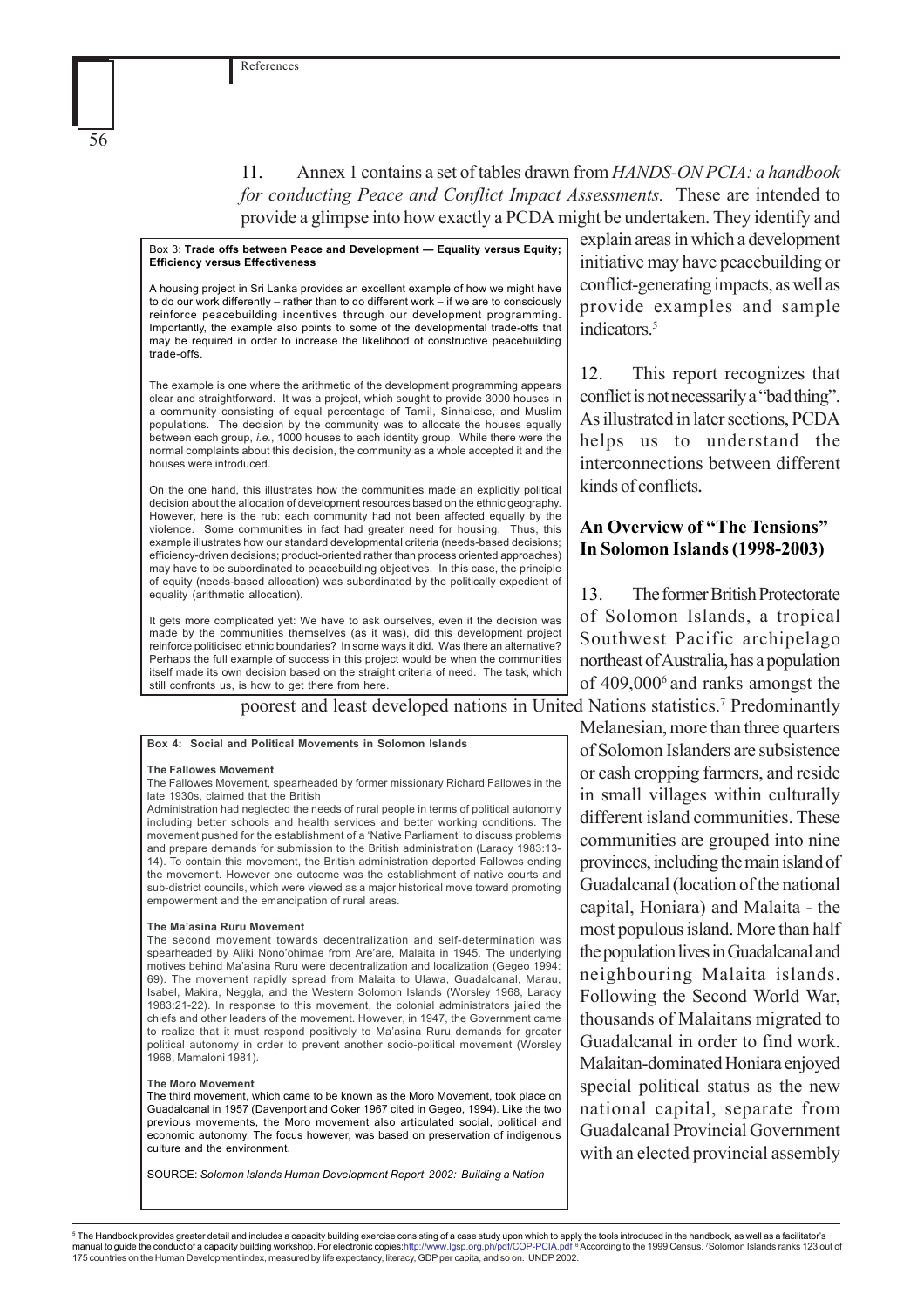and limited powers, which represent the rural population's interests at the national level. Since independence in July 1978, the country's parliamentary democracy has been weakened by traditional loyalties of politicians to their home islands, by unresolved social and legal differences, particularly the conflict between customary and other forms of land use and ownership, corruption and an ineffective public service.

14. As outlined in greater detail in the report, one of the dominant stories of conflict tells of how non-violent tensions escalated among some people in Guadalcanal (Guales) at what they perceived to be the encroachment of a settler Malaitan population on their traditional lands. Some Malaitans had lived there for more than two generations, and had acquired land 'legally' from the local population. Economic resentment smouldered among the Gwales as the government, dominated by Malaitans, was seen to fail repeatedly to respond to their demands sufficiently.

15. Conditions worsened in January 1999, when Ezekiel Alebua, premier of Guadalcanal, asked the government to pay his province for hosting the capital, Honiara, and suggested that people from outside the province should not be allowed to own land there. The Gwale population has long complained that migrants from elsewhere in the Solomon Islands are taking local jobs and land. Fighting broke out in June 1999 when militants of the Gwale-dominated Isatabu Freedom Movement (IFM) struck in the countryside and then moved into Honiara to physically force and terrorize Malaitans off their land. This further escalated when some Malaitans formed their own-armed Militant Group, known as the Malaita Eagle Force (MEF) to protect themselves and assert their own group demands, while later in Marau, separatist demands also played out. The Malaitan militants, dominant in the security force, successfully raided police armouries, and consequently militarised the conflict through the spread of high power weapons.

16. The government declared a state of emergency, and Alebua called for a media ban on statements about "ethnic unrest" in his province. In July 1999, this facet of the conflict ended with the signing of the Honiara peace accord. Under the agreement, the militants agreed to disarm in return for *inter alia* an official review to ensure "even development" throughout the islands. However, the peace process failed, and violence continued in the year 2000. An estimated 200 people were killed and 30,000 displaced as a result of the conflict. In June 2000, an MEF-led coup took over the capital, Honiara, and captured Prime Minister Ulufa'alu, who was then forced to resign. Opposition leader Manassah Sogavare was narrowly elected as the new prime minister in an emergency vote in Parliament held on 30 June. To bring the MEF to the negotiating table, and under some duress, the new government paid \$1.6 million in compensation for lost land and damaged property suffered by the Malaitans. Following this, the Townsville Peace Agreement (TPA) was signed in Australia on October 14, 2000, which provided a framework for consolidating peace. It provided for a weapons and general amnesty, disarmament and demilitarisation, restructuring of the Royal Solomon Islands Police and the decommissioning of the "Joint Operations Force". It also provided for the compensation of individuals and proposed development of areas affected by the violence and displacement of people. An indigenous Peace Monitoring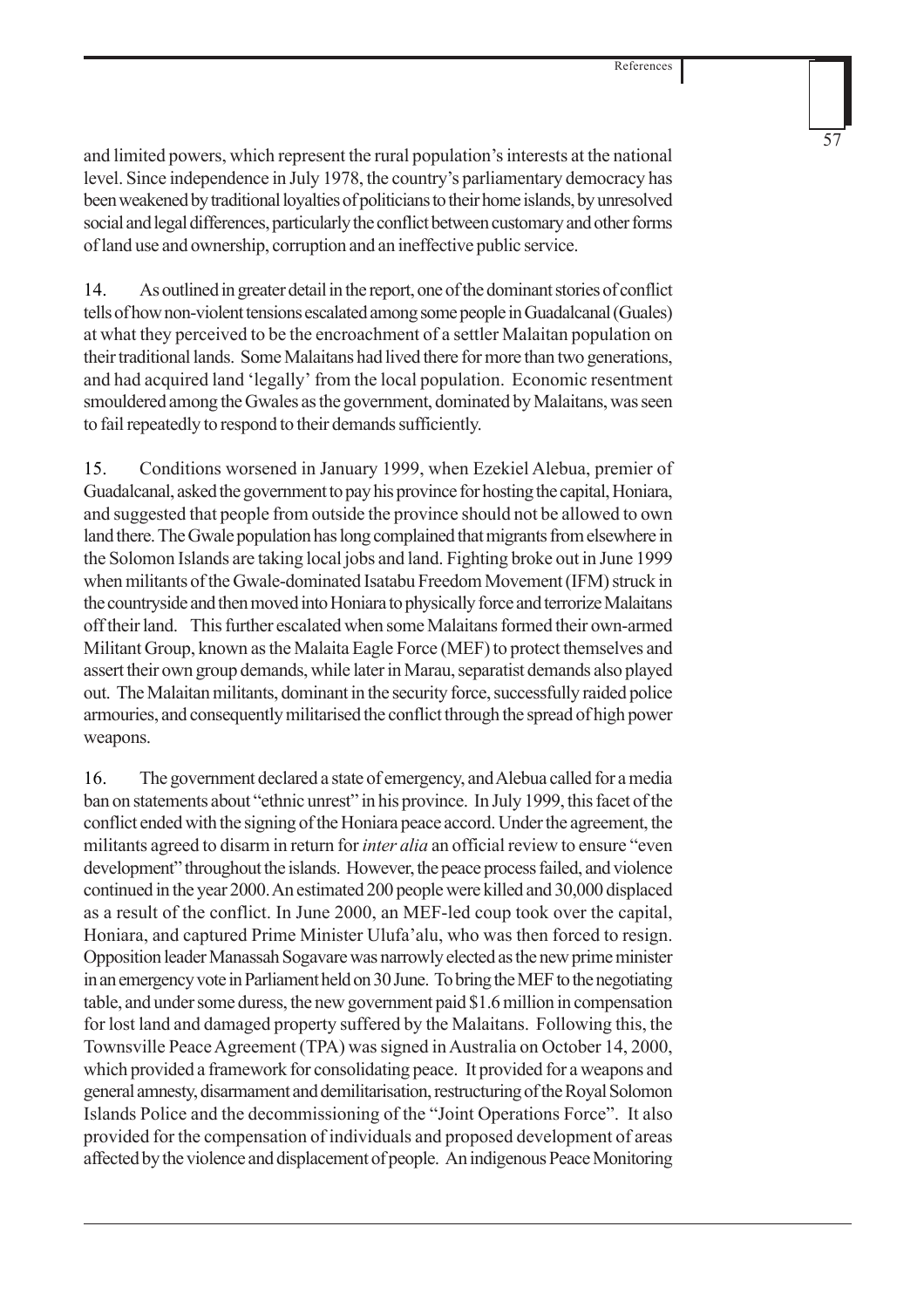Council (PMC) was charged with responsibility for monitoring the peace, with the assistance of an International Peace Monitoring Team (IPMT), established at the invitation of TPA signatories.

17. However, peace remained tenuous and the police were unable to bring law and order back to Honiara. To consolidate the peace process, provincial premiers met to consider implementing a federal system. In December 2000, a blanket amnesty law for virtually all crimes committed during the three-year conflict was rushed through parliament.

18. Provisions of the TPA were never fully implemented and it failed to curtail the continuation of the conflict and continued breakdown in law and order around Honiara and in other parts of Solomon Islands. Some mitigation efforts were undertaken however: for example, the Special Police Constabulary was dramatically increased following the agreement to provide short-term employment for ex-militants. This proved to exacerbate rather than improve the law and order situation, as well as to drain scarce resources from the government.

19. Elections in 5 December 2001 returned a government with a mandate to redress the country's severe decline. Prime Minister Kemakeza and his Cabinet made efforts in early 2002 to address law and order problems, to develop credible economic policies, and to include the wider community in discussions to address the major problems facing Solomon Islands. Prime Minister Kemakeza recognized both the seriousness of the situation and that significant progress in addressing the law and order problems in Solomon Islands was a prerequisite for social and economic recovery.

20. Following agreement by the Solomon Islands Government and the Governments of Australia and New Zealand that the IPMT had done all it could to assist the peace process, the IPMT departed Solomon Islands on 25 June 2002. Australia continued to assist Solomon Islands to address the law and order situation including through working with the government and Royal Solomon Islands Police Force on a Law and Justice Sector Programme aimed at strengthening the police, prison and legal services, assisting the work of the National Peace Council - the successor to the PMC - financial support for the UNDP project for the Demobilization of Special Constables, and communications and logistics support for the Police through the Defense Cooperation Programme. The appointment of an expatriate police commissioner funded by the EU in late January 2003 was aimed at strengthening police leadership and providing impetus to rebuilding the police force.



doubt that the overall impact of RAMSI and the international donor community's assistance to the Government of Solomon Islands in the initial "post"– conflict phase of the Tensions has been positive…. tangible, measurable, and significant in the priority areas of law and order, budget stabilization, and restoration of essential government services.

21. But the prevailing atmosphere of lawlessness, with frequent outbreaks of violence, widespread extortion, and compromised nature of the Royal Solomon Islands Police, whose senior officers maintained links with criminal gangs, were significant obstacles to recovery. From late 2002, the government's ongoing commitment to reform and fiscal discipline was increasingly undermined by extortion and other intimidation directed against the Solomon Islands Government by criminal groups. The assassination of former Police Commissioner (1982-1996) and National Peace Councilor Sir Fred Soaki in Auki on 10 February 2003, and the two day closure of commercial banks in Honiara in late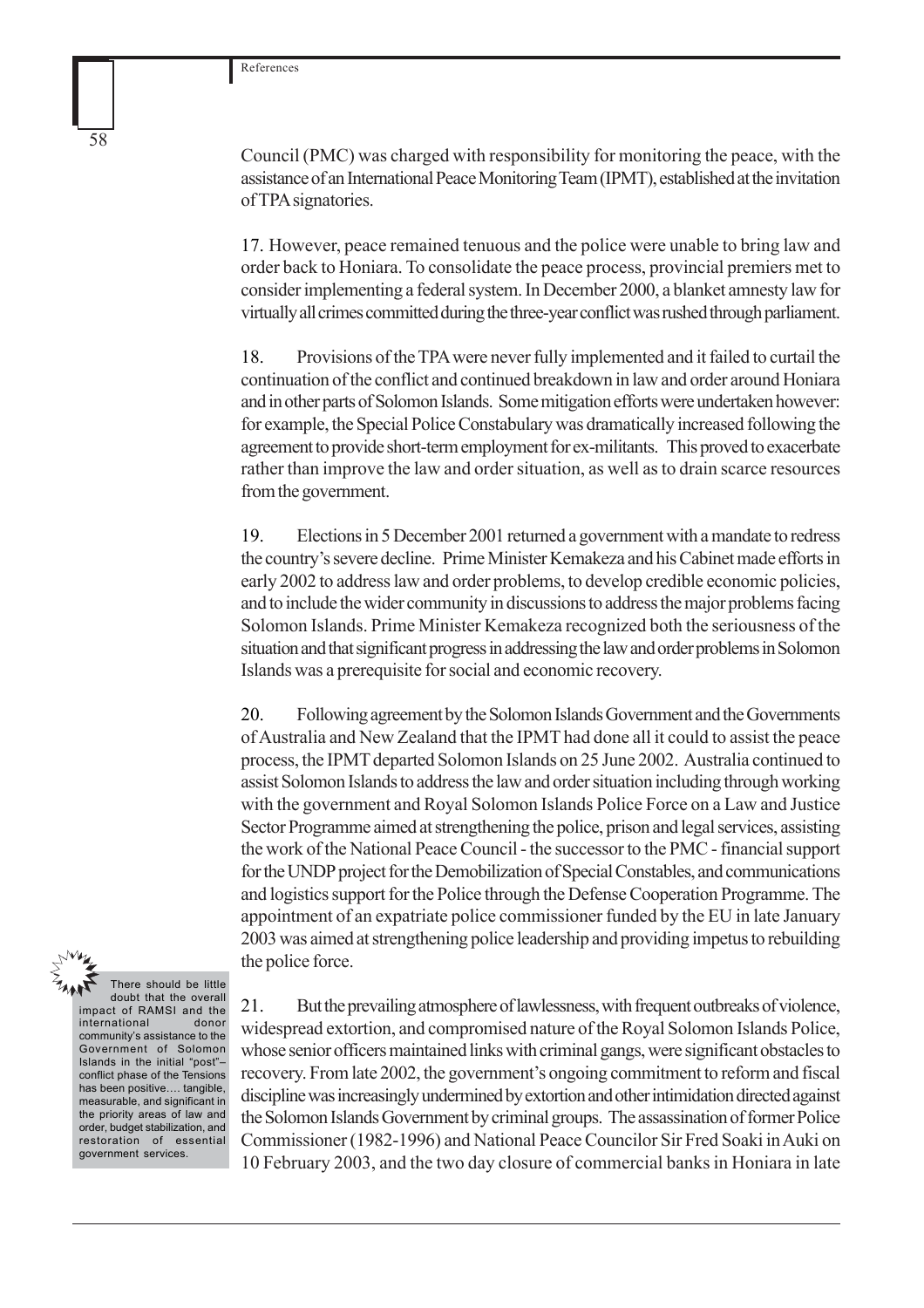May, as a result of threats, underscored the serious state of lawlessness in Solomon Islands.

22. Following a formal request for assistance from the Solomon Islands Government in July 2003, Australian and Pacific Island police and troops arrived in Solomon Islands on 24 July 2003, as part of the Australian-led Regional Assistance Mission to Solomon Islands (RAMSI). The mission, consisting of a policing effort, with military back-up, and a large development cooperation component, aims to restore law and order to Honiara and the other provinces of Solomon Islands, and to create an environment in which the effective functioning of Solomon Islands' democratic institutions and service delivery mechanisms can recommence.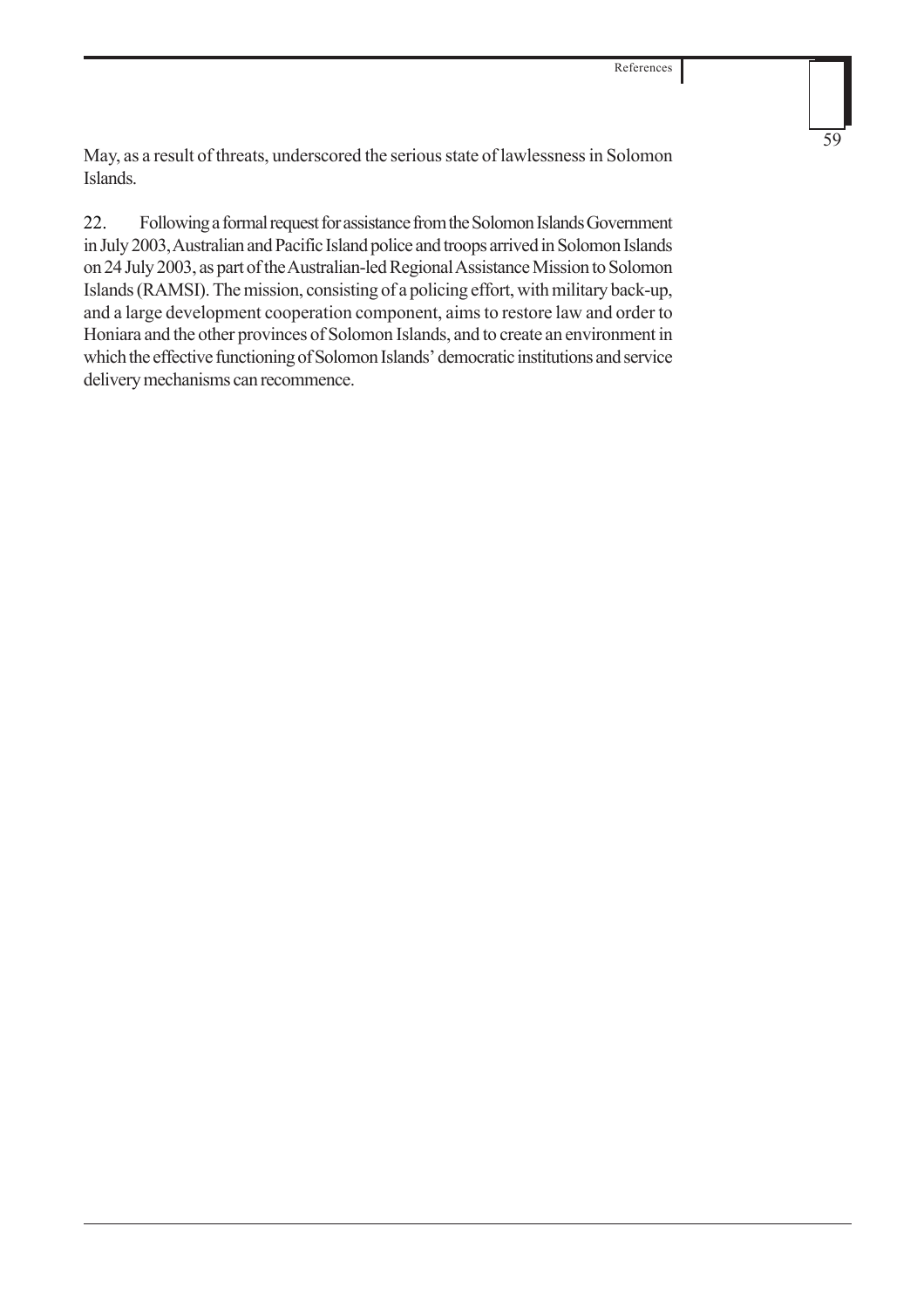## Annex 4: Terms of Reference

TERMS OF REFERENCE Peace and Conflict-Related Development Analysis: Solomon Islands Ministry of National Unity/National Peace Council

### Background

Solomon Islands is moving from a situation of recurrent conflict and conflict prone conditions to transition and recovery. Following arrival of the Regional Assistance Mission to Solomon Islands (RAMSI), security has improved markedly. Donors have released increasing amounts of funding and Government has initiated new policies, strategies and plans. In this transition period, a number of socio-economic planning exercises are underway to guide Government policy and donor support. These strategies and plans, most importantly the National Economic Recovery and Development Plan, will assist in identifying priorities, and provide for management of socio-economic recovery in the post crisis period in Solomon Islands.

To assist in consolidating lasting peace, however, an in-depth and shared understanding of peace and conflict issues is also required. In particular, Government recovery strategies, backed up by international donor assistance, will need to be conflict sensitive, avoiding harm, and where possible make a positive contribution to long term peacebuilding and reconciliation. In the transition phase and beyond, key priorities for continued work in the peacebuilding area will also need identification and long-term support.

The Ministry for National Unity, Reconciliation and Peace (MNURP) and the National Peace Council (NPC) are the key organisations with a mandate from Government to carry out peace and reconciliation activities. Under the auspices of the MNURP, NPC has a network of monitoring posts, mostly throughout Guadalcanal and Malaita, which facilitate weapons hand-in, mediate disputes and undertake national unity initiatives. A number of NGOs also undertake peacebuilding activities. Key actors include the Solomon Islands Christian Association (SICA), World Vision International, and the Solomon Islands Development Trust (SIDT).

One process for undertaking a broad contextual analysis and developing a forward looking, action-oriented strategy is the Peace and Conflict-related Development Analysis (PCDA). PCDA is a tool for Government, development agencies and NGOs to use for conflict reduction and to increase both the developmental and peacebuilding impact of their policies, programmes and projects in conflict situations. PCDA, or similar tools, have successfully been used in other countries at similar stages of conflict recovery such as Nigeria, Sri Lanka, Tajikistan, Uganda and Guatemala.

For the PCDA to be most effective, it must be integrated into development planning, implementation, monitoring and assessment, as well as institutional and national strategic planning. The exercise must therefore be iterative and ultimately appropriated by stakeholders through an open-ended consultative process. The value of the PCDA is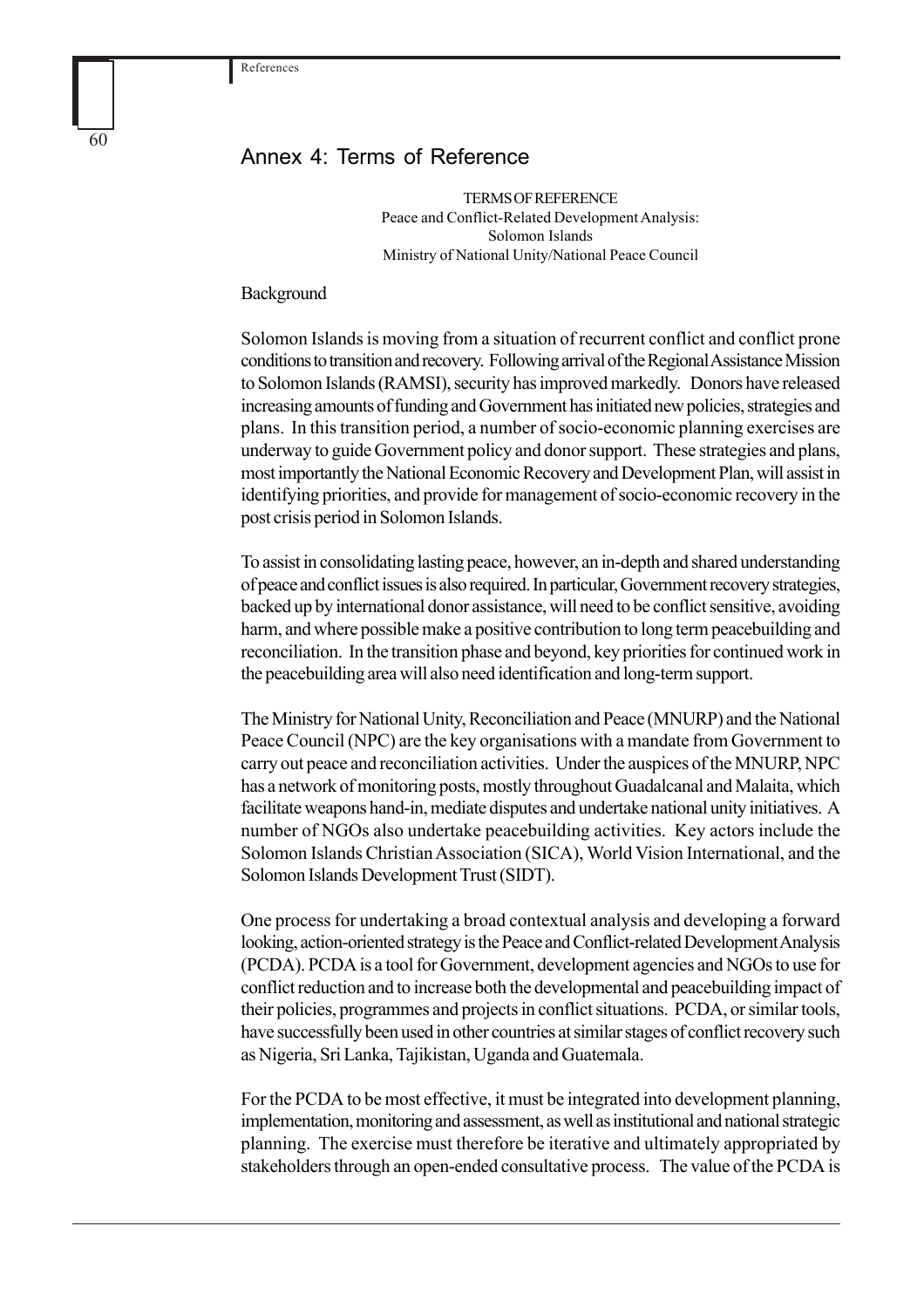in its being responsive and interpretive; contributing to bridge-building in the broadest sense.

The MNURP has agreed to support a PCDA process. The NPC will facilitate the analysis as directed by the Ministry with a view to the Minister presenting the outcomes to Government, the donor community and civil society.

### PCDA Methodology

### *Objectives*

The PCDA exercise will be implemented in a flexible and responsive manner with an emphasis on meeting the emerging needs identified by key actors involved in peacebuilding and development in Solomon Islands. Broadly, the objectives of the exercise are to:

Analyse the causes of recent tensions in Solomon Islands and partial areas of conflict with particular reference to development dimensions

Formulate recommendations for donor and Government strategy for post-conflict peacebuilding and reconciliation

Conduct capacity building exercises, including a workshop on conflict assessment and planning workshop for forward strategies with NPC.

The PCDA will also integrate conflict considerations into the economic recovery and rehabilitation plans and strategies of the Government and donors (e.g. complementing the National Economic Recovery Development Programme); review and strengthen current and planned development programme links to peacebuilding and reconciliation; and assist in the identification and design of key future conflict-related projects.

### *Scope and activities*

There are three components of the PCDA<sup>8</sup>:

Analysis of the variable structures and processes of peace and conflict Mapping of Stakeholder views and responses Identification of gaps and recommendations for strategic actions

First, the causes (structural, proximate, and perpetuating) and effects of conflicts will be identified and examined. For example, conflicts concerning land ownership, internal migration, control of political power, poverty, ethnicization, access to, or use of, natural resources, class competition, settler-indigenous relations, economic competition, and so on. It is recognized, that in most (if not all) violence-prone regions, many different conflicts affect each other. The essential questions here concern when, why and how did/does/ might non-violent conflict turn or return violent? This component of PCDA should also include an assessment of peacebuilding resources and opportunities within

<sup>8</sup> Assumptions: Each conflict is unique: analysis should be conflict-specific; Conflicts are exacerbated by multiple connected causes; Some actors have an interest in promoting conflict; Development can be a causal factor in conflict as well as a response; Development agencies should 'do no harm';They should also maximise their impact on conflict reduction.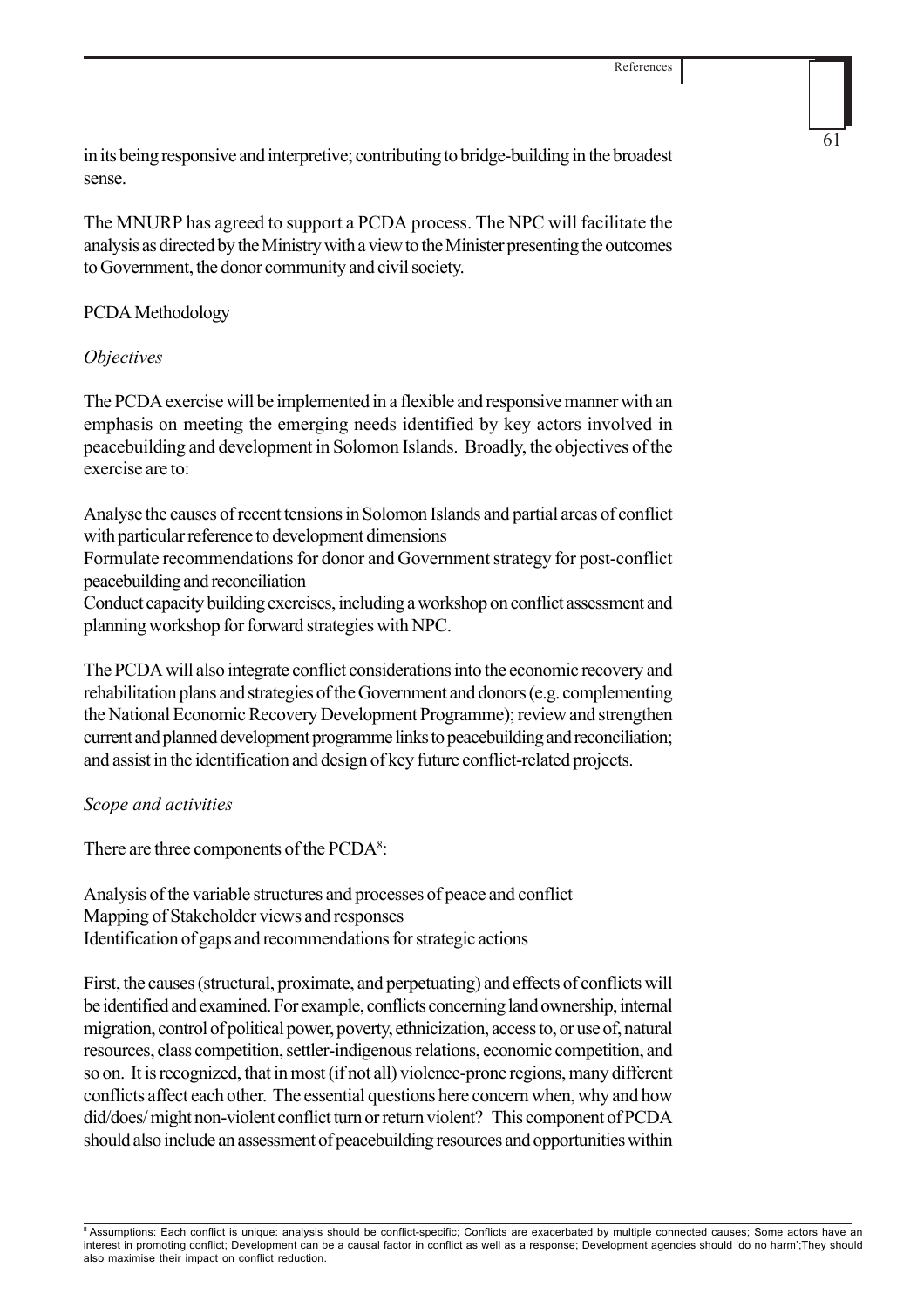the Solomon Islands and regionally. The interaction of causes may be modelled using a matrix.

It is important to link causes and effects together in order to develop a model (or models) of peace and conflict dynamics over time in different communities and different areas. This may, for example, illuminate the ways in which "conflict entrepreneurs" exploit, and then harness, violent and non-violent tensions in the pursuit of particularistic social, economic, and political objectives. This is often quite separate from the original "causes."

The table below illustrates some of the analytical issues, which may arise when four general analytical categories are examined multi-dimensionally.

| Table 1: Peacebuilding and Conflict Analysis: Example of Causes of Conflict |
|-----------------------------------------------------------------------------|
|-----------------------------------------------------------------------------|

|               | Security |          | Political |          | Economic |          | Social   |          |
|---------------|----------|----------|-----------|----------|----------|----------|----------|----------|
|               | Sources  | Sources  | Sources   | Sources  | Sources  | Sources  | Sources  | Sources  |
|               | of       | of Peace | of        | of Peace | of       | of Peace | of       | of Peace |
|               | Conflict | building | Conflict  | building | Conflict | building | Conflict | building |
| International |          |          |           |          |          |          |          |          |
| Regional      |          |          |           |          |          |          |          |          |
| National      |          |          |           |          |          |          |          |          |
| Provincial/   |          |          |           |          |          |          |          |          |
| Community     |          |          |           |          |          |          |          |          |

In practice, most of the analytical issues identified in each cell crosscut levels of analysis. And, the exercise illustrated in this table should be complemented by an analysis of structures, processes, and dynamics of peace. Otherwise, the exercise may produce a skewed picture that sketches out the universe of problems, but offers no insights into the range of constructive/ peacebuilding responses.

Once the peacebuilding and conflict landscape has been mapped, it is possible to more systematically identify those factors which enabled non-violent conflict to turn violent – or put another way, those factors which encouraged the use of violence as a means of addressing political, economic or social problems. These connections can be used to identify indicators for use in early warning systems, or as points of reference in the long process of war-to-peace "transition." There is then a clearer, and concrete, sense of what to do, and what NOT to do. From this analysis, which will be done in a participatory workshop and through consultations and field visits, the key actors are identified and their interests are examined.

Second, an assessment of previous and current Government and donor responses. The aim of this section is to compare the activities currently taking place, especially in development, with the analysis of causes. This will include: mapping the views of the international community, civil society and development organisations in relation to political, economic and social issues, identifying activities that work 'around', 'in' and 'on' conflict, and effectiveness of development cooperation responses. This component will provide general conclusions and identify current Government and donor activities that have high, low, no, or negative impacts on: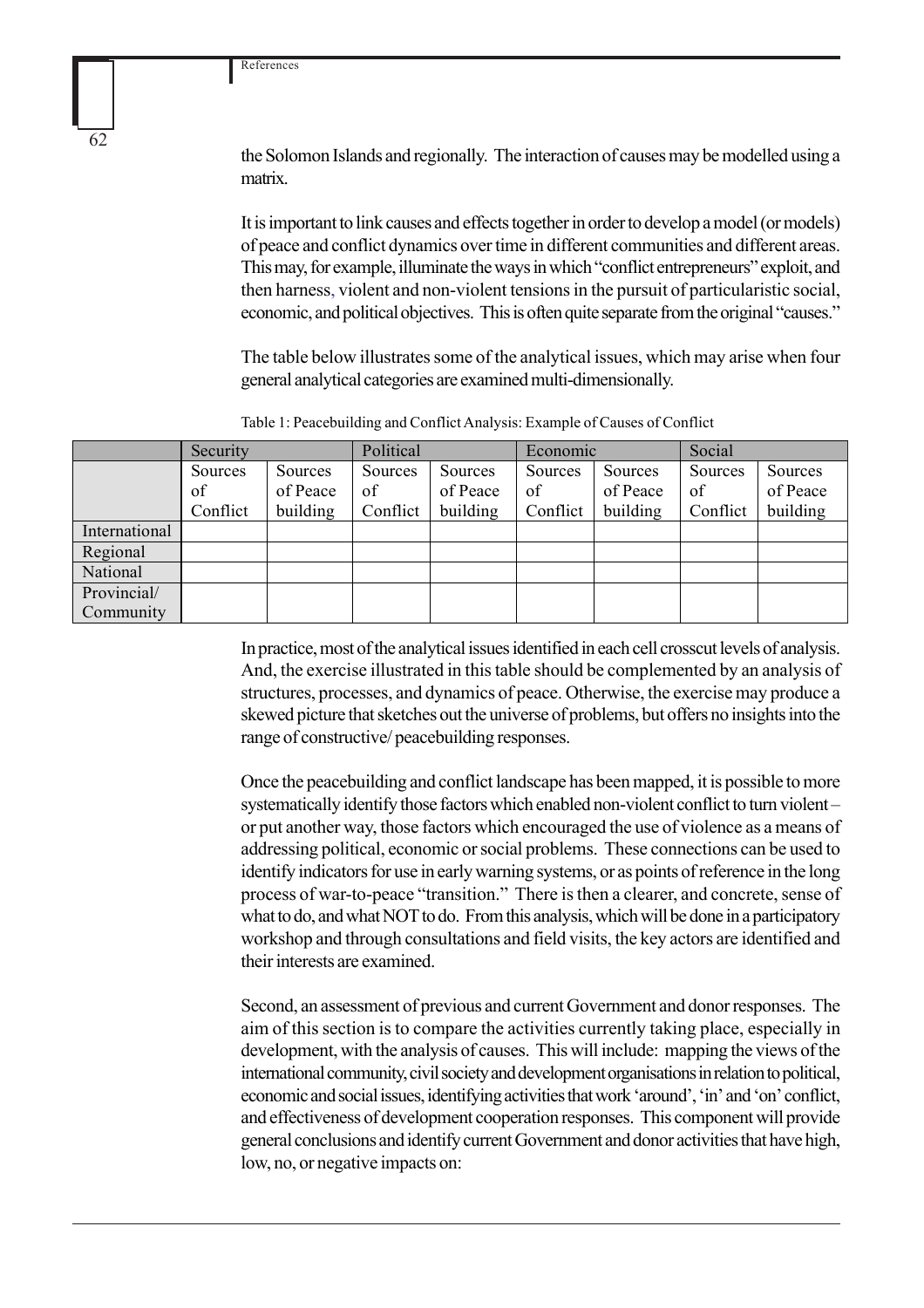aggravating, generating, or reducing conflict; or nurturing or creating peacebuilding structures and processes.

The third component of PCDA will bring together the analysis of causes with that of current responses in order to identify gaps and to make recommendations for future strategies. A comparison of causes and responses leads to the strategic conclusions of the PCDA process. Recommendations will be made concerning current and future policies, programmes, and projects to be carried forward by the international community, government, and civil society, bearing in mind the need for coherence, effective advocacy, and programmatic responses.

## Timing and Deliverables

The results of the PCDA process will be a critical input to government policy and planning, as well as donor planning, resource mobilization, and coordinated assistance. It is proposed that the PCDA be undertaken in three stages:

## Preparation (2-3 days, February 2004):

The first phase will be a desk review and synthesis of all available assessments; surveys and studies. Key documents include: Donor Country Strategy Papers, Government Policy Paper on Conflict Prevention and Management, the NERDP, NPC's National Unity Summit Report, the consultation on Constitutional Reform. This will be put together in advance of the mission being fielded to Solomon Islands.

Preparations will be carried out in-country including briefings to Government and donors, and organization of agendas, events and field visits.

## Consultations, field visits (2 weeks, 25 February 2004):

This phase would be conducted in the field. It would initially focus on consultations with government and donors and other stakeholders, and extend to field visits to affected areas. A Peacebuilding Forum will be held with NPC, Government Ministries, civil society, donors and other key stakeholders, with a view to sharing views, and imparting such skills to local partners.

Informal workshops with country specialists will be organised at the outset of the exercise to examine the key conflict issues identified, explain the goals of the experience and to obtain buy-in by various stakeholders. Later, focus group meetings may be organized to discuss key themes or issues identified by the team.

## Analysis and reporting (1 week 8 March 2004):

This phase would immediately follow, consisting of an initial synthesis of the various report components into a draft assessment and consultation with local stakeholders, followed by the drafting of a final report to be submitted to the Ministry of National Unity and NPC, and presented to the Solomon Islands Government, civil society and the donor community in a workshop environment.

A concluding informal workshop will discuss integration into poverty reduction and national recovery strategies, donor country strategies, and programme activities. The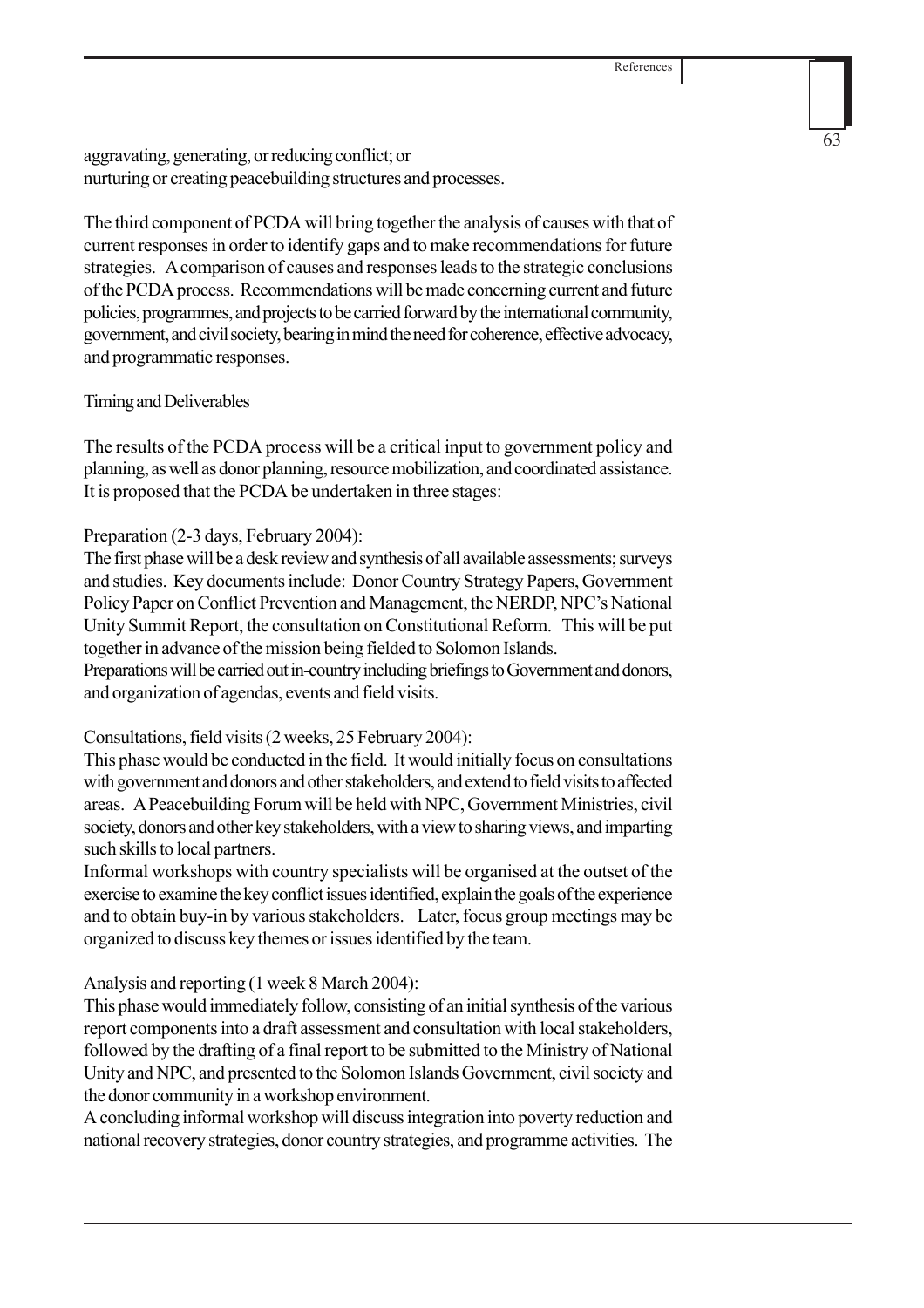PCDA team will organise informal sessions around peace and conflict issues with key development sector specialists.

Expected PCDA Team Outputs

The following are the expected outputs from the team:

Draft and final reports (20-30 pages) containing the following:

A review of past assessments, studies and assessment of the previous assistance programmes to peacebuilding in Solomon Islands.

Results of the PCDA exercise

Recommendations for a Solomon Islands Peacebuilding Strategy and Priority Donor Support Activities and Actions, including the roles of Solomon Islands Government institutions.

A draft framework for peace and conflict analysis for the NPC or other monitoring institution – to be updated regularly (5-10 pages)

A layperson's write up of major findings and recommendations (2-3 pages), and, A power point presentation of the major findings and recommendations of the exercise for various audiences.

Follow-up and Integrating the PCDA results into Strategy

The Minister of National Unity, with support by the NPC, will take forward the PCDA and resulting strategy in policy and Government strategies, especially in dialogues with the donor community through the Ministry of National Planning.

Specifically, the recently adopted National Economic Recovery and Development Plan (NERDP) will be informed by, in its implementation, the results and recommendations emanating from the PCDA.

Donor country strategies and programmes will be encouraged to consider the analysis results, and be guided by the Government strategy in this area. Further, work plans of the Ministry of National Unity and the NPC, will build from the priorities identified for 2004-2005.

An on-going process of PCDA capacity building among all stakeholders will be nurtured drawing on existing and evolving expertise in this field.

PCDA Mission Composition

The PCDA Team would consist of two qualified international technical specialists (totalling 30 working days), and a local coordinator. Experts would specialize in one or more of the following: PCDA methodology, Melanesian conflict resolution, and Solomon Islands or the region.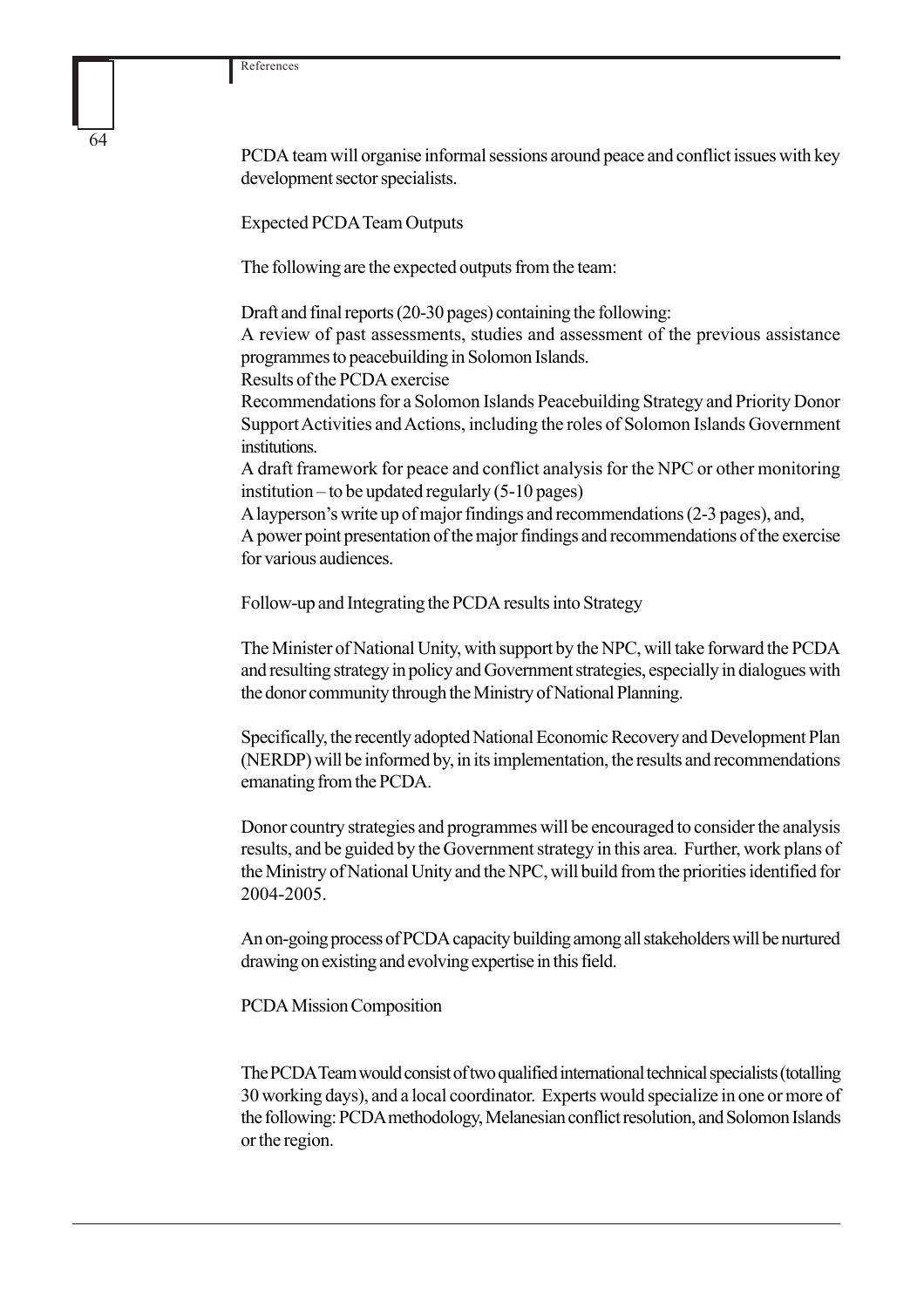65

The PCDA will be led by the NPC, under the auspices of the MNURP, and with support from the above external expertise contracted by UNDP (including on the ground backstopping from a UNDP Sub-Office staff member). NPC, with the support and possible involvement of interested donors, will also provide advice and oversight to the expert team and set up consultations and workshops.

A small 'Friends of the PCDA' group will be established, chaired by NPC, and made up of interested Ministries, donors and community leaders, to guide the process. The group will meet regularly throughout the exercise and will be a sounding board as the PCDA progresses.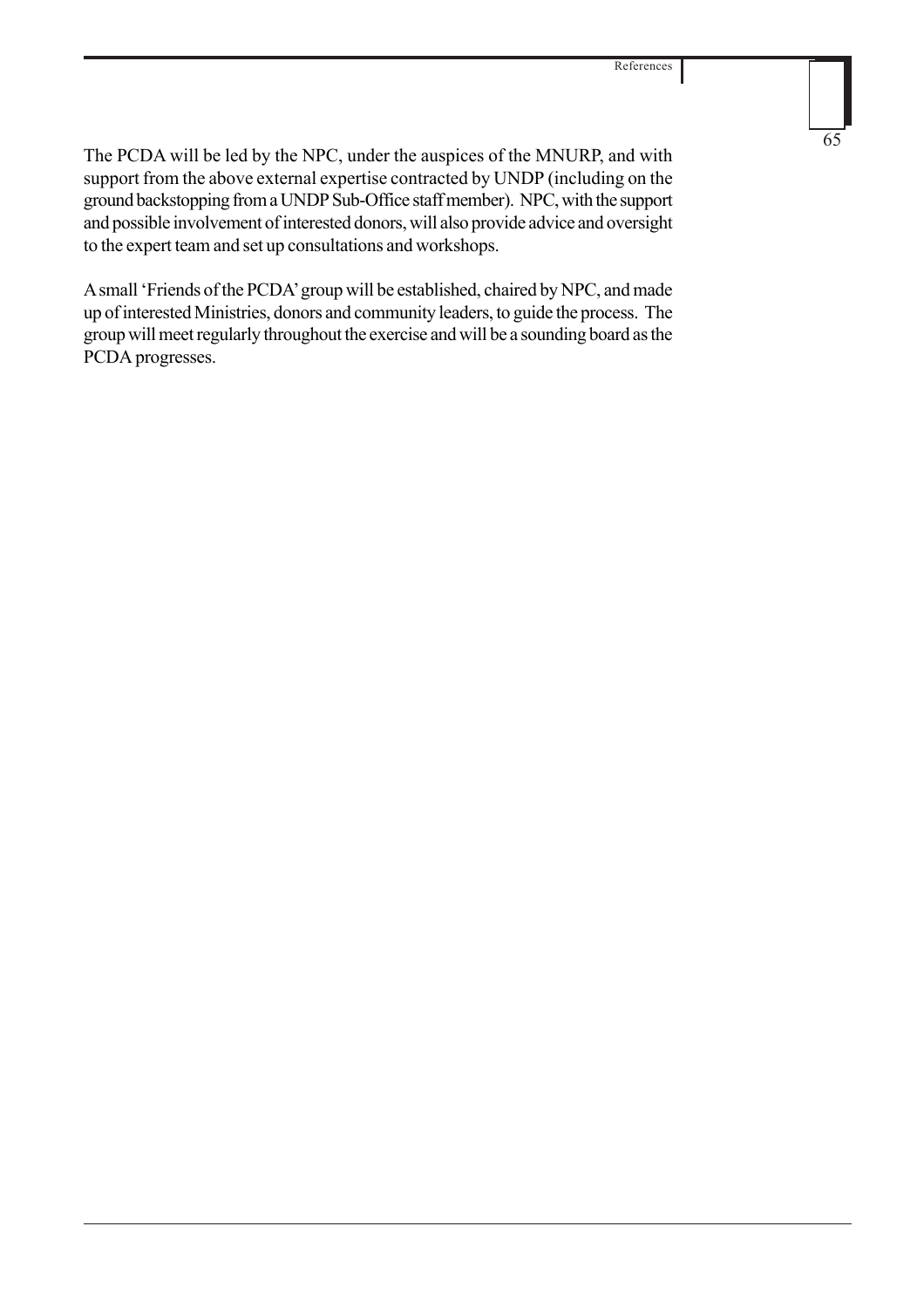#### 66

# Annex 5 Consultation List

## **FRIENDS OF PCDA**

Joini Tutua: NPC Counsellor (Choiseul) Hilda Kari: NPC Counsellor (Honiara) Ronald Fugui: NPC Counsellor (Malaita) Natascha Sparke: NPC Policy Adviser Trisha Gray: AusAID Alison Chartres: AusAID Jennifer Poole: World Vision International Caitlin Wilson: AusAID Michael Kalilu: UNDP Other NPC Counsellors

## **MINISTER OF NATIONAL UNITY, PEACE AND RECONCILIATION**

Hon. Nathaniel Waena

## **NATIONAL PEACE COUNCIL**

| Paul Tovua: Chairman, Guadalcanal rep    |
|------------------------------------------|
| Augustine Rose: Central rep              |
| Nathaniel Supa: Secretary                |
| Joini Tutua, Choiseul                    |
| Dykes Angika: Rennell- Bellona Rep       |
| Danny Philip, Western rep                |
| Hilda Kari, Honiara rep                  |
| Dennis Lulei: Vice Chairman: Isabel rep. |
| Frank Pororara: Makira rep               |
| Joy Kere - Honiara Rep                   |
| Ronald Fugui: Malaita rep                |
| Danny McAvoy: Policy Advisor             |
| Natascha Spark: Advisor                  |
| And NPC MONITORS                         |
|                                          |

#### **PERMANENT SECRETARIES**

| Nairie Alamu: PS National Unity, Reconciliation and Peace |
|-----------------------------------------------------------|
| John Tuhaika: PS Provincial Government                    |
| Steve Likaveke: PS Lands – Acting Commissioner            |
| Derek Sikua: PS Education                                 |
| Donald Kudu: PS Planning                                  |
| Ethyl Sigimanu: PS Home Affairs                           |
| Ruth Liloqula: Acting PS Police and National Security     |
|                                                           |

### **NGO CONSULTATION**

| Country Programme Manager                       |
|-------------------------------------------------|
| World Vision                                    |
| BESO Representative and involved in village and |
| disability support projects                     |
| Country Director, ADRA (Adventist Development)  |
| Agency)                                         |
| Provincial Coordinator                          |
|                                                 |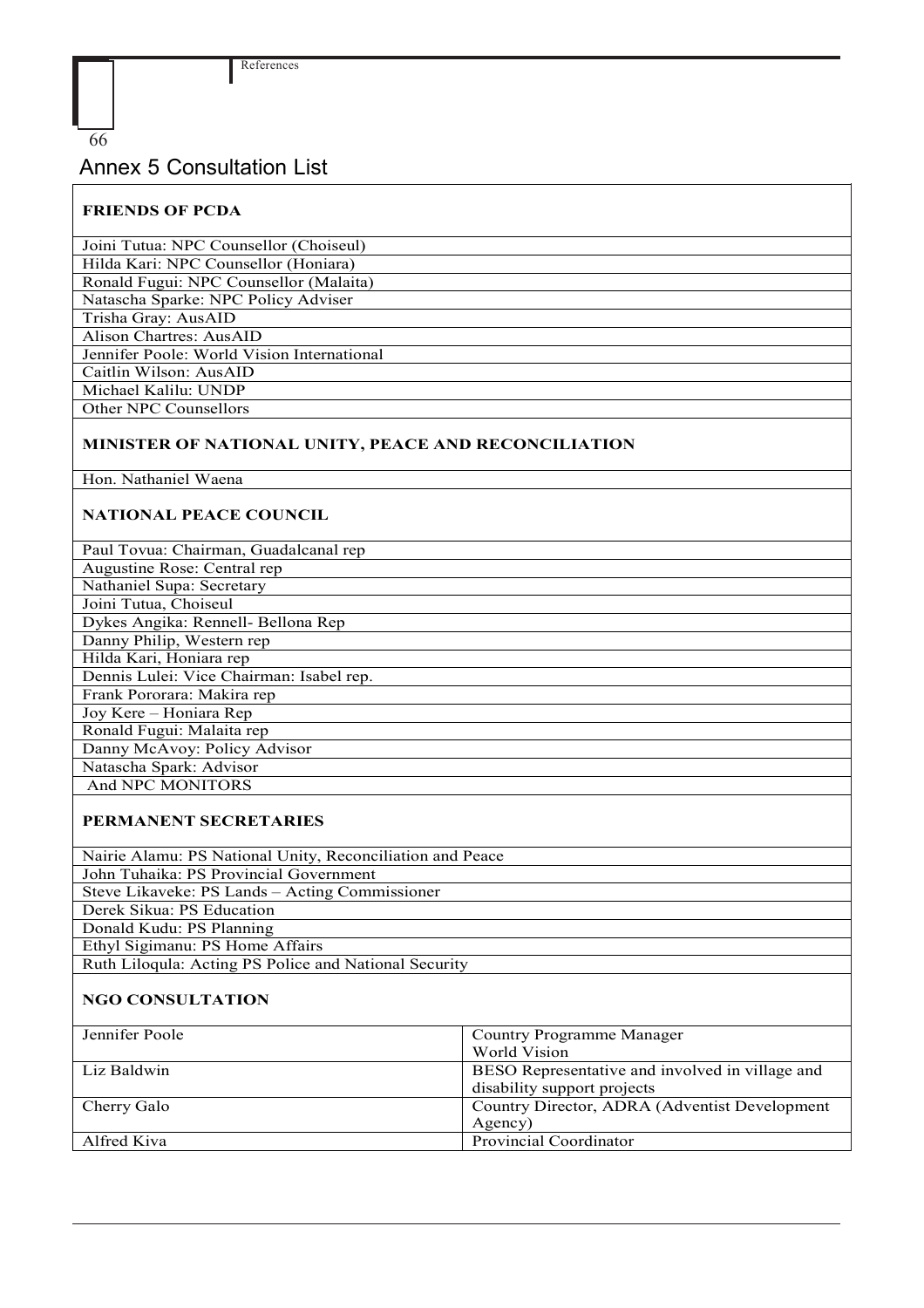References

| ×<br>۰, |
|---------|

| <b>WOMENS CONSULTATION</b>                  |                                                               |
|---------------------------------------------|---------------------------------------------------------------|
| Yvonne Kwaimani                             | <b>SDA</b> Coordinator                                        |
|                                             | <b>SDA SICA FOW REP</b>                                       |
| Jean Tafoa                                  | <b>UNIFEM Coordinator</b>                                     |
| Naelyn John                                 | Ass. Coordinator                                              |
|                                             | <b>SDA SICA FOW</b>                                           |
| Hilda T Kari                                | NPC Councellor                                                |
| Josephine Teakeni                           | Director, Vois blong mere Solomon                             |
| Anne Saenemua                               | Women's Coordinator<br><b>SICA Federation of Women</b>        |
| Sandra Ollie Povana                         | General Secretary                                             |
|                                             | Provincial Mothers Union                                      |
| Jemimah Tagini                              | National trainer                                              |
|                                             | SSEC SICA Fed of Women                                        |
| Cynthia Kisiau                              | Participant                                                   |
| <b>BUSINESS CONSULTATION</b>                |                                                               |
| Mike Hammond                                | Karomulua Island                                              |
|                                             | <b>Solomon Sports Fishing</b>                                 |
| Joe Sika                                    | Tongs Cooperation's Ltd                                       |
| Johnson Lucas                               | Pacrim Resources Ltd                                          |
| Andrew Anderson                             | Gou and Partners                                              |
| Peter Shanel                                | Gold Ridge Mining                                             |
| Joseph Anea                                 | <b>Solomon Airlines</b>                                       |
| <b>CHURCH CONSULTATION</b>                  |                                                               |
| Father Norman Arkwright - Rep of Archbishop | Archdiocese of Honiara                                        |
| Eric Takila                                 | President of SSEC                                             |
| Rev. Caleb Kotali                           | <b>United Church</b>                                          |
| Emmanuel Iyabora                            | General Secretary                                             |
|                                             | SICA/ Christian Assoc                                         |
| POLITICAL CONSULTATION                      |                                                               |
| Francis Hilly                               | MP Western                                                    |
|                                             | Task Force Law and Order                                      |
| $J \overline{0}t\overline{i}$               | MP Responsible for Commerce / Aviation/ Meteorology           |
| Fred Fono                                   | <b>MP</b> Deputy Speaker                                      |
| Sir Baddeley Devesi                         |                                                               |
|                                             | Previous Governor General and Deputy Prime Minister (1998-99) |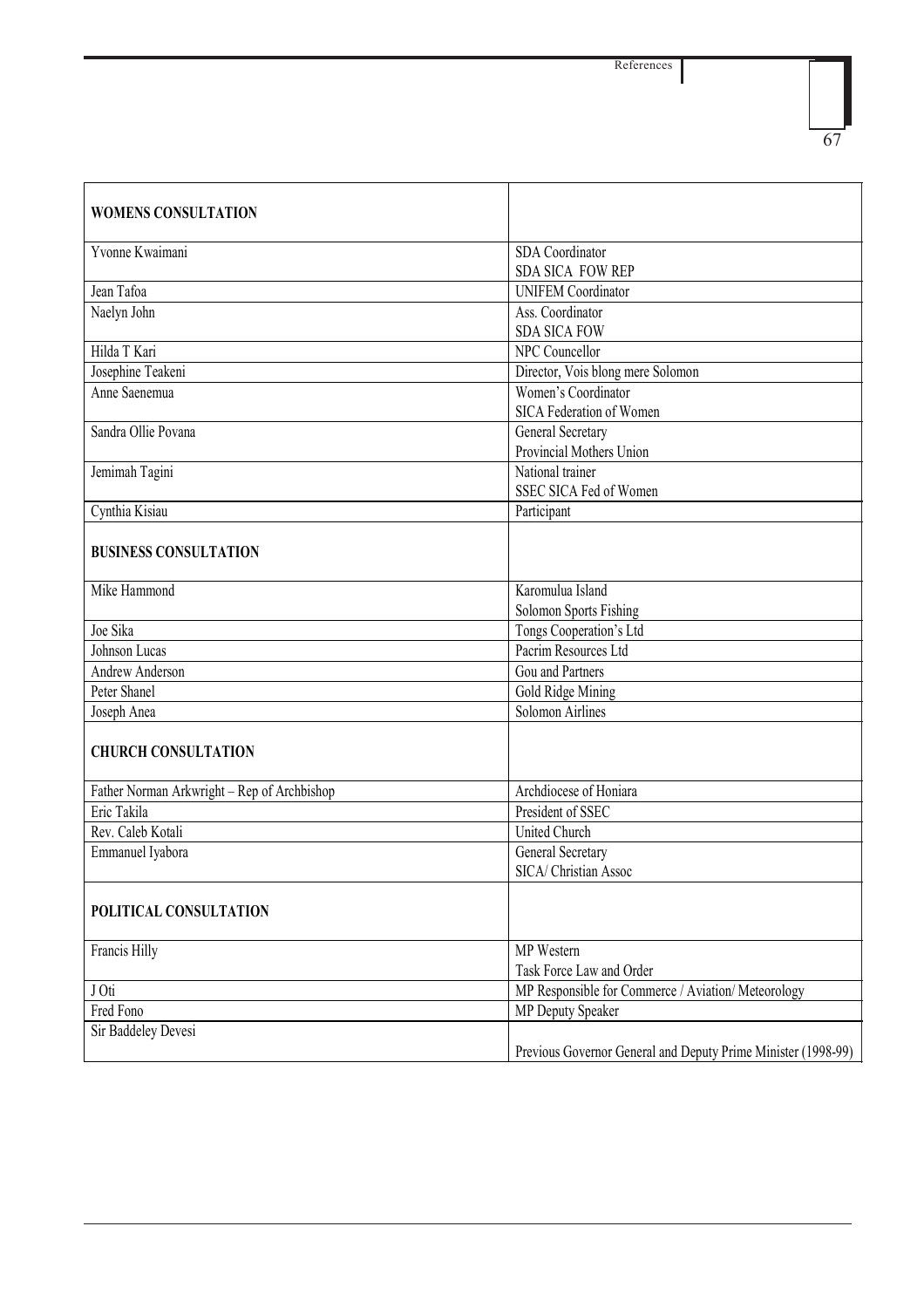I

| 68                                 |                                                                                                  |  |
|------------------------------------|--------------------------------------------------------------------------------------------------|--|
| <b>PEACEBUILDING FORUM</b>         |                                                                                                  |  |
| Augustine Rose                     | Councillor, NPC                                                                                  |  |
| Nathaniel Supa                     | Secretary, NPC                                                                                   |  |
| Paul Tovua                         | Chairman NPC                                                                                     |  |
| <b>Hendrick Smits</b>              | EU Charge d'affaires                                                                             |  |
| Michael Shih                       | <b>Councillor Embassy of China</b>                                                               |  |
| Atsuko Orimoto                     | Researcher/Advisor                                                                               |  |
|                                    | Embassy of Japan                                                                                 |  |
| John Roughan                       | Advisor, SIDT                                                                                    |  |
| Kiethie Saunders                   | <b>US</b> Consular Agent                                                                         |  |
| Jennifer Poole                     | <b>Country Programme Manager</b><br>World Vision SI                                              |  |
| Rose Maebiru                       | Youth Programme Manager                                                                          |  |
|                                    | Save the Children Australia                                                                      |  |
| Sarah Dyer                         | President, SI National Council of Women                                                          |  |
| <b>Andrew Nori</b>                 | Legal Practitioner                                                                               |  |
| Joini Tutua                        | <b>NPC Councillor</b>                                                                            |  |
| Ruth Lilogula                      | PS Police and National Security                                                                  |  |
| Natascha Spark                     | <b>NPC</b> Advisor                                                                               |  |
| Hilda Kari                         | <b>NPC</b> Councillor                                                                            |  |
| Emmanuel Iyabora                   | General Secretary                                                                                |  |
| <b>Steve Likaveke</b>              | PS/ Acting Commissioner of Lands                                                                 |  |
|                                    | Dept of Lands and Survey                                                                         |  |
| Dykes Angika                       | <b>Councillor NPC</b>                                                                            |  |
| Danny Philip                       | <b>Councillor NPC</b>                                                                            |  |
| Trisha Gray                        | 2 <sup>nd</sup> Secretary AusAID                                                                 |  |
| Claire Beck                        | Programme Officer - Relief                                                                       |  |
|                                    | World Vision Australia                                                                           |  |
| <b>Edward Arisitolo</b>            | Youth Officer, Dep't. Home Affairs                                                               |  |
| <b>Bruce Saunders</b>              | Chamber of Commerce Rep.                                                                         |  |
| Donald Kudu                        | PS Ministry of National Planning                                                                 |  |
| Judi Patterson                     | Community Peace and Restoration Fund                                                             |  |
| <b>WESTERN PROVINCE GOVERNMENT</b> |                                                                                                  |  |
| Narcily Pule                       | Provincial Secretary                                                                             |  |
| Soly Maezamn                       | Deputy Premier                                                                                   |  |
| <b>WESTERN PROVINCE COMMUNITY</b>  |                                                                                                  |  |
| Jerry Tumur                        | Branch Manager, Bowmans Ltd                                                                      |  |
| Abraham Viqa                       | Senior Peer Educator, Save the Children Australia                                                |  |
| Hector Jmelani                     | Youth Representative, Western Methodist Church                                                   |  |
| Neipare Ruma<br>Naolyn Takotoko    | Director Methodist WWMI<br>Tailor                                                                |  |
| Anna Sina                          | Housewife, Anglican mother's union                                                               |  |
| Caroline W Soquilo                 | Co-President, United Church Women's Fellowship                                                   |  |
| Minam Mailce                       | Co-President, United Church Women's Fellowship                                                   |  |
| Edina Takili                       | Housewife, United Church Women's Fellowship                                                      |  |
| Andy Fomani                        | Women's Rep, SSEC                                                                                |  |
| Raewyn Mage<br>Daley Sito          | <b>ECE Trainer, Education Division</b><br>Principal Senior Inspector, Education Division (MEHRD) |  |
|                                    |                                                                                                  |  |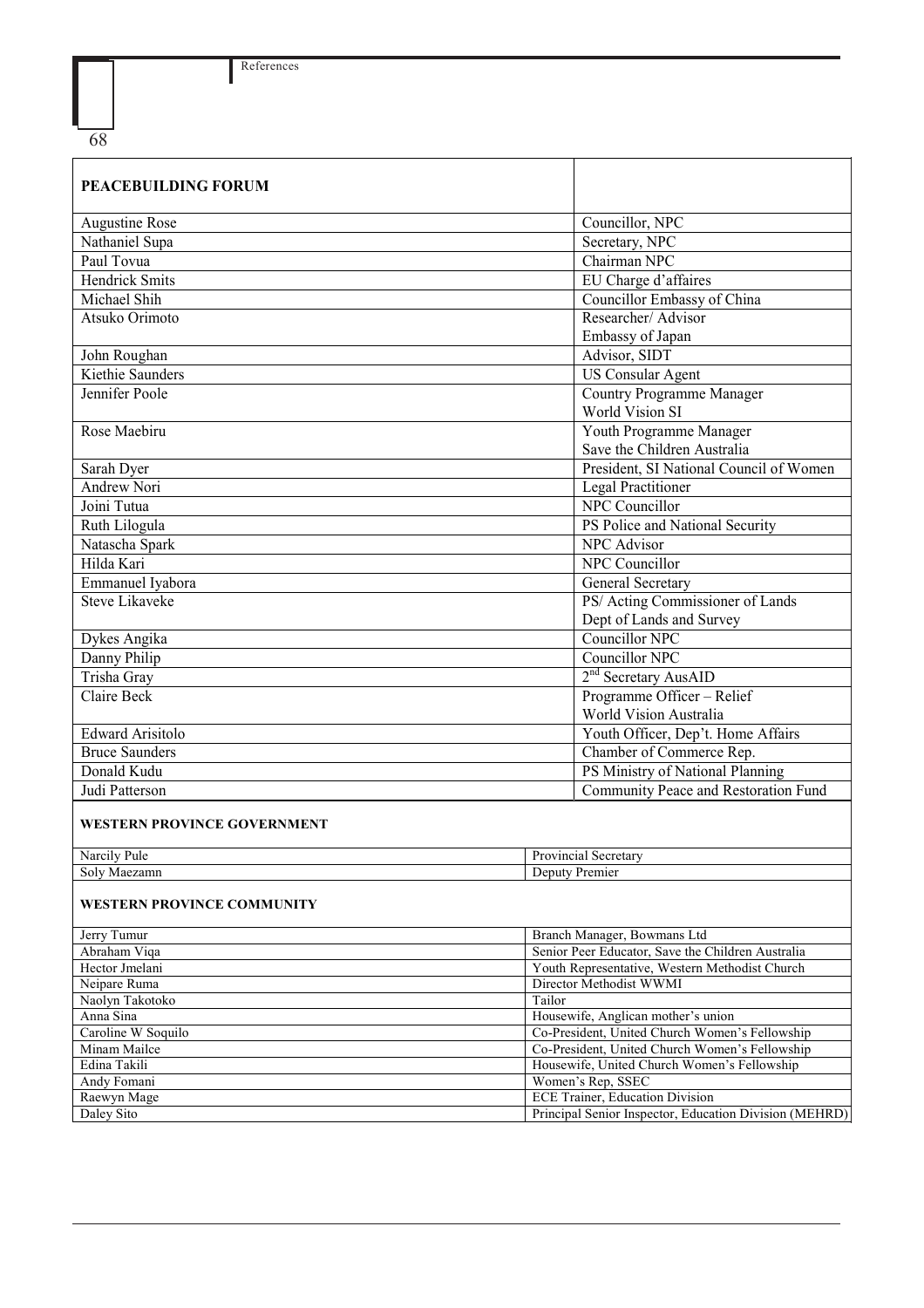References

ı

| ٠<br>۰.<br>$\overline{\phantom{a}}$<br>v |  |
|------------------------------------------|--|

| Nelson Theomae                 | Reverend/ Parish Priest, Anglican Community Gizo                           |  |
|--------------------------------|----------------------------------------------------------------------------|--|
| Getor Pilee                    | Chief                                                                      |  |
| Nathaniel-Edali                | Youth Leader, Chairman Youth Group of Anglican Community                   |  |
| Raymond Jio                    | Church Representative, CARITAS                                             |  |
| Hazel Tanweke                  | Secretary, Gizo Women's Association                                        |  |
| Rose Simbe                     | Personal Secretary, Premier's Office                                       |  |
| Bunata Talasasa                | Rep GWA, Gizo                                                              |  |
| Alan Takanunv                  | Youth Rep, SSEC Gizo                                                       |  |
| Alpheus Olivera                | Church Rep, Ark Ministry                                                   |  |
| Jeffrey Taumsan                | Western Province Youth Council/ Sports                                     |  |
| <b>Ian Ronnie</b>              | President, Western Province Board of Counsellors                           |  |
| Joseph Lalaubatu               | Diocesan Youth and Media Coordinator, Catholic Church                      |  |
| Moses No Kapa                  | Ark Ministry Student, Gizo                                                 |  |
| Alex Jio                       | Youth Member, Catholic Church                                              |  |
| Kevin Paia                     | Manager, Motel New Georgia                                                 |  |
| Henry Mamupio                  | Minister of Uniting Church                                                 |  |
| Evan Maike                     | Businessman, Gizo                                                          |  |
| Jillah Sambe Pardad            | Self-employed, Gizo                                                        |  |
| Roben Zyty                     | Youth leader, SDA Church                                                   |  |
| Sina Ndrian                    | Programme Officer, Radio Support (Gizo, SIBC)                              |  |
| <b>Iodine Panasasa</b>         | Business owner, ISP Food Bar                                               |  |
| Samson Maena                   | Gizo Hospital, CFC                                                         |  |
| Charles Manetarai              | Gizo Hospital                                                              |  |
| Samae Liva                     | Suva Community, SDA Church                                                 |  |
| Ben Liva                       | Suva Community, SDA Church                                                 |  |
| John Goldi                     | Simbo Chief, United Church                                                 |  |
| Moffat Maeta                   | JP Café Owner, Private Business                                            |  |
| Grace Hemmer                   | Gizo, CLW                                                                  |  |
| Wendy Pana                     | <b>CPRF</b> Gizo                                                           |  |
| Russell Korokini               | Youth Coordinator, Uniting Church                                          |  |
| Danny Kennedy                  | <b>Business Owner</b>                                                      |  |
| Annie                          | <b>CPRF Gizo</b>                                                           |  |
|                                |                                                                            |  |
|                                |                                                                            |  |
| <b>INTERNATIONAL COMMUNITY</b> |                                                                            |  |
|                                |                                                                            |  |
| Nick Hartmann                  | Peace and Development Coordinator, UNDP Honiara Sub-Office                 |  |
| Tadashi Ikashiro               | Director, Japanese International Cooperation Agency                        |  |
| Nick Warner                    | Special Coordinator, Regional Assistance Mission to Solomon Islands        |  |
| Hendrik Smets                  | Charge d' Affairs, European Union                                          |  |
| Patrick Cole                   | Australian High Commissioner                                               |  |
| Peter Noble (tbc)              | <b>RAMSI</b>                                                               |  |
| Judi Patterson                 | Director, Community Peace and Restoration Fund                             |  |
| Rod Little                     | Australian Team Leader, Solomon Islands Institutional and Strengthening of |  |
|                                | <b>Land Administration Project</b>                                         |  |
| Wayne Woolf                    | Australian Team Leader, Solomon Islands Forestry Management Project        |  |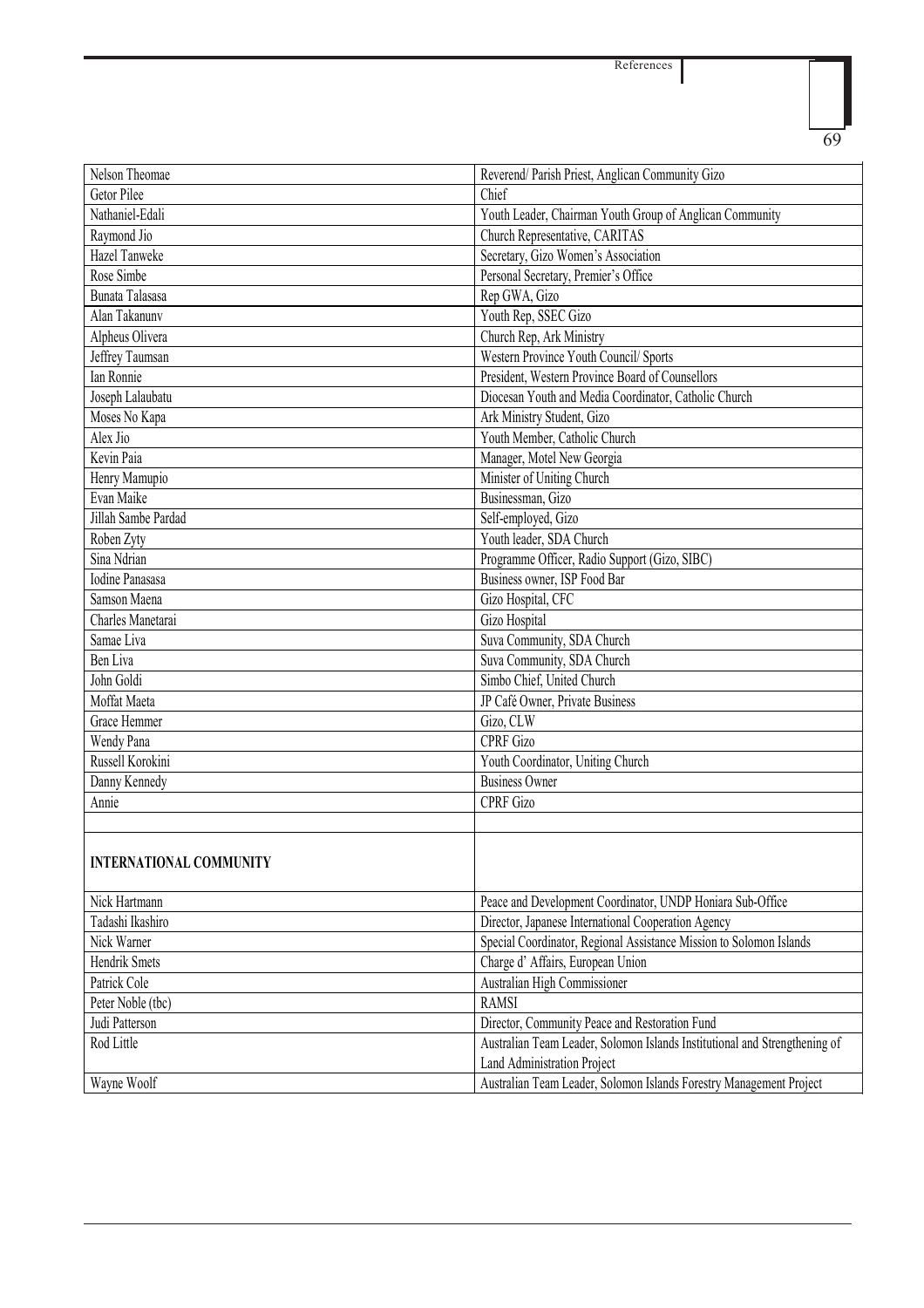I

| 70                                         |                                                                         |
|--------------------------------------------|-------------------------------------------------------------------------|
| Val Stanley                                | Welfare Advisor, Solomon Islands Law and Justice Sector Institutional   |
|                                            | <b>Strengthening Programme</b>                                          |
| Tom Woods                                  | <b>UNDP</b> Constitutional Reform                                       |
| Ken Avairre                                | <b>Public Solicitor</b>                                                 |
| Frank Byrne                                | Advisor (Operations Strategy) Solomon Islands Law and Justice Sector    |
|                                            | Institutional Strengthening Programme                                   |
| <b>Brian Sanders</b>                       | NZ High Commissioner                                                    |
| Lenore Hamilton                            | Technical Advisor: Solomon Islands Law and Justice Sector Institutional |
|                                            | <b>Strengthening Programme</b>                                          |
| YOUNG PEOPLE IN HONIARA                    |                                                                         |
| <b>Leonard Jones</b>                       | Volunteer, Save the Children Australia and former militant              |
| Several young men                          | Former MEF militants                                                    |
|                                            |                                                                         |
| <b>Others</b>                              |                                                                         |
|                                            |                                                                         |
| Representatives from the Chinese Community |                                                                         |
|                                            |                                                                         |
| UNIVERSITY OF QUEENSLAND                   |                                                                         |
| Kevin Clement                              | Professor, Director Centre for Peace and Conflict Studies               |
| Leo White                                  | Assoc Professor, Lawyer/ Mediator                                       |
| Peter Dart                                 | Research Fellow: Forestry Sector                                        |
| Morgan Brigg                               | PHD Studies in Conflict                                                 |
|                                            |                                                                         |